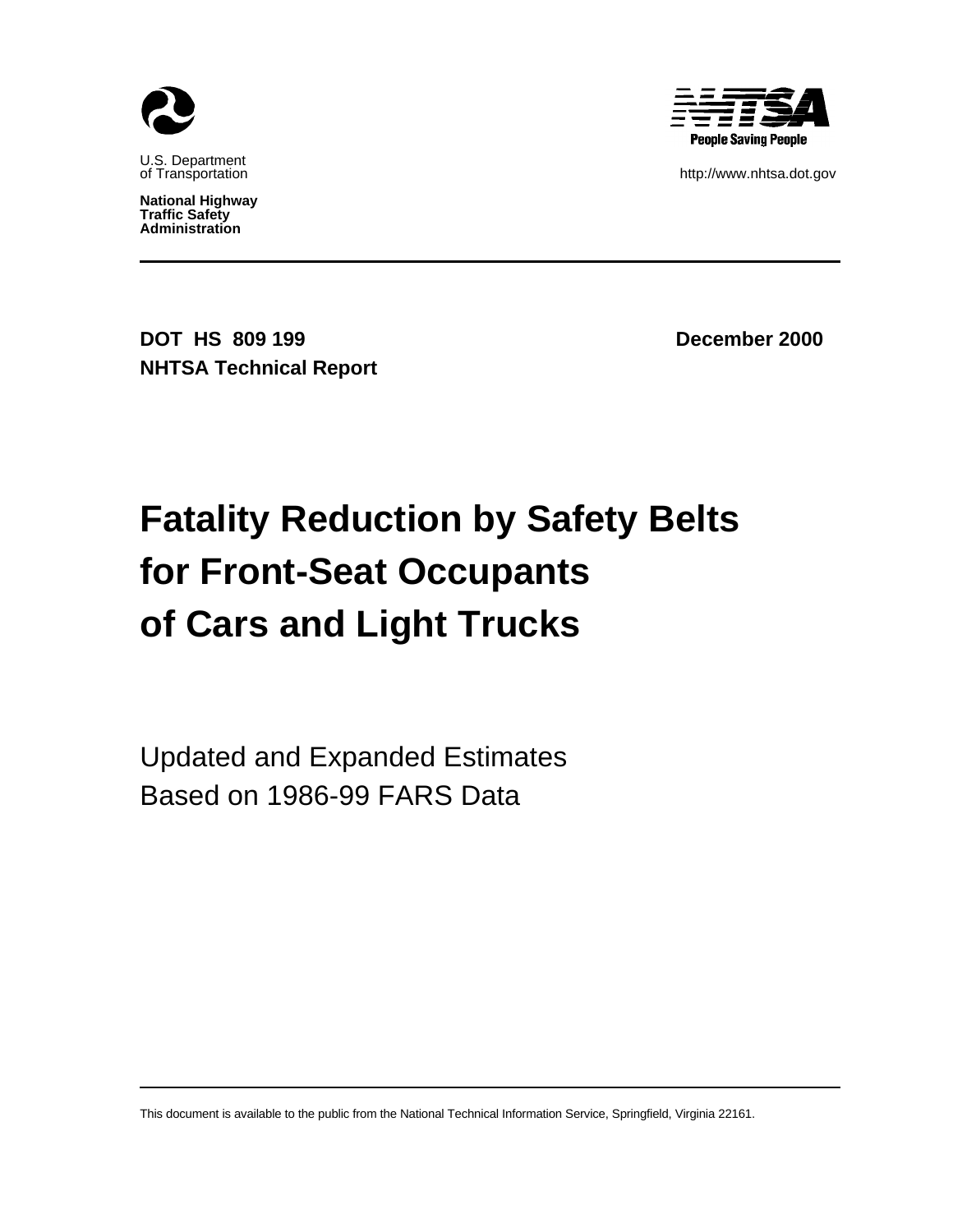The United States Government does not endorse products or manufacturers. Trade or manufacturers' names appear only because they are considered essential to the object of this report.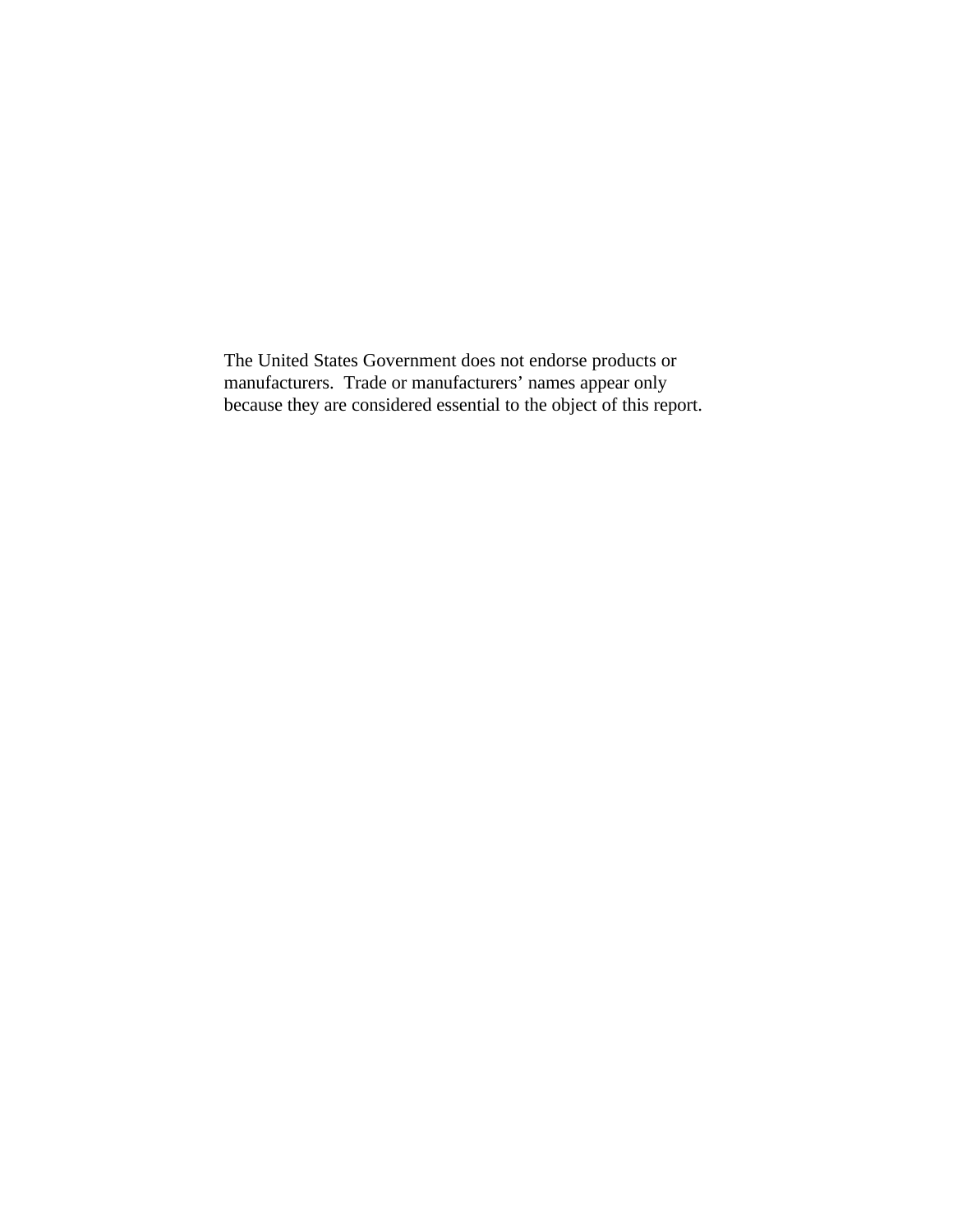**Technical Report Documentation Page**

| 1. Report No.                                                                                                 | 2. Government Accession No.          |                            | 3. Recipient's Catalog No.                           | тесписат кероте в осиненацион т аде |
|---------------------------------------------------------------------------------------------------------------|--------------------------------------|----------------------------|------------------------------------------------------|-------------------------------------|
|                                                                                                               |                                      |                            |                                                      |                                     |
| <b>DOT HS 809 199</b>                                                                                         |                                      |                            |                                                      |                                     |
| 4. Title and Subtitle                                                                                         |                                      |                            | 5. Report Date                                       |                                     |
|                                                                                                               |                                      |                            |                                                      |                                     |
| <b>FATALITY REDUCTION BY SAFETY BELTS FOR</b>                                                                 |                                      |                            | December 2000                                        |                                     |
| FRONT-SEAT OCCUPANTS OF CARS AND LIGHT TRUCKS                                                                 |                                      |                            | 6. Performing Organization Code                      |                                     |
|                                                                                                               |                                      |                            |                                                      |                                     |
| Updated and Expanded Estimates Based on 1986-99 FARS Data                                                     |                                      |                            |                                                      |                                     |
| 7. Author(s)                                                                                                  |                                      |                            | 8. Performing Organization Report No.                |                                     |
|                                                                                                               |                                      |                            |                                                      |                                     |
| Charles J. Kahane, Ph.D.                                                                                      |                                      |                            |                                                      |                                     |
| 9. Performing Organization Name and Address                                                                   |                                      |                            | 10. Work Unit No. (TRAIS)                            |                                     |
| <b>Evaluation Division, Plans and Policy</b>                                                                  |                                      |                            |                                                      |                                     |
|                                                                                                               |                                      |                            |                                                      |                                     |
| National Highway Traffic Safety Administration                                                                |                                      |                            | 11. Contract or Grant No.                            |                                     |
| Washington, DC 20590                                                                                          |                                      |                            |                                                      |                                     |
| 12. Sponsoring Agency Name and Address                                                                        |                                      |                            | 13. Type of Report and Period Covered                |                                     |
| Department of Transportation                                                                                  |                                      |                            | <b>NHTSA Technical Report</b>                        |                                     |
| National Highway Traffic Safety Administration                                                                |                                      |                            | 14. Sponsoring Agency Code                           |                                     |
| Washington, DC 20590                                                                                          |                                      |                            |                                                      |                                     |
| 15. Supplementary Notes                                                                                       |                                      |                            |                                                      |                                     |
|                                                                                                               |                                      |                            |                                                      |                                     |
|                                                                                                               |                                      |                            |                                                      |                                     |
|                                                                                                               |                                      |                            |                                                      |                                     |
| 16. Abstract                                                                                                  |                                      |                            |                                                      |                                     |
| The National Highway Traffic Safety Administration estimated in 1984 that manual 3-point safety belts         |                                      |                            |                                                      |                                     |
|                                                                                                               |                                      |                            |                                                      |                                     |
| reduce the fatality risk of front-seat occupants of passenger cars by 45 percent relative to the unrestrained |                                      |                            |                                                      |                                     |
| occupant. The agency still relies on that estimate. Shortly after 1985, the prime analysis technique for      |                                      |                            |                                                      |                                     |
| Fatality Analysis Reporting System (FARS) data, double-pair comparison, began producing inflated,             |                                      |                            |                                                      |                                     |
| unreliable results. This report develops an empirical tool to adjust double-pair comparison analyses of       |                                      |                            |                                                      |                                     |
| 1986-99 FARS data. It validates the adjustments by comparing the belt use of fatally injured people in        |                                      |                            |                                                      |                                     |
|                                                                                                               |                                      |                            |                                                      |                                     |
| certain types of crashes to belt use observed on the road in State and national surveys. These methods        |                                      |                            |                                                      |                                     |
| reconfirm the agency's earlier estimates of fatality reduction by manual 3-point belts: 45 percent in         |                                      |                            |                                                      |                                     |
| passenger cars and 60 percent in light trucks. Furthermore, they open the abundant 1986-99 FARS data to       |                                      |                            |                                                      |                                     |
| additional analyses, permitting point-estimation of belt effectiveness by crash type, occupant age and        |                                      |                            |                                                      |                                     |
|                                                                                                               |                                      |                            |                                                      |                                     |
| gender, belt type, vehicle type, etc.                                                                         |                                      |                            |                                                      |                                     |
|                                                                                                               |                                      |                            |                                                      |                                     |
|                                                                                                               |                                      |                            |                                                      |                                     |
|                                                                                                               |                                      |                            |                                                      |                                     |
|                                                                                                               |                                      |                            |                                                      |                                     |
|                                                                                                               |                                      |                            |                                                      |                                     |
|                                                                                                               |                                      |                            |                                                      |                                     |
|                                                                                                               |                                      |                            |                                                      |                                     |
|                                                                                                               |                                      |                            |                                                      |                                     |
| 17. Key Words                                                                                                 |                                      | 18. Distribution Statement |                                                      |                                     |
| safety belt; occupant protection; fatal crash;                                                                |                                      |                            |                                                      |                                     |
| crashworthiness; FARS; fatality reduction;                                                                    |                                      |                            | Document is available to the public through the      |                                     |
| statistical analysis; evaluation; frontal impact; side                                                        |                                      |                            | National Technical Information Service, Springfield, |                                     |
| impact; rollover; ejection; belt use; automatic belt                                                          |                                      | Virginia 22161             |                                                      |                                     |
| 19. Security Classif. (Of this report)                                                                        |                                      |                            |                                                      |                                     |
|                                                                                                               | 20. Security Classif. (Of this page) |                            | 21. No. of Pages                                     | 22. Price                           |
|                                                                                                               |                                      |                            |                                                      |                                     |
| Unclassified                                                                                                  | Unclassified                         |                            | 77                                                   |                                     |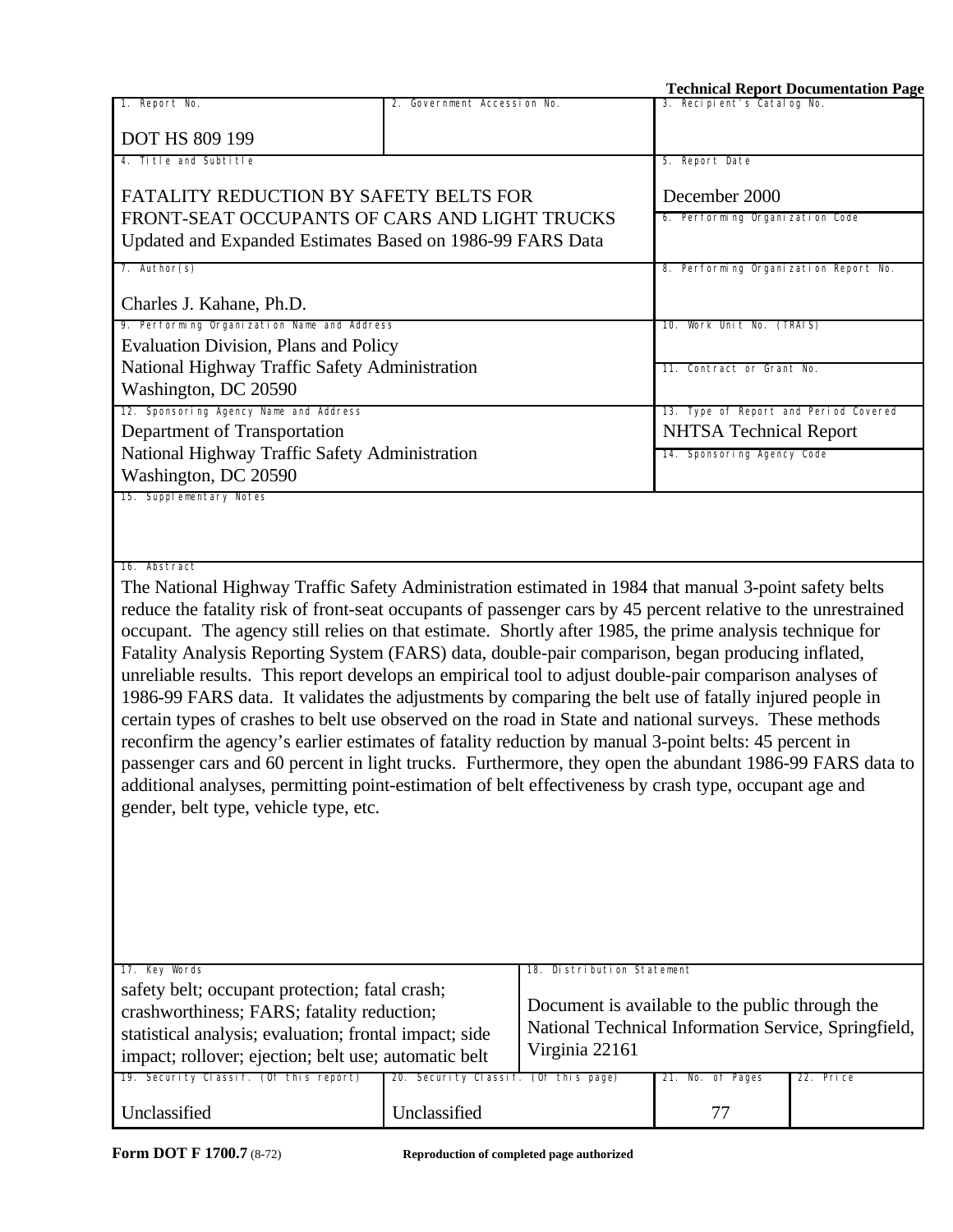# TABLE OF CONTENTS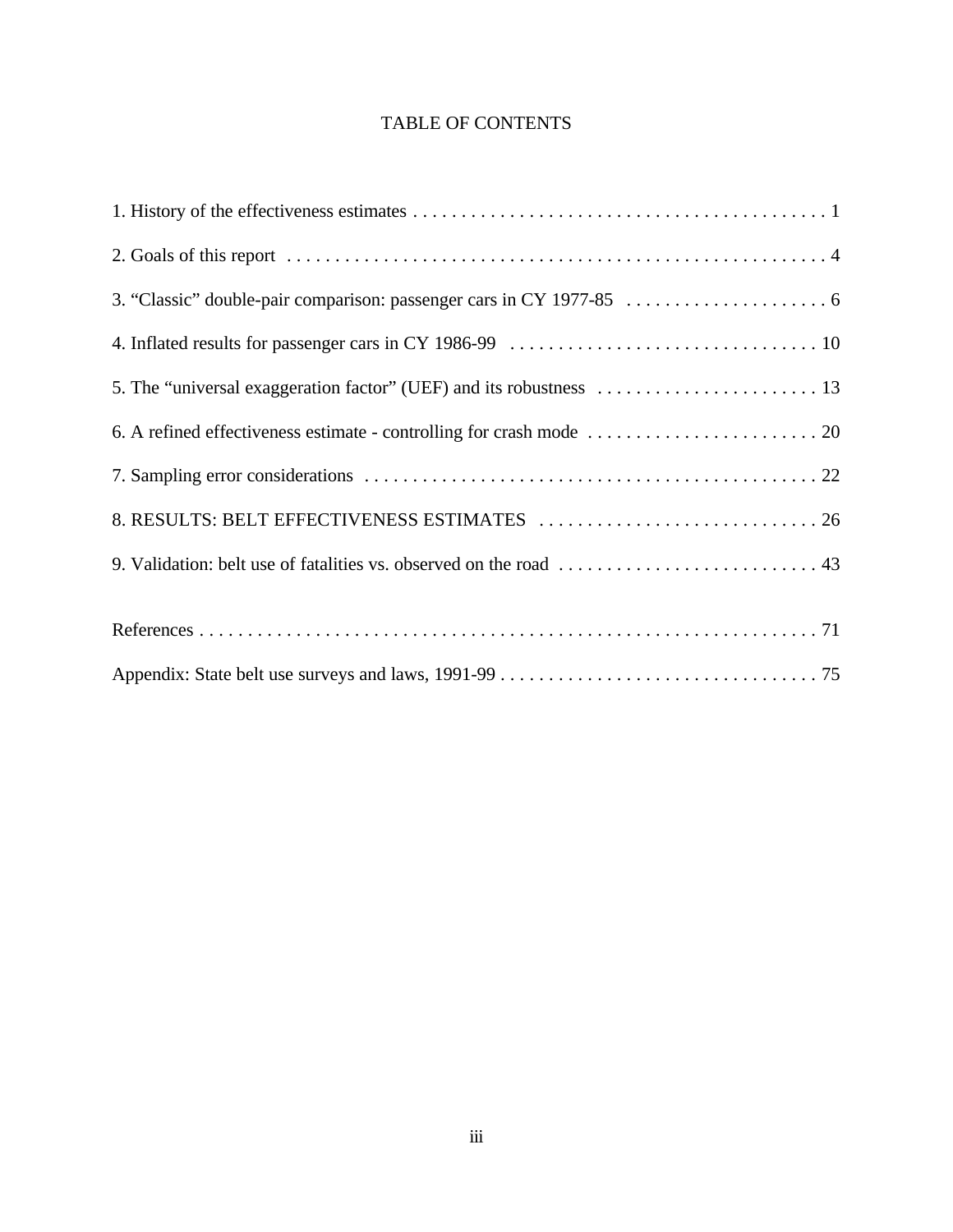## 1. HISTORY OF THE EFFECTIVENESS ESTIMATES

In 1984, the National Highway Traffic Safety Administration (NHTSA) issued its automatic protection requirement for passenger cars. The agency's regulatory impact analysis estimated that manual 3-point safety belts, when used by drivers or right-front passengers of cars, reduce fatality risk by approximately 45 percent relative to the unrestrained occupant<sup>1</sup>. The effectiveness was also stated as an interval estimate: 40 to 50 percent. These numbers became, and still remain<sup>2</sup> the agency's "official" estimates of belt effectiveness in cars. They were a retrenchment from the agency's 1976 estimate of 60 percent<sup>3</sup> and even higher numbers elsewhere in the literature that had been based on relatively simple comparisons of fatality rates per 100 belted and unrestrained occupants.

The 45 percent estimate (or 40-50 percent range) was the agency's consensus and best judgement based on two types of analyses:

- Recognition that people who buckled up were involved in less severe crashes than people who did not use belts (at least in those days). Conscientious efforts to "adjust" or "control" fatality rates per 100 occupants for differences in crash severity produced point estimates of overall effectiveness in the 39-49 percent range<sup>4</sup> (with a substantially wider range if sampling error is included). In other words, a belted occupant was 39-49 percent less likely to die than an unrestrained person in a crash of the same severity.
- A reality check based on 11 countries and Canadian provinces that had enacted belt use laws. In each case, the observed increase in belt use and the actual reduction in occupant fatalities after the law were employed to estimate the implicit belt effectiveness. These estimates varied considerably (because belt laws often coincided with economic up- or down-swings in those volatile times) but averaged to 47 percent<sup>5</sup>.

<sup>2</sup>*Fourth Report to Congress, Effectiveness of Occupant Protection Systems and their Use*, NHTSA Publication No. DOT HS 808 919, Washington, 1999, pp. 11-12.

3 *Safety Belt Usage, A Review of Effectiveness Studies, Suggestions for State Programs*, NHTSA Publication No. DOT HS 801 988, Washington, 1976, p. 1.

<sup>4</sup>Partyka, Susan C., "Seat Belt Effectiveness Estimates Using Data Adjusted for Damage Type (January 1984)," *Papers on Adult Seat Belts - Effectiveness and Use*, NHTSA Publication No. DOT HS 807 285, Washington, 1988, pp. 1-12. Kahane, Charles J., *Addendum to "Seat Belt Effectiveness Estimates Using Data Adjusted for Damage Type"*, NHTSA Docket No. 74-14- N35-229-05, 1984.

<sup>5</sup>*Final Regulatory Impact Analysis* (1984), pp. IV-14 - IV-15.

<sup>1</sup>*Final Regulatory Impact Analysis, Amendment to Federal Motor Vehicle Safety Standard 208, Passenger Car Front Seat Occupant Protection*, NHTSA Publication No. DOT HS 806 572, Washington, 1984, pp. IV-1 - IV-16.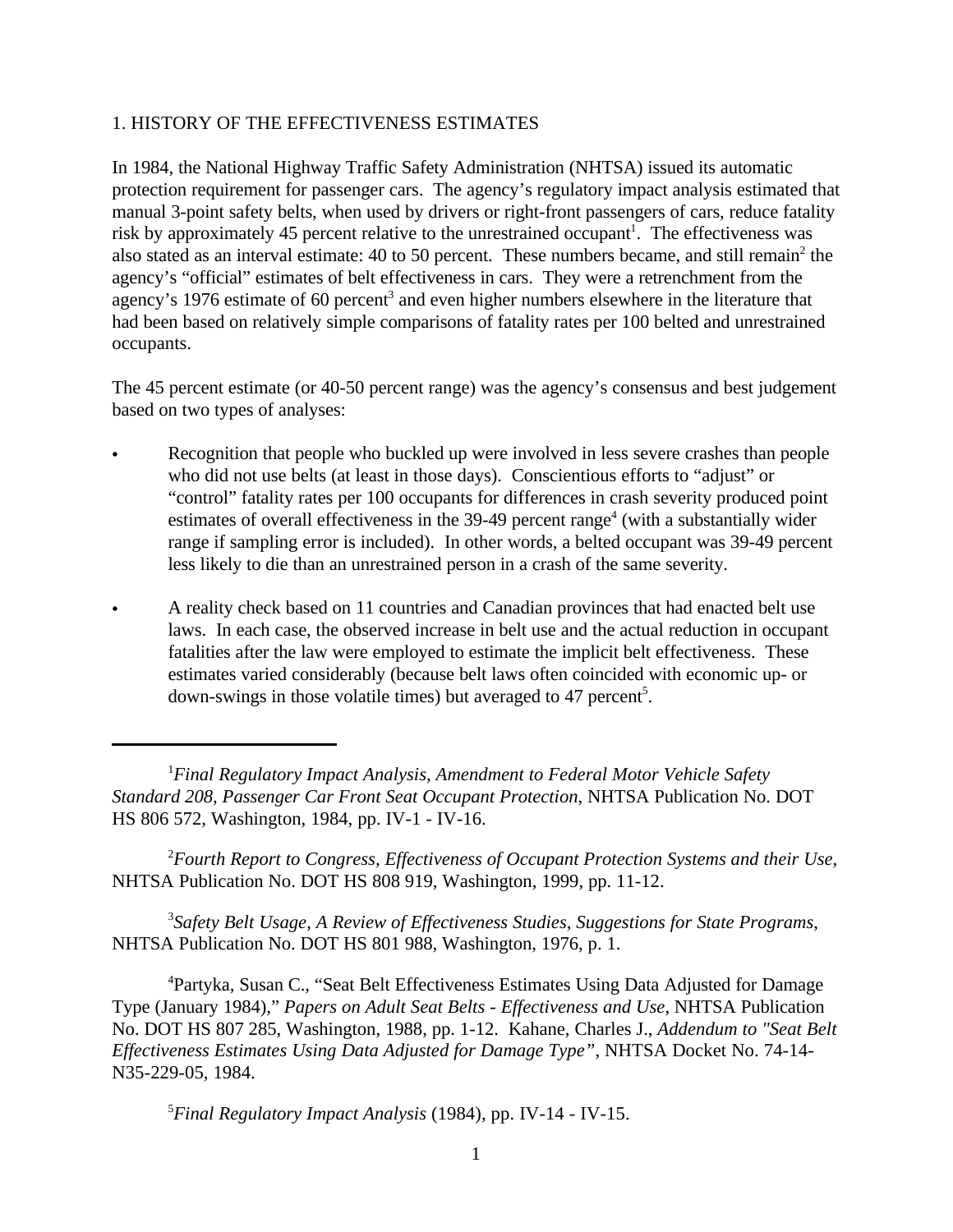These analyses made the previous 60+ percent estimates unrealistic and supported the 40-50 percent range.

Within two years, Leonard Evans published his influential **double-pair comparison** analyses of 1975-83 FARS data, showing a 41 percent fatality reduction by 3-point belts in passenger cars, with 2-sigma confidence bounds  $\pm 8$  percent<sup>6</sup>. Double-pair comparison (which will be defined with examples in Section 3) is valuable because it allows the direct use of FARS data that have a much higher N of fatalities than NASS or state files. A second major advantage is that doublepair comparison implicitly "adjusts" or "controls" for the differences in the severity of crashes involving belted and unrestrained occupants. The 41 percent effectiveness estimate was within the agency's 40-50 percent range and, together with the two preceding analyses provided a strong foundation for the agency's position.

Analysts at NHTSA and elsewhere quickly adopted double-pair comparison for analyzing belts and other safety devices. However, Susan Partyka and others soon noted that belt effectiveness estimates rose substantially as more recent FARS data were fed into the analyses. For example, analyses of 1982-87 FARS data produced a belt effectiveness estimate of 55 percent for passenger cars<sup>7</sup>. After perhaps a little wishful thinking that earlier estimates might have been low by chance alone, or even that belts might have become more effective, NHTSA staff soon concluded that something had gone wrong with belt use reporting on FARS (and other files) and had biased effectiveness estimates upwards<sup>8</sup>.

Specifically, New York was the first state to enact a belt use law, effective December 1, 1984. After a brief "wait and see," 21 states, including 9 of the 10 most populous states had belt laws effective by August 1986 for front-seat occupants of passenger cars<sup>9</sup>. For the first time, unbelted people had a tangible incentive - avoidance of a fine - to report that they were belted. NHTSA hypothesized that:

Uninjured or slightly injured occupants are often up and about before police arrive at the crash scene. Since the investigating officer is not an eye-witness to their belt use, they have an opportunity, and now also a motive, to say they wore belts, even if they hadn't.

<sup>6</sup>Evans, Leonard, "Double Pair Comparison - A New Method to Determine How Occupant Characteristics Affect Fatality Risk in Traffic Crashes," *Accident Analysis and Prevention*, Vol. 18, June 1986, pp. 217-227. Evans, Leonard, "The Effectiveness of Safety Belts in Preventing Fatalities," *Accident Analysis and Prevention*, Vol. 18, June 1986, pp. 229-241.

<sup>7</sup>Partyka, Susan C., "Belt Effectiveness in Pickup Trucks and Passenger Cars by Crash Direction and Accident Year (May 1988)," *Papers on Adult Seat Belts - Effectiveness and Use*, NHTSA Publication No. DOT HS 807 285, Washington, 1988, pp. 99-102.

<sup>8</sup> *Ibid*., p. 99 and p. 102.

<sup>9</sup>*Traffic Safety Facts 1998*, NHTSA Publication No. DOT HS 808 983, Washington, 1999, p. 186.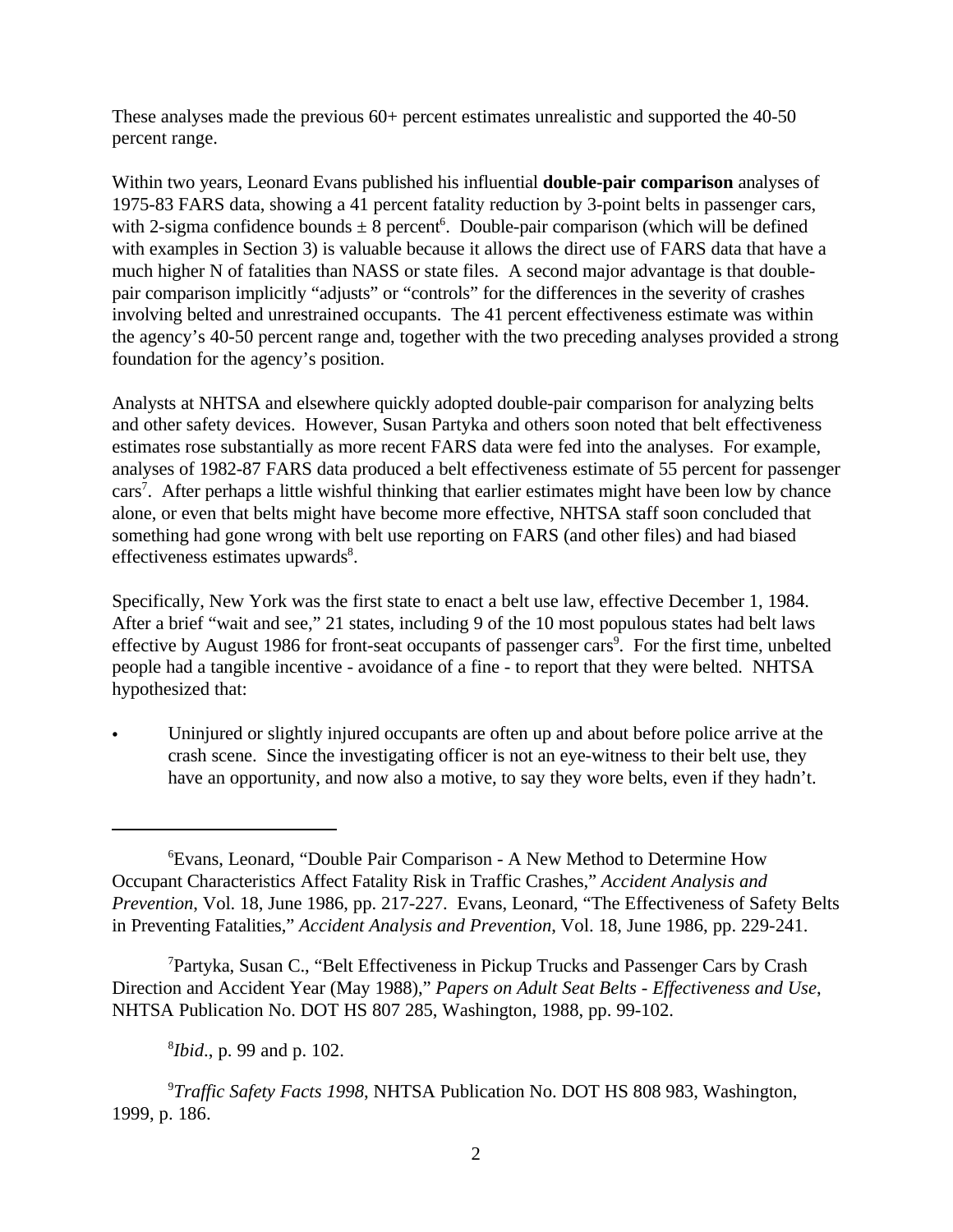Mortally injured occupants may be in their original post-crash location when police arrive, often allowing direct observation of belt use.

Thus, NHTSA believes belt use of fatalities is reported without net biases on FARS before and after belt laws<sup>10</sup>. However, after the laws, belt use of survivors is overreported. A bias has apparently been introduced in the reporting of this one data element, for survivors, as a consequence of belt use laws. It has occurred despite the long-term, ongoing efforts by NHTSA and the states in data quality control and analyst training, which have resulted in more accurate, complete and consistent information on most FARS data elements.

When survivors who were actually unrestrained are reported as belted, it lowers the fatality odds in the "belted" population, raises the odds in the "unrestrained" population, and bloats the effectiveness estimate. The following hypothetical example shows how. For simplicity, it is based on fatality rates per 100 crash-involved occupants, as might be derived from state crash files. However, the same type of bias would occur in a double-pair comparison analysis.

First, if belt use had been accurately reported by everyone, there would have been a population of 100 unrestrained and 100 belted occupants, with a fatality rate 45 percent lower for the belted occupants than for the unrestrained:

|  | Based on Actual Belt Use |  |
|--|--------------------------|--|
|--|--------------------------|--|

|                  | <b>Not</b>    |               | Fatality  |
|------------------|---------------|---------------|-----------|
|                  | <b>Belted</b> | <b>Belted</b> | Reduction |
| Fatalities       | 20            | 11            |           |
| <b>Survivors</b> | 80            | 89            |           |
| Total            | 100           | 100           |           |
| Fatality rate    | .20           | .11           | 45%       |

The "fatality reduction," 45 percent =  $1 - (.11/.20) = 1 - (belted fatality rate/unbelted fatality rate)$ . If 15 of the unrestrained survivors misreported themselves as "belted" (while all the fatalities continue to be correctly reported), the fatality rate for reportedly "unrestrained" people increases and the "belted" fatality rate decreases:

<sup>10</sup>Partyka, Susan C., *Lives Saved by Seat Belts from 1983 through 1987*, NHTSA Publication No. DOT HS 807 324, Washington, 1988.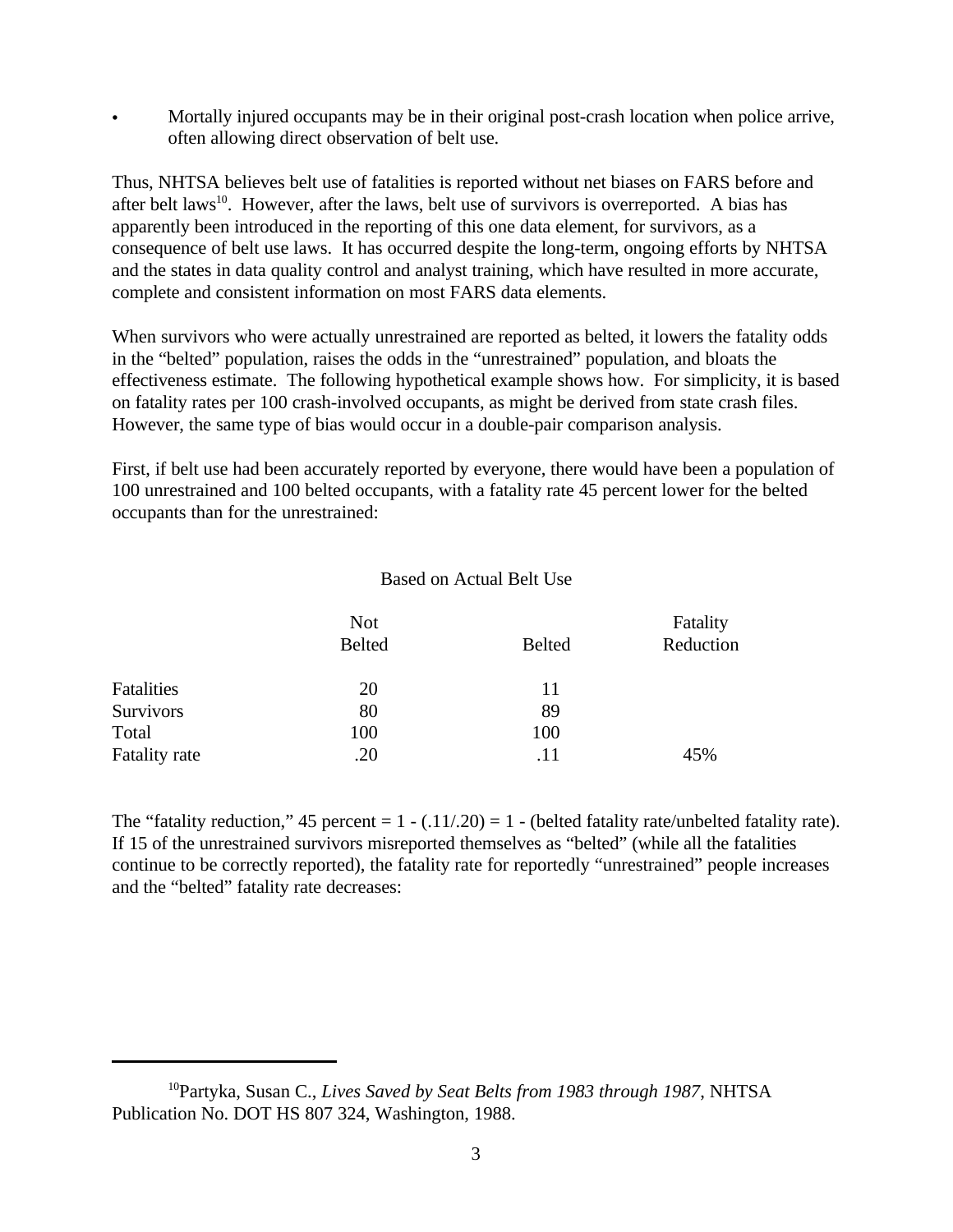## Based on Reported "Belt Use"

|                      | "Not            |                  | Fatality  |
|----------------------|-----------------|------------------|-----------|
|                      | Belted"         | "Belted"         | Reduction |
|                      |                 |                  |           |
| <b>Fatalities</b>    | 20              | 11               |           |
| <b>Survivors</b>     | $80 - 15 = 65$  | $89 + 15 = 104$  |           |
| Total                | $100 - 15 = 85$ | $100 + 15 = 115$ |           |
| <b>Fatality rate</b> | .24             | .10              | 59%       |

The fatality reduction is inflated from a true 45 percent to an observed 59 percent.

The agency reached a decision point in 1989 when it extended automatic protection to light trucks. For the regulatory impact analysis, the agency needed to estimate the effectiveness of manual belts. Partyka's double-pair comparison (based on FARS data through 1987) showed a 69 percent fatality reduction for belts in pickup trucks<sup>11</sup>. The regulatory impact analysis asserted that this result was inflated. Since Partyka's data showed a 55 percent reduction in passenger cars, whereas the agency believed 45 percent was the true reduction, the light truck estimate ought to be scaled back by a similar amount: from 69 to 60 percent<sup>12</sup>. In the process, the agency:

- Reconfirmed the 45 percent estimate for cars and established a 60 percent estimate for light trucks.
- Asserted that FARS analyses producing estimates higher than those were biased and ought not be accepted at face value.

# 2. GOALS OF THIS REPORT

Eleven years later, as of December 2000, the agency continues to rely on 45 and 60 percent estimates that are essentially based on 1975-85 data and 1975-85 vehicles. Abundant later FARS data, with much higher N's of belted fatality cases, remain untapped. The numbers could have become outdated as belt systems, vehicles and the crash environment changed. The old data do not allow estimates of post-1985 belt configurations, such as automatic belts or belts in vehicles with air bags. The old data are too small a sample for accurate estimation of belt effectiveness in

<sup>&</sup>lt;sup>11</sup>Partyka, "Belt Effectiveness in Pickup Trucks and Passenger Cars by Crash Direction and Accident Year," *op. cit.*

<sup>12</sup>*Preliminary Regulatory Impact Analysis, Proposed Extension of the Automatic Restraint Requirements of FMVSS 208 to Trucks, Buses and Multi-Purpose Passenger Vehicles with a Gross Vehicle Weight Rating of 8,500 Pounds or Less and an Unloaded Vehicle Weight of 5,000 Pounds or Less*, NHTSA Docket No. 74-14-N62-001, 1989, p. 15.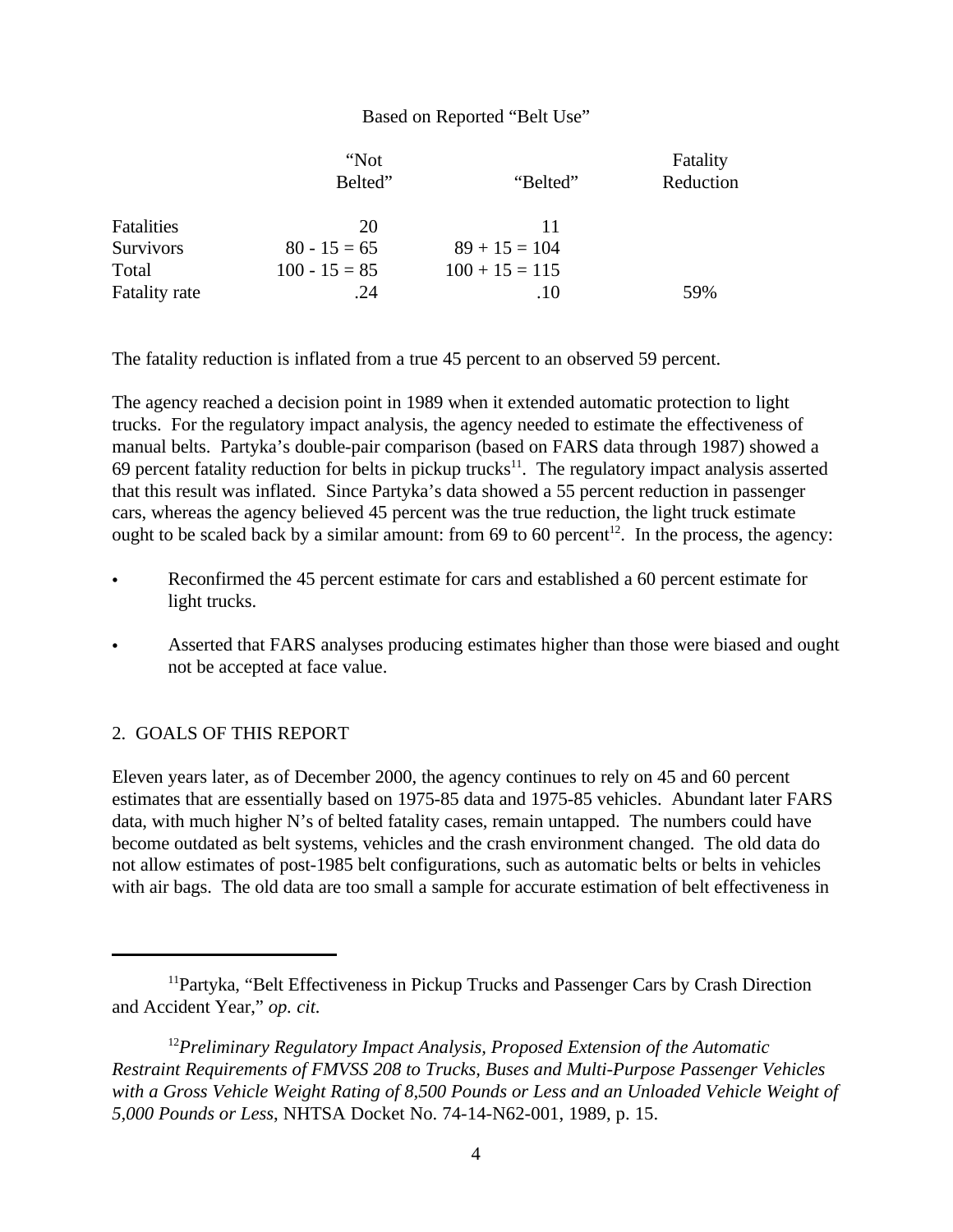important subgroups of crashes, such as specific crash types, occupant age groups, vehicle types, etc.

The objectives of this paper are:

- To develop an empirical tool to adjust for the biases in double-pair comparison analyses of later FARS data, and open up those FARS files for point estimates of fatality reduction consistent with pre-1986 results.
- To obtain detailed point estimates of belt effectiveness by crash mode, occupant age group, etc., needed for NHTSA regulatory analyses and evaluations, and not really available from the limited pre-1986 data.
- To obtain point estimates of belt effectiveness for configurations that did not exist before 1986, such as automatic belts, or manual belts in vehicles with dual air bags. These estimates, too, are needed for regulatory analyses and evaluations.
- To see if belt effectiveness has changed in the newer vehicles, or has changed over time in response to an evolving crash environment.
- To see if NHTSA's long-standing estimates of 45 percent fatality reduction in cars and 60 percent in light trucks are still appropriate.

However, the point estimates of this report, relying on several critical assumptions, are not like customary statistical estimates derived directly from the data. The uncertainty in our estimates, although it can be discussed to some extent, cannot be fully quantified, based on statistical theory, as "confidence bounds."

# 3. "CLASSIC" DOUBLE-PAIR COMPARISON: PASSENGER CARS IN CY 1977-85

Evans, Partyka and others have provided detailed examples of double-pair comparison analyses in the literature, but let us run through one case here from start to finish, both as a review and to demonstrate the specific estimation procedure used in this report.

The starting point for this analysis is FARS data for CY 1977-85. Records of passenger cars of model years 1975-86 are extracted (1975 is the first model year with "Type 2" 3-point belt systems, not counting 1974 where cars were also equipped with the ignition interlock). "Passenger cars" in MY 1975-80 are all FARS vehicle records with the variable BODY\_TYP  $= 1-9$ , and in MY 1981-86 are the cases with decodable VINs that are passenger cars according to the VIN decode program developed for NHTSA evaluations<sup>13</sup>. The analysis is limited to:

<sup>13</sup>Kahane, Charles J., *Evaluation of FMVSS 214 - Side Impact Protection: Dynamic Performance*, NHTSA Publication No. DOT HS 809 004, Washington, 1999, pp. 15-16.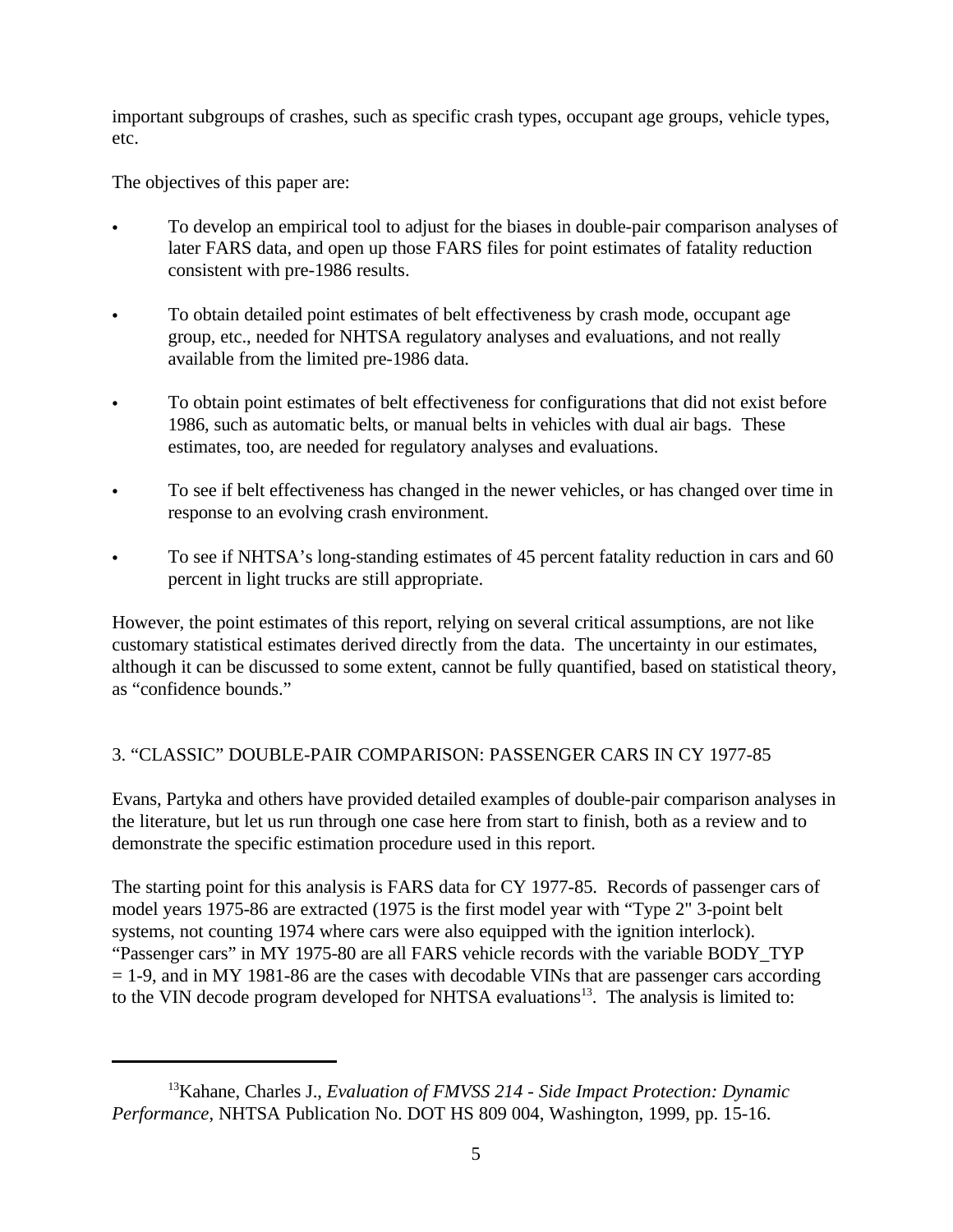- Cars with a driver and a right front (RF) passenger (and perhaps other passengers). When two or more people occupy the same seat, according to FARS, only the occupant with the lowest PER\_NO (person number) is included.
- The driver, or the RF passenger, or both were fatally injured.
- The driver and the RF passenger both have known reported belt use: MAN\_REST has to be 0 (unrestrained) or 1, 2, 3, 8 or 13 (belted, perhaps incorrectly).
- The driver and the RF passenger are both 14 to 97 years old.

There are 30,665 cars in CY 1977-85 with a driver and a RF passenger, at least one fatal, both with known belt use and 14-97 years old. The vehicle cases tabulate as follows, based on each occupant's belt use and survival:

| <b>Vehicles</b>                | Driver Died<br><b>RF</b> Survived | Driver Survived<br>RF Died | <b>B</b> oth<br>Died |
|--------------------------------|-----------------------------------|----------------------------|----------------------|
| Both unrestrained              | 11,186                            | 11,469                     | 5,317                |
| Driver unrestrained, RF belted | 300                               | 152                        | 74                   |
| Driver belted, RF unrestrained | 186                               | 487                        | 102                  |
| Both belted                    | 497                               | 653                        | 242                  |

This can be tabulated as fatality rather than vehicle cases, by adding the "both died" column to each of the preceding columns:

| <b>Fatalities</b>              | Driver            | <b>RF</b>         | Driver/RF         |
|--------------------------------|-------------------|-------------------|-------------------|
|                                | <b>Fatalities</b> | <b>Fatalities</b> | <b>Risk Ratio</b> |
| Both unrestrained              | 16,503            | 16,786            | 0.983             |
| Driver unrestrained, RF belted | 374               | 226               | 1.655             |
| Driver belted, RF unrestrained | 288               | 589               | 0.489             |
| Both belted                    | 739               | 895               | 0.826             |

In CY 1977-85, it is clear that (1) the overwhelming majority of people killed in crashes were unrestrained; (2) unrestrained drivers and RF passengers are at nearly equal risk in the same crash; and (3) whoever buckled up substantially reduced their risk.

The four rows of data allow a total of four double-pair comparisons, two for computing the effectiveness of belts for drivers, and two for RF passengers. The first comparison for the driver is based on the first and third rows of data: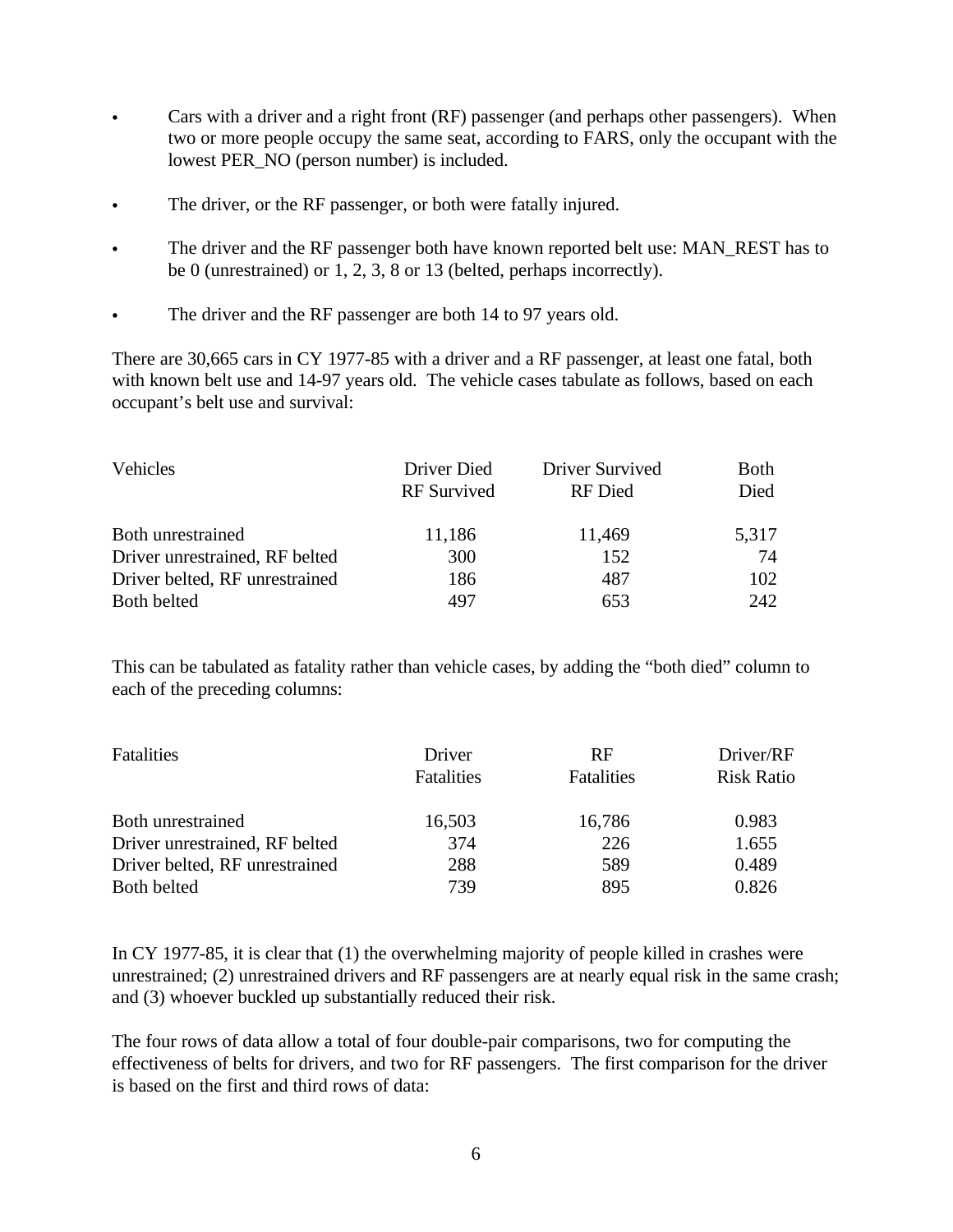|                     |                 | Driver            | <b>RF</b>         | Driver/RF         |
|---------------------|-----------------|-------------------|-------------------|-------------------|
|                     |                 | <b>Fatalities</b> | <b>Fatalities</b> | <b>Risk Ratio</b> |
| Driver unrestrained | RF unrestrained | 16,503            | 16,786            | 0.983             |
| Driver belted       | RF unrestrained | 288               | 589               | 0.489             |

In both pairs, the driver's fatality risk is compared to the same control group: the unrestrained RF passenger. The unrestrained driver has essentially the same fatality risk as the unrestrained RF in the same crash, the belted driver about half. The fatality reduction for belts is

1 -  $(0.489/0.983) = 50.3$  percent.

The other comparison for the driver is based on the second and fourth rows of data:

|                               |           | Driver<br><b>Fatalities</b> | <b>RF</b><br><b>Fatalities</b> | Driver/RF<br><b>Risk Ratio</b> |
|-------------------------------|-----------|-----------------------------|--------------------------------|--------------------------------|
| Driver unrestrained RF belted |           | 374                         | 226                            | 1.655                          |
| Driver belted                 | RF belted | 739                         | 895                            | 0.826                          |

Here, the control group is the belted RF passenger. The unrestrained driver has higher fatality risk than the belted RF in the same crash, the belted driver, lower. The fatality reduction is:

 $1 - (0.826/1.655) = 50.1$  percent.

It is important that the effectiveness estimates are nearly identical with the two control groups: it suggests the estimates are robust and not affected by the choice of control group.

The first double-pair comparison for estimating belt effectiveness for the RF passenger is obtained by using the first two rows of data, reversing the order of the columns and computing the RF/Driver rather than the Driver/RF risk ratio:

|                 |                     | <b>RF</b><br><b>Fatalities</b> | Driver<br><b>Fatalities</b> | RF/Driver<br><b>Risk Ratio</b> |
|-----------------|---------------------|--------------------------------|-----------------------------|--------------------------------|
| RF unrestrained | Driver unrestrained | 16,786                         | 16,503                      | 1.017                          |
| RF belted       | Driver unrestrained | 226                            | 374                         | 0.604                          |

The control group is the unrestrained driver. The fatality reduction for the belted RF passenger is: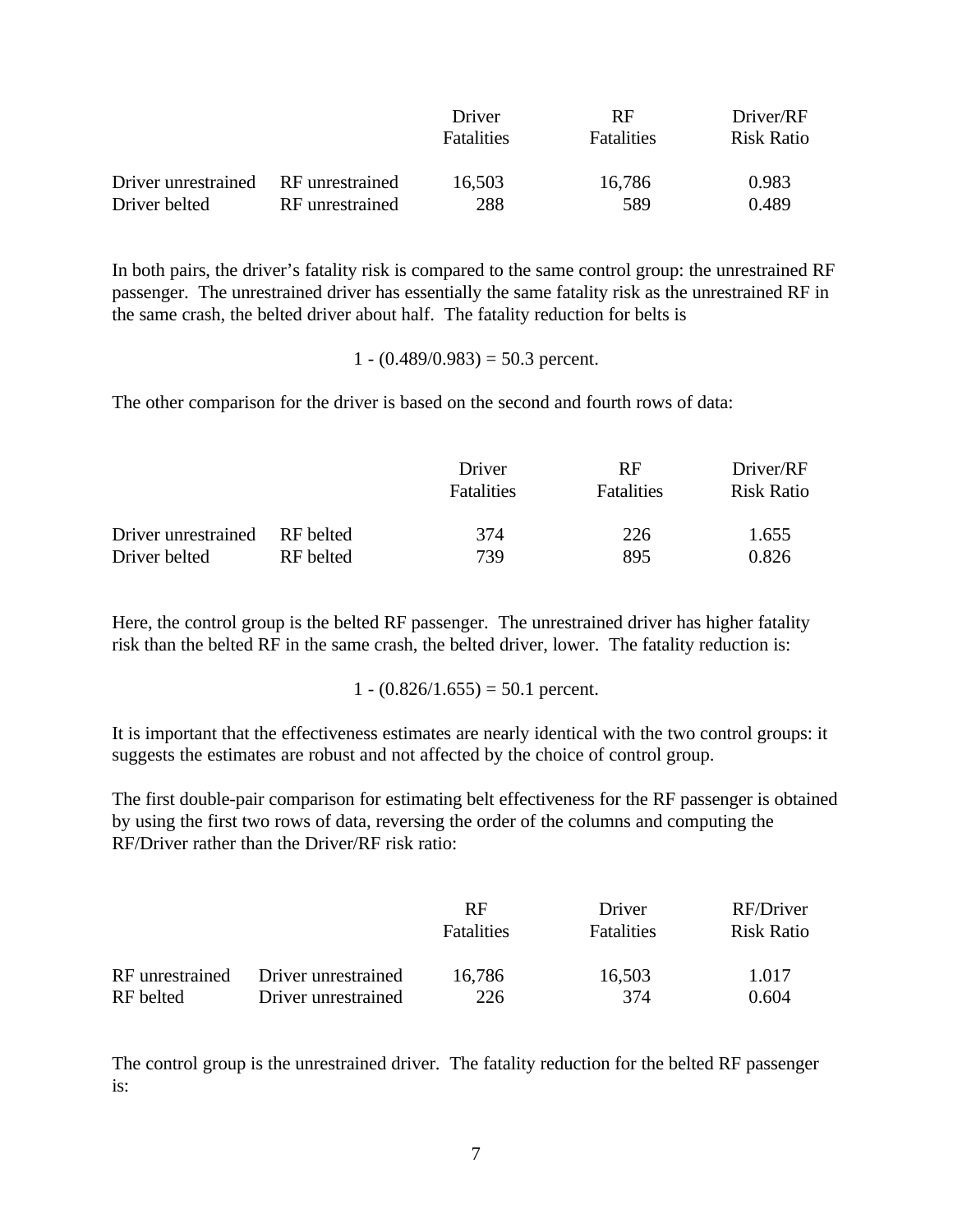#### $1 - (0.604/1.017) = 40.6$  percent.

The second estimate uses the last two rows of data:

|                 |               | <b>RF</b><br><b>Fatalities</b> | Driver<br><b>Fatalities</b> | RF/Driver<br><b>Risk Ratio</b> |
|-----------------|---------------|--------------------------------|-----------------------------|--------------------------------|
| RF unrestrained | Driver belted | 589                            | 288                         | 2.045                          |
| RF belted       | Driver belted | 895                            | 739                         | 1 211                          |

The control group is the belted driver. The fatality reduction for the belted RF passenger is:

 $1 - (1.211/2.045) = 40.8$  percent.

Again, the two control groups produce nearly identical estimates. Also, as in earlier studies, belt effectiveness is lower for the RF passenger than for the driver.

The next task is to develop a weighting procedure that combines the two driver estimates into a single number, and likewise for the two RF estimates.

In the 1977-85 FARS data, the actual number of driver fatalities is

Actual driver fatalities =  $16,503 + 374 + 288 + 739 = 17,904$ 

The first two numbers in that sum are unrestrained drivers, the last two, belted. However, if every driver had been unrestrained, that sum would have increased to

All-unrestrained driver fatalities =  $16,503 + 374 + (0.983 \times 589) + (1.655 \times 895) = 18,937$ 

(Here, 589 was the number of unrestrained RF fatalities that accompanied the 288 belted drivers and 0.983 is the risk ratio of unrestrained driver to unrestrained RF fatalities; 895 is the number of belted RF fatalities that accompanied the 739 belted drivers and 1.655 is the risk ratio of unrestrained drivers to belted RF fatalities.)

On the other hand, if every driver had buckled up, the sum would have dropped to

All-belted driver fatalities =  $(0.489 \times 16,786) + (0.826 \times 226) + 288 + 739 = 9,421$ 

The overall effectiveness of belts for drivers is

 $(18,937 - 9,421) / 18,937 = 50.25$  percent,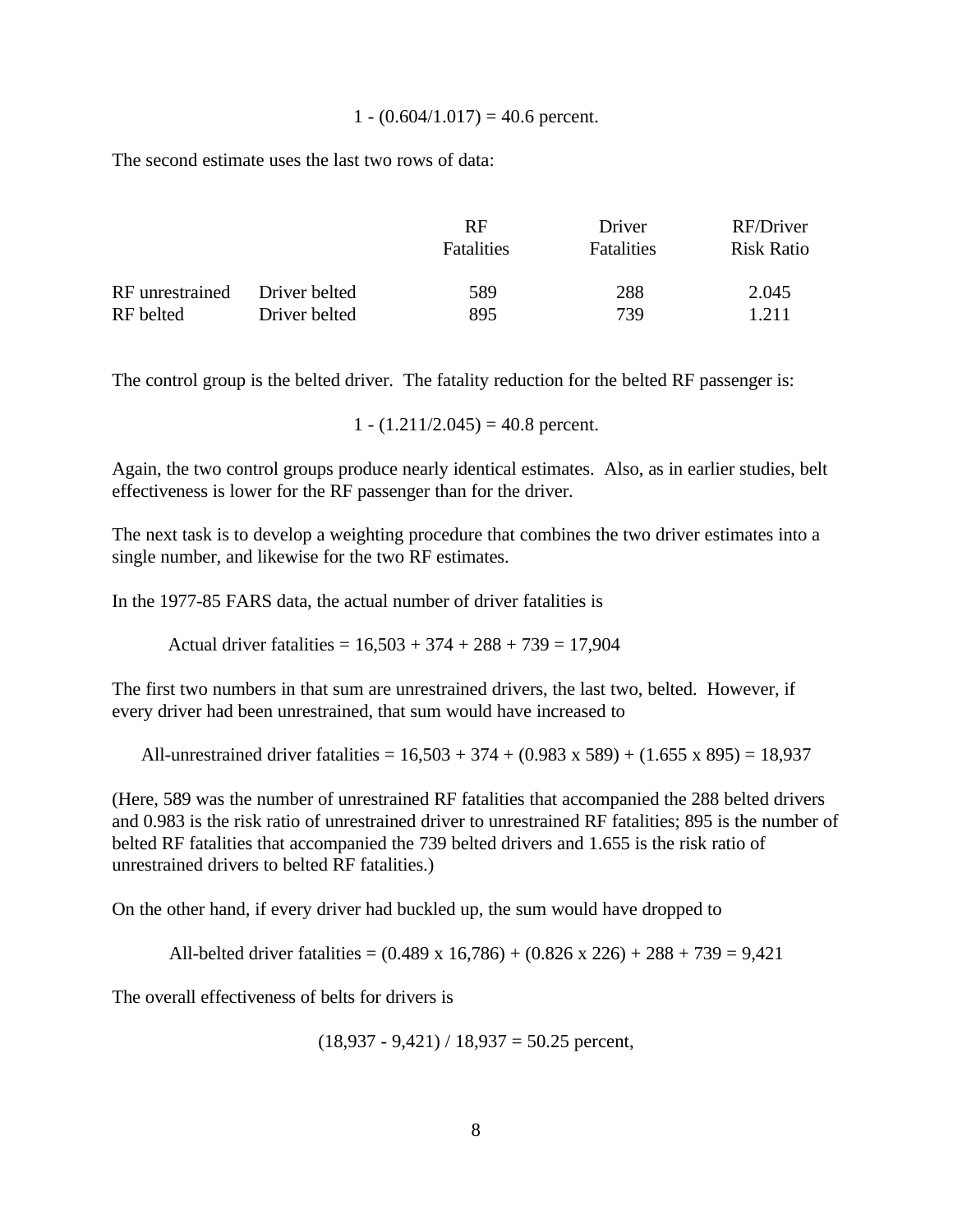which is between the results of the two separate double-pair comparisons for drivers (50.1 and 50.3 percent).

Similarly, the actual number of RF passenger fatalities is

Actual RF fatalities =  $16,786 + 226 + 589 + 895 = 18,496$ 

If every RF passenger had been unrestrained, that sum would have increased to

All-unrestrained RF fatalities =  $16,786 + (1.017 \times 374) + 589 + (2.045 \times 739) = 19,267$ 

(Here, 374 was the number of unrestrained driver fatalities that accompanied the 226 belted RF passengers and 1.017 is the risk ratio of unrestrained RF to unrestrained driver fatalities; 739 is the number of belted driver fatalities that accompanied the 895 belted RF and 2.045 is the risk ratio of unrestrained RF to belted driver fatalities.)

But if every RF passenger had buckled up, the sum would have dropped to

All-belted RF fatalities =  $(0.604 \times 16,503) + 226 + (1.211 \times 288) + 895 = 11,442$ 

The overall effectiveness of belts for RF passengers is

$$
(19,267 - 11,442) / 19,267 = 40.61
$$
 percent,

which is between the results of the two separate double-pair comparisons for RF passengers (40.6) and 40.8 percent).

Finally, for an estimate of the overall effectiveness of 3-point belts for front-outboard occupants of passenger cars, we must note that drivers have over the years typically outnumbered RF passengers by very close to 3 to 1 in the general crash-involved population (as opposed to these special cases that were limited to cars with the RF seat occupied). The preceding statistics for drivers need to be weighted by 3 and the statistics for RF passengers by 1. If all drivers and RF passengers were unrestrained, that sum would have increased to

All-unrestrained front-outboard fatalities =  $(3 \times 18,937) + 19,267 = 76,078$ 

If they had all buckled up, the sum would have dropped to

All-belted front-outboard fatalities =  $(3 \times 9,421) + 11,442 = 39,706$ 

The overall effectiveness of 3-point belts for front-outboard occupants is

 $(76,078 - 39,706) / 76,078 = 47.81$  percent,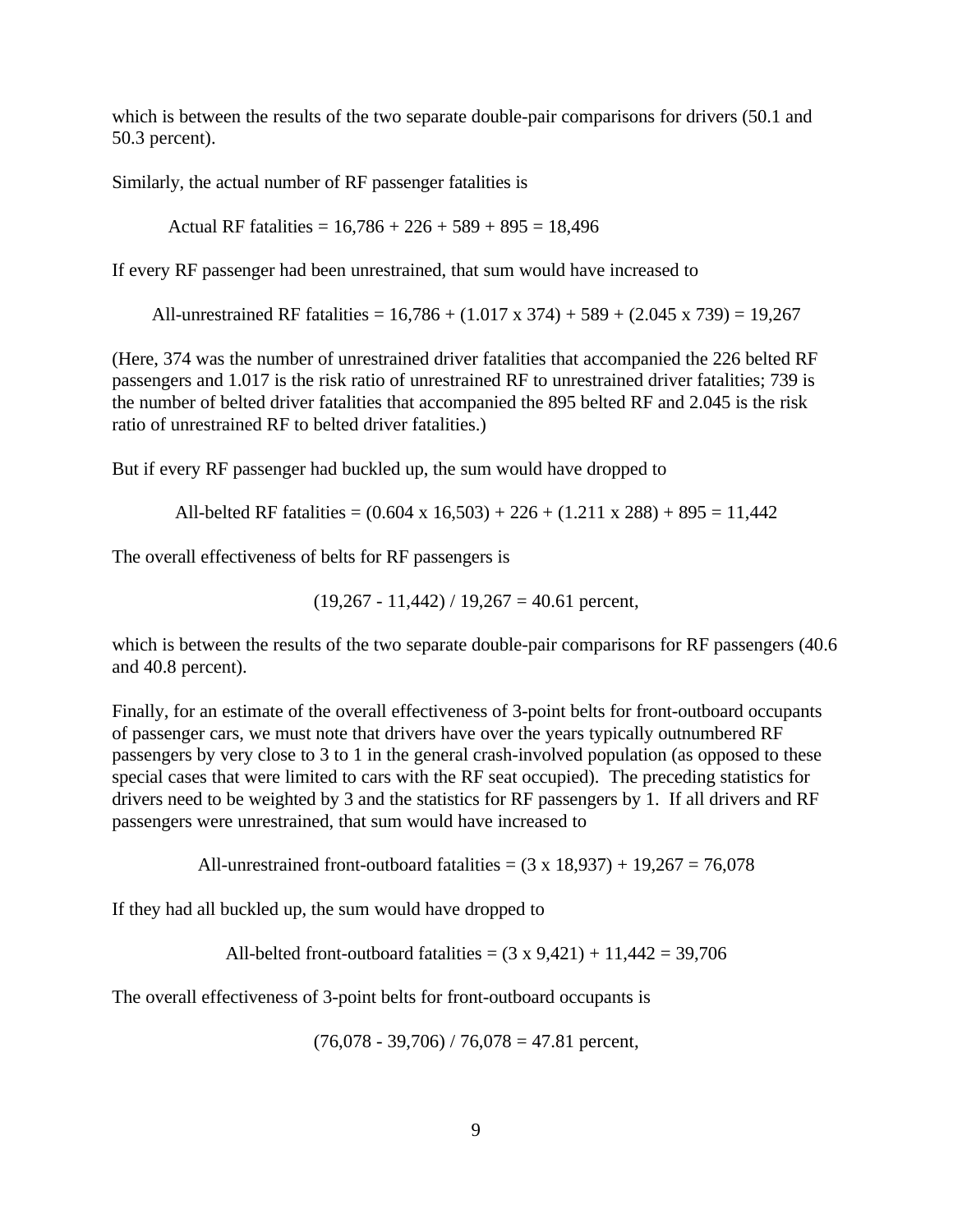which is between the estimates for drivers and RF passengers, but closer to the driver estimate, as it should be, given the higher weight factor for drivers.

## 4. INFLATED RESULTS FOR PASSENGER CARS IN CY 1986-99

Let us repeat the double-pair comparison analysis for passenger cars equipped with 3-point belts, but using more recent FARS data, specifically 1986-99.

Records of passenger cars of model years 1975-99 equipped with 3-point belts are extracted from 1986-99 FARS files. "Passenger cars" in MY 1975-80 and 1999 are all FARS vehicle records with BODY\_TYP 1-9, and in MY 1981-98 are the cases with VINs that decode as passenger cars. "Three-point belts" include manual or automatic (door-mounted) 3-point belts, in cars with no air bags or dual air bags. Cars with only a driver air bag are excluded to preserve the symmetry (nearly equal fatality risk) of the driver and the RF positions in the analysis. As in Section 3, the analysis is limited to cars with a driver and a right front (RF) passenger, both with known reported belt use, both age 14-97, at least one and perhaps both fatally injured. There are 70,668 cars in the 1986-99 files meeting those criteria. The basic tabulation of fatalities is:

| <b>Fatalities</b>              | Driver            | <b>RF</b>  | Driver/RF         |
|--------------------------------|-------------------|------------|-------------------|
|                                | <b>Fatalities</b> | Fatalities | <b>Risk Ratio</b> |
| Both unrestrained              | 23,476            | 23,579     | 0.996             |
| Driver unrestrained, RF belted | 3,934             | 1,622      | 2.425             |
| Driver belted, RF unrestrained | 1,815             | 4,820      | 0.377             |
| Both belted                    | 11,225            | 12,901     | 0.870             |

Relative to the CY 1977-85 data in Section 3, (1) the number of cases in the cells with belted drivers and/or passengers is an order of magnitude larger - there are a lot more data to work with here; (2) the effect of belts appears far more dramatic at first glance - the ratio of unrestrained driver to belted RF fatalities increased from 1.655 to 2.425 while the ratio of belted driver to unrestrained RF decreased from 0.489 to 0.377. Working through the double-pair comparisons and weighted averages as in Section 3 produces fatality reduction estimates of

63.26 percent for drivers 57.71 percent for RF passengers 61.89 percent for all front-outboard occupants

These are substantially higher than the corresponding reductions in 1977-85: 50 percent for drivers, 41 percent for RF passengers and 48 percent combined. They raise three questions:

When, and how quickly did the observed effectiveness escalate?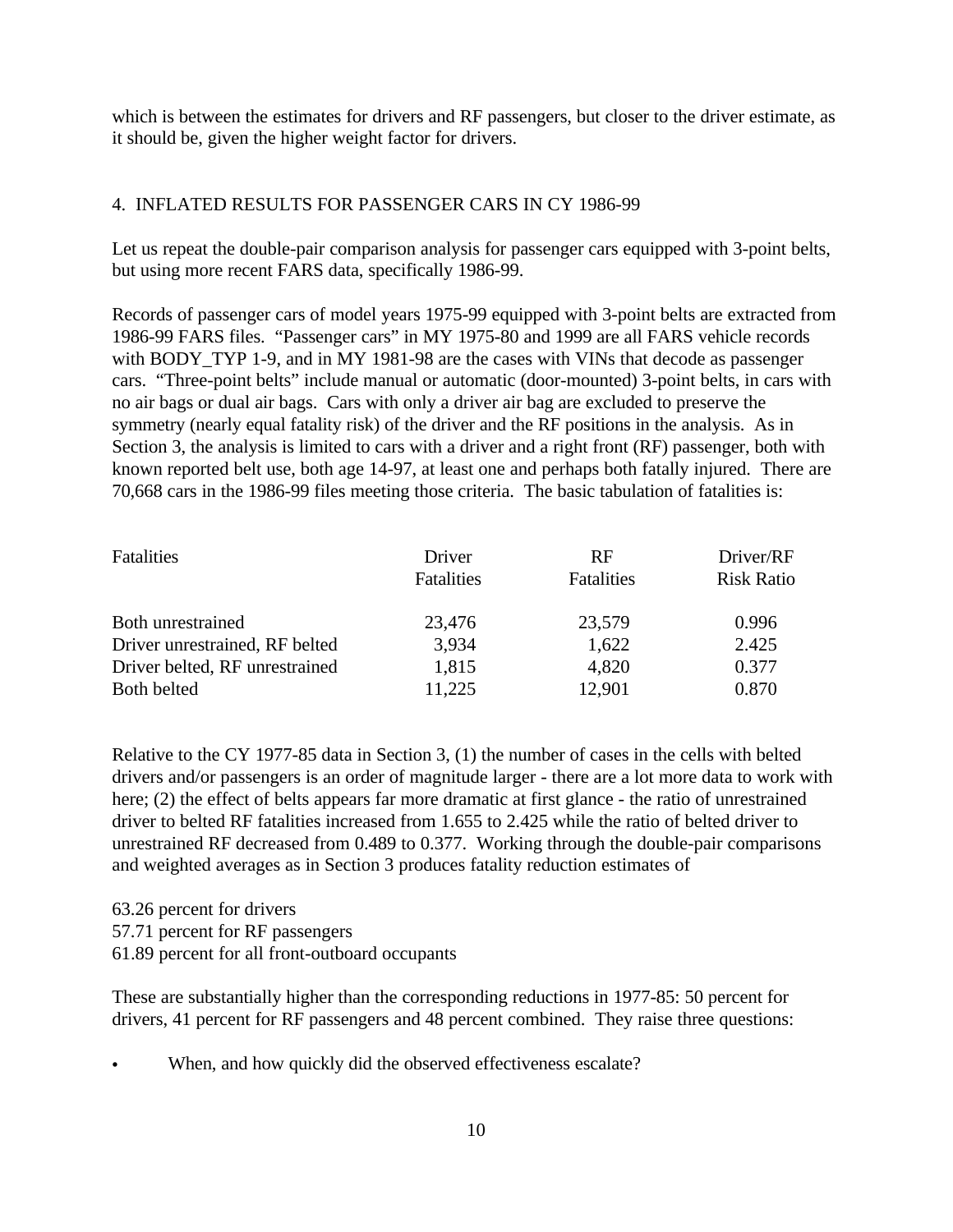- Could a substantial part of the increase be due to real improvements in the life-saving effectiveness of belts in later-model cars?
- Could a substantial part of the increase be due to changes in the crash environment that have increased the types of crashes where belts are most effective?

When a separate double-pair comparison analysis is run on each individual calendar year of FARS data, the observed overall fatality reductions for belts are the following:

| 1977 | 49 percent | 1986 | 61 | 1993 | 60 |
|------|------------|------|----|------|----|
| 1978 | 28         | 1987 | 58 | 1994 | 64 |
| 1979 | 44         | 1988 | 61 | 1995 | 63 |
| 1980 | 38         | 1989 | 63 | 1996 | 65 |
| 1981 | 52         | 1990 | 69 | 1997 | 58 |
| 1982 | 53         | 1991 | 62 | 1998 | 62 |
| 1983 | 38         | 1992 | 60 | 1999 | 59 |
| 1984 | 46         |      |    |      |    |
| 1985 | 55         |      |    |      |    |

The effectiveness results are also graphed in Figure 1.

During 1977-84, observed belt effectiveness varies a fair amount from year to year, due to the small N's of belted cases on FARS, but arguably centers on about 45 percent with little or no time trend. In 1986, the first year with belt use laws covering a large proportion of occupants (including 9 of the 10 most populous states) the fatality reduction has already reached 61 percent, essentially the 1986- 99 average, and it stayed close to that year after year, with no evidence of any time trend within 1986-99. The year 1985 is hard to place: the 55 percent is higher than any preceding year, but just barely higher, for example, than the 53 percent in 1982. It is lower than any subsequent year, although not much lower than the 58 percent in 1987 and 1997. Since belt use laws were just getting started in a few states in 1985, but were well established in  $1986<sup>14</sup>$ , it seems most appropriate to include the 1985 data with the "pre-law" period $15$ .

In any case, the escalation in the belt effectiveness estimate obviously coincided with the inception of belt use laws. The escalation came all at once, with little subsequent change. That not only answers the first question (when and how quickly) but essentially the other two. If any substantial

<sup>14</sup>*Traffic Safety Facts 1998*, *op. cit.*, p. 186.

<sup>15</sup>A possible alternative approach would be to limit the "pre-law" period to 1977-84, retain the "post-law" period as 1986-99, and to exclude the 1985 data from the analysis. The observed fatality reduction for 3-point belts in passenger cars is 44.69 percent in 1977-84, as compared to 47.81 percent in 1977-85. This would have raised the UEF, as defined in Section 5, from 1.369 to 1.452.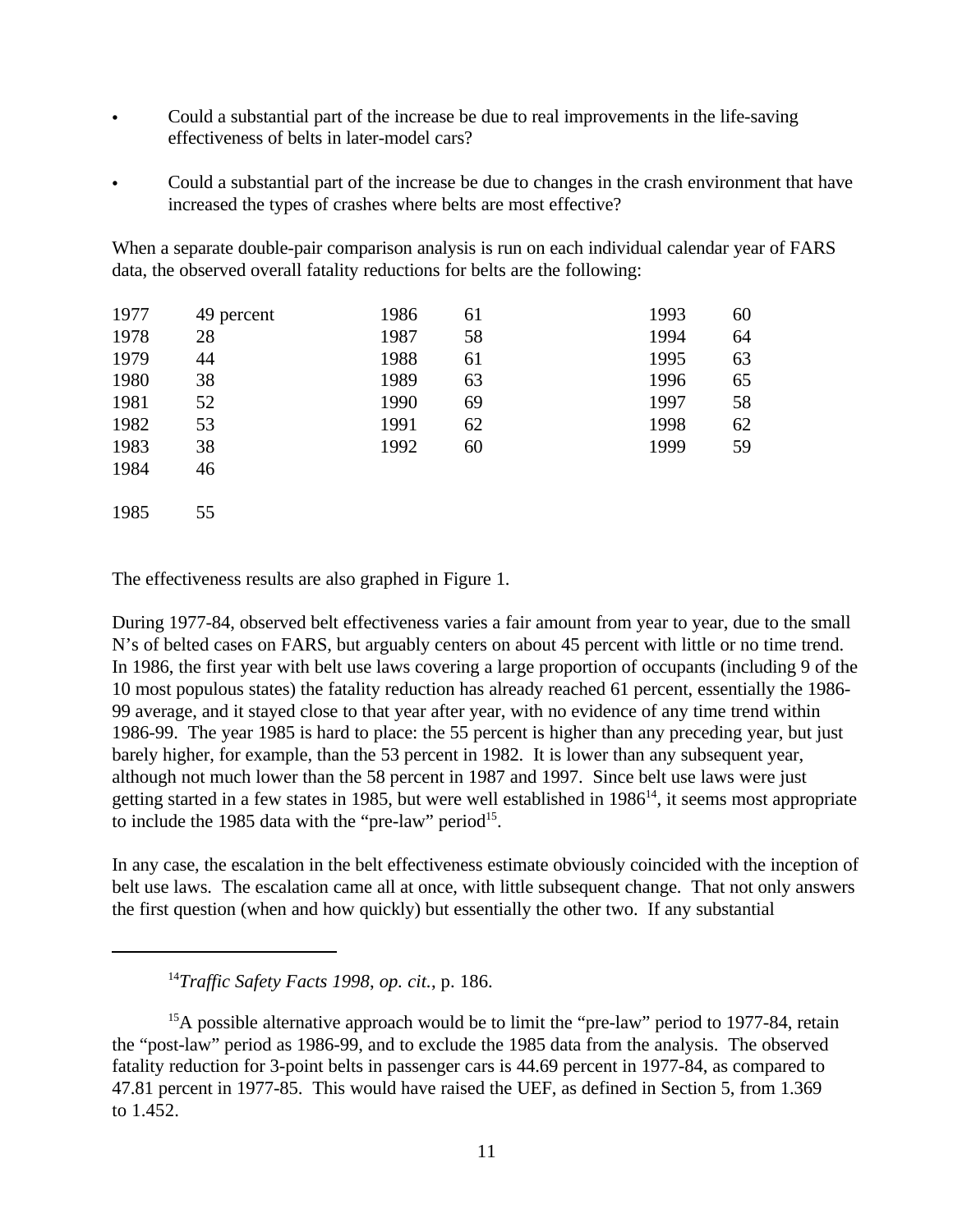#### FIGURE 1

# OBSERVED EFFECTIVENESS OF 3-POINT BELTS IN CARS BY CALENDAR YEAR



CALENDAR YEAR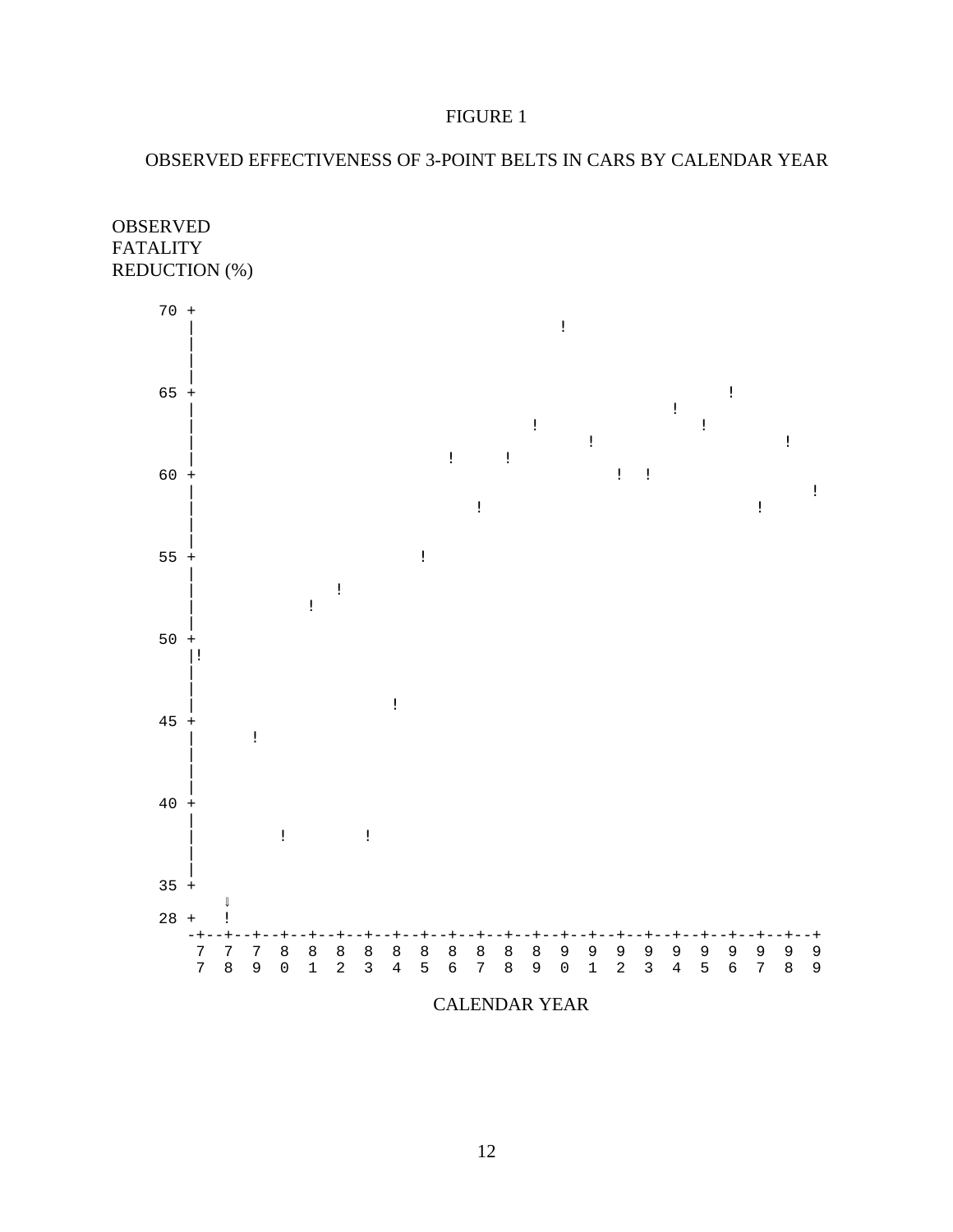part of the escalation had been due to genuine improvements in belts, that part would have been gradual, since late-model cars with the improved belts only gradually replace the older cars in the overall vehicle population. The impact of changes in the crash environment would also have been gradual, not abrupt. It is most plausible to conclude that the escalation beginning in 1986 is in fact due to belt use laws resulting in overreporting of belt use by crash survivors, and that ordinary double-pair comparison analysis stopped producing accurate estimates of belt effectiveness in 1986.

A comparison of observed effectiveness by calendar year and model year provides additional evidence that the escalation is due to changes in the data rather than changes in the vehicles:

#### Observed Fatality Reductions for 3-point Belts in Passenger Cars

|                                                      | Effect in    | Effect in    |
|------------------------------------------------------|--------------|--------------|
|                                                      | 1977-85 FARS | 1986-99 FARS |
| Manual belts in MY 1975-79 cars                      | 48           | 63           |
| Manual belts in MY 1980-85 cars                      | 47           | 63           |
| Manual belts in MY 1986-90 cars                      |              | 60           |
| Automatic 3-point belts (MY 1987-95)                 | 64           |              |
| Manual belts in cars with dual air bags (MY 1987-99) |              | 63           |

In the 1977-85 FARS data, belt effectiveness is nearly the same for MY 1975-79 and MY 1980-85 cars. In the 1986-99 FARS data, belt effectiveness is essentially the same in all cohorts of vehicle model years (and higher than the corresponding numbers for 1977-85 FARS).

#### 5. THE "UNIVERSAL EXAGGERATION FACTOR" (UEF) AND ITS ROBUSTNESS

The two basic results so far are that 3-point belts reduced fatality risk in passenger cars by 47.81 percent in 1977-85 FARS data and were observed to "reduce" fatality risk by 61.89 percent in 1986- 99 FARS data. The hypothesis is that the first estimate (give or take some "fine tuning" described in Section 6, and sampling error) is an unbiased estimate of the genuine fatality reduction for belts, whereas the second is biased upwards by inaccurate belt use reporting of survivors in FARS in response to belt use laws.

Let us define the "Universal Exaggeration Factor" (UEF) to be the relative difference of the two estimates:

$$
UEF = (100 - 47.81) / (100 - 61.89) = 1.369
$$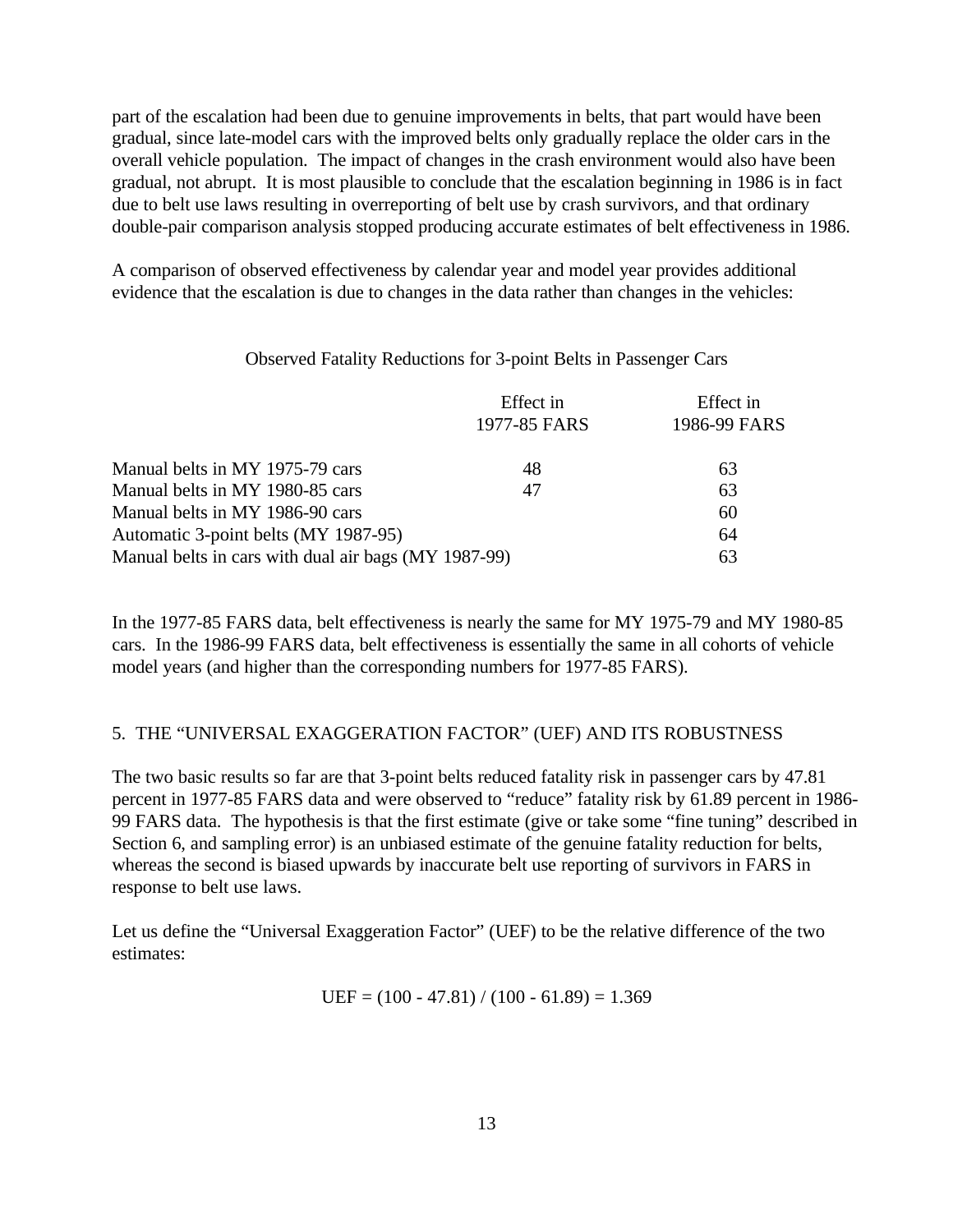It is the adjustment factor that has to be applied to the inappropriately low 1986-99 ratio of "belted" to "unbelted" fatality risk to obtain the accurate 1975-85 ratio of actual belted to unbelted fatality risk:

> 1.369 x (100 - 61.89) = 100 - 47.81  $47.81 = 100 - [1.369 \times (100 - 61.89)]$

This UEF derives from the effectiveness estimates for 3-point belts in passenger cars, in all types of crashes, based on direct double-pair comparison analyses<sup>16</sup>. Our hypothesis is that this same UEF = 1.369 is also **empirically valid for other double-pair comparison analyses based on 1986-99 FARS data**, including other types of vehicles or belts, subgroups of crashes or occupants, and more complex weighted averages of double-pair comparisons. In other words, if the analysis of 1986-99 data yields an effectiveness estimate  $E^*$ , the true effectiveness E is close to

$$
E = 100 - [1.369 \times (100 - E^*)]
$$

If this working hypothesis is acceptable, it would greatly increase the utility of double-pair comparison analysis. Since the 1986-99 FARS data contain an order of magnitude more belted cases than the 1977-85 data, we will have enough data to obtain effectiveness estimates for specific subgroups of interest (crash modes, occupant age groups, etc.). We will also be able to obtain effectiveness estimates for current vehicle types that did not exist in 1977-85 (e.g., belt effectiveness in vehicles with dual air bags). The UEF should be viewed as an empirical tool for generating needed point estimates and not as a statistical method that will produce confidence bounds for those estimates.

The hypothesis can be tested (not in a formal, statistical sense) by performing double-pair comparison analyses for selected subsets of the 1977-85 data and the corresponding subsets of the 1986-99 data. For each of the subsets, we will compute the exaggeration factor EF of the 1986 - 99 effectiveness over the 1977-85 estimate, and compare it to the UEF = 1.369. We can accept the hypothesis that 1.369 is a "universal" exaggeration factor if the EF's for the various subsets are all "relatively" close to 1.369, but not if they differ "a lot" from subset to subset. One factor that complicates the testing is that the EF's themselves, including the UEF, are statistics and subject to sampling error. Specifically, the 1977-85 FARS data contain relatively few belted cases. When the data are subdivided the 1977-85 effectiveness estimates become quite imprecise, and so will the EF's. After all, if the 1977-85 data were adequate for precise estimation of belt effectiveness in small subsets, it would take away a prime motivation for analyzing the 1986-99 data.

 $16A$  possible alternative approach, since the CY 1977-85 data contain almost exclusively MY 1975-85 cars [with just a few early MY 1986 cars] would be to limit the analysis of 1986-99 to MY 1975-85 cars, too. The observed fatality reduction for 3-point belts in MY 1975-85 passenger cars is 62.90 percent in CY 1986-99, as compared to 61.89 percent for all MY 1975- 2000 cars with 3-point belts in CY 1986-99. This would have raised the UEF from 1.369 to 1.407.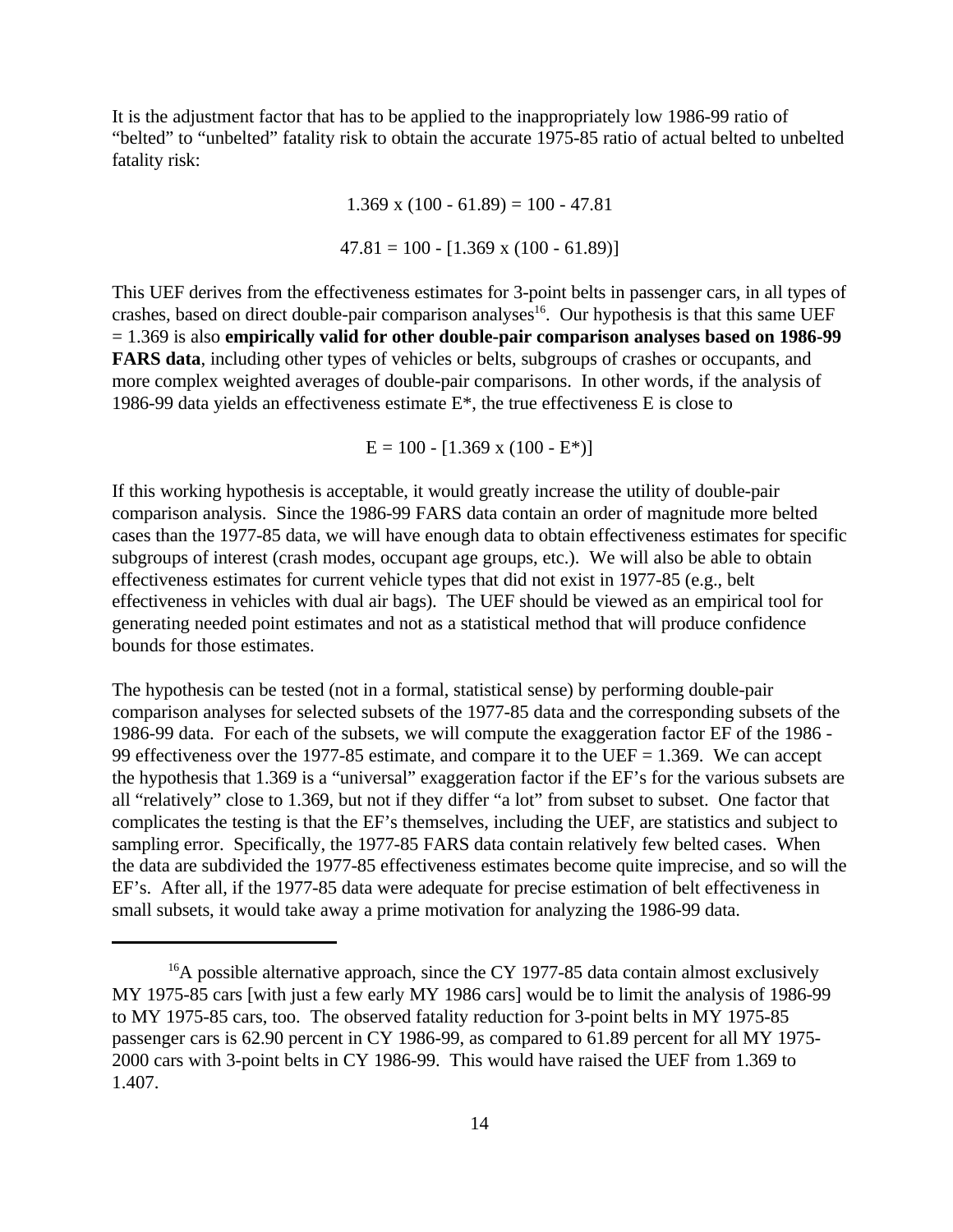The first step in testing the UEF is to measure its variation in **randomly** selected subsets of the data. For example, FARS data can be split into 10 systematic random subsamples of equal size based on the last digit of the case identification number ST\_CASE. If separate double-pair comparison analyses are performed on the 10 subsamples of 1977-85 and 1986-99 data, the effectiveness estimates and UEF are:

| ST_CASE<br>Ending in | Effect in<br>1977-85 FARS | Effect in<br>1986-99 FARS | <b>UEF</b> |
|----------------------|---------------------------|---------------------------|------------|
|                      |                           |                           |            |
| $\overline{0}$       | 44.95                     | 64.00                     | 1.5290     |
| $\mathbf{1}$         | 52.10                     | 62.83                     | 1.2888     |
| $\overline{2}$       | 66.22                     | 60.93                     | 0.8646     |
| 3                    | 47.05                     | 60.59                     | 1.3436     |
| $\overline{4}$       | 48.25                     | 59.35                     | 1.2730     |
| 5                    | 44.15                     | 64.66                     | 1.5804     |
| 6                    | 51.15                     | 62.12                     | 1.2898     |
| 7                    | 24.40                     | 58.97                     | 1.8424     |
| 8                    | 41.44                     | 62.01                     | 1.5414     |
| 9                    | 52.81                     | 63.54                     | 1.2944     |
| 1 Std. Dev.          | 10.55                     | 1.93                      | 0.2591     |
|                      |                           |                           |            |

Belt effectiveness in the 1977-85 data varies considerably across these 10 subsamples, ranging from 24.4 to 66.2 percent, with a standard deviation of 10.55. But in the 1986-99 data, with much larger N's of belted occupants, the inflated effectiveness estimate only ranges from 59.0 to 64.7 percent, with a standard deviation of 1.93. The sampling error in the 1977-85 effect drives the error in the UEF, which ranges from 0.86 to 1.84, with a standard deviation of 0.26.

These are the variations in the UEF from subset to subset, due to sampling error alone, even when the data are randomly split into subsets, and it is the minimum variation that can be expected. If the data were instead split into 10 subsets of approximately equal size based on specific criteria (e.g., occupant age, crash mode), we can accept the "universality" of the UEF if its variation were just moderately larger than the random case, and we would reject it if it were much larger.

The variations of the 1977-85 effect, the 1986-99 effect and the UEF can also be computed, as above, when the data are split into more than 10 systematic random subsets, based on ST\_CASE: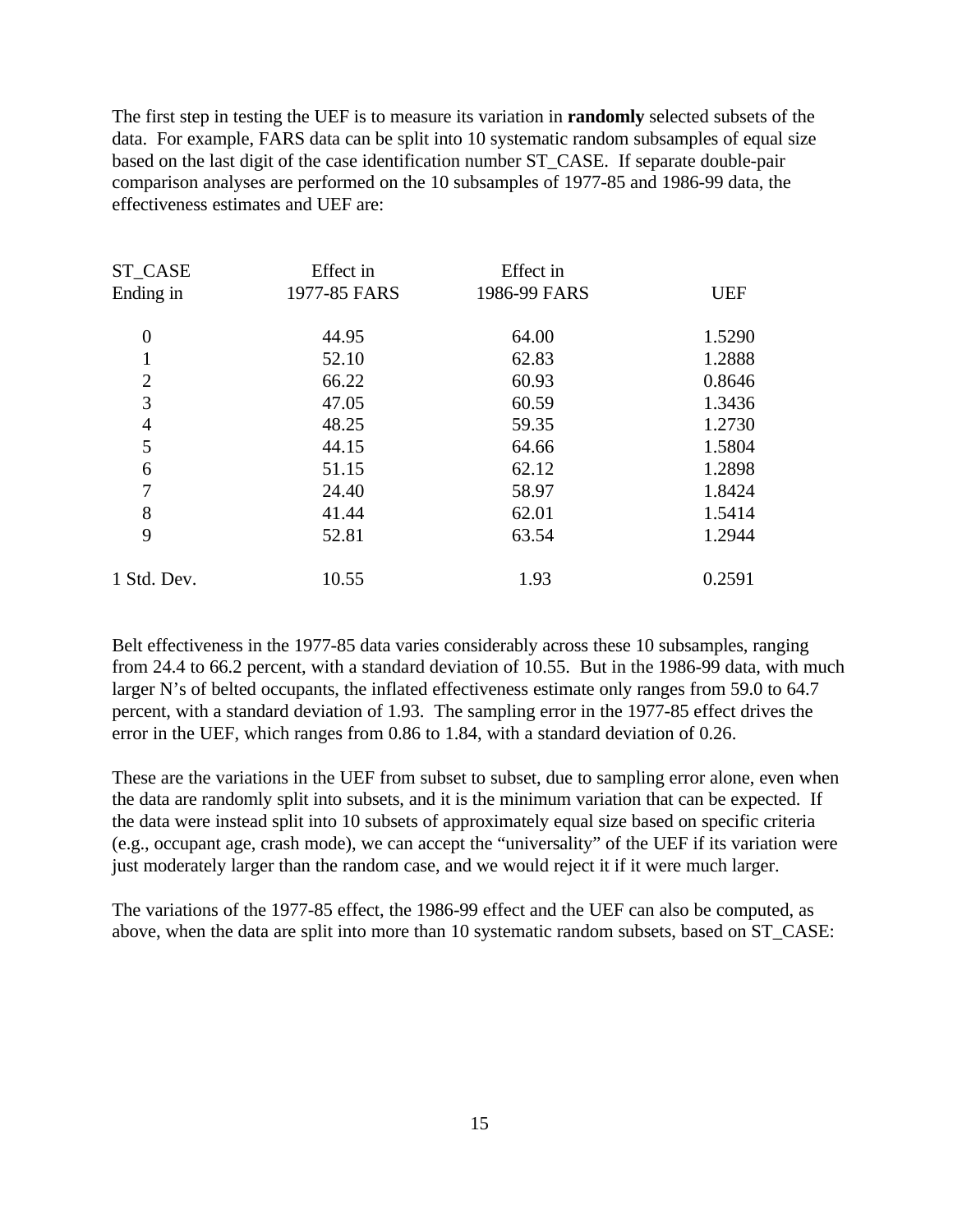| n of    | ó for          | ó for          | ó for      |              |
|---------|----------------|----------------|------------|--------------|
| Subsets | 1977-85 Effect | 1986-99 Effect | <b>UEF</b> | $6/\sqrt{n}$ |
| 10      | 10.55          | 1.93           | 0.2591     | 0.0819       |
| 15      | 9.89           | 3.58           | 0.3701     | 0.0955       |
| 20      | 11.40          | 2.67           | 0.2702     | 0.0604       |
| 25      | 11.81          | 2.79           | 0.3401     | 0.0680       |
| 30      | 15.75          | 4.10           | 0.4961     | 0.0906       |
| 35      | 17.30          | 4.85           | 0.4966     | 0.0840       |
|         |                |                |            |              |

As the number of subsets increases from 10 to 35 and the sizes of the subsets decrease, the random variation of UEF also generally increases. (With 40 subsets based on ST\_CASE, one of them has no belted cases in CY 1977-85, making it impossible to calculate the UEF.)

The "standard error" of the subsample variation,  $6/\sqrt{n}$ , remains fairly constant. The arithmetic average of the above six readings of  $6 / \sqrt{n}$ , 0.080 is a good estimate of the standard deviation of the UEF for **the entire data set**. Its coefficient of variation (CV) is 0.080 / 1.369 = 5.8 percent.

Now, let us look at the variation of the exaggeration factors across various key subsets of the crash population.

We might expect the 1986-99 effectiveness estimates and the exaggeration factor to vary a lot from **state to state**. Starting in 1986, the public were perhaps more likely to overreport their belt use in states where penalties were higher and more frequently enforced. Police might be especially skeptical in some states of belt use initially reported by the driver and instructed to follow up with additional questions and investigations. Thus, we might expect one group of states with 1986-99 effectiveness close to the true 45 percent, another group with exaggerated fatality reductions near the nationwide 62 percent average, and yet another group with still more exaggerated estimates ranging above 70, 80 or even 90 percent. Here are the 1977-85 and 1986-99 effectiveness estimates and exaggeration factors for the 20 states with the most fatalities of passenger cars occupants in 1977-99 (in order of decreasing N of fatalities):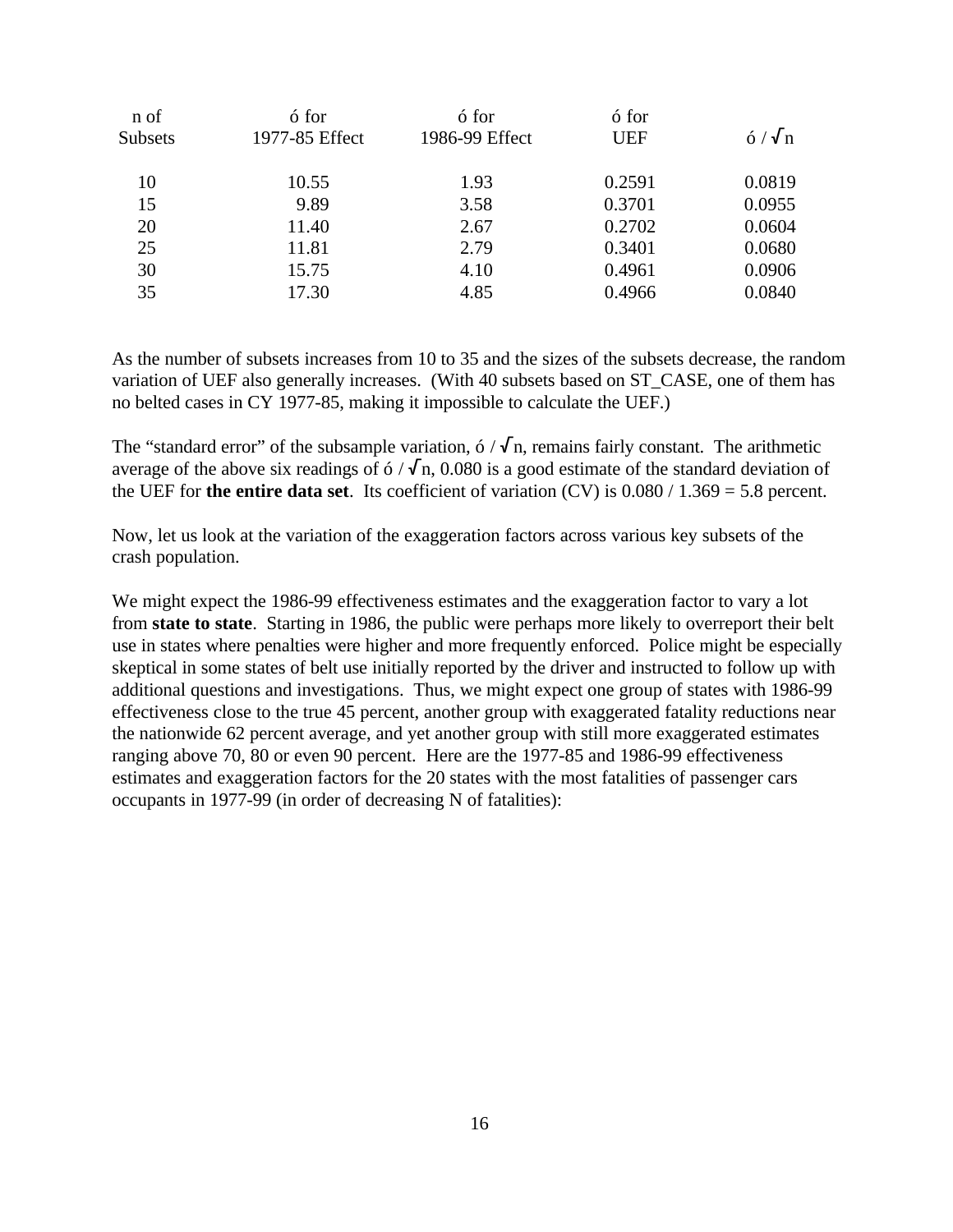|                | Percent of         | Effect in    | Effect in    |            |
|----------------|--------------------|--------------|--------------|------------|
| <b>State</b>   | <b>U.S. Fatals</b> | 1977-85 FARS | 1986-99 FARS | <b>UEF</b> |
| California     | 8.13               | 67.21        | 68.17        | 1.03       |
| Texas          | 7.34               | 42.05        | 60.43        | 1.46       |
| Florida        | 6.00               | 45.15        | 58.44        | 1.32       |
| New York       | 4.51               | 52.01        | 66.10        | 1.42       |
| Pennsylvania   | 4.33               | 26.34        | 62.85        | 1.98       |
| Illinois       | 4.19               | 49.35        | 66.71        | 1.52       |
| Michigan       | 4.16               | 43.99        | 60.27        | 1.41       |
| Ohio           | 4.13               | 54.38        | 58.70        | 1.10       |
| North Carolina | 3.63               | 36.66        | 62.95        | 1.71       |
| Georgia        | 3.59               | 36.22        | 62.06        | 1.68       |
| Tennessee      | 2.93               | 30.39        | 65.29        | 2.01       |
| Alabama        | 2.75               | 31.10        | 55.40        | 1.54       |
| Missouri       | 2.68               | 63.15        | 67.21        | 1.12       |
| Indiana        | 2.49               | $-59.74$     | 55.39        | 3.58       |
| Virginia       | 2.28               | 65.38        | 61.17        | 0.89       |
| New Jersey     | 2.25               | 46.12        | 63.07        | 1.46       |
| South Carolina | 2.19               | $-2.09$      | 44.79        | 1.85       |
| Louisiana      | 2.10               | 30.84        | 60.48        | 1.75       |
| Kentucky       | 2.10               | 34.32        | 66.09        | 1.94       |
| Wisconsin      | 2.05               | 35.52        | 65.22        | 1.85       |
| 1 Std. Dev.    |                    | 27.55        | 5.41         | 0.56       |

The 1986-99 effectiveness estimates are amazingly consistent from state to state, contrary to what we might have expected. Only South Carolina's is in the 45 percent range - and that could be due to chance alone, since it is based on a relatively small sample. Not a single estimate exceeds 70 percent. Nineteen states range from 55 to 69 percent, suggesting that the tendency of 1986-99 FARS data to produce exaggerated estimates is rather universal and rather equal across the United States. The standard deviation of the 1986-99 estimate for the 20 states is 5.41. The median state in this list has about 3 percent, i.e., 1/33 of the nation's passenger car occupant fatalities. In the preceding table, the standard deviation for 30 **random** subsets was 4.10, and for 35 random subsets, 4.85. Thus, the state-to-state variation (5.41) is only slightly larger than for random subsets.

The 1977-85 effectiveness estimate varies greatly from state to state  $(6 = 27.55)$ , because some states had only a handful of belted fatality cases in the early years, resulting in large sampling errors. Nevertheless, the standard deviation of the UEF is only 0.56, and this is just slightly larger than the standard deviations of the UEF for 30 or 35 random subsamples (both 0.50 in the preceding table). The UEF does not vary substantially more from state to state than in random subsamples of comparable sizes. (One or two extreme outliers, such as the Indiana data in the preceding table, could also be expected even in random subsamples of comparable sizes.)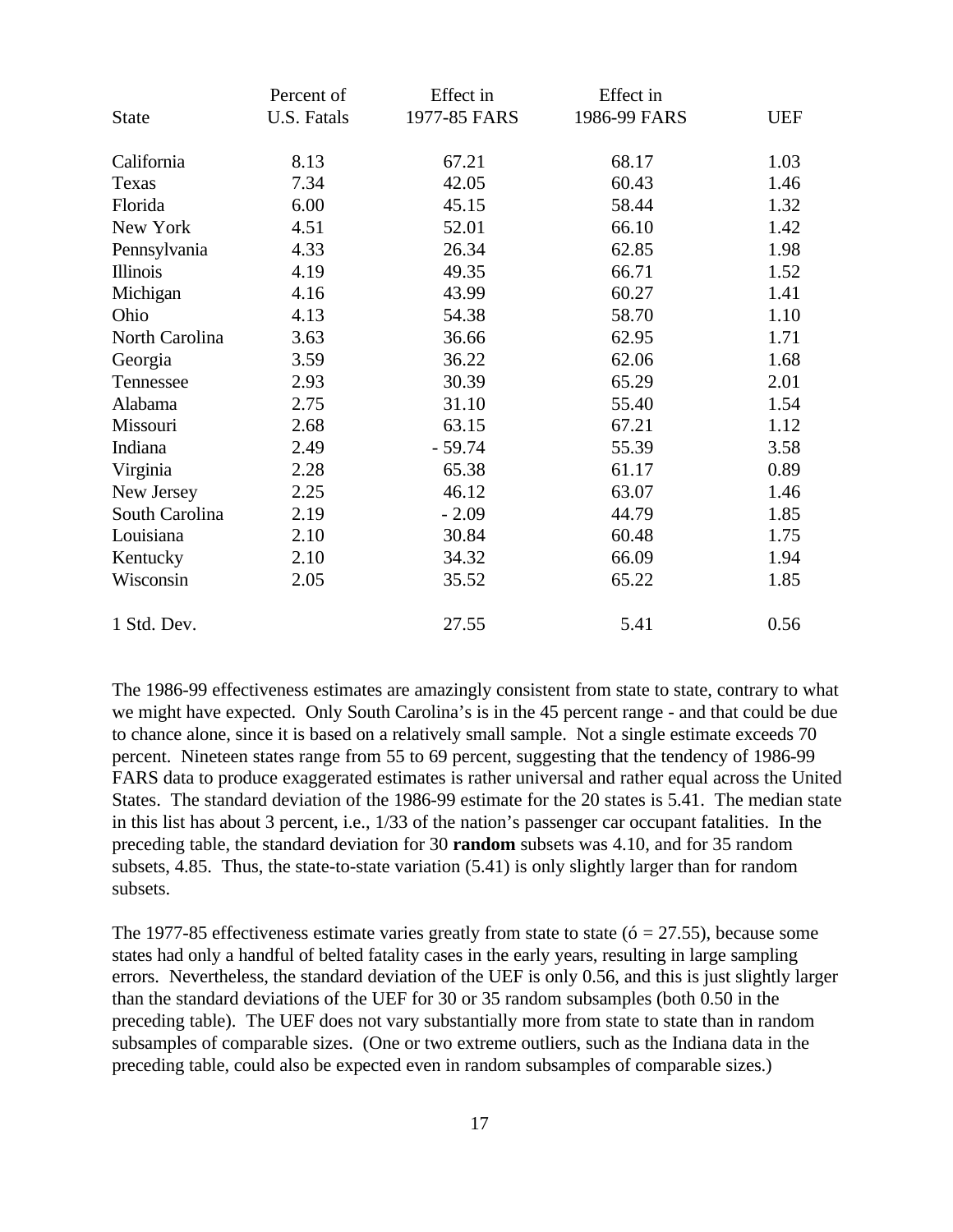We might expect the UEF to vary considerably depending on the driver's behavior. Antisocial behavior such as driving under the influence of alcohol or drugs, driving without a valid license, a history of violations or crashes, reckless driving, attempting to escape police, hit-and-run, or racing (for exact definitions, see Section 9) might be associated with misreported belt use, raising the UEF. Or, conversely, it might spur the police to be extra skeptical about reported belt use, reducing the UEF. Neither of these possibilities can be seen in the actual UEF's:

|                                       | Effect in    | Effect in    |      |
|---------------------------------------|--------------|--------------|------|
|                                       | 1977-85 FARS | 1986-99 FARS | UEF  |
| Drinking or other antisocial behavior | 53.97        | 66.08        | 1.36 |
| No antisocial behavior                | 42.98        | 58.80        | 1.38 |

Belt effectiveness is higher for drivers with antisocial behavior than for law-abiding drivers, because many antisocial drivers are involved in rollover crashes and frontal impacts with fixed objects, where belts are especially effective. However, this is true in 1986-99 just as in 1977-85. The UEF's for antisocial and law-abiding drivers are virtually identical.

The UEF might be higher in single-vehicle crashes, which often have no witnesses, than in multivehicle crashes, witnessed by occupants of the other vehicle(s). In fact, the observed UEF is just slightly lower:

|                        | Effect in<br>1977-85 FARS | Effect in<br>1986-99 FARS | UEF  |
|------------------------|---------------------------|---------------------------|------|
| Single-vehicle crashes | 63.77                     | 71.32                     | 1.26 |
|                        |                           |                           |      |
| Multivehicle crashes   | 35.29                     | 51.90                     | 1.35 |

The UEF could vary by crash mode, for two reasons. One is that the crash modes themselves indicate different types of driver behavior (frontal or rollover  $=$  aggressive driver, side impact  $=$ nonaggressive driver). The second is that effectiveness is much higher in some crash modes (rollovers) than others (side impacts), and the UEF might be confounded with the magnitude of the effectiveness, as a mathematical artifact. Again, the UEF only varies to a modest extent: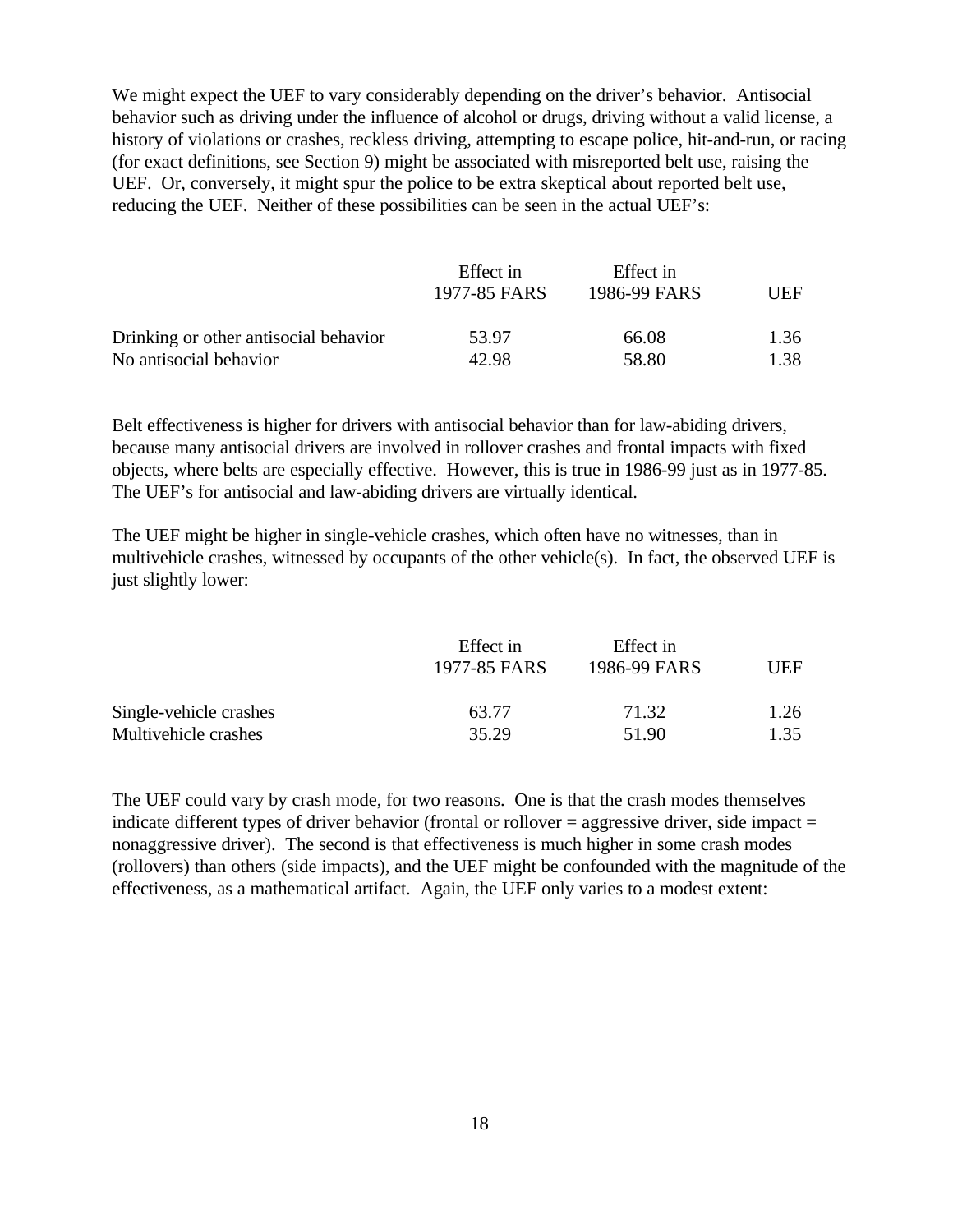|                             | Effect in    | Effect in    |      |
|-----------------------------|--------------|--------------|------|
|                             | 1977-85 FARS | 1986-99 FARS | UEF  |
| All frontal impacts         | 43.31        | 63.52        | 1.55 |
| Frontals with another car   | 47.54        | 61.92        | 1.38 |
| All side impacts            | 34.46        | 47.96        | 1.26 |
| Side impacts by another car | 26.49        | 47.63        | 1.40 |
| All rollovers               | 75.31        | 82.07        | 1.38 |

Finally, the UEF could differ for younger and older occupants, or for male and female occupants, if age or gender had any association with the accuracy of belt use reporting. In fact, the UEF's show some variation, but no obvious trend in one direction or the other:

|              | Effect in<br>1977-85 FARS | Effect in<br>1986-99 FARS | <b>UEF</b> |
|--------------|---------------------------|---------------------------|------------|
| $RF \leq 30$ | 55.37                     | 63.85                     | 1.23       |
| $RF \geq 31$ | 38.65                     | 65.15                     | 1.76       |
| $RF \leq 30$ | 35.10                     | 58.98                     | 1.58       |
| $RF \geq 31$ | 40.24                     | 56.00                     | 1.36       |
| Male RF      | 56.28                     | 64.09                     | 1.22       |
| Female RF    | 36.18                     | 56.43                     | 1.46       |
| Male RF      | 56.23                     | 65.81                     | 1.28       |
| Female RF    | 50.51                     | 63.65                     | 1.36       |
|              |                           |                           |            |

These analyses demonstrate that the UEF  $= 1.369$  is quite robust across crash modes, driver demographics and driver behaviors. They encourage extensive double-pair comparisons for 1986- 99 FARS data, each time correcting the observed result by the UEF. This procedure will be applied first to situations where effectiveness could also have been estimated directly from 1977-85 data alone: large subgroups of crashes of passenger cars with manual 3-point belts. It will then be applied where 1977-85 data are available, but in samples too small for statistically meaningful results: smaller subgroups of crashes of cars with 3-point belts, and all subgroups of light truck crashes. Finally, it will be applied even where no 1977-85 data exist: automatic belts, vehicles equipped with air bags.

Although the UEF opens up the 1986-99 data for many analyses, it has an element of "assuming what we are trying to prove": it assumes the overall 1977-85 result is accurate, and that all 1986-99 results should be adjusted down to 1977-85 levels. For full confidence in the 1986-99 findings, they should be validated by another analysis method not dependent on the UEF. That method is described in Section 9, where belt effectiveness is inferred by comparing the belt use of fatally injured people in FARS to belt use observed on the road in state and national surveys.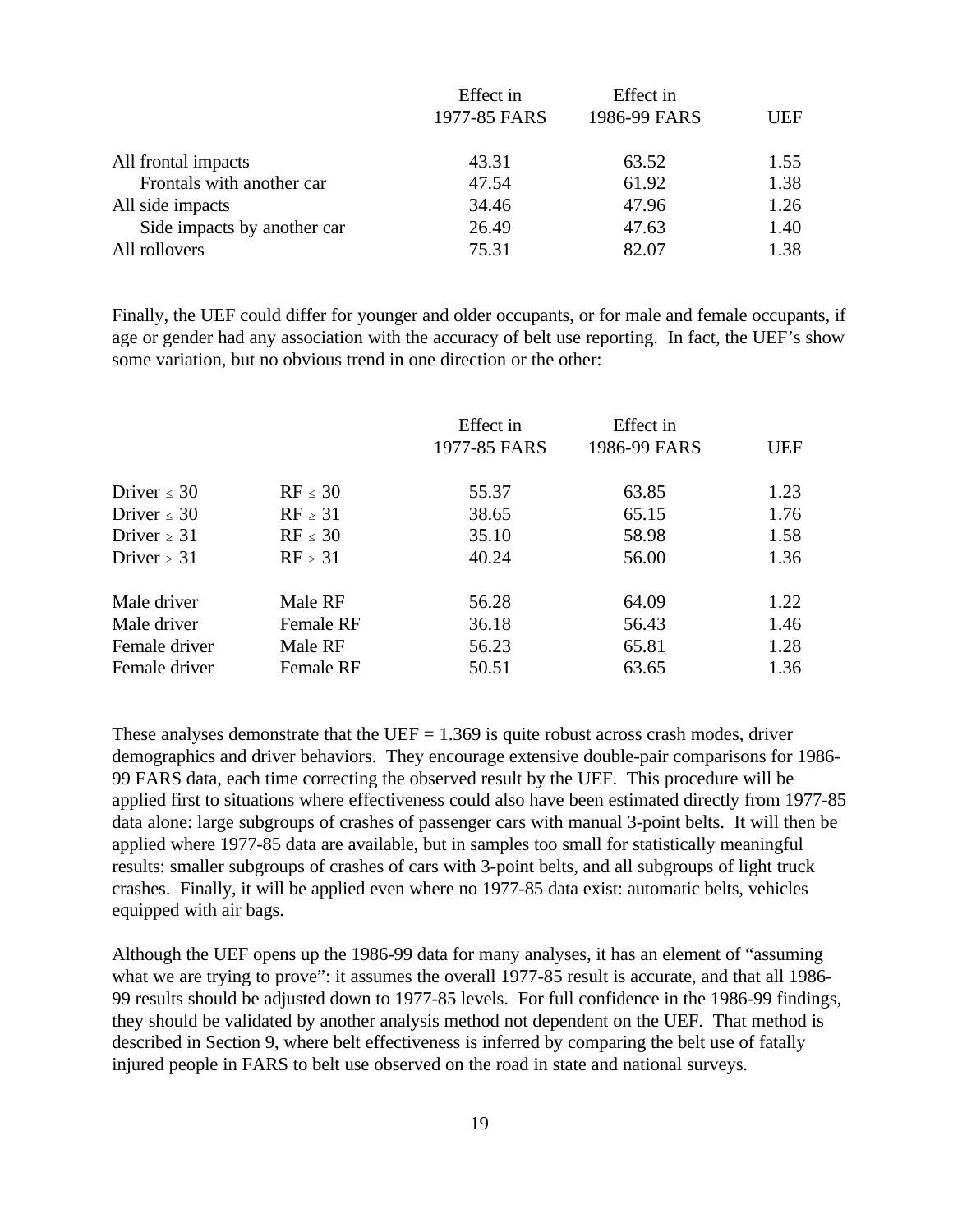# 6. A REFINED EFFECTIVENESS ESTIMATE - CONTROLLING FOR CRASH MODE6

Double-pair comparison analysis has been criticized because the data are limited to vehicles occupied by a driver and a RF passenger. Unaccompanied drivers might have different types of crashes, and different belt effectiveness than accompanied drivers. The fatality reductions based on a single application of double-pair comparison, as in the preceding sections, might not be accurate for the entire occupant population including unaccompanied drivers.

A procedure to mitigate this possible source of bias involves separate double-pair comparison analyses of 1986-99 data in 8 crash modes, resulting in 16 individual estimates: 8 for the driver and 8 for the RF passenger. A weighted average of these estimates is calculated, weighted by the number of cases in the 16 cells in the entire 1977-99 population of unrestrained front-outboard fatalities including unaccompanied drivers, corrected by the UEF.

This procedure yields a "best" estimate of 45.02 percent overall fatality reduction for 3-point belts in passenger cars, slightly lower than the 47.81 percent from the simple double-pair comparisons of Sections 3 and 4. The procedure works like this:

Five crash modes are defined as follows:

| Frontal impacts    | IMPACT2 = 1,11,12 and HARM EV $\neq$ 1 - 6                     |
|--------------------|----------------------------------------------------------------|
| Left side impacts  | IMPACT2 = 8,9,10 and HARM EV $\neq$ 1 - 6                      |
| Right side impacts | IMPACT2 = 2,3,4 and HARM EV $\neq$ 1 - 6                       |
| Primary rollovers  | IMPACT2 = 13 or HARM $EV = 1$                                  |
| Rear or other      | IMPACT2 = 5,6,7 or HARM_EV = 2 - 6 or (HARM_EV = 7 and not one |
|                    | of the above)                                                  |

The frontal, left-side and right-side impacts are further subdivided into single- and multivehicle crashes, producing a total of eight crash modes. For passenger cars, the "rear or other" crash mode consists of 64 percent rear impacts by another vehicle, 1 percent rear impacts by trains, 23 percent skidding rear-first into fixed objects, 6 percent immersions, 2 percent falling out of moving vehicles and 4 percent fires and other noncollisions. (For light trucks, they are 55% rear impacts by vehicles, 1% rear impacts by trains, 17% rear-first into fixed objects, 6% immersions, a substantial 15% falling from moving vehicles and 6% fires and other noncollisions.)

Next, double-pair comparisons are used to compute belt effectiveness for drivers and RF passengers in each of the eight crash modes, exactly as in Section 3 - i.e., in 1986-99 FARS, for MY 1975-99 passenger cars equipped with 3-point belts (manual belts and no air bags, or manual belts and dual air bags, or 3-point automatic belts and no air bags), occupied by a driver and a RF passenger both age 14 to 97 (and possibly other occupants). The 16 effectiveness estimates, **not corrected with the UEF**, are: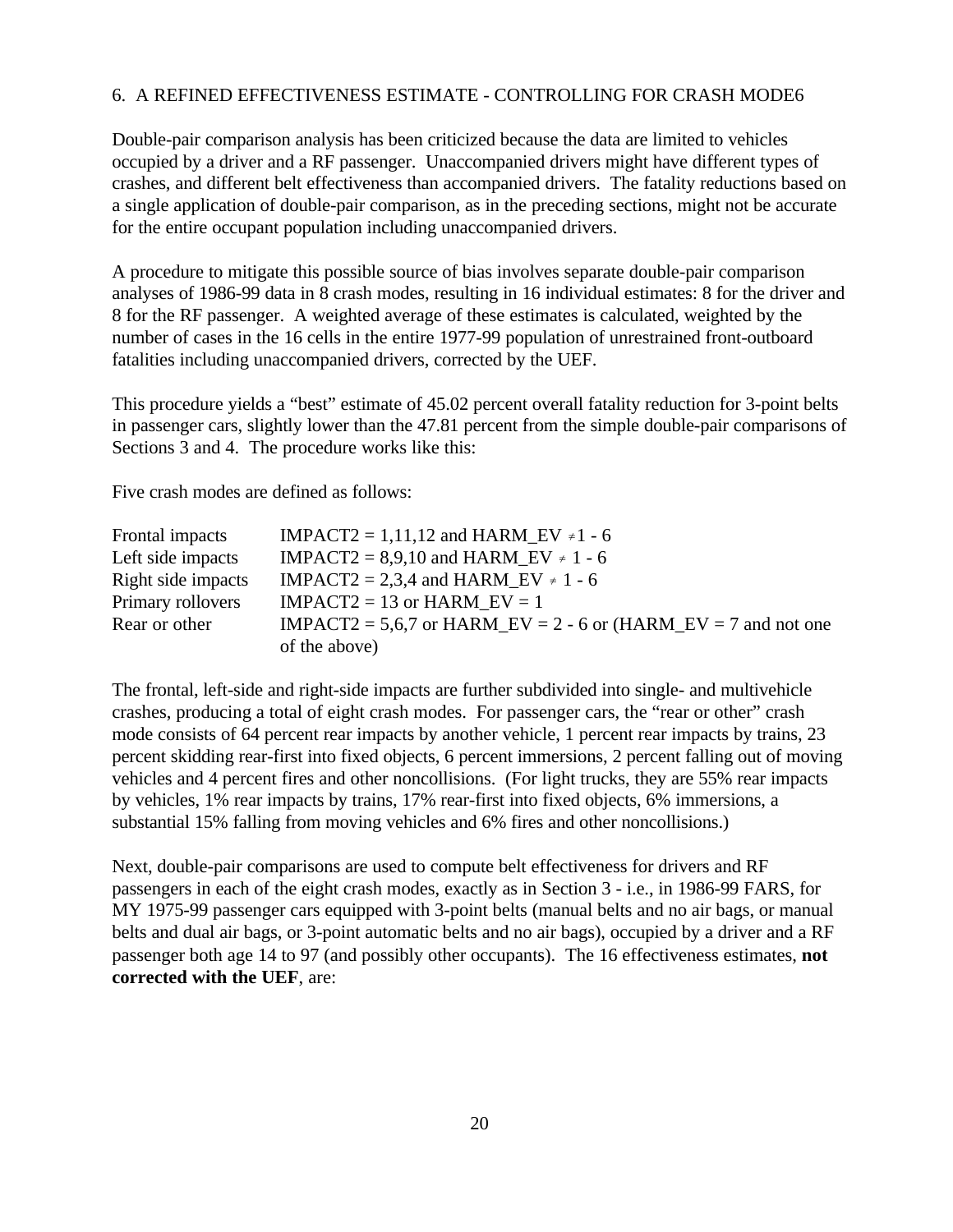#### Observed, Uncorrected Belt Effectiveness (%)

| Crash Mode         |                | <b>Drivers</b> | <b>RF</b> Passengers |
|--------------------|----------------|----------------|----------------------|
| Frontal            | Single-vehicle | 71.92          | 66.29                |
| Frontal            | Multivehicle   | 58.60          | 55.06                |
| Left side          | Single-vehicle | 40.10          | 58.88                |
| Left side          | Multivehicle   | 35.90          | 45.77                |
| Right side         | Single-vehicle | 60.60          | 48.14                |
| Right side         | Multivehicle   | 54.06          | 20.09                |
| Rollover (primary) |                | 81.52          | 79.78                |
| Rear & other       |                | 68.86          | 64.53                |

Next, the 214,560 cases of fatally-injured, **unrestrained** front-outboard occupants of MY 1975-99 passenger cars in 1977-99 FARS, age 14-97, are tabulated by crash mode and seat position (all unbelted front-outboard occupants are included, regardless of the type of belt system and/or air bags installed in the car, and regardless of how many occupants were in the vehicle):

|                    |                | Actual unrestrained fatalities in 1977-99 |
|--------------------|----------------|-------------------------------------------|
|                    | <b>Drivers</b> | <b>RF</b> Passengers                      |
| Single-vehicle     | 42,082         | 10,581                                    |
| Multivehicle       | 50,222         | 14,095                                    |
| Single-vehicle     | 9,126          | 1,430                                     |
| Multivehicle       | 17,767         | 2,549                                     |
| Single-vehicle     | 7,342          | 3,880                                     |
| Multivehicle       | 11,089         | 8,878                                     |
| Rollover (primary) | 21,970         | 6,103                                     |
|                    | 5,374          | 2,072                                     |
|                    |                |                                           |

The unrestrained fatality counts are multiplied by [1 - Effectiveness], the uncorrected belted-tounrestrained fatality risk ratio, to obtain uncorrected estimates of how many fatalities there would have been in each crash mode if the unrestrained occupants had been belted. The unrestrained and belted fatalities are summed over the crash modes. The belted fatalities are multiplied by the UEF to obtain the overall effectiveness estimate: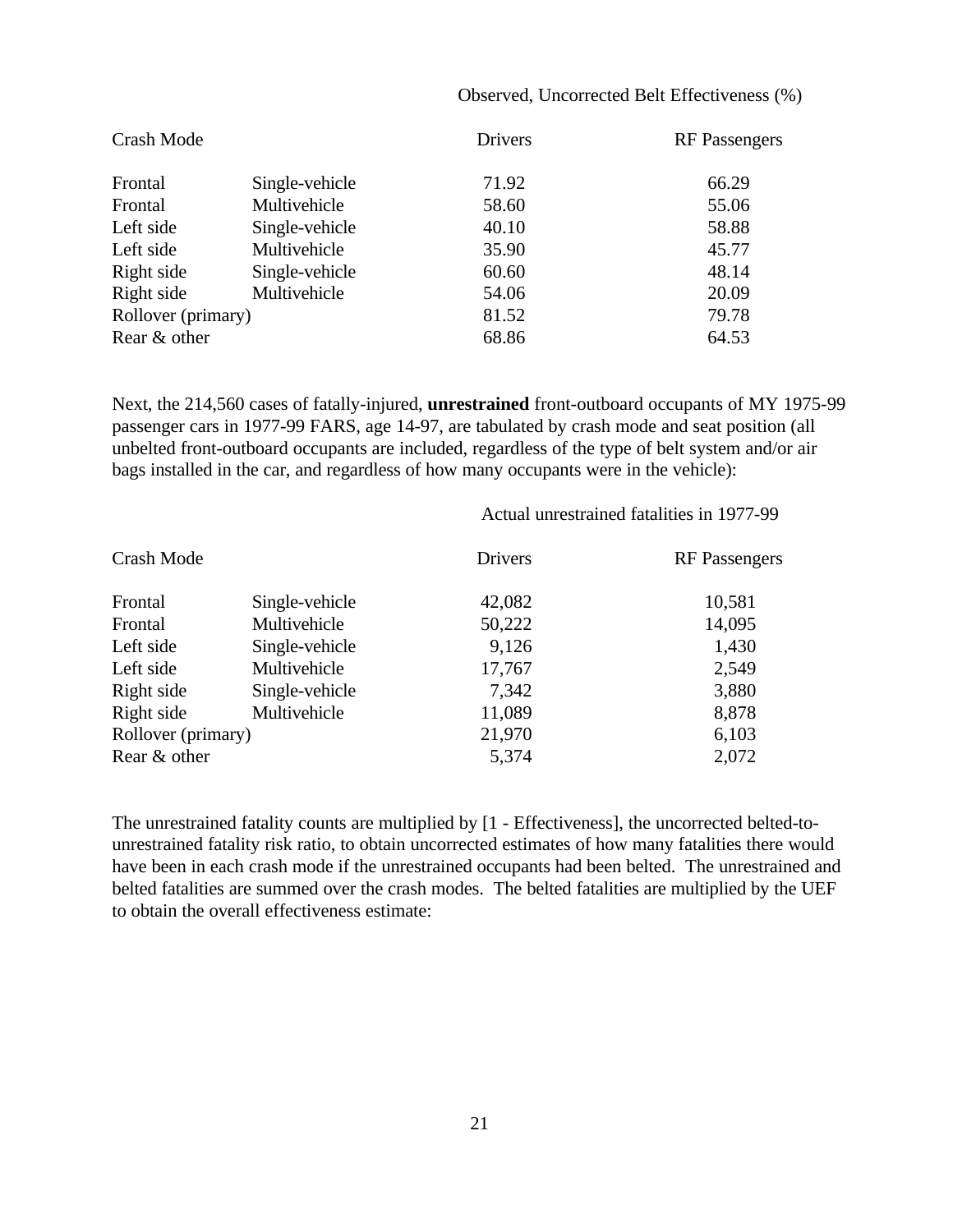|              |                               |           | Unrestrained                                | <b>Risk Ratio</b>   | <b>Belted</b> |
|--------------|-------------------------------|-----------|---------------------------------------------|---------------------|---------------|
|              |                               |           | Fatalities                                  | (1 - Effectiveness) | Fatalities    |
| Frontal      | Single-veh                    | Driver    | 42,082                                      | 0.2808              | 11,817.5      |
|              |                               | RF        | 10,581                                      | 0.3371              | 3,566.7       |
|              | Multiveh                      | Driver    | 50,222                                      | 0.4140              | 20,793.4      |
|              |                               | RF        | 14,095                                      | 0.4494              | 6,334.7       |
| Left         | Single-veh.                   | Driver    | 9,126                                       | 0.5990              | 5,466.8       |
|              |                               | RF        | 1,430                                       | 0.4112              | 588.0         |
|              | Multiveh                      | Driver    | 17,767                                      | 0.6410              | 11,388.8      |
|              |                               | RF        | 2,549                                       | 0.5423              | 1,382.3       |
| Right        | Single-veh.                   | Driver    | 7,342                                       | 0.3940              | 2,892.7       |
|              |                               | <b>RF</b> | 3,880                                       | 0.5186              | 2,012.0       |
|              | Multiveh.                     | Driver    | 11,089                                      | 0.4594              | 5,094.1       |
|              |                               | RF        | 8,878                                       | 0.7991              | 7,094.7       |
|              | Rollover (Primary)            | Driver    | 21,970                                      | 0.1848              | 4,059.1       |
|              |                               | RF        | 6,103                                       | 0.2022              | 1,234.2       |
| Rear & Other |                               | Driver    | 5,374                                       | 0.3114              | 1,673.3       |
|              |                               | RF        | 2,072                                       | 0.3547              | 734.9         |
|              | <b>UNCORRECTED FATALITIES</b> |           | 214,560                                     |                     | 86,133.1      |
|              | <b>UEF</b> Correction         |           |                                             |                     | x 1.369       |
|              | <b>CORRECTED FATALITIES</b>   |           | 214,560                                     |                     | 117,970       |
|              |                               |           | <b>FATALITY REDUCTION FOR 3-POINT BELTS</b> |                     | 45.02 %       |

Based on the uncorrected effectiveness estimates, the 214,560 unrestrained fatalities would have decreased to 86,133.1 if all occupants had worn belts. Application of the UEF (1.369) increases that estimate to 117,970. The corrected estimate of belt effectiveness is

1 -  $(1.369 \times 86,133.1 / 214,560) = 1 - (117,970 / 214,560) = 45.02$  percent

This is our "best" estimate based on 1986-99 FARS data and it is indeed very close to NHTSA's 1984 estimate of 45 percent.

#### 7. SAMPLING ERROR CONSIDERATIONS

The discussion that follows presents formulas for calculating a "textbook" sampling error for effectiveness estimates. Since the formulas do not capture the unknown and basically unquantifiable non-sampling error that could be present in our estimates, they are insufficient for generating "confidence bounds" - i.e., measuring the upper bound of possible uncertainty. But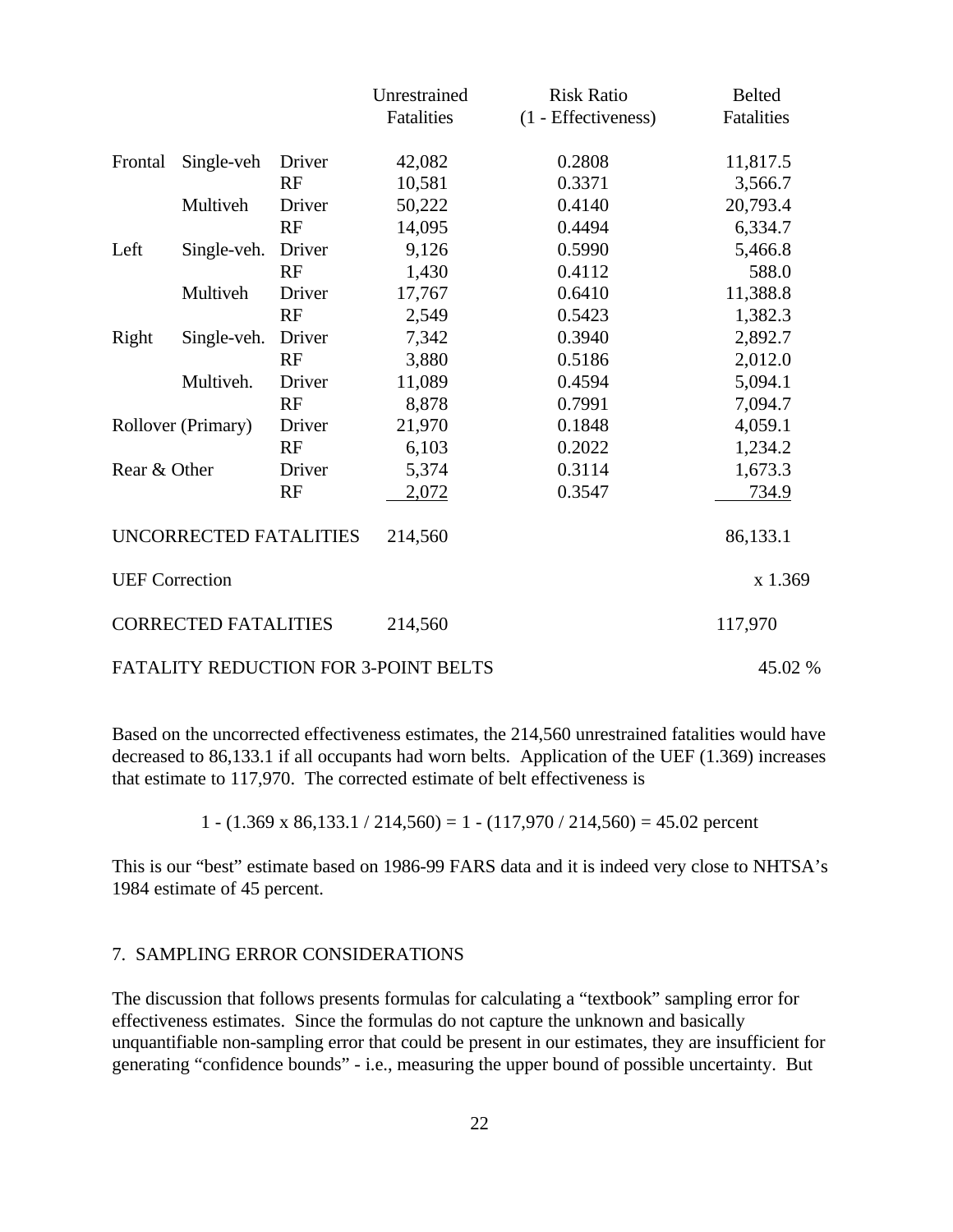they are quite useful for assessing the minimum or lower bound of possible uncertainty due to small N's. They help distinguish between those estimates that are based on a lot of data, yet may have unknown non-sampling error, and those estimates that are statistically meaningless under any circumstances because they are based on small N's.

The effectiveness estimate has just been defined as

$$
E = 1 - (1.369 \times 86, 133.1 / 214, 560) = 1 - (UEF \times Belted / Unrestrained)
$$

In other words, the corrected fatality risk ratio

 $R = 1 - E = UEF \times Belted / Unrestrained$ 

is the product and quotient of three statistics that are uncorrelated for all **practical** purposes: the variance of UEF [to the extent that its variance is a meaningful concept] is essentially the variance of the 1977-85 effectiveness estimate for passenger cars in all crashes, the variance of "Belted" is primarily the uncertainty of the 1986-99 effectiveness estimate in the types of crashes we are studying (here it happens to be all crashes), and the negligible variance of "Unrestrained" derives from the variability of the crash-mode distribution of 1977-99 FARS (including cars with unaccompanied drivers). Under these circumstances it is acceptable<sup>17</sup> to approximate

Var (R) / R<sup>2</sup> = [Var (UEF) / UEF<sup>2</sup>] + [Var (Belted) / Belted<sup>2</sup>] + [Var (Unres.) / Unres.<sup>2</sup>]

and the standard deviation of effectiveness

s.d. (E) = s.d. (1 - E) = s.d. (R) = R x [CV(UEF)<sup>2</sup> + CV(Belted)<sup>2</sup> + CV(Unrestrained)<sup>2</sup>] ½

where CV is the coefficient of variation (the standard deviation divided by the mean).

We already estimated the CV of the UEF in Section 5, based on subdividing the FARS data into 10-35 systematic random subsamples and noting the variation of the observed UEF among the subsamples. It is 5.8 percent.

It would be futile to compute the CV of "Belted" and "Unrestrained" by breaking the data into 10 or more subsamples and computing these statistics within the subsamples. Since there are relatively few belted fatality cases in some of the smaller cells (e.g., RF passengers in rear & other impacts), some of the subsamples are likely to have zero cases, making it impossible to calculate the statistics.

<sup>17</sup>Hansen, Morris H., Hurwitz, William N., and Madow, William G., *Sample Survey Methods and Theory, Volume I*, John Wiley & Sons, New York, 1953, pp. 512-514.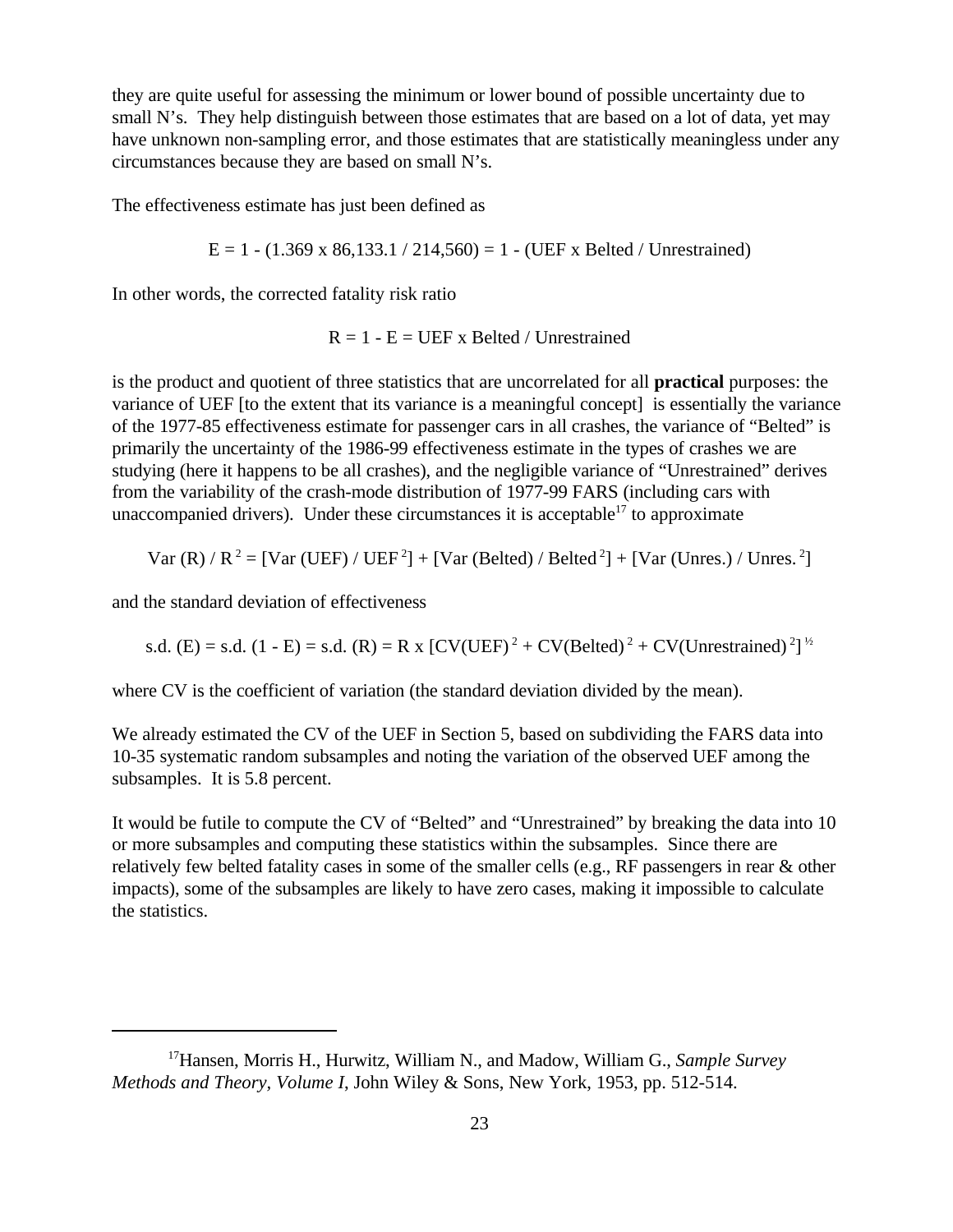Instead, it is appropriate to use a **jackknife** procedure<sup>18</sup>. Based on the last digit i of ST\_CASE, the FARS data are allocated to ten overlapping subsamples, each containing 9/10 of the cases (by removing 1/10 of the cases whose ST\_CASE ends in i). "Belted" and "Unrestrained" are estimated for the 9/10 subsample, as in Section 6, without the UEF correction. "Pseudoestimates" for the remaining 1/10 of the data are obtained by subtracting the 9/10 estimates from the uncorrected full-data-set estimates (86,133.1 for "Belted" and 214,560 for "Unrestrained"). The variation of the pseudo-estimates is used to compute the CV's for the whole data set, as follows:

|                  |                                                                |                                | Uncorrect. |         |                            | Uncorrect. |
|------------------|----------------------------------------------------------------|--------------------------------|------------|---------|----------------------------|------------|
|                  | Unres.                                                         | <b>Belted</b>                  | Fat. Red.  | Unres.  | <b>Belted</b>              | Fat. Red.  |
|                  |                                                                | For the Full Data Set          |            |         |                            |            |
|                  | 214,560                                                        | 86,133.1                       | 59.86      |         |                            |            |
|                  |                                                                | For 9/10 of the Data Excluding |            |         | Pseudo-Estimate for        |            |
|                  |                                                                | ST_CASE Ending in:             |            |         | Remaining 1/10 of the Data |            |
| $\boldsymbol{0}$ | 193,317                                                        | 77,772.8                       | 59.77      | 21,243  | 8,360.2                    | 60.64      |
| $\mathbf{1}$     | 193,033                                                        | 78,048.0                       | 59.57      | 21,527  | 8,085.1                    | 62.44      |
| $\overline{c}$   | 192,999                                                        | 77,618.6                       | 59.78      | 21,561  | 8,514.4                    | 60.51      |
| 3                | 192,826                                                        | 77,517.1                       | 59.80      | 21,734  | 8,616.0                    | 60.36      |
| $\overline{4}$   | 193,235                                                        | 77,247.1                       | 60.02      | 21,325  | 8,885.9                    | 58.33      |
| 5                | 193,204                                                        | 77,958.7                       | 59.65      | 21,356  | 8,174.3                    | 61.72      |
| 6                | 192,879                                                        | 77,086.2                       | 60.03      | 21,681  | 9,046.9                    | 58.27      |
| $\overline{7}$   | 193,235                                                        | 76,711.3                       | 60.30      | 21,325  | 9,421.7                    | 55.82      |
| 8                | 193,100                                                        | 77,254.4                       | 59.99      | 21,460  | 8,878.7                    | 58.63      |
| 9                | 193,212                                                        | 77,990.0                       | 59.64      | 21,348  | 8,143.1                    | 61.86      |
|                  | $s =$ standard deviations of the pseudo-estimates:             |                                |            | 165.1   | 441.3                      |            |
|                  | $S = \sqrt{10}$ s = standard deviations for the full data set: |                                |            | 522.1   | 1,395.6                    |            |
|                  | $X =$ totals for the full data set                             |                                |            | 214,560 | 86,133.1                   |            |
|                  | $CV = S / X = coefficients$ of variation                       |                                |            | 0.24%   | 1.62%                      |            |

The "Unrestrained" counts vary by negligible amounts among the pseudo-estimates, implying a CV of only 0.24 percent for the "Unrestrained" total of 214,560 for the entire data set. The "Belted" counts (and the uncorrected effectiveness estimates) vary a bit more, but still not much: even with

<sup>18</sup>Mosteller, F. and Tukey, J.W., *Data Analysis and Regression: A Second Course in Statistics*, Addison-Wesley, Reading, MA, 1977.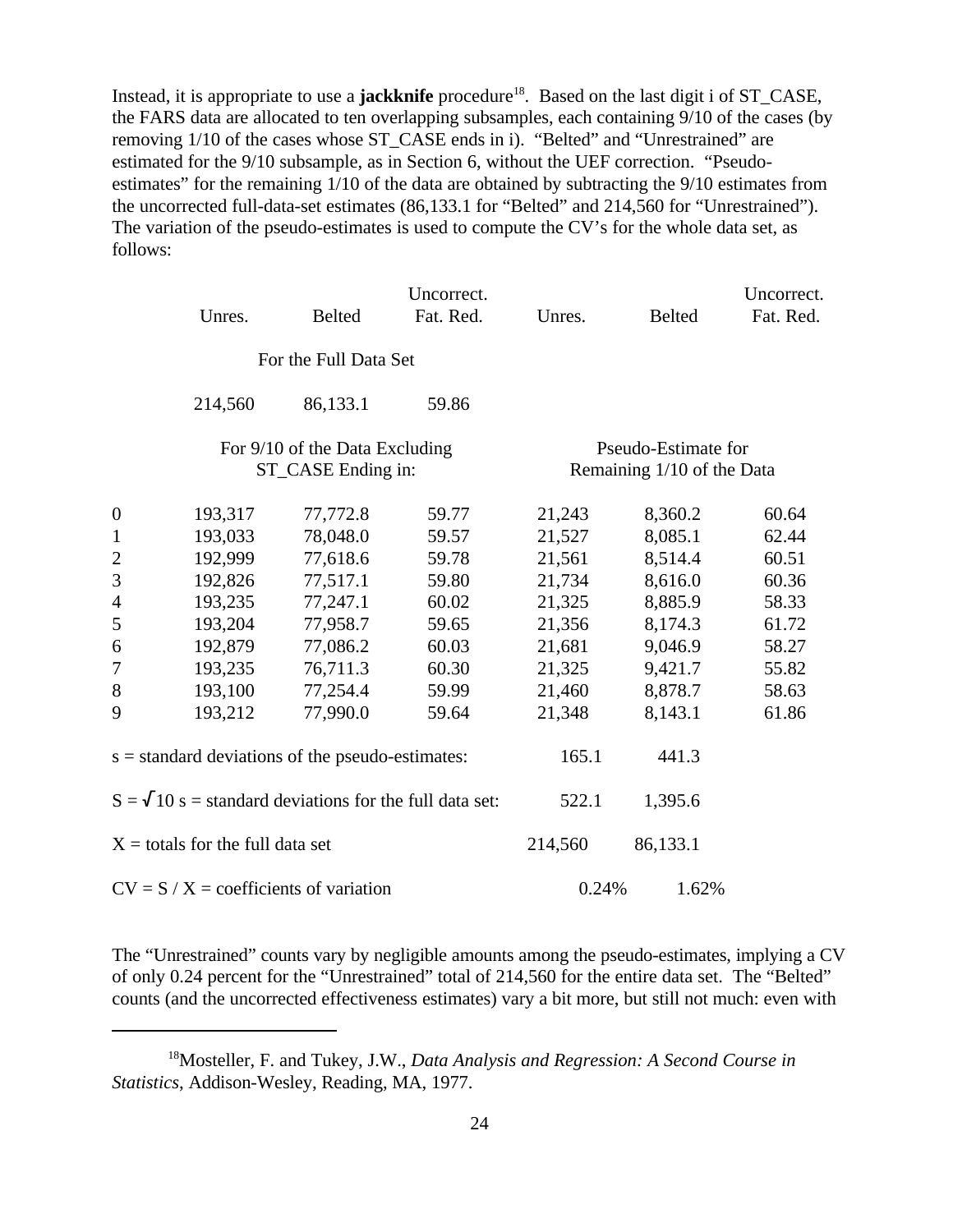subsamples 1/10 as large as the full data set, uncorrected effectiveness ranges only between 55.82 and 62.44 percent. The CV for the "Belted" total of 86,133.1 is 1.62 percent. Both are substantially lower than the CV of the UEF, 5.8 percent.

The standard deviation of the corrected effectiveness estimate (45.02 percent) is

s.d. (E) = (1 - E) x [CV(UEF)<sup>2</sup> + CV(Belted)<sup>2</sup> + CV(Unrestrained)<sup>2</sup>]<sup>1/2</sup>

 $= (1 - 0.4502) \times [0.058^2 + 0.0162^2 + 0.0024^2]^{\frac{1}{2}} = 3.31$  percentage points

and the  $\pm$  1.96 ó sampling-error bounds<sup>19</sup> are 45  $\pm$  6.5 percent, or 38.5 to 51.5 percent.

In the preceding calculations, over 90 percent of the measurable sampling error in the effectiveness estimate derives from the UEF term. The CV's of "Belted" and "Unrestrained" are small by comparison. This situation prevails as long as we use the procedure to estimate effectiveness of 3 point belts, for all front-outboard occupants in all types of passenger car crashes. After all, we defined the UEF to correct the 1986-99 effectiveness to make it the same as the 1977-85 effectiveness. But the 1977-85 effectiveness is itself fairly uncertain, since it is based on relatively few belted FARS cases. Clearly, our corrected 1986-99 estimate, no matter how many FARS cases it is based on, cannot have less uncertainty than the 1977-85 estimate that we demand it must equal. Essentially, for the overall effectiveness estimate in passenger cars, the 1986-99 data do not add any new information, because we basically continue to rely on the 1977-85 estimate.

A different situation will prevail, however, when we use this procedure to estimate effectiveness for subgroups of crashes, vehicles, or occupants. The hypothesis in Section 5 is that the same UEF can be used repeatedly for the various subgroups. It will continue to have  $CV = 5.8$  percent. Only the CV's for "Belted" and "Unrestrained" will grow as the subgroups shrink. We can now obtain many effectiveness estimates, with relatively small sampling errors based on our formula, that could not have been obtained from the 1977-85 data alone.

But this empirical tool that generates credible point estimates and reduces measurable sampling error - repeated application of the UEF - introduces an unknown non-sampling error. Even though we showed in Section 5 that the UEF is quite robust in a variety of subgroups, we cannot prove it is valid for every subgroup considered in the next section, or quantify its error. Thus, the error bounds generated by the preceding formulas, while useful for indicating the minimum range of error in the point estimates that follow, cannot be considered confidence bounds that encompass all sources of uncertainty in the estimates.

<sup>&</sup>lt;sup>19</sup>In textbook analyses with normally distributed statistics,  $\pm$ 1.96 standard deviations correspond to "two-sided 95 percent confidence bounds." In this report, the interval is not presented as "confidence bounds" but as an indicator of minimum sampling error.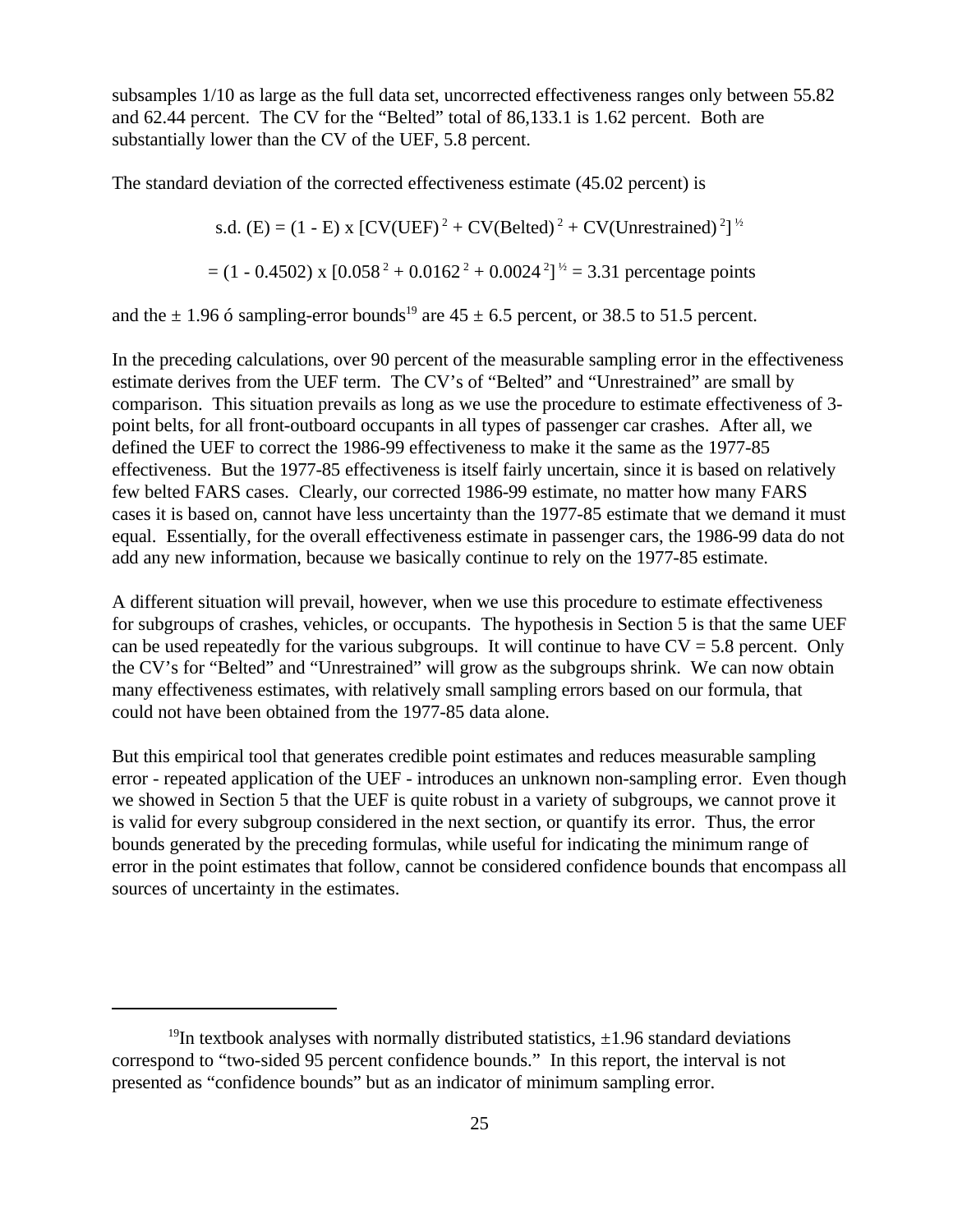#### 8. RESULTS: BELT EFFECTIVENESS ESTIMATES

First, let us estimate the overall effectiveness of 2-point automatic belts in passenger cars and 3-point belts in light trucks - i.e., pickup trucks, vans and sport utility vehicles (SUV). These are the counterparts to the 45 percent effectiveness estimate for 3-point belts in passenger cars. (There are hardly any light trucks with 2-point automatic belts, certainly not enough to estimate effectiveness.)

The analysis for cars with 2-point belts is similar to the one in Sections 6 and  $7^{20}$ . It comprises motorized as well as non-motorized shoulder belts. "Belted" occupants include anybody with MAN\_REST or REST\_USE = 1, 2, 3, 8 or 13 on FARS. Although these include separate codes for "lap-only," "shoulder-only" and "lap+shoulder" belt use, FARS is not reliable for such precise distinctions<sup>21</sup>. Thus, the "belted" occupants are a mix of people who used the manual lap belt as well as the automatic shoulder belt, and those who did not. The fatality reduction for 2-point belts is 32 percent (the minimum sampling error range, as defined in Section 7, is  $\pm$  13.0 percentage points). This is a lower point estimate than the 45 percent for 3-point belts in passenger cars. Based on the 1986-99 FARS data alone, and without considering the UEF or other possible biases in these data, 3-point belts appear to be significantly more effective than 2-point belts<sup>22</sup>. It is unclear from FARS to what extent, if any, the effectiveness of 2-point belts is lowered because some occupants use only the shoulder belt and not the lap belt $^{23}$ .

 $^{21}$ For example, in those 1987-89 Volkswagens, Hyundais, Mitsubishis and Yugos that were not even equipped with a lap belt, FARS reports that 65 percent of the fatally injured belt users "wore lap and shoulder belts" and 7 percent wore the "lap belt only." Only 11 percent were correctly reported "shoulder belt only" and the remainder "used belts - unknown type."

<sup>22</sup>For 2-point belts, the uncorrected belted fatalities, as defined in Section 6, are 106,342, with standard deviation 8,316. For 3-point belts, these numbers are 86,133 and 1,396, respectively. The difference is 20,209 and its standard deviation is 8,432. This is statistically significant ( $z = 2.40$ ,  $p < .05$ ).

 $20$ Double-pair comparisons are performed, by crash mode, using only the 2-point belt cases on the 1986-99 FARS. However, the uncorrected effectiveness at each crash mode/seat position is weighted by **all** 1977-99 unrestrained passenger-car fatalities, including cars with 3-point belts, exactly as in Section 6. The rationale is to estimate the fatality reduction that would occur if every occupant of every car on the road used 2-point belts, relative to being unrestrained. Thus, "Unrestrained" is 214,560 as in Sections 6 and 7 and its CV is again 0.24 percent. The UEF = 1.369 and its  $CV = 5.8$  percent are also unchanged. However, the CV for "Belted" increases from 1.62 to 7.82 percent since there are far fewer cases with 2-point belts.

 $^{23}$ An analysis of the FARS cases of occupants who were certain or likely not to have used the lap belt - occupants of the 1987-89 cars that were not equipped with lap belts plus occupants coded "shoulder belt only" in FARS - led to inconclusive results. The effectiveness estimate was 28%, not really different from the 32% estimate for all 2-point belts.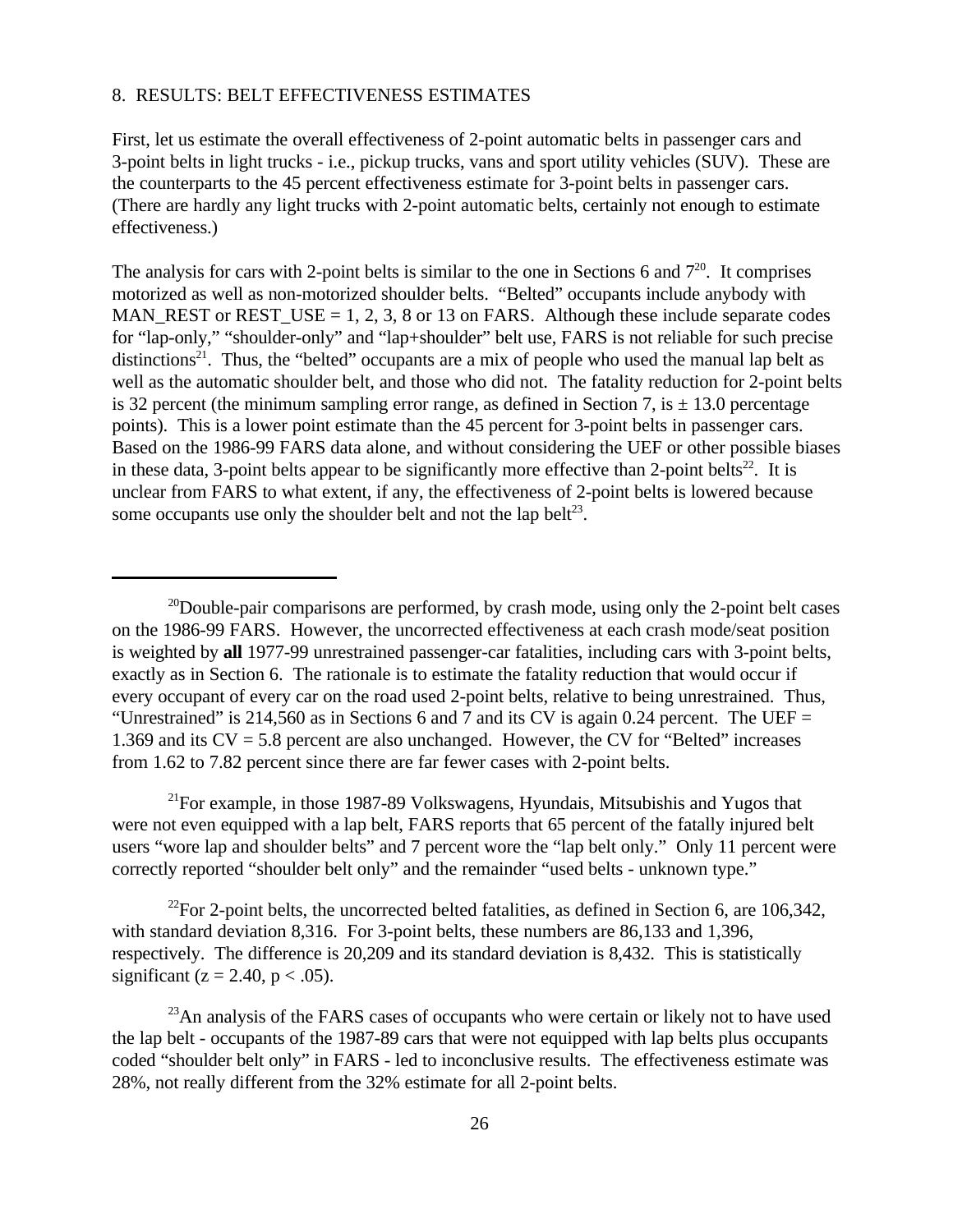The fatality reduction for 3-point belts in light trucks - pickups, vans and SUVs - is estimated to be 60 percent<sup>24</sup> (minimum sampling error range  $\pm$  5.1 percentage points). That coincides exactly with the agency's 60 percent estimate of 1989<sup>25</sup>. Based on the 1986-99 FARS data alone, belt effectiveness is significantly higher in light trucks than in cars  $(45 \text{ percent})^{26}$ . The rest of this section will show some of the reasons why.

Table 1 summarizes the overall effectiveness of belts in cars and light trucks $27$ .

 $^{24}$ Double-pair comparisons are performed, by crash mode, on the MY 1975-2000 light trucks, with no air bags or with dual air bags, in CY 1986-99 FARS. The effectiveness estimates at each crash mode/seat position are weighted by all 1977-99 unrestrained **light-truck** fatalities. "Unrestrained" is 88,119 and its CV is 0.24 percent. "Belted" is 25,638.9 and its CV is 2.97 percent (about double the CV for cars with 3-point belts). The UEF = 1.369 and its  $CV = 5.8$ percent are unchanged from the car analyses. A modest proportion of the MY 1975-80 light trucks were equipped with separate lap and shoulder belts, or with lap belts only, rather than with integral 3-point belts. A possible alternative approach would have been to limit the analysis to MY 1981-2000 light trucks, exclusively equipped with integral 3-point belts. That would have raised the effectiveness estimate to 61% rather than 60%.

<sup>25</sup>*Op. cit.*, NHTSA Docket No. 74-14-N62-001, p. 15.

 $^{26}$ For cars, the uncorrected belted fatalities, as defined in Section 6, are 86,133, with standard deviation 1,396; unrestrained fatalities are 214,560, with standard deviation 522. The ratio is 0.40144 and its standard deviation is 0.00658. For light trucks, the uncorrected belted fatalities are 25,639, with standard deviation 760; unrestrained fatalities are 88,119, with standard deviation 214; the ratio is 0.29096 and its standard deviation is 0.00862. The difference of the ratios is 0.11048 and its standard deviation is 0.01084. This is statistically significant ( $z = 10.19$ ,  $p < .01$ ).

<sup>27</sup>The three alternative approaches considered in footnotes 15, 16 and 22 would have produced slightly different estimates: (1) Computation of the UEF based on CY 1977-84 rather than CY 1977-85 FARS data would have lowered the estimates to 42 percent for cars [with 3 point belts] and 58 percent for light trucks. (2) Computation of the UEF based on cars of MY 1975-85 rather than on cars of all model years would have lowered the estimates to 44 percent for cars and 59 percent for light trucks. (3) Limiting the light trucks to MY 1981 and later [100% integral 3-point belts] would have raised the light truck estimate to 61 percent and left the car estimate unchanged. All of these alternative procedures generate car estimates in the 40-50 percent range, and light truck estimates close to 60 percent. Basically, the alternative methods do not make an important difference in the results.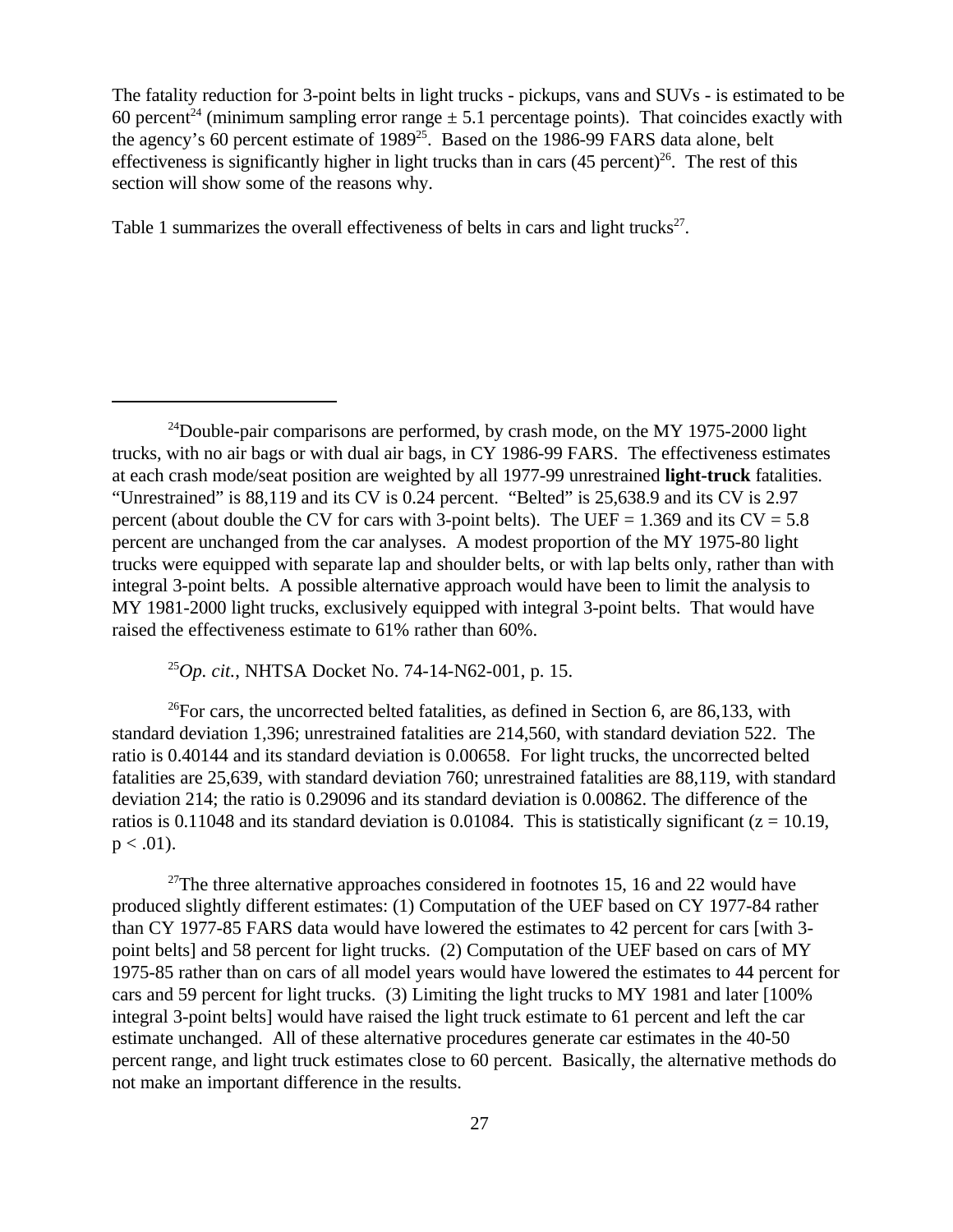#### TABLE 1 - OVERALL EFFECTIVENESS OF SAFETY BELTS

|                                         | Fatality         | Minimum Sampling          |  |  |
|-----------------------------------------|------------------|---------------------------|--|--|
|                                         | Reduction $(\%)$ | Error Range <sup>28</sup> |  |  |
| Passenger cars, 3-point belts           | 45               |                           |  |  |
| Passenger cars, 2-point automatic belts | 32               | <b>XX</b>                 |  |  |
| Light trucks, 3-point belts             | 60               |                           |  |  |

Table 2 addresses a fundamental issue: the effectiveness of safety belts by crash mode<sup>29</sup>:

|                              | Cars<br>3-Point Belts |              | Cars<br>2-Point Belts |            | Light Trucks<br>3-Point Belts |      |
|------------------------------|-----------------------|--------------|-----------------------|------------|-------------------------------|------|
|                              | Fat.<br>Red.          | Mser         | Fat.<br>Red.          | Mser       | Fat.<br>Red.                  | Mser |
|                              |                       |              |                       |            |                               |      |
| Frontal impacts              | 50                    | X            | 30                    | XX         | 53                            | X    |
| Side impacts                 | 21                    | XX           | 18                    | <b>XXX</b> | 48                            | X    |
| Nearside                     | 10                    | XX           | 18                    | <b>XXX</b> | 41                            | XX   |
| Farside                      | 39                    | X            | 18                    | <b>XXX</b> | 58                            | X    |
| Rollovers (primary)          | 74                    | $\mathbf{x}$ | 62                    | X          | 80                            | X    |
| Rear impacts & other crashes | 56                    | $\mathbf x$  | 68                    | XX         | 81                            | X    |

## TABLE 2: FATALITY REDUCTION BY DIRECTION OF IMPACT

Three-point belts are quite effective in frontal crashes, and they are more or less equally effective in cars (50%) and light trucks (53%). Two-point automatic belts are effective (30%) but apparently less so than 3-point belts.

<sup>&</sup>lt;sup>28</sup>Mser = minimum sampling error range based on the formula in Section 7: "x" denotes the 1.966 sampling error is in the  $\pm$  4-10 percentage point range - a precise point estimate according to the formula, but with unknown non-sampling error; " $xx$ " =  $\pm$  10-20 percentage points; "xxx" =  $\pm$  20-50 percentage points; and "xxxx" denotes more than  $\pm$  50 percentage points, a statistically meaningless point estimate.

 $29$ The crash modes are defined at the beginning of Section 6. "Nearside" impacts include left-side impacts for drivers and right-side for RF passengers. "Farside" includes right-side for drivers and left-side for RF. The analysis is the same as in Sections 6 and 7, except that only some of the cells are used in each case - e.g., the frontal effectiveness is the weighted average of single-vehicle frontal and multivehicle frontal.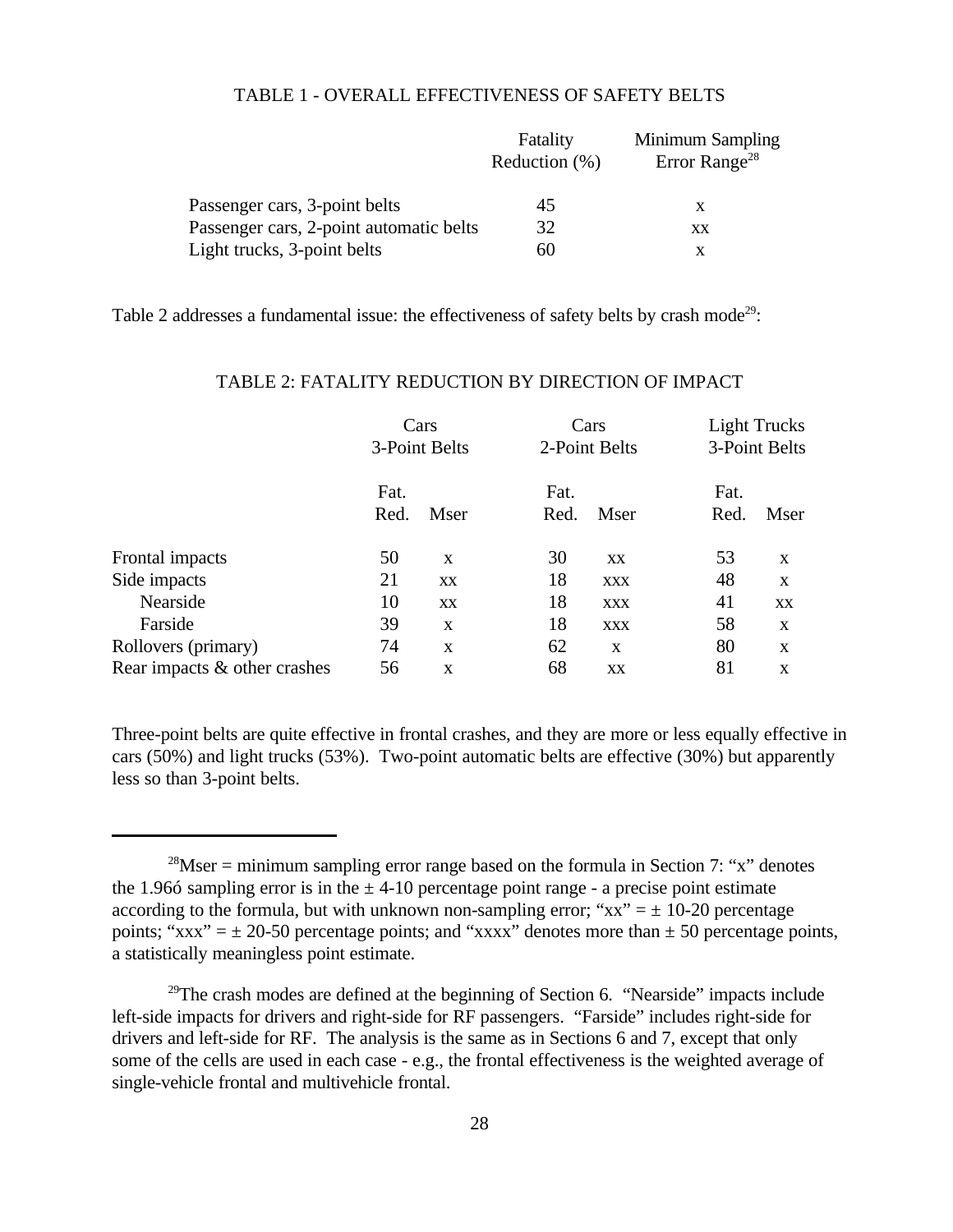The difference between cars and light trucks is quite clear in side impacts. In passenger cars, 3-point belt effectiveness in side impacts after the UEF correction is only 21 percent, substantially lower than in the other crash modes. In nearside impacts (left side for the driver, right side for the RF) the point estimate drops to 10 percent, with even the minimum sampling error range larger than that. Only in farside impacts (39 percent) is effectiveness comparable to frontals. In light trucks, on the other hand, the fatality reduction in side impacts is a healthy 48 percent and even in nearside impacts it is still 41 percent. We may surmise that nearside impacts to passenger cars often involve compartment intrusion where belts are unable to prevent fatalities, while the compartments of light trucks, often with higher sills and seating heights, are less vulnerable to intrusion and allow belts to accomplish their benefits of preventing ejection and mitigating impacts with interior components. Tables 3 and 4 will support that idea.

Belts are highly effective in rollovers, where, as we shall see in Table 4, the majority of unbelted fatalities are ejectees. Effectiveness is high in light trucks (80%) and in cars with 3-point belts (74%) and it is slightly lower in cars with 2-point belts (62%).

Belts also have high point estimates of effectiveness in rear impacts and other crashes (immersions, falls from moving vehicles, etc.). That may surprise those who envision rear impacts as simple, moderate-severity crashes where the occupants' primary motion is directly into the seat behind them and belts are unlikely to be important. However, this "typical" rear impact is rarely fatal. We shall see that many of the fatalities involve ejection, and many others undoubtedly have other unusual circumstances, such as multiple or oblique impacts, where belts can be useful.

Table 3 looks at frontal and side impacts in-depth, subdividing them into single- and multivehicle, and the latter by the type of the "other" vehicle (car, light truck, heavy truck) $30$ .

<sup>&</sup>lt;sup>30</sup>"Fixed object" includes all single-vehicle crashes. "By a car" includes all 2-vehicle crashes where the other vehicle is a passenger car plus all 3-vehicle crashes where both of the other vehicles are cars.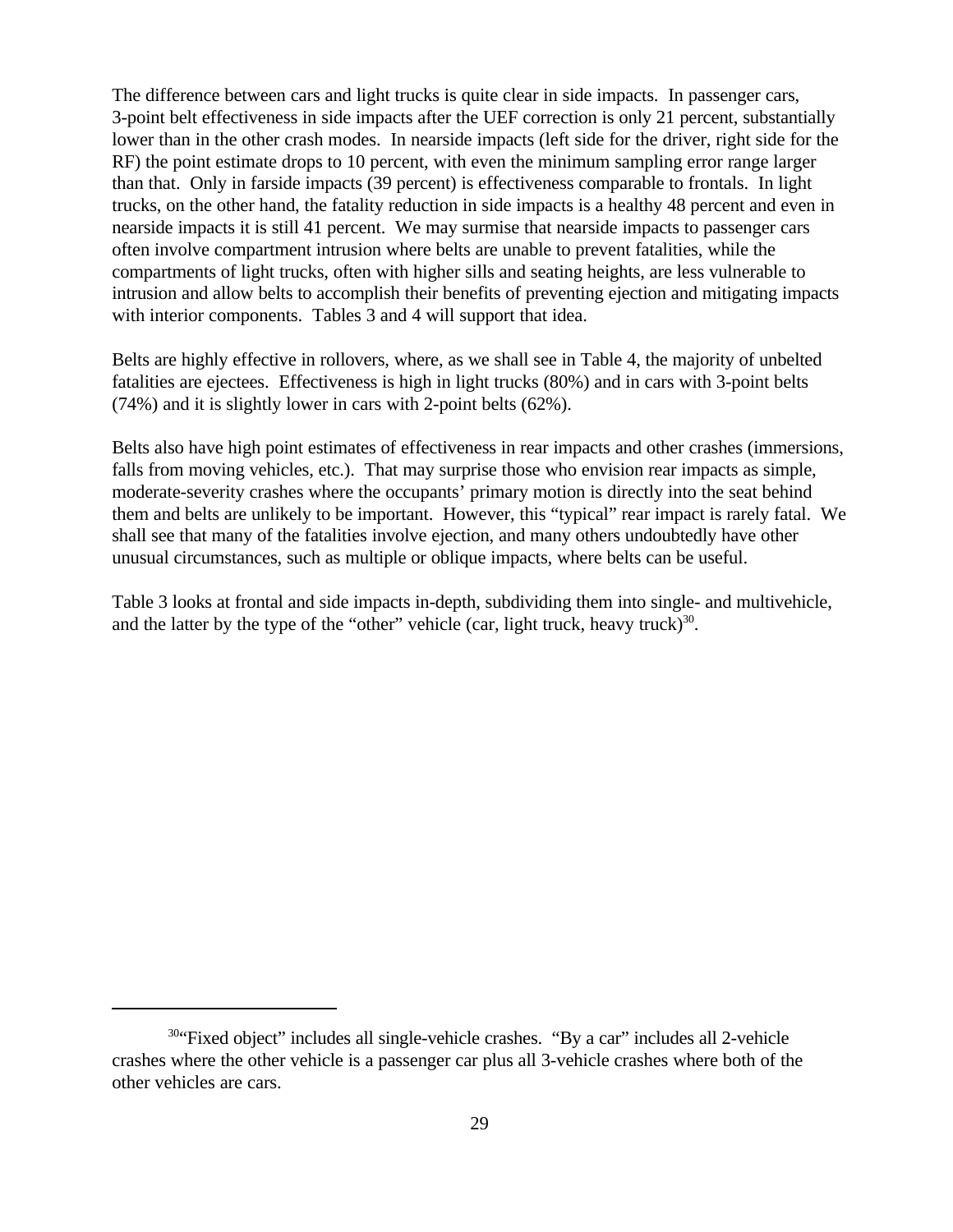## TABLE 3: FATALITY REDUCTION IN FRONTAL AND SIDE IMPACTS BY TYPE OF VEHICLE/OBJECT STRUCK

|                    | Cars<br>3-Point Belts |             | Cars<br>2-Point Belts |             | <b>Light Trucks</b><br>3-Point Belts |             |
|--------------------|-----------------------|-------------|-----------------------|-------------|--------------------------------------|-------------|
|                    | Fat.                  |             | Fat.                  |             | Fat.                                 |             |
|                    | Red.                  | Mser*       | Red.                  | Mser*       | Red.                                 | Mser*       |
| Frontal impacts    |                       |             |                       |             |                                      |             |
| Fixed object       | 60                    | X           | 45                    | XX          | 64                                   | X           |
| Multivehicle       | 42                    | $\mathbf X$ | 18                    | <b>XXX</b>  | 40                                   | $\mathbf X$ |
| With a car         | 48                    | X           | 13                    | <b>XXX</b>  | 51                                   | $\mathbf X$ |
| With a light truck | 39                    | X           | 15                    | <b>XXX</b>  | 42                                   | XX          |
| With a heavy truck | 34                    | XX          | 53                    | <b>XXXX</b> | 30                                   | XX          |
| Nearside impacts   |                       |             |                       |             |                                      |             |
| Fixed object       | 21                    | XX          | 23                    | <b>XXX</b>  | 47                                   | XX          |
| Multivehicle       | 5                     | XX          | 15                    | <b>XXX</b>  | 36                                   | XX          |
| By a car           | 12                    | XX          | 27                    | <b>XXXX</b> | 69                                   | XX          |
| By a light truck   | $\overline{2}$        | XX          | 23                    | <b>XXXX</b> | 31                                   | <b>XXX</b>  |
| By a heavy truck   | $\overline{2}$        | <b>XXX</b>  | $-26$                 | <b>XXXX</b> | - 17                                 | <b>XXX</b>  |
| Farside impacts    |                       |             |                       |             |                                      |             |
| Fixed object       | 46                    | XX          | 52                    | XX          | 61                                   | XX          |
| Multivehicle       | 35                    | X           | $-4$                  | <b>XXX</b>  | 54                                   | XX          |
| By a car           | 45                    | <b>XX</b>   | $-25$                 | <b>XXXX</b> | 71                                   | XX          |
| By a light truck   | 36                    | X           | - 4                   | <b>XXXX</b> | 50                                   | XX          |
| By a heavy truck   | 20                    | XX          | $-28$                 | <b>XXXX</b> | 18                                   | <b>XXX</b>  |

\*Minimum sampling error range:  $x = \pm 4$ -10 percentage points,  $xx = \pm 10$ -20,  $xxxx = \pm 20$ -50,  $xxxx =$  $=$  more than  $\pm$  50

In all three crash modes, observed belt effectiveness is higher, sometimes substantially higher in impacts with fixed objects than in multivehicle crashes. For example, in cars with 3-point belts, belts reduce fatalities by 60 percent in frontals with fixed objects, versus 42 percent in frontal impacts with other vehicles. In the multivehicle crashes, belt effectiveness is consistently highest when the "other" vehicle is a passenger car and lowest when it is a heavy truck. The findings are not surprising: fixed-object impacts are especially likely to involve ejection (following noncatastrophic violation of passenger compartment integrity) - where belts work best, while impacts by heavy trucks are most likely to involve catastrophic intrusion - where belts help least.

Above all, Table 3 shows the contrast between belt effectiveness in cars and light trucks in **nearside** impacts. In cars with 3-point belts, the fatality reduction is 21 percent in nearside impacts with fixed objects, but a negligible 5 percent in impacts by other vehicles. The point estimate is smaller than even the minimum sampling error regardless whether the striking vehicle is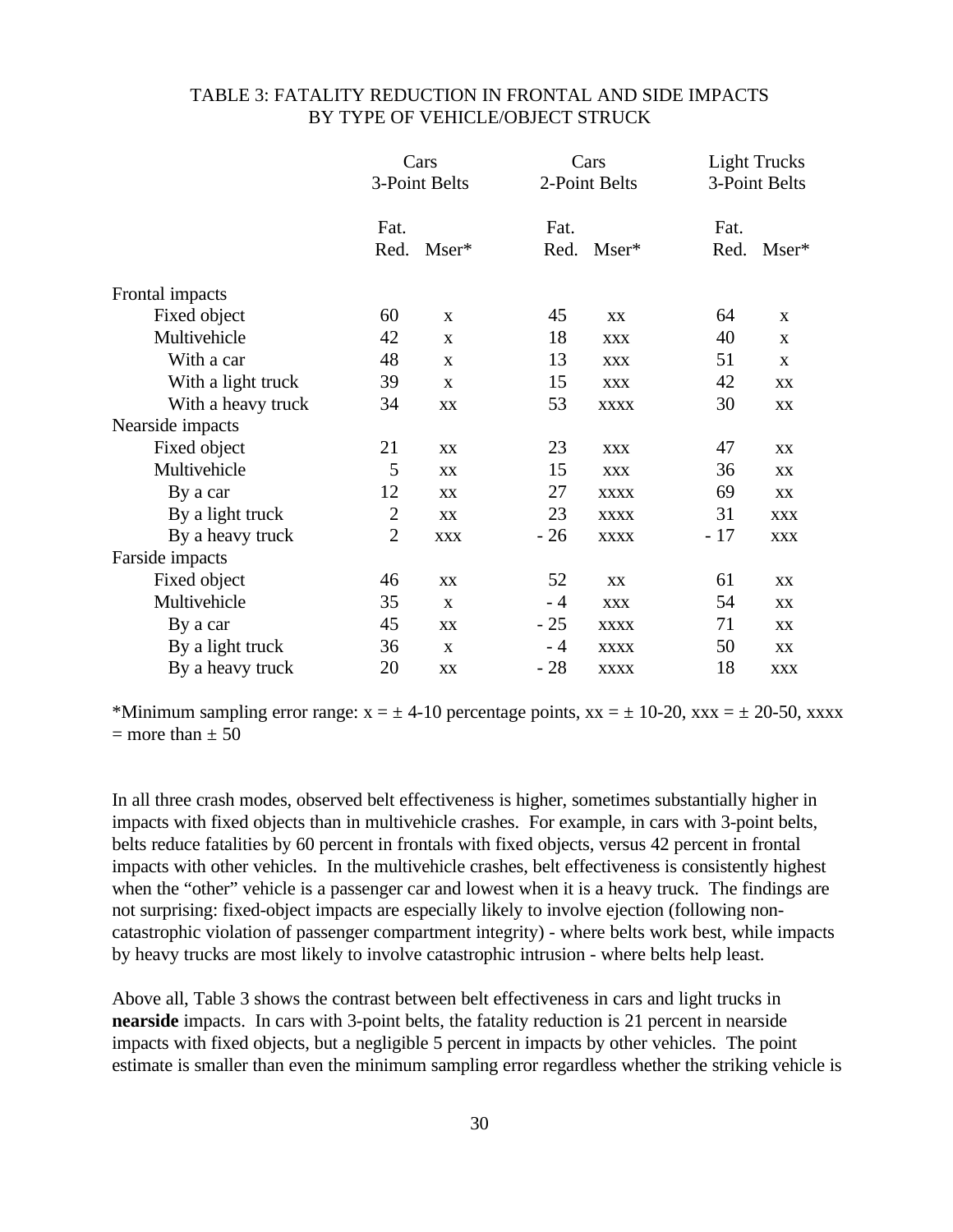another car, a light truck or a heavy truck. By contrast, belts are extremely effective in light trucks when they are struck in the near side by a car (69%), may still have some benefits when the striking vehicle is another light truck (31%), and become ineffective only when the striking vehicle is a heavy truck. Evidently, the high sills and rigid structures and higher seat heights of light trucks enable them to ward off intrusion when they are struck by passenger cars and allow safety belts to accomplish their life-saving function of mitigating occupant contacts with undamaged interior structures.

Since the preceding discussion mentions repeatedly that many of the lives saved by belts are due to the prevention of ejection, it is appropriate to compare the percentages of unrestrained fatalities who were ejectees, by crash mode and by vehicle type. Table 4 shows how large those percentages are, especially in light trucks. (Table 4 includes all driver and RF fatalities in the 1977-99 FARS. Partial as well as complete ejections are included among the "ejectees.")

|                              | Passenger Cars | <b>Light Trucks</b> |
|------------------------------|----------------|---------------------|
| <b>ALL CRASHES</b>           | 28             | 48                  |
| Frontal impacts              | 21             | 33                  |
| Fixed object                 | 31             | 42                  |
| Multivehicle                 | 12             | 24                  |
| Nearside impacts             | 21             | 39                  |
| Fixed object                 | 34             | 44                  |
| Multivehicle                 | 14             | 36                  |
| Farside impacts              | 26             | 45                  |
| Fixed object                 | 37             | 48                  |
| Multivehicle                 | 20             | 42                  |
| Rollovers (primary)          | 69             | 78                  |
| Rear impacts & other crashes | 37             | 52                  |

#### TABLE 4: PERCENT OF FATALITIES WHO WERE EJECTEES

Complete or partial ejection occurred in a substantial 28 percent of unbelted passenger car fatalities and a shocking 48 percent of unbelted light truck fatalities. An estimated 74 percent of ejection fatalities would have survived if they had remained within their vehicle<sup>31</sup>. FARS data

<sup>31</sup>Kahane, Charles J., *An Evaluation of Door Locks and Roof Crush Resistance of Passenger Cars*, NHTSA Publication No. DOT HS 807 489, Washington, 1989, pp. 30-32. Evans, Leonard, *Traffic Safety and the Driver*, Van Nostrand Reinhold, New York, 1991, pp. 52- 54. Evans, Leonard and Frick, Michael C., "Potential Fatality Reductions through Eliminating Occupant Ejection from Cars," *Accident Analysis and Prevention*, Vol. 21, pp. 169-182. Sikora, James J., *Relative Risk of Death for Ejected Occupants in Fatal Traffic Accidents*, NHTSA Publication No. DOT HS 807 096, Washington, 1986.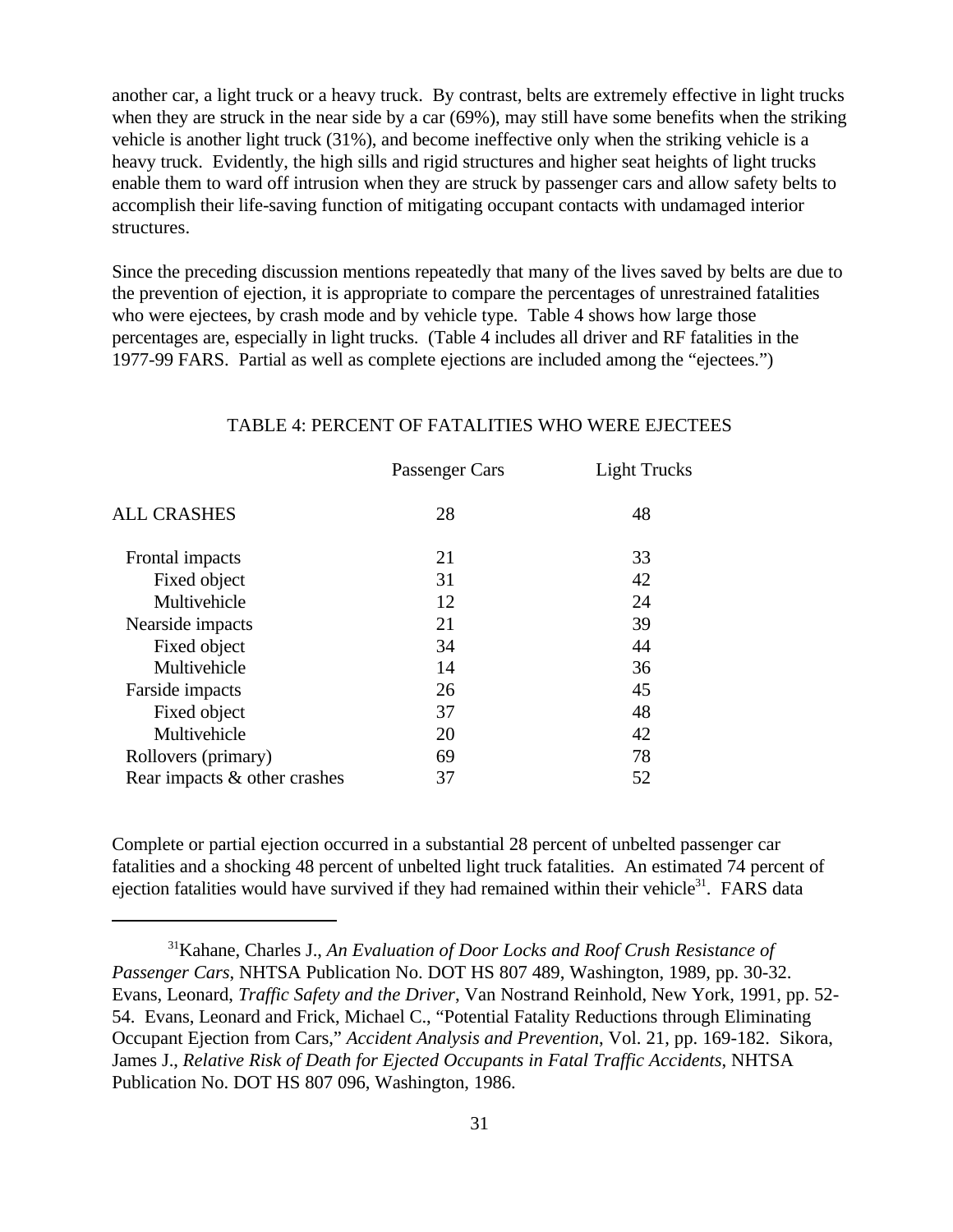suggest that 3-point belts reduce the probability of ejection by at least 91 percent in fatal crashes in cars and also in light trucks<sup>32</sup>. If safety belts had no benefits other than preventing ejection, they would reduce overall fatality risk by

 $0.28 \times 0.74 \times 0.91 = 19$  percent in passenger cars and  $0.48 \times 0.74 \times 0.91 = 32$  percent in light trucks

In other words, prevention of ejection accounts for a substantial portion of the benefit of belts, but not nearly all the benefits. The overall effectiveness of belts is 45 percent in cars and 60 percent in light trucks, well beyond the 19 and 32 percent attributable to preventing ejection. Much of their benefit comes from mitigating injuries within the vehicle. These statistics also show one of the main reasons why belts are more effective in light trucks than in cars: a lot more of the fatalities in light trucks are ejectees.

Table 4 also shows substantial differences in the proportions of ejectees by crash mode. In rollovers, of course, the majority of unbelted fatalities are ejectees from passenger cars (69%), but even more so from light trucks (78%). Ejectees account for a large proportion of the fatalities in "rear and other" impacts. However, ejection is also quite common in frontal and side impacts with fixed objects, more so than in multivehicle crashes. For example, in frontal impacts of passenger cars, 31 percent of the fatalities were ejectees in fixed-object collisions but only 12 percent in collisions with other vehicles. That goes a long way to explaining why belts are more effective in fixed-object than in multivehicle frontal collisions (60 vs. 42 percent according to Table 3). Ejectees also account for a larger proportion of the fatalities in farside than in nearside impacts (because a smaller proportion of the farside impacts involve intrusion that endangers the occupant).

The only crash modes in which fewer than 15 percent of the fatalities are ejectees are multivehicle frontal and nearside impacts of passenger cars. In the frontals, belts are still quite effective (42% according to Table 3), even though ejection is not a major factor, because they mitigate occupant injuries within the vehicles. But in the nearside impacts, belts have little effect (5% according to Table 3) because intrusion takes away opportunities for belts to minimize occupant contacts with interior surfaces.

Another factor that makes belts more effective in light trucks than cars is that a large proportion of light-truck fatalities are in rollovers, where belts are most effective, as shown in Table 5.

<sup>&</sup>lt;sup>32</sup>In 1977-99 FARS data, the ratio of ejection to nonejection fatalities is 91 percent lower for belted occupants than for unbelted occupants of cars equipped with 3-point belts, and also in light trucks. Even if belts had no effect on non-ejected fatalities, this would imply a 91 percent reduction of the probability of ejection. To the extent that belts also reduce nonejection fatalities, the reduction of the probability of ejection is greater than 91 percent.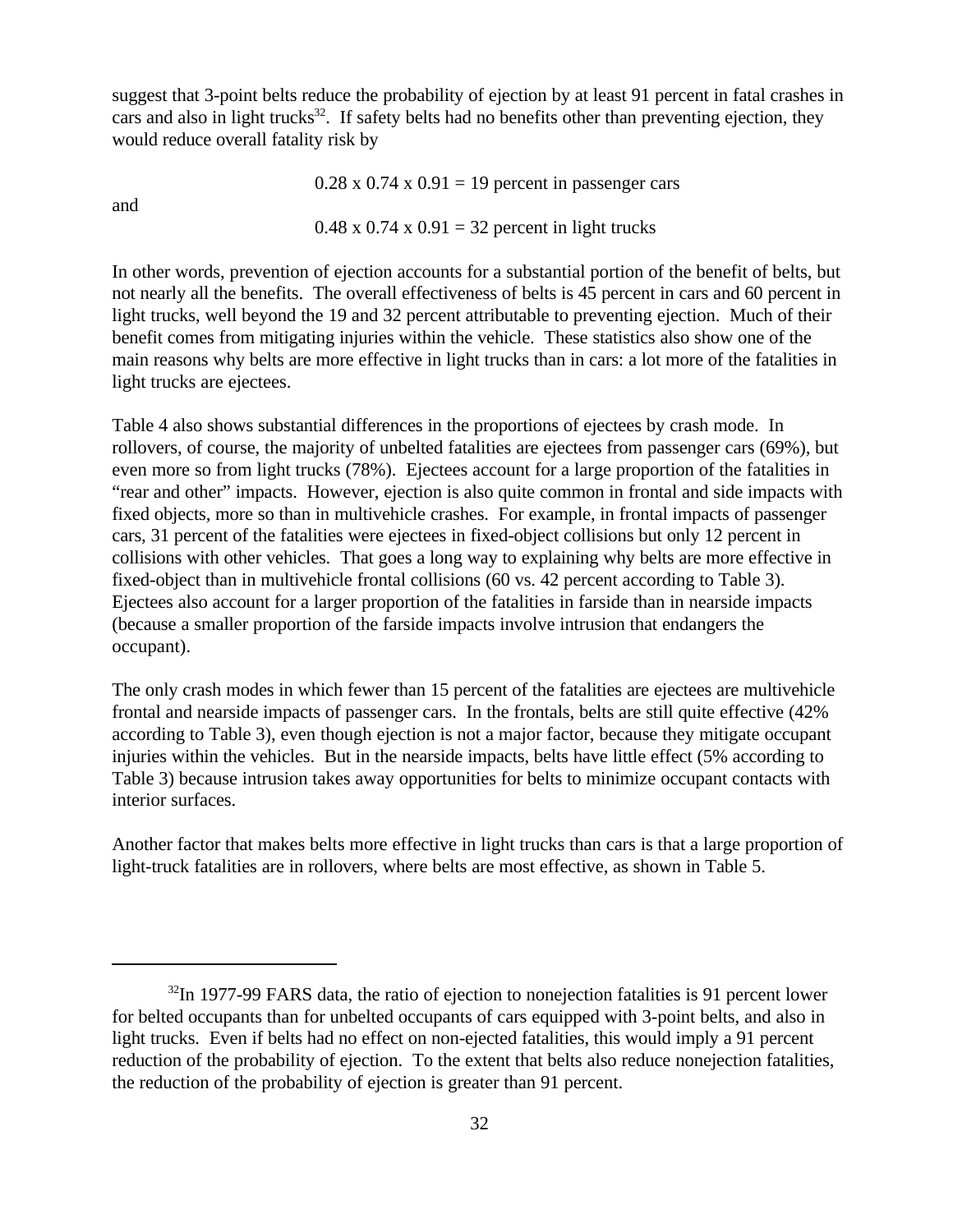#### TABLE 5: CRASH MODE DISTRIBUTION OF UNRESTRAINED FATALITIES

|                              | Passenger Cars | <b>Light Trucks</b> |
|------------------------------|----------------|---------------------|
| Frontal impacts              | 55             | 52                  |
| Nearside impacts             | 19             | 10                  |
| Farside impacts              | 10             |                     |
| Rollovers (primary)          | 13             | 27                  |
| Rear impacts & other crashes |                |                     |
|                              | 100            |                     |

Rollovers account for 27 percent of the fatalities of unrestrained occupants in light trucks, but only 13 percent in cars. By contrast, cars are especially vulnerable in nearside impacts, accounting for 19 percent of fatalities - where belts are least effective. Only 10 percent of unrestrained light-truck fatalities are nearside.

Tables 2 - 5 demonstrate three reasons why belts are more effective in light trucks than in cars:

- Ejection is substantially more frequent for unbelted occupants of light trucks than cars.
- Belts are much more effective in side impacts of light trucks especially nearside impacts by light vehicles - because intrusion is much less of a problem in light trucks.
- Light trucks have relatively more rollovers, where belts are most effective, and relatively fewer side impacts, where belts are least effective.

Table 6 aggregates across crash modes to estimate effectiveness for all types of single vehicle crashes and all multivehicle crashes, the latter subdivided by the type of the "other" vehicle.

### TABLE 6: FATALITY REDUCTION - SINGLE VS. MULTIVEHICLE CRASHES

|                    | Cars<br>3-Point Belts |      | Cars<br>2-Point Belts |      | <b>Light Trucks</b><br>3-Point Belts |  |
|--------------------|-----------------------|------|-----------------------|------|--------------------------------------|--|
|                    | Fat.<br>Mser*<br>Red. | Fat. | Red. Mser*            | Fat. | Red. Mser*                           |  |
| Single vehicle     | 58<br>X               | 49   | XX                    | 70   | X                                    |  |
| Multivehicle       | 32<br>X               | 17   | <b>XXX</b>            | 43   | X                                    |  |
| With a car         | 41<br>X               | 20   | <b>XXX</b>            | 57   | X                                    |  |
| With a light truck | 31<br>$\mathbf x$     | 15   | <b>XXX</b>            | 45   | XX                                   |  |
| With a heavy truck | 25<br>XX              | 19   | <b>XXX</b>            | 28   | XX                                   |  |

\*Minimum sampling error range:  $x = \pm 4$ -10 percentage points,  $xx = \pm 10$ -20,  $xxxx = \pm 20$ -50,  $xxxx$  $=$  more than  $+50$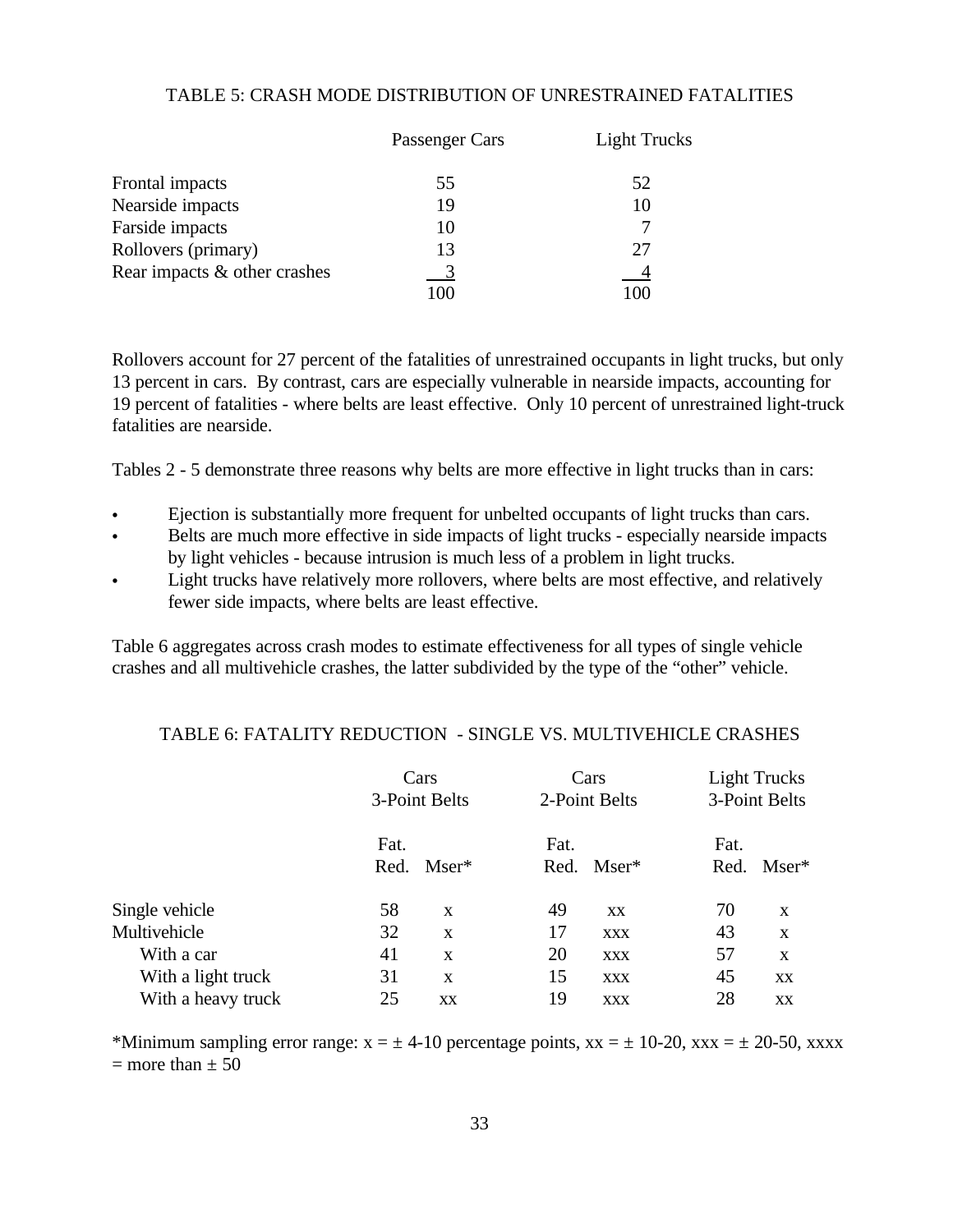Effectiveness is substantially higher in single-vehicle crashes (fixed-object impacts + rollovers + other non-collisions) than in multivehicle crashes: 58 vs. 32 percent in cars with 3-point belts, 70 vs. 43 percent in light trucks. In multivehicle crashes, belt effectiveness is the highest when the "other" vehicle(s) is a passenger car, and lowest when it is a heavy truck. However, 3-point belts have point estimates 25 percent or higher in every configuration in Table 6.

Evans and Partyka both observed higher effectiveness of belts for drivers than RF passengers in double-pair comparisons of pre-1986 FARS data, although Evans' confidence bounds for the two reductions substantially overlap<sup>33</sup>. Table 7 presents estimates of belt effectiveness by seat position based on 1986-99 FARS data, including the effect of the lap belt for the center-front (CF) occupant.

## TABLE 7: FATALITY REDUCTION BY SEAT POSITION

|                                       | Cars<br>3-Point Belts |                    | Cars<br>2-Point Belts |            | <b>Light Trucks</b><br>3-Point Belts |            |
|---------------------------------------|-----------------------|--------------------|-----------------------|------------|--------------------------------------|------------|
|                                       | Fat.<br>Red.          | $Mser*$            | Fat.<br>Red.          | $Mser*$    | Fat.<br>Red.                         | $Mser*$    |
|                                       |                       | In All Crashes     |                       |            |                                      |            |
| Driver                                | 48                    | $\mathbf X$        | 38                    | XX         | 61                                   | X          |
| RF passenger                          | 37                    | $\mathbf{X}$       | 12                    | <b>XXX</b> | 58                                   | X          |
| $CF$ passenger lap belt <sup>34</sup> | 4                     | <b>XXX</b>         | TI                    |            | 38                                   | <b>XXX</b> |
|                                       |                       | In Frontal Crashes |                       |            |                                      |            |
| Driver                                | 52                    | X                  | 34                    | XX         | 54                                   | X          |
| RF passenger                          | 45                    | X                  | 14                    | <b>XXX</b> | 48                                   | X          |

\*Minimum sampling error range:  $x = \pm 4$ -10 percentage points,  $xx = \pm 10$ -20,  $xxxx = \pm 20$ -50,  $xxxx$  $=$  more than  $\pm$  50

The data continue to show somewhat higher effectiveness for the driver (48%) than the RF passenger (37%) in cars with 3-point belts. Based on the 1986-99 FARS data alone, this difference is statistically significant. In light trucks there is less difference, 61 vs. 58 percent.

<sup>33</sup>Evans, *Traffic Safety and the Driver (op. cit.)*, p. 233. Partyka, *Papers on Adult Seat Belts (op. cit.)*, p. 1-12.

<sup>34</sup>Since cars with 2- and 3-point belts for outboard occupants both have just a lap belt for the CF occupant, they were combined for the CF analysis.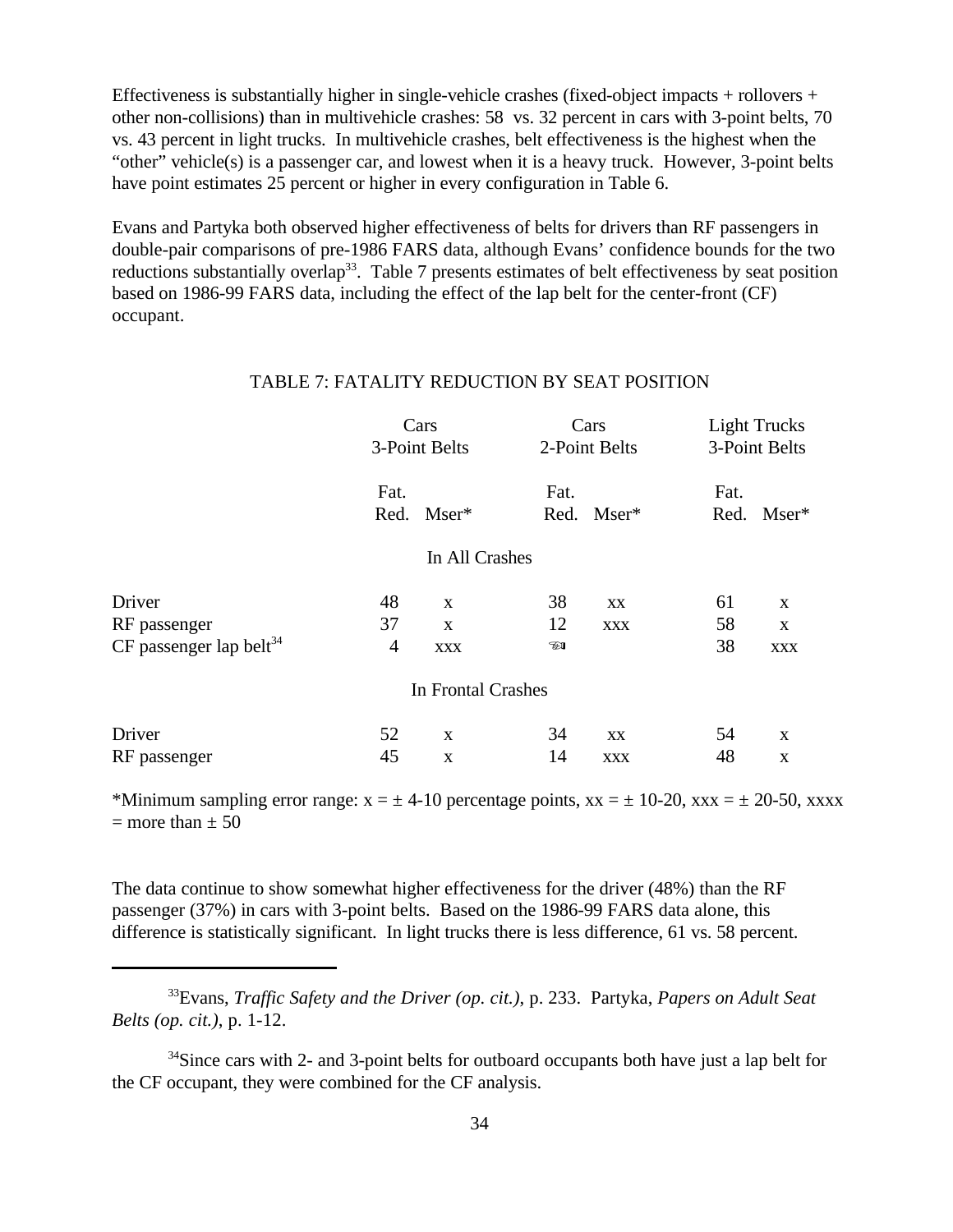One reason that driver belt effectiveness could be higher is that unaccompanied drivers are slightly overinvolved in rollovers, where belts are especially effective, while a large portion of RF fatalities are in right-side impacts, where belts are least effective. For an analysis unbiased by possible differences in the distribution of crash modes, the lower half of Table 7 estimates effectiveness in **frontal** crashes only. Even in frontals, belt effectiveness is consistently higher for drivers than for RF: 52 vs. 45 percent in cars with 3-point belts and 54 vs. 48 percent in light trucks. The results suggest that the function of the driver's belt (protecting the driver from dangerous impact with the steering assembly) may be even more valuable than the function of the RF belt (protecting the RF from dangerous impacts with the instrument panel).

The 1986-99 FARS data do not contain enough cases of belted CF occupants of passenger cars for a statistically meaningful estimate of the overall effectiveness of lap belts (4%), let alone any analyses of subsets of the data<sup>35</sup>. The effectiveness of the CF lap belt in light trucks has a large point estimate, 38 percent, but it is highly uncertain.

The effectiveness of safety belts by **occupant age**, as shown in Table 8, is of interest. Belts could be less effective for the youngest and oldest occupants, who are least able to tolerate loading from the belt in crashes; young occupants also have difficulty wearing belts correctly.

Table 8 confirms that belts are most effective for occupants 15 to 54 years old, and effectiveness drops off for pre-teen and early-teen passengers, as well as for occupants over 70 and, especially, over 80<sup>36</sup>. For example, in passenger cars, the highest estimate is 50 percent fatality reduction at age 15-29, dropping to 34 percent at age 5-9 and 27 percent at age 80 or older. Light trucks have the same trend.

<sup>&</sup>lt;sup>35</sup>To evaluate belts for the CF passenger, records of MY 1975-99 vehicles with a driver and a CF passenger were extracted from 1986-99 FARS files. Both the driver and the CF had to have known reported belt use, at least one and perhaps both fatally injured. There were only 1,985 cars with a driver and CF, as compared 70,668 cars having a driver and RF. With this small sample, analyses were limited to basic double-pair comparisons and correction by the UEF, as in Sections 4 and 5, with no separate computation and weighting by crash mode. Since cars with 2 and 3-point belts for outboard occupants both have just a lap belt for the CF occupant, they were combined for the CF analysis.

 $36$ Two sets of double-pair comparisons are performed: (1) drivers subdivided by age group (and RF can be any age 14 and over) to compute driver effectiveness by age group; (2) RF subdivided by age group (drivers any age) to compute RF effectiveness. These estimates were then weighted by unrestrained fatalities by age group, crash mode and seat position. RF age 5-14 were analyzed separately, by double-pair comparison with drivers of any age. When data were insufficient to subdivide and average across 8 crash modes, simplified analyses with just 3 crash modes (frontal, side, rollover  $+$  other) or without any subdivision were employed.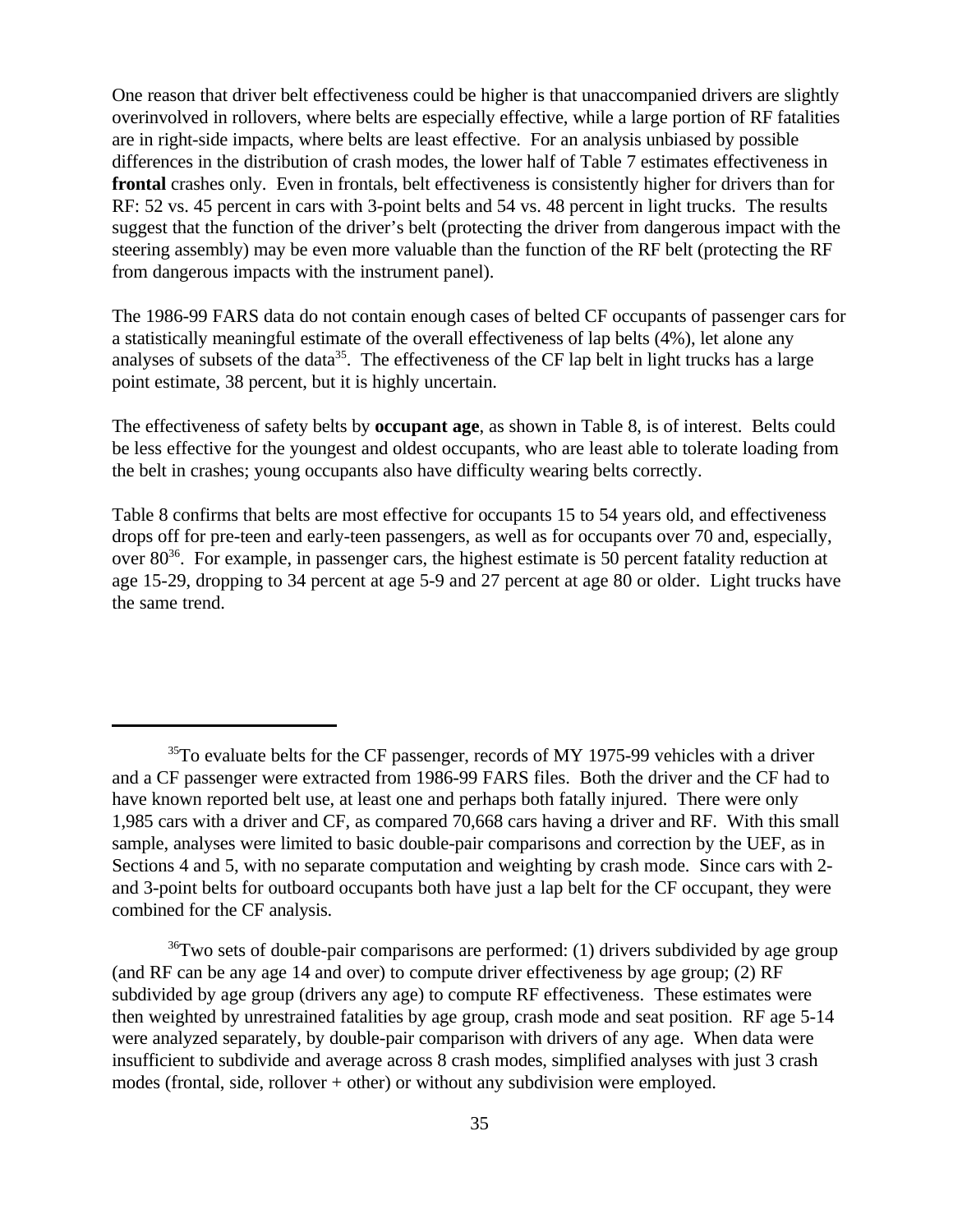#### TABLE 8: FATALITY REDUCTION BY OCCUPANT AGE

|                    |              | Cars<br>3-Point Belts |                | Cars<br>2-Point Belts |              | <b>Light Trucks</b><br>3-Point Belts |
|--------------------|--------------|-----------------------|----------------|-----------------------|--------------|--------------------------------------|
|                    | Fat.<br>Red. | Mser*                 | Fat.<br>Red.   | Mser*                 | Fat.<br>Red. | Mser*                                |
|                    |              | In All Crashes        |                |                       |              |                                      |
| 5- 9 (passengers)  | 34           | <b>XXX</b>            | $-10$          | <b>XXXX</b>           | 59           | <b>XXX</b>                           |
| 10-14 (passengers) | 35           | XX                    | 12             | <b>XXXX</b>           | 63           | XX                                   |
| 15-29              | 50           | $\mathbf X$           | 38             | XX                    | 63           | X                                    |
| $30 - 54$          | 49           | $\mathbf X$           | 44             | XX                    | 64           | X                                    |
| 55-69              | 43           | $\mathbf X$           | 26             | <b>XXX</b>            | 53           | XX                                   |
| 70-79              | 38           | $\mathbf X$           | 17             | <b>XXXX</b>           | 42           | XX                                   |
| 80 and older       | 27           | XX                    | $-11$          | <b>XXXX</b>           | 30           | <b>XXX</b>                           |
|                    |              | In Frontal Crashes    |                |                       |              |                                      |
| 5- 9 (passengers)  | 37           | XX                    | $-46$          | <b>XXXX</b>           | 45           | <b>XXX</b>                           |
| 10-14 (passengers) | 48           | XX                    | 15             | <b>XXXX</b>           | 61           | <b>XXX</b>                           |
| 15-29              | 52           | X                     | 33             | XX                    | 54           | X                                    |
| 30-54              | 51           | $\mathbf X$           | 38             | <b>XXX</b>            | 58           | X                                    |
| 55-69              | 44           | $\mathbf X$           | 33             | <b>XXX</b>            | 41           | <b>XXX</b>                           |
| 70-79              | 39           | XX                    | $\overline{2}$ | <b>XXXX</b>           | 34           | <b>XXX</b>                           |
| 80 and older       | 36           | XX                    | 38             | <b>XXXX</b>           | 28           | <b>XXX</b>                           |

\*Minimum sampling error range:  $x = \pm 4$ -10 percentage points,  $xx = \pm 10$ -20,  $xxxx = \pm 20$ -50,  $xxxx =$  $=$  more than  $+50$ 

Still, it is noteworthy how **little**, rather than how much effectiveness drops off for the youngest and oldest occupants, considering that a 3-point belt is really not designed to fit the 5-9 year old child, and considering the great vulnerability of people over 80 to impact loads. Although safety belts are not ideal protection for these occupants, they are clearly better than no protection at all.

Moreover, the basic results in the top section of Table 8 overstate the drop-off. Young and old occupants are underrepresented in rollover crashes, where belts are especially effective. All of the children and most of the oldest occupants are RF passengers - whereas belts are more effective for drivers. Thus, when the analysis is limited to frontal crashes, as in the lower half of Table 8, effectiveness in passenger cars varies only from 37 percent at age 5-9, to 52 percent at age 15-29, and back to 36 percent at age 80 and older.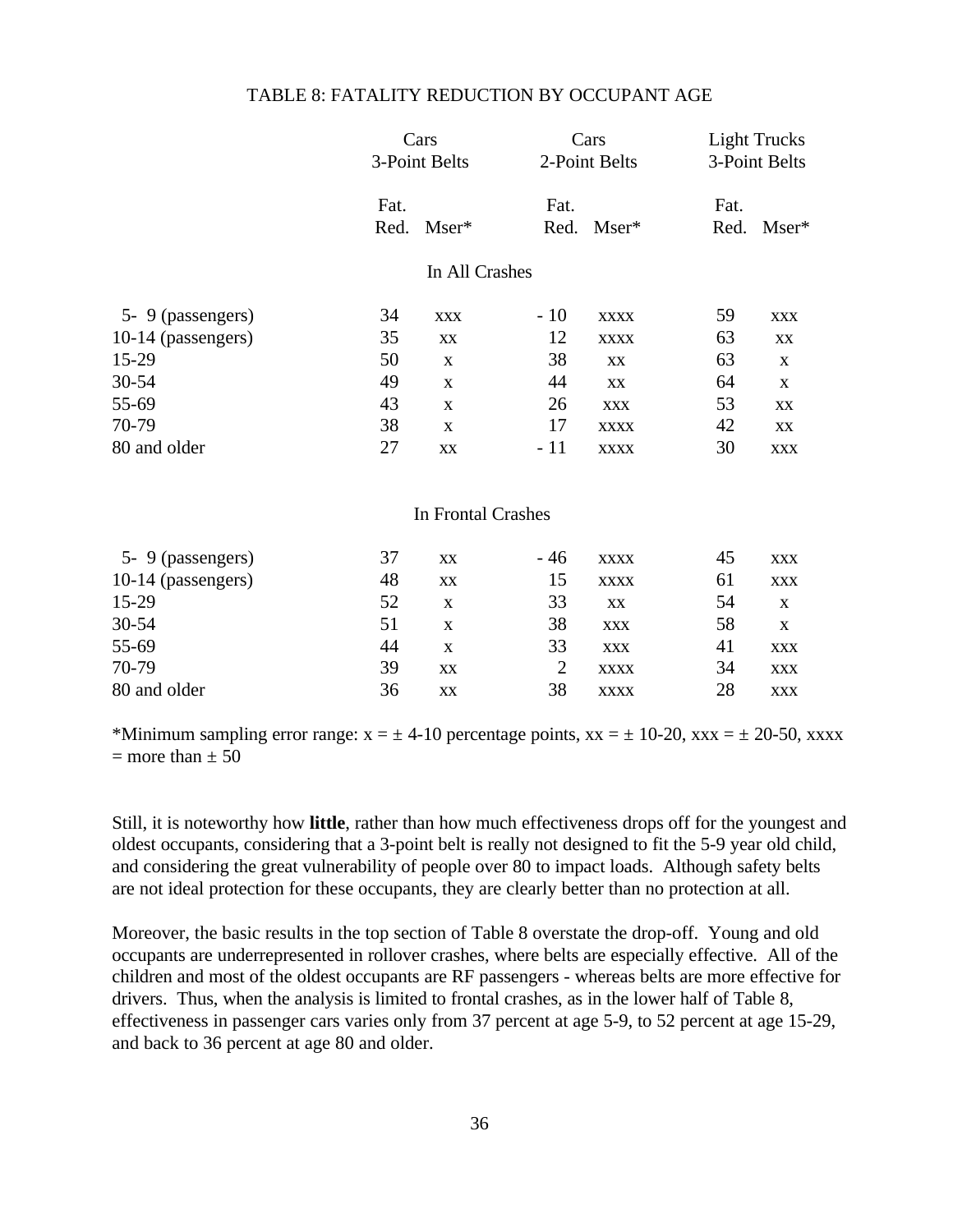Similarly Tables 8-D (drivers) and 8-P (passengers) confirm that effectiveness remains fairly constant, at each seat position, over a wide range of occupant age. For example, effectiveness for car drivers in frontal crashes drops gradually from 52 percent for age 15-29 to 40 percent for age 80 and above.

## TABLE 8-D: DRIVERS - FATALITY REDUCTION BY AGE

|              |      | Cars<br>3-Point Belts  |       | Cars<br>2-Point Belts  |      | <b>Light Trucks</b><br>3-Point Belts |  |
|--------------|------|------------------------|-------|------------------------|------|--------------------------------------|--|
|              | Fat. |                        | Fat.  |                        | Fat. |                                      |  |
|              | Red. | $Mser*$                | Red.  | $Mser*$                | Red. | Mser*                                |  |
|              |      | In All Crashes         |       |                        |      |                                      |  |
| 15-29        | 51   | $\mathbf X$            | 40    | XX                     | 63   | X                                    |  |
| 30-54        | 49   | $\mathbf X$            | 46    | $\mathbf{X}\mathbf{X}$ | 64   | X                                    |  |
| 55-69        | 44   | $\mathbf X$            | 29    | <b>XXX</b>             | 53   | XX                                   |  |
| 70-79        | 39   | $\mathbf{X}\mathbf{X}$ | 25    | <b>XXXX</b>            | 39   | <b>XXX</b>                           |  |
| 80 and older | 28   | XX                     | $-15$ | <b>XXXX</b>            | 28   | <b>XXX</b>                           |  |
|              |      | In Frontal Crashes     |       |                        |      |                                      |  |
| 15-29        | 52   | $\mathbf X$            | 33    | XX                     | 54   | $\mathbf X$                          |  |
| 30-54        | 51   | $\mathbf X$            | 38    | <b>XXX</b>             | 58   | X                                    |  |
| 55-69        | 44   | X                      | 33    | <b>XXX</b>             | 41   | <b>XXX</b>                           |  |
| 70-79        | 40   | XX                     | 10    | XXXX                   | 32   | <b>XXX</b>                           |  |
| 80 and older | 40   | XX                     | 41    | <b>XXXX</b>            | 28   | <b>XXX</b>                           |  |

\*Minimum sampling error range:  $x = \pm 4$ -10 percentage points,  $xx = \pm 10$ -20,  $xxxx = \pm 20$ -50,  $xxxx =$  $=$  more than  $\pm$  50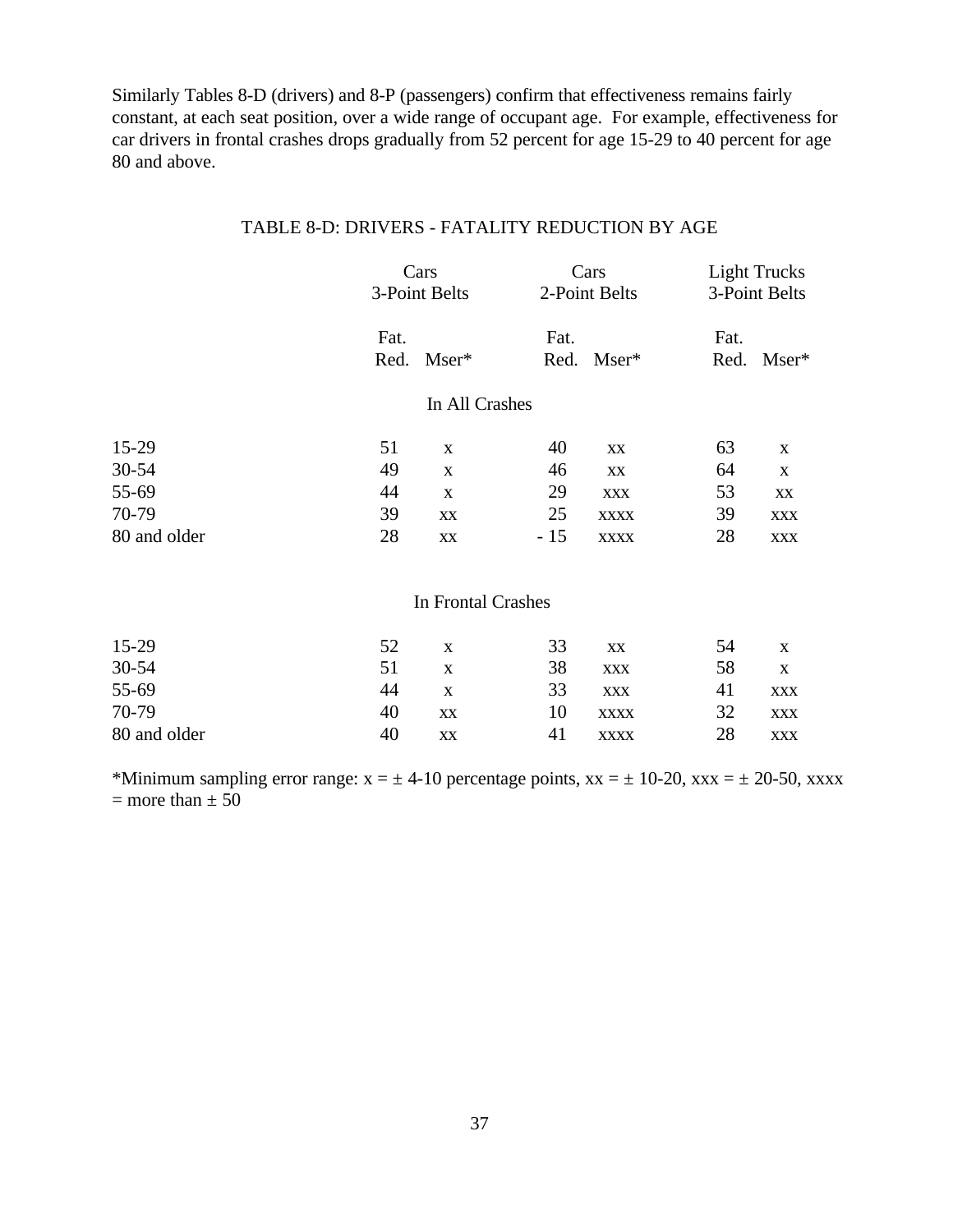#### TABLE 8-P: RF PASSENGERS - FATALITY REDUCTION BY AGE

|              |              | Cars<br>3-Point Belts  |              | Cars<br>2-Point Belts |              | <b>Light Trucks</b><br>3-Point Belts |
|--------------|--------------|------------------------|--------------|-----------------------|--------------|--------------------------------------|
|              | Fat.<br>Red. | $Mser*$                | Fat.<br>Red. | $Mser*$               | Fat.<br>Red. | $Mser*$                              |
|              |              | In All Crashes         |              |                       |              |                                      |
| $5 - 9$      | 34           | <b>XXX</b>             | $-10$        | <b>XXXX</b>           | 59           | <b>XXX</b>                           |
| $10 - 14$    | 35           | $\mathbf{X}\mathbf{X}$ | 12           | <b>XXXX</b>           | 63           | XX                                   |
| 15-29        | 49           | $\mathbf X$            | 32           | XX                    | 63           | $\mathbf X$                          |
| 30-54        | 44           | $\mathbf X$            | 33           | <b>XXX</b>            | 63           | $\mathbf X$                          |
| 55-69        | 39           | XX                     | 13           | <b>XXX</b>            | 57           | $\mathbf X$                          |
| 70-79        | 35           | $\mathbf X$            | $-5$         | <b>XXXX</b>           | 52           | XX                                   |
| 80 and older | 27           | XX                     | $-2$         | <b>XXXX</b>           | 40           | <b>XXX</b>                           |
|              |              | In Frontal Crashes     |              |                       |              |                                      |
| $5 - 9$      | 37           | $\mathbf{X}\mathbf{X}$ | $-46$        | <b>XXXX</b>           | 45           | <b>XXX</b>                           |
| $10-14$      | 48           | XX                     | 15           | <b>XXXX</b>           | 61           | <b>XXX</b>                           |
| 15-29        | 55           | $\mathbf X$            | 34           | XX                    | 57           | X                                    |
| 30-54        | 50           | $\mathbf X$            | 33           | <b>XXX</b>            | 54           | $\mathbf X$                          |
| 55-69        | 48           | XX                     | 4            | <b>XXXX</b>           | 43           | XX                                   |
| 70-79        | 37           | XX                     | $-21$        | <b>XXXX</b>           | 43           | XX                                   |
| 80 and older | 29           | XX                     | 31           | <b>XXXX</b>           | 25           | <b>XXX</b>                           |

\*Minimum sampling error range:  $x = \pm 4$ -10 percentage points,  $xx = \pm 10$ -20,  $xxxx = \pm 20$ -50,  $xxxx$  $=$  more than  $+50$ 

Belt effectiveness might also differ for male and female occupants. "Real" anatomical or physiological differences that could influence effectiveness include: greater vulnerability of females to impact loads<sup>37</sup>, belts improperly fitting small occupants (primarily female) or exceptionally large occupants (usually male). Furthermore, behavioral differences affect the crash exposure of males and females, with consequences for the overall effectiveness - e.g., young males are overinvolved in rollovers, where belts are especially effective; when a male and female ride together, the male is more often the driver. Table 9 analyzes belt effectiveness by occupant gender<sup>38</sup>.

<sup>37</sup>Evans, *Traffic Safety and the Driver (op. cit.)*, pp. 22-25.

<sup>&</sup>lt;sup>38</sup>The procedures are similar to the analyses by occupant age.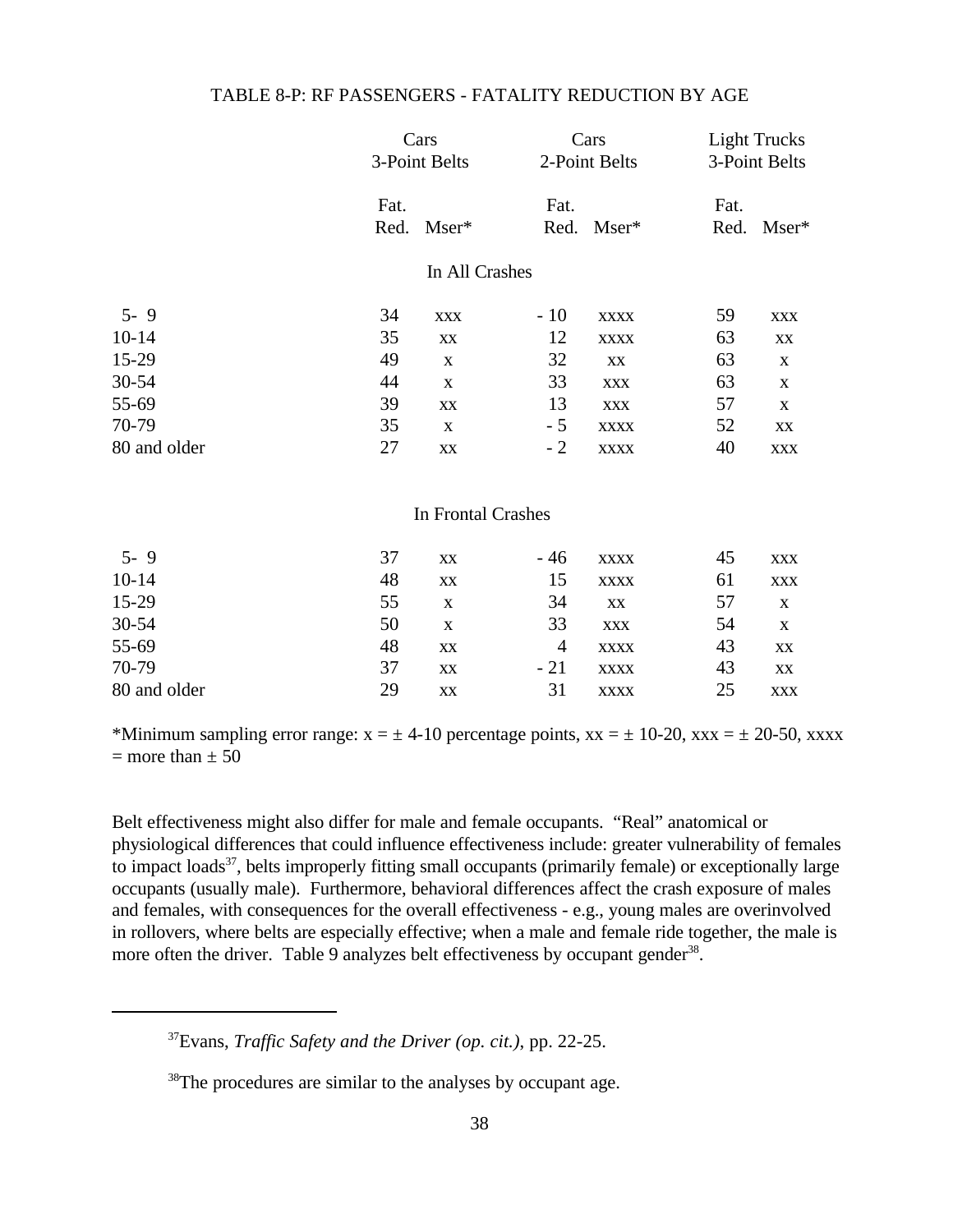#### TABLE 9: FATALITY REDUCTION BY OCCUPANT GENDER

|               |              | Cars<br>3-Point Belts |              | Cars<br>2-Point Belts |              | <b>Light Trucks</b><br>3-Point Belts |
|---------------|--------------|-----------------------|--------------|-----------------------|--------------|--------------------------------------|
|               | Fat.<br>Red. | Mser*                 | Fat.<br>Red. | Mser*                 | Fat.<br>Red. | Mser*                                |
|               |              | In All Crashes        |              |                       |              |                                      |
| <b>Male</b>   | 45           | $\mathbf X$           | 34           | XX                    | 60           | $\mathbf X$                          |
| Driver        | 46           | $\mathbf X$           | 37           | XX                    | 60           | X                                    |
| RF passenger  | 44           | X                     | 19           | <b>XXX</b>            | 61           | X                                    |
| <b>Female</b> | 45           | $\mathbf X$           | 33           | XX                    | 62           | $\mathbf X$                          |
| Driver        | 51           | X                     | 41           | XX                    | 66           | $\mathbf X$                          |
| RF passenger  | 33           | X                     | 17           | <b>XXX</b>            | 57           | X                                    |
|               |              | In Frontal Crashes    |              |                       |              |                                      |
| <b>Male</b>   | 49           | $\mathbf X$           | 33           | XX                    | 53           | $\mathbf X$                          |
| Driver        | 49           | $\mathbf X$           | 36           | XX                    | 53           | $\mathbf X$                          |
| RF passenger  | 51           | $\mathbf X$           | 18           | <b>XXX</b>            | 54           | $\mathbf X$                          |
| Female        | 52           | $\mathbf X$           | 29           | <b>XXX</b>            | 53           | $\mathbf X$                          |
| Driver        | 56           | $\mathbf X$           | 33           | <b>XXX</b>            | 59           | $\mathbf X$                          |
| RF passenger  | 43           | $\mathbf X$           | 21           | <b>XXX</b>            | 44           | $\mathbf X$                          |
|               |              |                       |              |                       |              |                                      |

\*Minimum sampling error range:  $x = \pm 4$ -10 percentage points,  $xx = \pm 10$ -20,  $xxxx = \pm 20$ -50,  $xxxx$  $=$  more than  $\pm$  50

Overall belt effectiveness is nearly the same for male and female occupants. For example, in all crashes of passenger cars with 3-point belts, the estimates are identically 45 percent. Estimates are within a few percent, or identical, in frontal crashes, and in light trucks. However, Table 9 shows one pattern that is too strong and consistent to dismiss as coincidence: belt effectiveness is consistently higher for female drivers than RF, whereas among males, belt effectiveness is nearly equal for drivers and RF. The pattern appears even when the analysis is limited to frontal crashes (e.g., 56 vs. 43 percent for female drivers and RF in passenger cars). In fact, belts appear to be more effective for the female than the male driver, but less effective for the female than the male RF. Perhaps, belts are especially effective in protecting the small female, but less so the large male, from harmful contact with the steering assembly - compensating for other disadvantages of the female occupant (greater vulnerability to impact, poor belt fit). On the other hand, the observed pattern could be due to an artifact of the data - e.g., female passengers might be the group least likely to misreport their belt use, resulting in lower observed effectiveness estimates.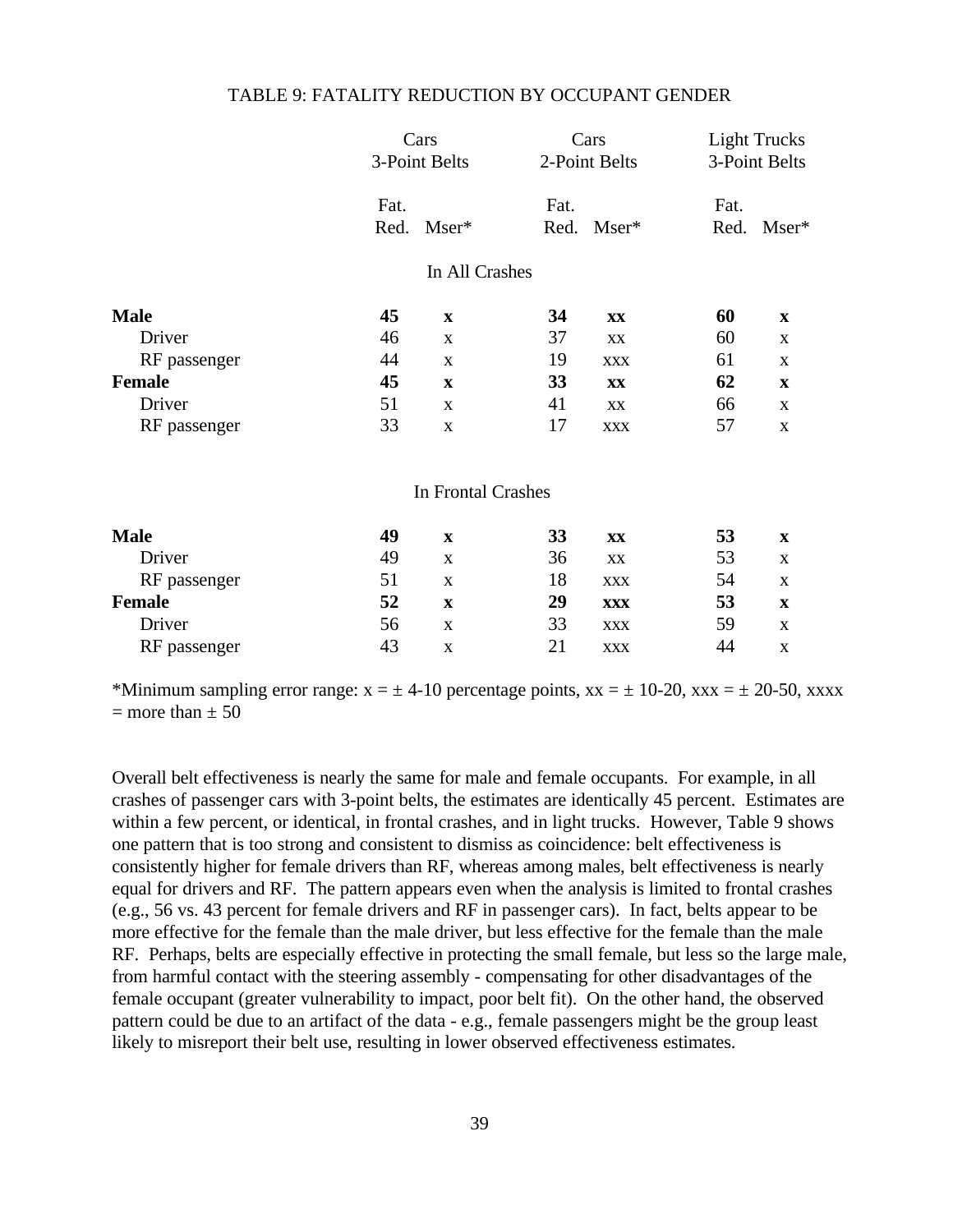One of the most important reasons for analyzing 1986-99 FARS data is to find out if the effectiveness of 3-point belts has changed since the early 1980's - by computing separate estimates for vehicles of older and more recent model-year groups. Modifications that made vehicles safer in general, such as air bags or side impact protection, would not necessarily influence belt effectiveness if they have more or less the same relative benefits for the unrestrained as well as the belted occupant. On the other hand, specific improvements to belt systems, such as pretensioners or load limiters, could augment belt effectiveness, since they have benefits for the belt user and no benefits for the unrestrained occupant. Table 10 presents effectiveness estimates for several generations of vehicles, and for specific types of automatic belts.

#### TABLE 10: FATALITY REDUCTION BY BELT TYPE AND MODEL YEAR GROUP

|                                                     | Passenger Cars |                        | <b>Light Trucks</b> |            |
|-----------------------------------------------------|----------------|------------------------|---------------------|------------|
|                                                     | Fat.           | Red. Mser <sup>*</sup> | Fat.                | Red. Mser* |
| Manual belts in non-air-bag vehicles                | 45             | $\mathbf{x}$           | 60                  | X          |
| MY 1975-79 <sup>39</sup>                            | 47             | $\mathbf{x}$           | 49                  | XX         |
| MY 1980-85                                          | 46             | $\mathbf{x}$           | 63                  | X          |
| MY 1986 +                                           | 42             | $\mathbf x$            | 60                  | X          |
| Manual belts in dual-air-bag vehicles <sup>40</sup> | 48             | $\mathbf x$            | 63                  | XX         |
| 3-point automatic belts                             | 48             | XX                     | n/a                 |            |
| 2-point automatic belts (with or w/o lap belts)     | 32             | XX                     | n/a                 |            |

\*Minimum sampling error range:  $x = \pm 4$ -10 percentage points,  $xx = \pm 10$ -20,  $xxxx = \pm 20$ -50,  $xxxx =$  $=$  more than  $+50$ 

The effectiveness of all types of 3-point belts is close to 45 percent in passenger cars. There is little difference in the manual belts of MY 1975-79 (47%), MY 1980-85 (46%), MY 1986-89 (42%) or MY 1990-99 with dual air bags (48%) - these variations are easily within the "noise" range of the sampling error. In other words, when cars were made safer during 1975-99, they became safer by about the same relative amount for the belted and the unrestrained occupant.

For light trucks, the MY 1975-79 estimate (49%) is lower than the others (all close to 60%). This quite possibly is due to a modest proportion of the MY 1975-79 trucks being equipped with separate lap and shoulder belts, or even with lap belts only, rather than with integral 3-point belts.

 $39$ I.e., MY 1975-79 vehicles involved in fatal crashes during 1986-99.

<sup>&</sup>lt;sup>40</sup>This effectiveness estimate is the fatality reduction for safety belt plus air bag relative to air bag alone.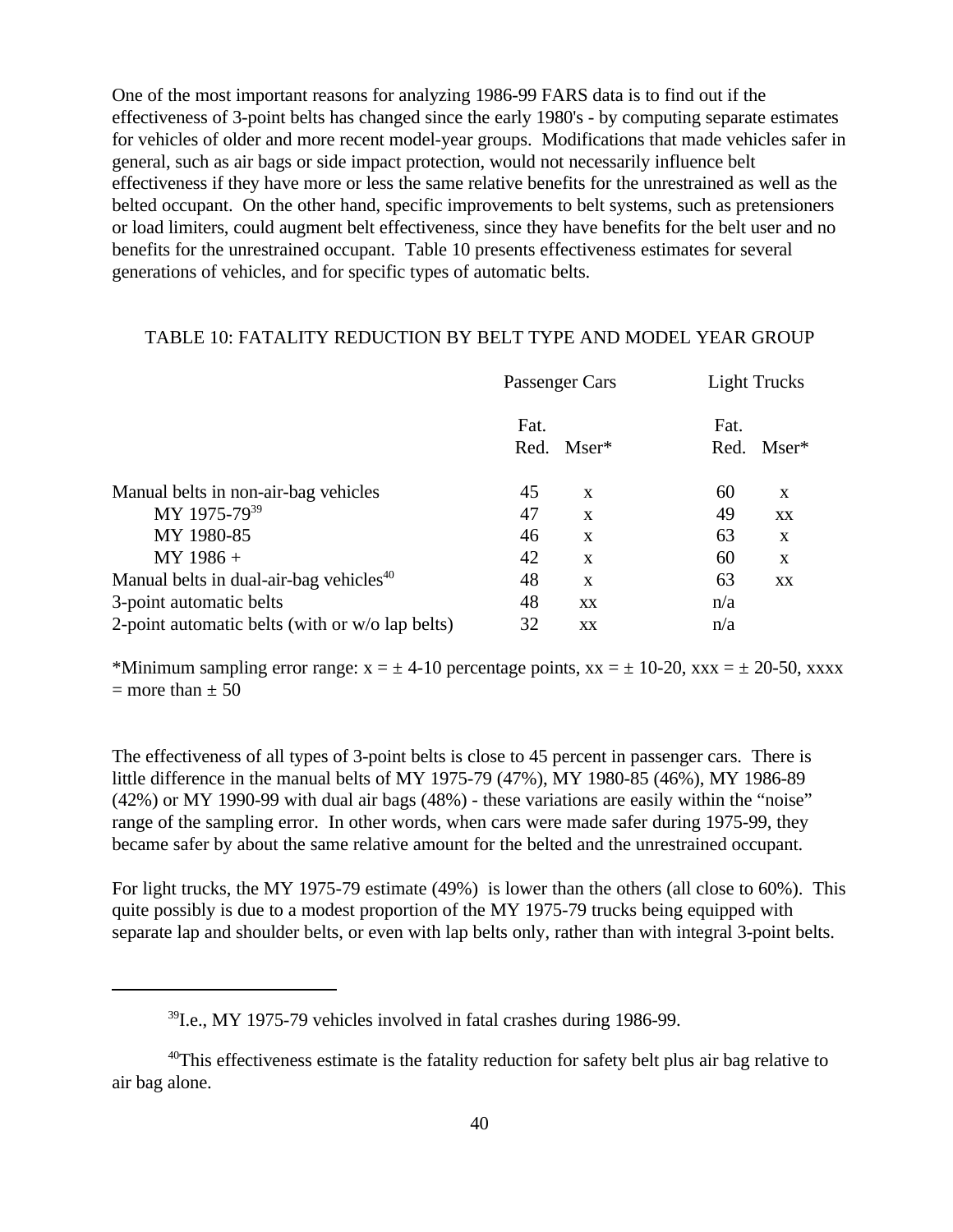However, it is hard to draw conclusions because the sampling error of the MY 1975-79 estimate is relatively large (since the N of belted occupants is small in those older trucks).

Observed belt effectiveness in cars of the 1990's with dual air bags is a few percentage points higher than in earlier cars. This is not a significant increase, given the sampling errors. However, the numbers are at least consistent with the possibility that recent improvements to belt systems, such as pretensioners and load limiters, could be a factor.

Three-point automatic belts, when used, are about equally effective (48%) as manual belts in cars, when used (45%). The 1994 National Occupant Protection Use Survey shows equal use rates for automatic and manual  $3$ -point belts<sup>41</sup>. In other words, the automatic and manual  $3$ -point belt systems are basically equivalent in effectiveness and benefits (i.e., effectiveness x use).

Earlier studies did not show large differences in belt effectiveness in light and heavy cars<sup>42</sup>. Table 11 estimates belt effectiveness for three curb-weight groups of passenger cars<sup>43</sup>.

#### TABLE 11: FATALITY REDUCTION BY PASSENGER CAR WEIGHT

|                        | In All Crashes | In Frontal Crashes |  |
|------------------------|----------------|--------------------|--|
|                        | Fat.           | Fat.               |  |
| Curb Weight            | Red. Mser*     | Red. Mser*         |  |
| 2499 pounds or lighter | 48<br>X        | 52<br>$\mathbf{X}$ |  |
| 2500-3149 pounds       | 44<br>X        | 52<br>$\mathbf{x}$ |  |
| 3150 pounds or heavier | 41<br>X        | 45<br>X            |  |

\*Minimum sampling error range:  $x = \pm 4$ -10 percentage points,  $xx = \pm 10$ -20,  $xxxx = \pm 20$ -50,  $xxxx =$  $=$  more than  $\pm$  50

<sup>42</sup>Evans, *Traffic Safety and the Driver (op. cit.)*, pp. 235-236.

<sup>43</sup>For MY 1981-98, car weights in this analysis are based on decoding the VINs of the FARS cases to determine make-model/body type and linking to the Polk National Vehicle Population Profile, which provides accurate curb weights. Prior to MY 1981, we used FARS VIN\_WGT plus 100 pounds, since that variable in the past averaged 100 pounds below curb weight. For MY 1999, VIN WGT has become a good estimate of curb weight.

<sup>&</sup>lt;sup>41</sup>The 1994 NOPUS controlled-intersection survey is the latest file of belt use observations plus VINs to allow decoding of the type of belts. The use rates in cars with automatic 3-point belts, and in cars [of about the same age] with manual belts and air bags were both 69 percent.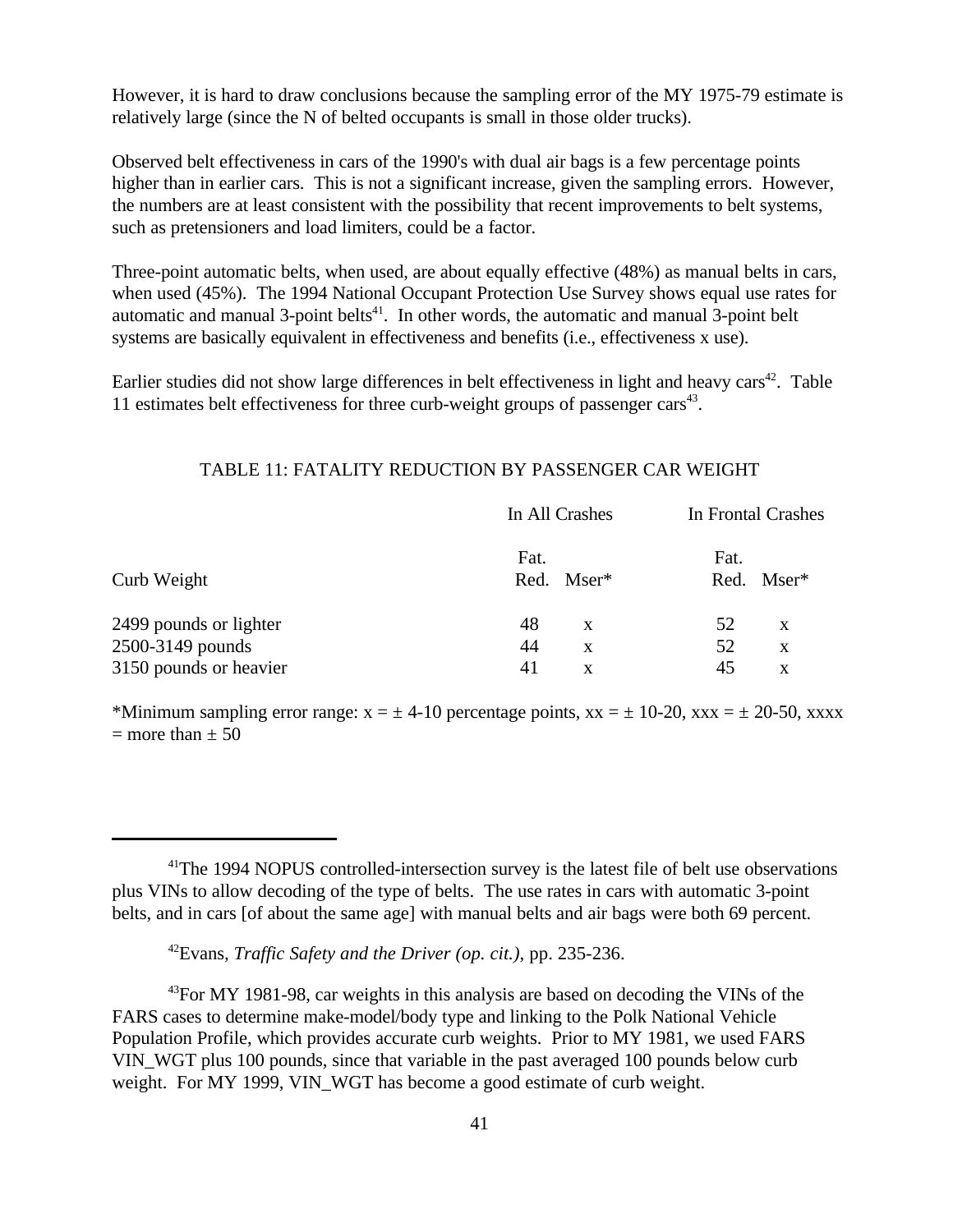The fatality reductions for all types of crashes show slight decreases as the cars get larger, but the differences are in the "noise" range. Belts are perhaps more effective in small cars because they have a higher proportion of rollovers. However, Table 11 shows a similar slight trend even in frontal crashes: 52 percent reductions for small and middle-weight cars, and 45 percent in heavy cars. In other words, there is no clear evidence of differences by car size. Intuitively, both small and large cars have characteristics that favor belts. Small cars tend to have younger occupants and a higher proportion of single-vehicle crashes, but large cars offer better protection against intrusion.

Table 12 estimates belt effectiveness for different types of light trucks<sup>44</sup>.

# TABLE 12: FATALITY REDUCTION BY LIGHT TRUCK TYPE

|                       | In All Crashes     | In Frontal Crashes |
|-----------------------|--------------------|--------------------|
|                       | Fat.               | Fat.               |
|                       | Red. Mser*         | $Mser*$<br>Red.    |
| <b>Pickup truck</b>   | 58<br>$\mathbf X$  | 52<br>$\mathbf X$  |
| Compact pickup        | 55<br>X            | 43<br>XX           |
| Full-sized pickup     | 61<br>$\mathbf{x}$ | 59<br>X            |
| Van or SUV            | 63<br>$\mathbf x$  | 55<br>$\mathbf X$  |
| Minivan               | 60<br>X            | 53<br>XX           |
| Full-sized van        | 62<br>XX           | 45<br><b>XXX</b>   |
| <b>Compact SUV</b>    | 67<br>X            | 61<br>XX           |
| <b>Full-sized SUV</b> | 74<br>XX           | 51<br><b>XXX</b>   |

\*Minimum sampling error range:  $x = \pm 4$ -10 percentage points,  $xx = \pm 10$ -20,  $xxxx = \pm 20$ -50,  $xxxx =$  $=$  more than  $\pm$  50

In general, the various types of light trucks have overall effectiveness close to 60 percent and fatality reductions in frontal crashes close to 53 percent (the averages for all light trucks in Tables 1 and 2).

There are two hints of divergence from the average. Compact pickup trucks have point estimates of belt effectiveness lower than average, especially in frontals. Compact SUVs have point estimates slightly higher than the average. At first glance, it is peculiar that frontal effectiveness is 61 percent in compact SUVs but only 43 percent in compact pickups, given that manufacturers often build similar chassis, frame and body parts into their compact SUVs and pickups. However, the two vehicle types have dissimilar drivers and exposure patterns, resulting in different crash distributions: SUVs have more rollovers, more off-road excursions, and more ejections. In

<sup>&</sup>lt;sup>44</sup>Table 12 is limited to MY 1985-98 light trucks with decodable VINs.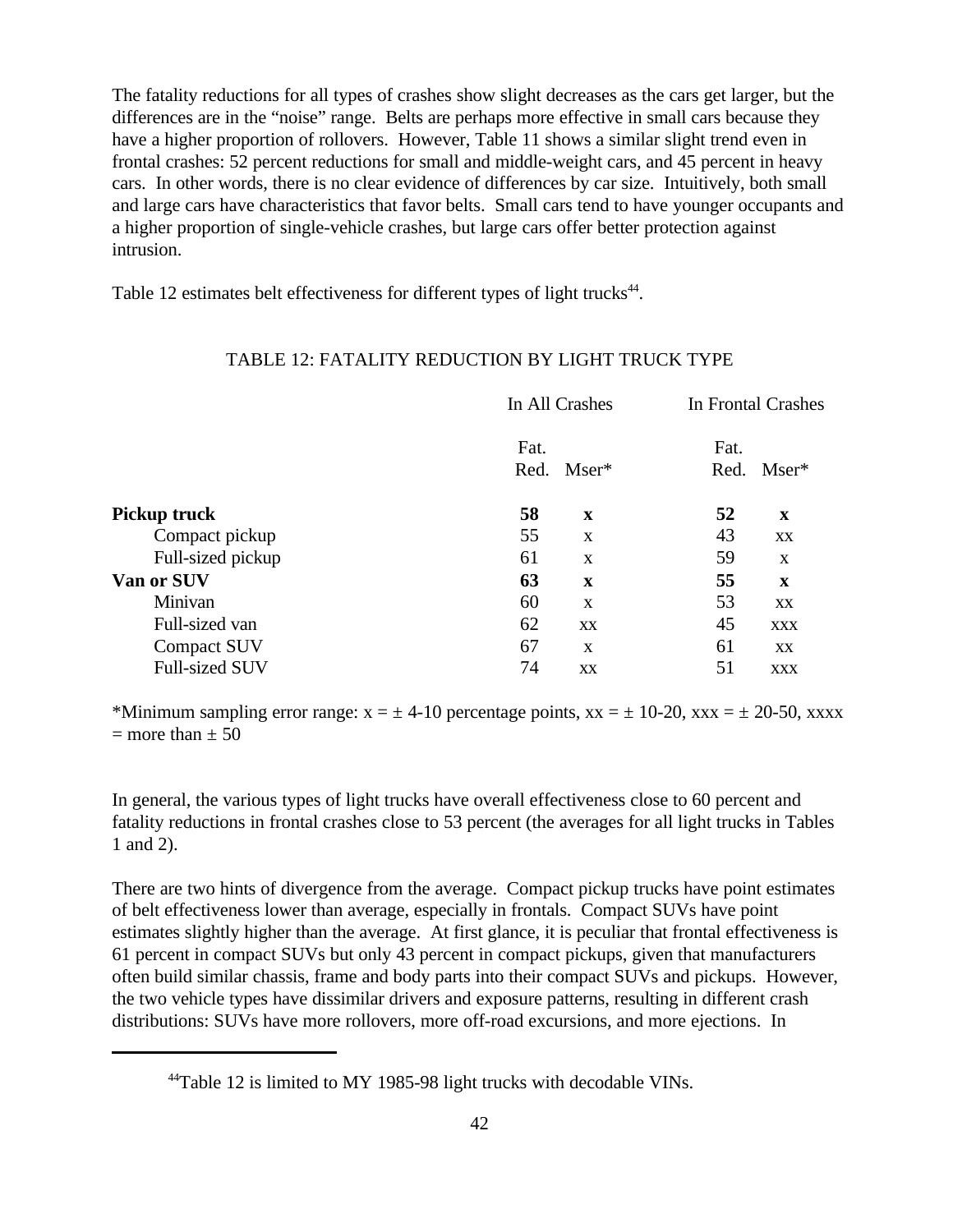compact SUVs, 65 percent of the unbelted fatalities are complete or partial ejections, the highest for any truck type, but only 49 percent in compact pickups. In frontal crashes, 47 percent of the SUV fatalities are ejectees, but only 34 percent in the pickups. Even in multivehicle frontal crashes, 37 percent of the SUV deaths are ejectees, but just 24 percent in the pickups. It is unknown whether the high ejection rate in SUVs represents vehicle factors (e.g., large side windows) in addition to exposure factors, but in any case this explains the high effectiveness of belts in SUVs.

## 9. VALIDATION: BELT USE OF FATALITIES VS. OBSERVED ON THE ROAD

**History** Since 1988, NHTSA has relied on the following assumptions and procedures to estimate the number of lives saved by safety belts at front-outboard seats each year:

- C The belt use of **fatally injured** occupants on FARS is accurately reported.
- Belt effectiveness is 45 percent in passenger cars and 60 percent in light trucks.
- Thus, for every 55 belted, fatally injured passenger car occupants on FARS, there must exist 45 other people who were saved by the belt (and these people cannot necessarily be seen on FARS - e.g., if everybody in the crash survived), and for every 40 belted light truck fatalities on FARS there must exist 60 other people who were saved by the belt<sup>45</sup>.

While developing the procedure, NHTSA staff identified four **different** use rates for belts:

- $U_1 =$ the **actual** use rate of fatally injured occupants as reported (accurately, we believe) on FARS.  $U_1 = F_1 / (F_0 + F_1)$  where  $F_0$  is the number of unrestrained fatalities and  $F_1$  is the number of belted fatalities.
- $U_2 =$ the **hypothetical** belt use in potentially fatal crashes (UPFC), the use rate for the combined population of fatally injured people plus those who must have been saved by the belt. If effectiveness is E,

 $U_2 = \{F_1 + [E \times F_1 / (1-E)]\} / \{F_0 + F_1 + [E \times F_1 / (1-E)]\}$ 

In other words, we add  $[E \times F_1 / (1-E)]$ , the hypothetical number of people who were saved by the belt, to both the numerator and the denominator of  $U_1$ .

<sup>45</sup>The basic assumptions and procedure were documented by Partyka, Susan C., *Lives Saved by Seat Belts from 1983 through 1987*, NHTSA Publication No. DOT HS 807 324, Washington, 1988. They were reconfirmed by Blincoe, Lawrence J., *Estimating the Benefits from Increased Safety Belt Use*, NHTSA Publication No. DOT HS 808 133, Washington, 1994, Appendix A; Klein, Terry M. and Walz, Marie C., *Estimating Lives Saved by Restraint Use in Potentially Fatal Crashes*, NHTSA Research Note, Washington, 1995.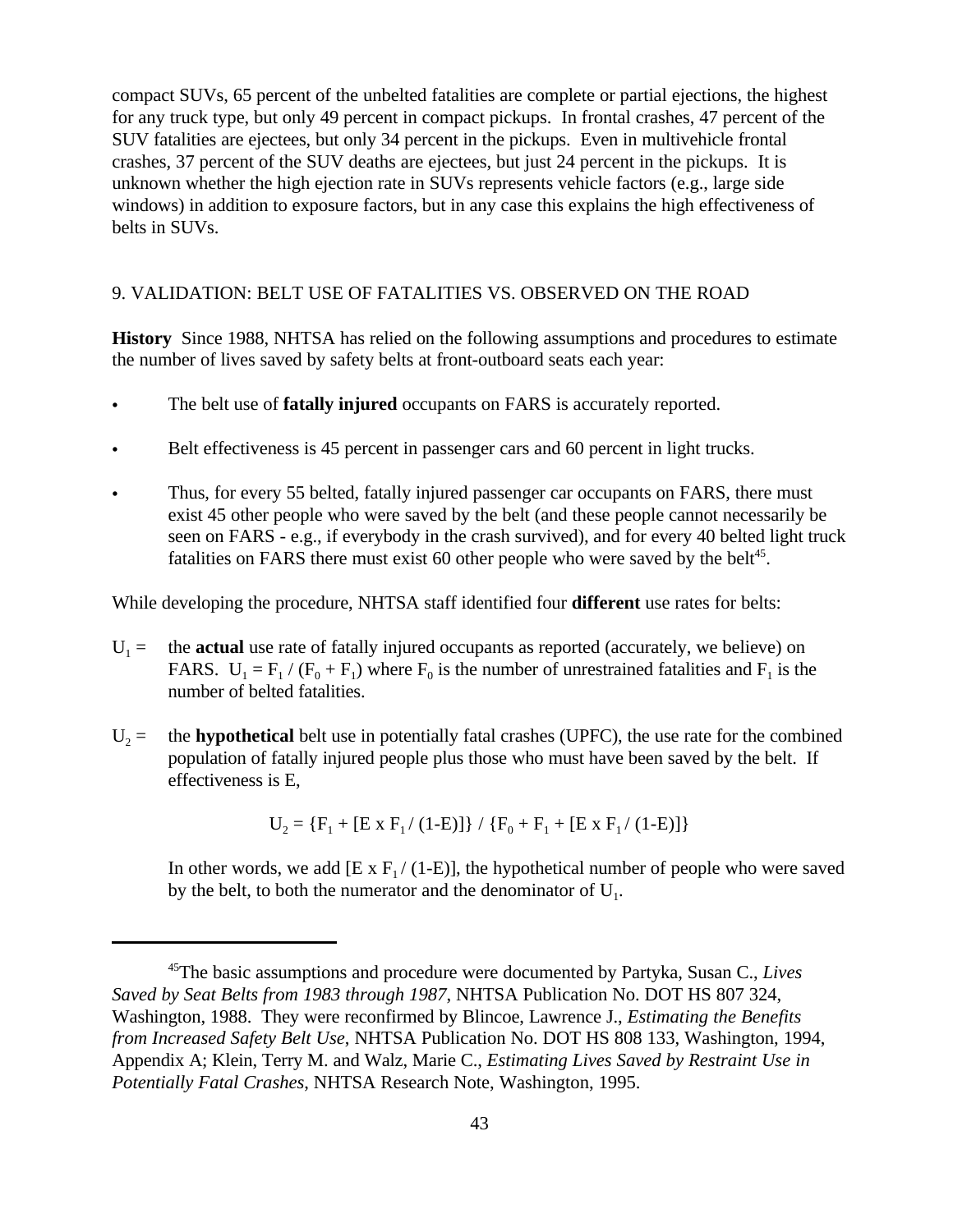- $U_3 =$ the **actual** belt use observed on the road for the general traffic population in state surveys, the National Occupant Protection Use Survey (NOPUS), or the 19-City Study.
- $U_4 =$ the reported belt use of crash survivors on FARS. This number is not considered meaningful, at least in absolute terms, because crash survivors have been overreporting their belt use since 1986, when belt use laws took effect in most of the large states (see Sections 1 and 4). It is further bloated by cases of occupants saved by the belt who got into the FARS system because some other person was killed in the crash.

 $U_1$ ,  $U_2$ , and  $U_3$  are meaningful numbers. The relationship between them was studied extensively at NHTSA. Specifically,  $U_1$  is less than  $U_2$ , by definition, whereas  $U_2$  for the overall potentially-fatalcrash population is empirically demonstrated to be less than  $U_3$  for the general motoring public.

 $U_1$  is less than  $U_2$  because belt use of fatally injured occupants excludes the belt users who were saved by the belt, while UPFC includes them. The relationship between the actual rate  $U_1$  and the hypothetical rate  $U_2$  is deterministic, not statistical, and it can be specified exactly when effectiveness E is known. Indeed,  $U_2$  is a hypothetical rate that cannot be observed, but can only be imputed from  $U_1$  and E by the following formula:

> $U_2 = U_1 / \{1 - [E \times (1 - U_1)]\}$  $=[(1 - E) \times U_2] / [1 - (E \times U_2)]$

Conversely,

For example, if  $U_1$  is 50 percent and E is 45 percent then  $U_2$  is necessarily 64.52 percent.

 $U_2$  is less than  $U_3$  because the type of people who get involved in actually or potentially fatal crashes are less likely to use belts than the average person observed in seat belt surveys. It has long been known that belt users are, on the average, more cautious drivers than non-users, and underinvolved in severe crashes<sup>46</sup>. Alcohol-impaired drivers, risk-takers and people oblivious to safety are less likely to use belts and they are overinvolved in severe crashes. Another factor is that observational surveys are usually during the daytime, when belt use is higher, while many fatal crashes are at night.

However, the relationship of  $U_3$  to  $U_2$  is not deterministic but can vary over time and place. The only certainties are when  $U_3$  is 0 percent, so is  $U_2$  and when  $U_3$  is 100 percent, so is  $U_2$ . At all

<sup>46</sup>Reinfurt, Donald W., Silva, Claudio Z. and Seila, Andrew F., *A Statistical Analysis of Seat Belt Effectiveness in 1973-75 Model Cars Involved in Towaway Crashes, Volume 1*, NHTSA Publication No. DOT HS 802 035, Washington, 1976, pp. v-x and 13. *Final Regulatory Impact Analysis, Amendment to Federal Motor Vehicle Safety Standard 208, Passenger Car Front Seat Occupant Protection*, NHTSA Publication No. DOT HS 806 572, Washington, 1984, p. IV-6.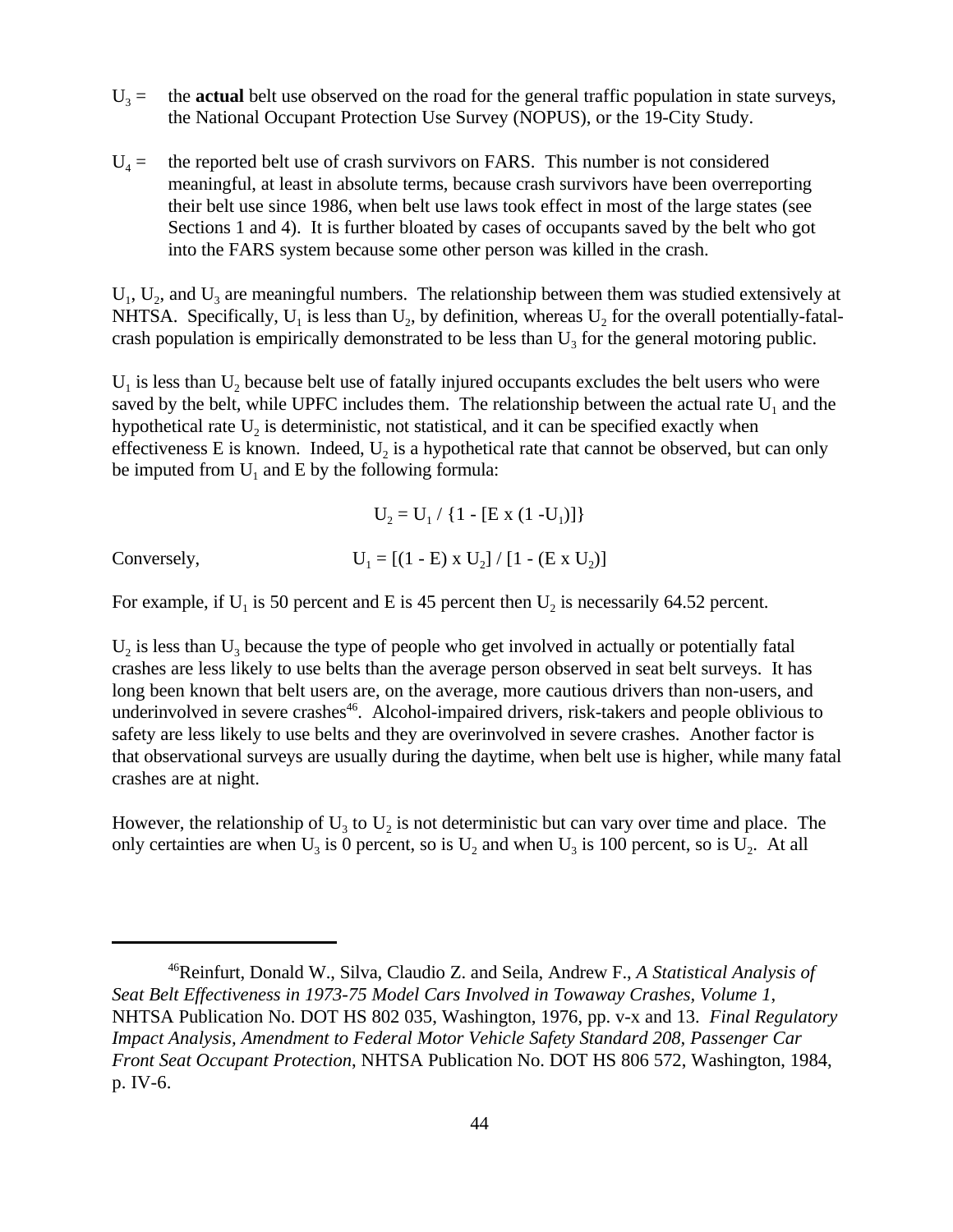intermediate points,  $U_2$  lags behind  $U_3$ . NHTSA uses empirical statistical models<sup>47</sup> such as quadratic regressions over time and across states to model the "typical" lag of  $U_2$  behind  $U_3$ . These models are needed to achieve two program objectives: (1) Predicting how many additional lives would be saved if on-the-road belt use increased by a specified number of percentage points; (2) Conversely, estimating  $U_3$  for states that did not perform observational surveys that year, based on  $U_1$  observed and  $U_2$  calculated from FARS data for that year.

There are always two known, observable quantities  $U_1$  and  $U_3$  and two hypothetical constructs that cannot be directly observed, E and U<sub>2</sub>. All of the above procedures simply **assumed** E was also known (45 percent in cars and 60 percent in light trucks) and used the three "knowns"  $U_1$ ,  $U_3$  and E to calculate the other unobservable quantity  $U_2$  as well as the important statistic  $U_3$  -  $U_2$ .

**Analysis overview** In the remainder of this report, the process will be reversed: we will assume we know  $U_2$ , the UPFC, and use it with  $U_1$ , the belt use of fatally injured occupants to estimate the effectiveness E. Just as in Sections 3-8, though, these point estimates, relying on several critical assumptions, are not like customary statistical estimates derived directly from the data. Their uncertainty can be discussed to some extent, but not be fully quantified, based on statistical theory, with "confidence bounds." The analysis is another empirical tool to support a qualitative judgement if NHTSA's long-standing estimates of 45 percent fatality reduction in cars and 60 percent in light trucks are still appropriate.

The above formulas for  $U_1$  or  $U_2$  can be solved for E:

$$
E = [U_2 - U_1] / [U_2 - (U_2 \times U_1)]
$$

Specifically, we will identify a **subset of occupants in potentially fatal crashes whose belt use is** arguably the same as the average road-users included in observational surveys - i.e.,  $\rm U_2$  =  $\rm U_3$ for this subset. Then we can substitute the known, observed  $U_3$  for the unobservable  $U_2$  in the preceding formula, and together with the belt use  $U_1$  of the fatalities in that subset, estimate the effectiveness:

$$
E = [U_3 - U_1] / [U_3 - (U_3 \times U_1)]
$$

For example, if 50 percent of the fatalities were belted in this special subset, and belt use on the road were 65 percent, belt effectiveness would be 46.15 percent.

In 1989, Susan Partyka took the first step in the direction of this analysis when she computed  $U_1$ and  $U_2$  for various subgroups in 1987-88 FARS - still assuming  $E = 45$  percent in deriving  $U_2$  from  $U_1$  - and then compared them to  $U_3 = 44$  percent, the observed belt use in passenger cars during

<sup>47</sup>Partyka, Susan C. and Womble, Kathleen B., *Projected Lives Savings from Greater Belt Use*, NHTSA Research Note, Washington, 1989. Blincoe (*op. cit.*), Appendix B.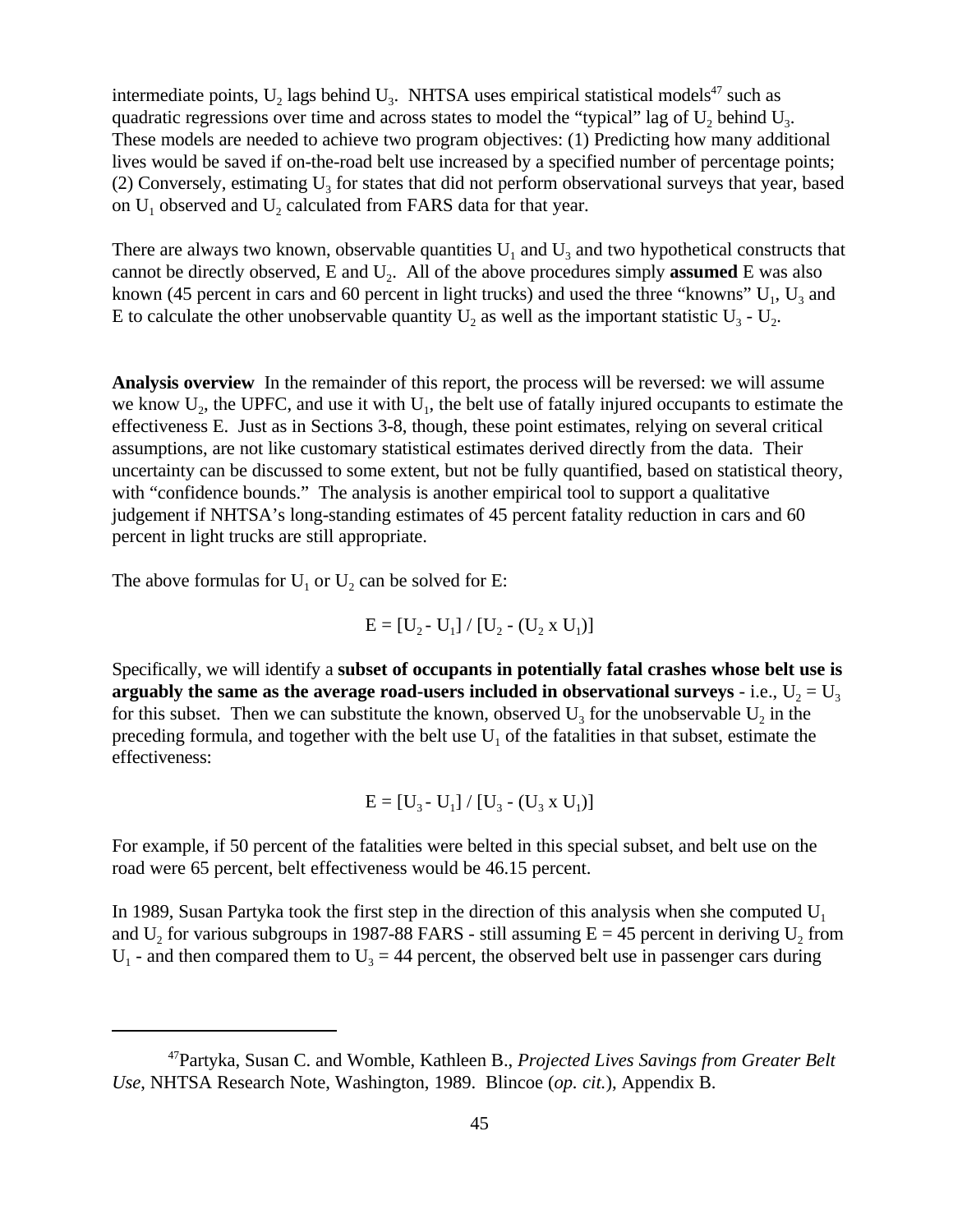1987-88 in 19 U.S. cities<sup>48</sup>. Although  $U_2$  for the entire FARS was well below 44 percent,  $U_2$  for drivers without police-reported alcohol use was 46 percent and  $U_2$  for drivers in daytime, weekday crashes, without police-reported alcohol use or previous crash involvements was 51.5 percent, actually exceeding belt use observed in the 19 cities. This study confirmed that the agency's 45 percent effectiveness estimate was more plausible than higher numbers proposed by some researchers. It also demonstrated some groups had lower-than-average belt use: alcohol-impaired drivers, people with bad driving records, and nighttime traffic.

The analysis in this report will be based on **1991-99 FARS**, a large data base. Belt use of fatally injured occupants will be compared to belt use on the road, derived from national averages of **1991-99 state observational surveys**. We will define a FARS subgroup that arguably ought to have UPFC equal to observed belt use on the road: **non-drinking, "non-antisocial," daytime involvements in multivehicle crashes** [or, alternatively, non-drinking, "non-antisocial," daytime involvements in all crashes]. This group can be defined on a fairly consistent basis across the states and avoids some biases inherent in FARS data, as will be explained later.  $U_1$  will be obtained from FARS for passenger cars with 3-point belts and for light trucks. The heart of the analysis is an adjustment of the 1991-99 state belt use rates, with the help of NOPUS and other data, to obtain separate  $U_3$  rates for cars with 3-point belts and for light trucks that are comparable to  $U_1$ . Finally,  $U_1$  and  $U_3$  will be used to compute the effectiveness E - but with a recognition that effectiveness in this special subset of crashes (e.g., limited to multivehicle) should not necessarily be the same as for all crashes.

Issues that must be considered in making state survey results comparable to FARS are:

- C State surveys generate a single use rate each year, aggregating cars with 3-point belts, cars with 2-point automatic belts, and light trucks. We need to tease out separate rates for cars with 3-point belts and for light trucks, based on differentials seen in other data.
- Before 1998, a fair number of state surveys omitted some or all light trucks if the law in that state did not cover light trucks and/or for other reasons. Many surveys omitted local roads, and a few were limited to drivers. Results need to be adjusted to reflect all frontoutboard occupants of all types of light vehicles on all roads.
- Observational surveys have a rural-urban mix proportional to VMT, but FARS cases have proportionately more rural crashes.

<sup>48</sup>Partyka, Susan C., *Belt Use in Serious Impacts Estimated from Fatality Data*, NHTSA Publication No. DOT HS 807 519, Washington, 1989. Bowman, Brian L. and Rounds, Donald A., *Restraint System Usage in the Traffic Population - 1988 Annual Report*, NHTSA Publication No. DOT HS 807 447, Washington, 1989.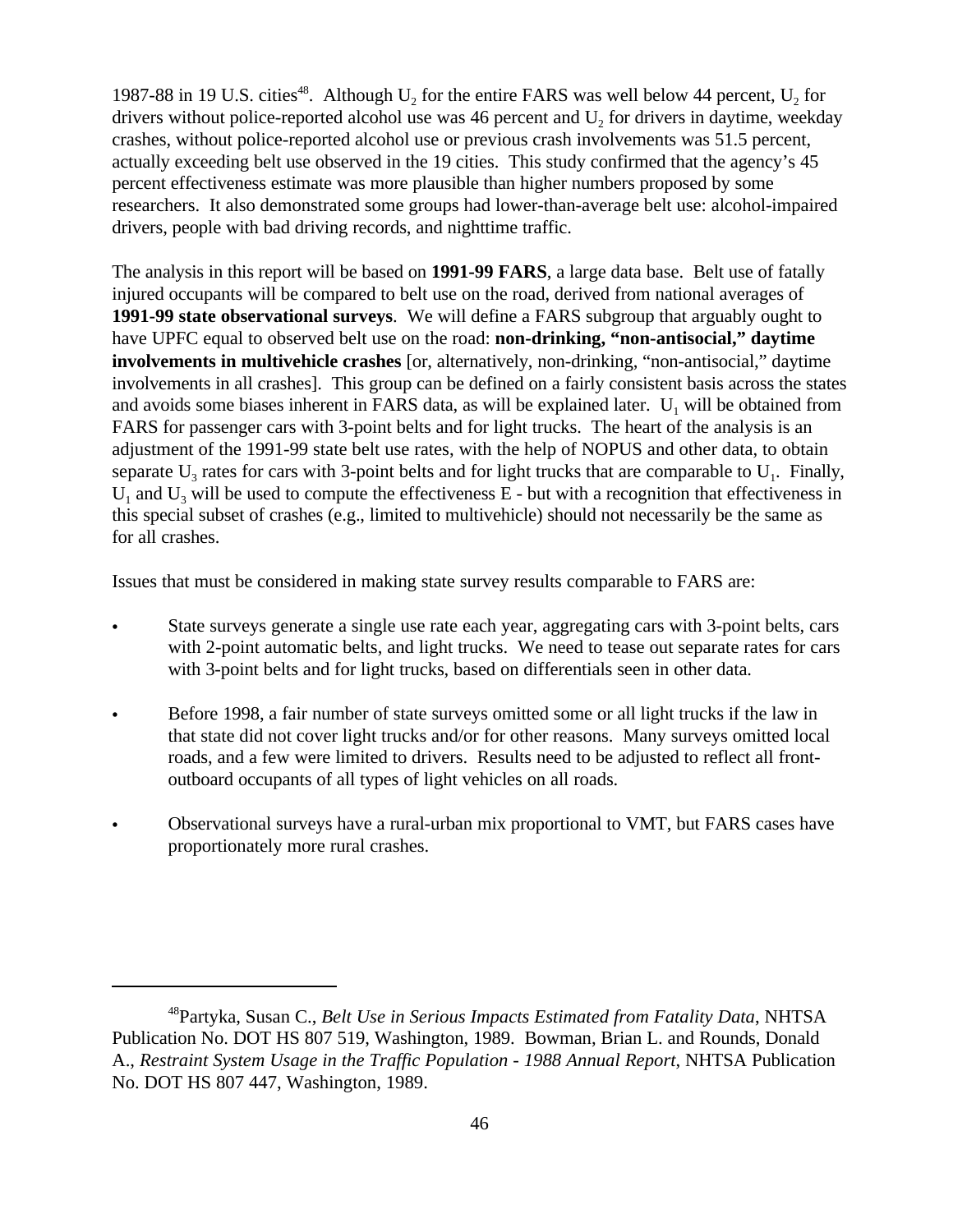**FARS data analysis** A basic working assumption here, as elsewhere in this report and other NHTSA studies, is that the belt use of fatally injured occupants is reported accurately in FARS, or at least without a net bias (net over- or underreporting).

Another given is that we cannot prove with existing data that any specific subgroup of people involved in fatal or potentially fatal impacts actually has the same belt use as the average person on the road. The people "saved by the belt," who are a part of the subgroup, simply aren't in the data. We can only make a logical argument, supported by the literature, that this subgroup ought to have the same belt use as the general population.

This is fundamentally a process of excluding groups with behaviors that are typically associated with lower-than-average belt use, leaving a kernel of people "just like you and me" who had the misfortune of becoming involved in a fatal crash. The process needs to be reasonably consistent across states and from year to year (1991-99).

As noted above, an excellent starting point is to exclude alcohol-impiared drivers and their accompanying RF passengers. However, the completeness of FARS/police reporting of alcohol involvement varies a lot from state to state<sup>49</sup>. Nineteen states, including California, Texas, Florida and Illinois have "not reported," "unknown" or missing data on over 40 percent of driver fatalities in cars or light trucks during 1991-99. Moreover, in some states (such as Texas and Missouri) these codes are often a surrogate for "no alcohol" while in others they really mean "unknown."

That raises a question of whether to include only those specifically reported as "no alcohol" (and exclude the unknowns) or merely to exclude those positively reported as "alcohol-involved" (and include the unknowns). Limiting to the "no alcohol" cases is unsatisfactory because it would delete almost all the Texas and Missouri data and over 70 percent of California, Illinois, Georgia, Wisconsin, etc. cases: what remains would not be nationally representative. On the other hand, excluding only the "alcohol-involved" cases and retaining the unknowns would leave a fair number of drinking drivers in the file: 17 states, including New York, Florida, North Carolina and Georgia, list under 20 percent of their cases as positively alcohol-involved (hard to believe - except Utah).

Thus, it is appropriate to exclude all driver records, and their accompanying RF passengers, that were positively coded as "alcohol-involved," but that is only a starting point. We must identify other behaviors that should be excluded, and that will make the exclusion rate more uniform across states.

A more sweeping approach that turns out to be unsuccessful is to rely on the widely-accepted theory of "induced exposure": the non-culpable party(s) in a multivehicle crash is for all practical

<sup>49</sup>Klein, Terry M., *A Method for Estimating Posterior BAC Distributions for Persons Involved in Fatal Traffic Accidents*, NHTSA Publication No. DOT HS 807 094, Washington, 1986.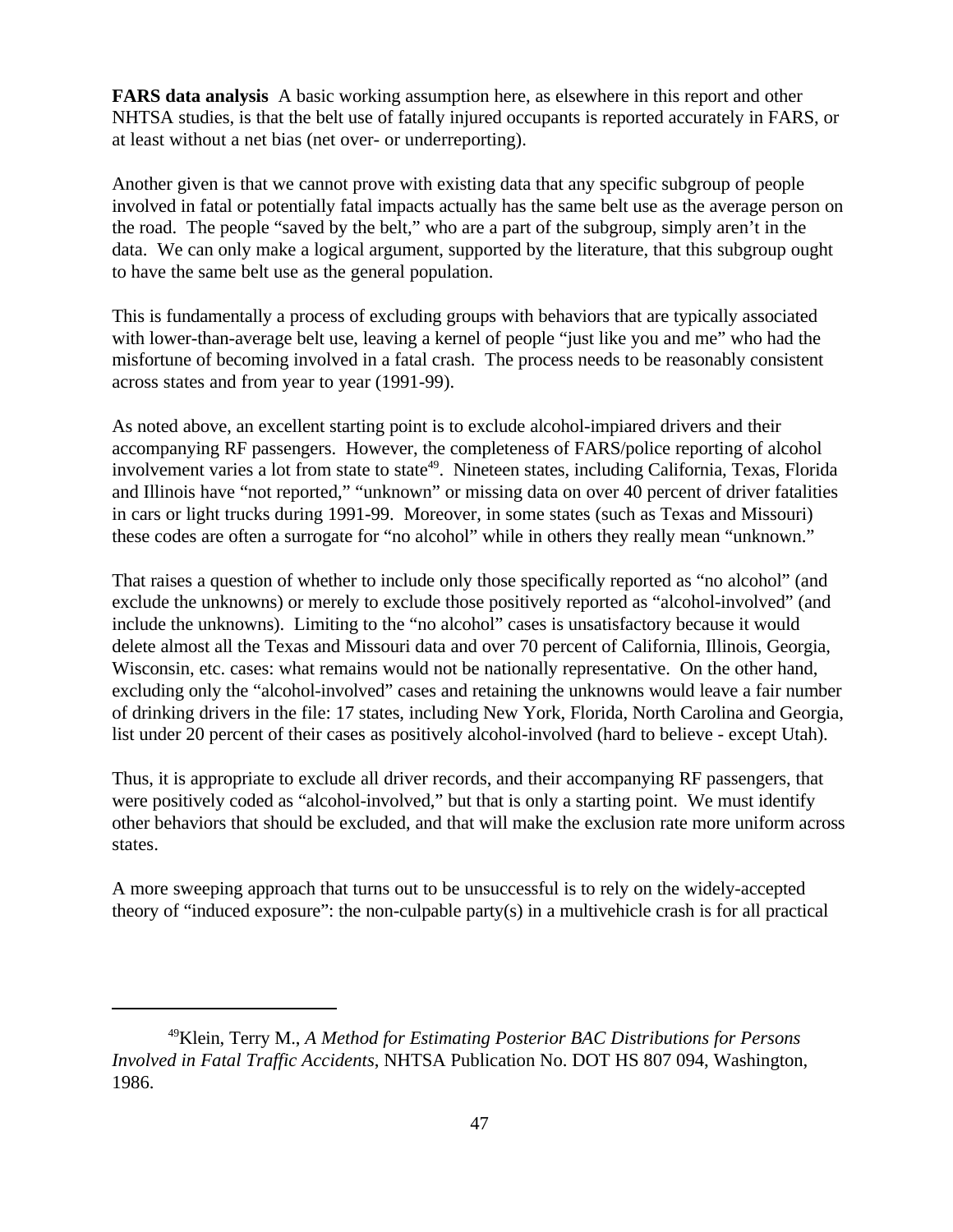purposes a typical road user who just happened to be in the wrong place at the wrong time<sup>50</sup>. That seems exactly what we need, even if it limits us to certain multivehicle involvements, because we can be confident this group will have UPFC equal to the belt use of typical road users.

The FARS variables, "Related Factors - Driver Level," DR\_CF1 - DR\_CF4 identify culpable drivers to be excluded: anybody with one or more of these variables equal to 6, 26, 27, 28, 30, 31, 35, 36, 38, 39, 44, 48, 50, 51, 57 or 58. Most of these codes are specific, momentary driving errors that lead directly to collisions: lane departure, failure to obey traffic signal, failure to yield right of way, driving too fast for conditions, following too closely, etc. They are generally not underlying behavioral problems or long-term conditions (although the culpable drivers may have some of those, too). The non-culpable drivers to be included in the analysis are a large group with no DR\_CF codes at all, and a smaller group with other codes than the above, generally not pertaining to specific driving errors (e.g., glare, crosswind).

Unfortunately this approach does not work with FARS data, even though it has been quite successful with primarily nonfatal state data. The DR\_CF codes in FARS are severely confounded with whether or not the driver survived. A disproportionate share of the driving errors are attributed to the fatally injured driver in a multivehicle crash. This becomes clear, for example, in head-on, front-to-front collisions of two vehicles. Intuitively, which driver dies and which survives ought to have a lot to do with the relative weights of the vehicles and ages of the drivers, and little to do with who "started" the collision by crossing the center-line. Head-on is pretty much headon, regardless of how or where it happened. But in FARS, based on the DR\_CF codes, 65 percent of the fatally injured drivers in these collisions were culpable, but only 32 percent of the surviving drivers. There is a strong tendency to blame the crash on the dead driver, and it persists even when the cases are subdivided by driver age, vehicle type, etc. We certainly would not want to analyze belt effectiveness in a group whose selection factor (culpable or non-culpable) is highly confounded with the principal outcome variable of our analysis (survival or non-survival).

The remedy is to find an intermediate approach that works with FARS data. We need to exclude a wider range of antisocial behaviors than just the drinking driver, but not exclude all culpable drivers. The exclusions should be reasonably consistent across states (unlike the FARS alcoholinvolvement variable), and not confounded with crash survival (unlike DR\_CF as treated above).

The following drivers are excluded from the analysis because they display forms of antisocial behavior that could indicate a lower belt use rate than the average driver on the road. RF passengers are excluded if their accompanying driver exhibits any of these behaviors:

<sup>50</sup>Haight, Frank A., *Indirect Methods for Measruing Exposure Factors as Related to the Incidence of Motor Vehicle Traffic Accidents*, NHTSA Publication No. DOT HS 800 601, Washington, 1971. Cerrelli, Ezio, *Driver Exposure: Indirect Approach for Obtaining Relative Measures*, NHTSA Publication No. DOT HS 820 179, Washington, 1972.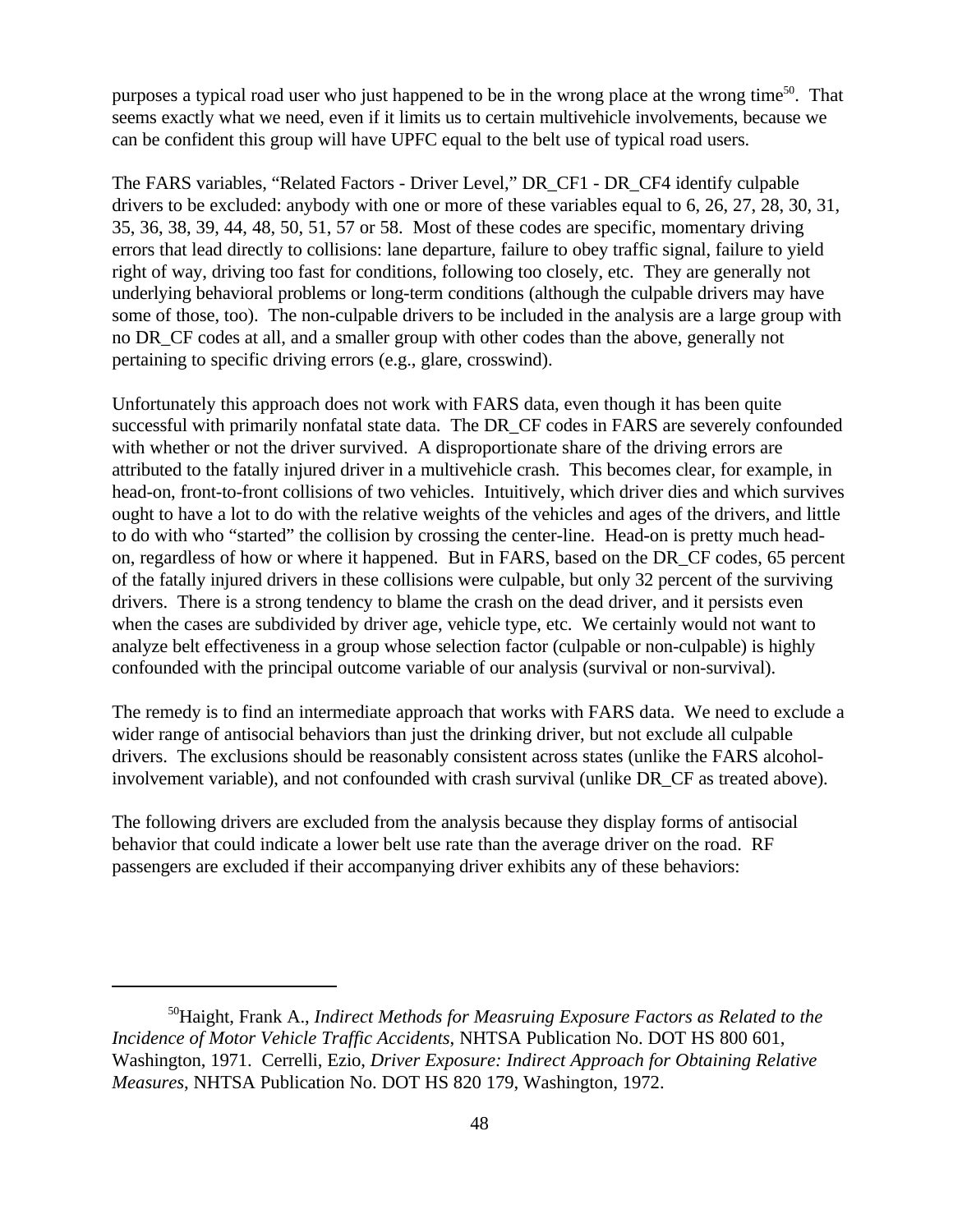- $\cdot$  FARS positively reports alcohol involvement (DRINKING = 1)
- $\cdot$  FARS positively reports drug use (DRUGS = 1)
- Driving without a license, or with a suspended, revoked, expired, canceled or denied license (L\_STATUS = 0, 1, 2, 3, 4 in 1991-99)
- A sub-par driving record as indicated by any one (or more) of the following during the 3 years preceding the fatal crash involvement:
	- S at least 1 DWI conviction, or
	- S at least 2 speeding convictions, or
	- S at least 2 other harmful-moving-violation convictions, or<br>S at least 2 license suspensions or revocations, or
	- at least 2 license suspensions or revocations, or
	- S at least 2 police-reported crash involvements
- Possibly antisocial behavior(s) at the time of the crash, as evidenced by any of DR\_CF1 -DR\_CF4 having the following values:
	- 19 driving on suspended or revoked license
	- 36 erratic, reckless, careless or negligent driving
	- 37 attempting to escape police pursuit
	- 46 racing
	- 90 hit and run
	- 91 vehicular homicide

Since Florida, Kansas, North Carolina, Ohio and Utah encode "erratic, reckless, careless or negligent driving" far more often than other states, cases will be excluded from these states if DR\_CF1 = 36, but DR\_CF2, DR\_CF3 or DR\_CF4 = 36 will not be grounds for exclusion.

All other drivers, and their accompanying RF passengers will be considered non-antisocial and become candidates for inclusion in the study. Inattentive driving due to a temporary distraction such as talking or eating (DR  $CF = 6$ ) is not considered "antisocial behavior" in this analysis.

The proportion excluded is fairly consistent from state to state, ranging from 15 percent of Rhode Island daytime driver fatalities in 1994-99 to 45 percent of Kansas fatalities; however 41 of the 51 states plus D.C. are in a relatively narrow range of 21 to 34 percent excluded. What remains after the exclusions is nationally representative. This is a better filter than the DRINKING variable alone, which resulted in near-zero exclusions from some important states. It is even more consistent year-to-year, showing a gradual downward trend from 51 percent excluded in 1977, to 45 percent in 1991, to 41 percent in 1999, consistent with the real reductions in alcohol-impaired driving and some other antisocial driving behaviors in the United States during the past 25 years.

Unlike "culpability," FARS just minimally confounds this variable with the probability of surviving a crash. In head-on, front-to-front collisions of two vehicles of any type, 33 percent of the fatally injured drivers were excluded, but only 28 percent of the surviving drivers. In passenger cars, these percentages are an even closer 33 and 31, respectively.

Most important, it is plausible that the remaining "non-antisocial" drivers and their accompanying RF passengers buckle up as much as the average road user. A wide range of habitual risk-taking,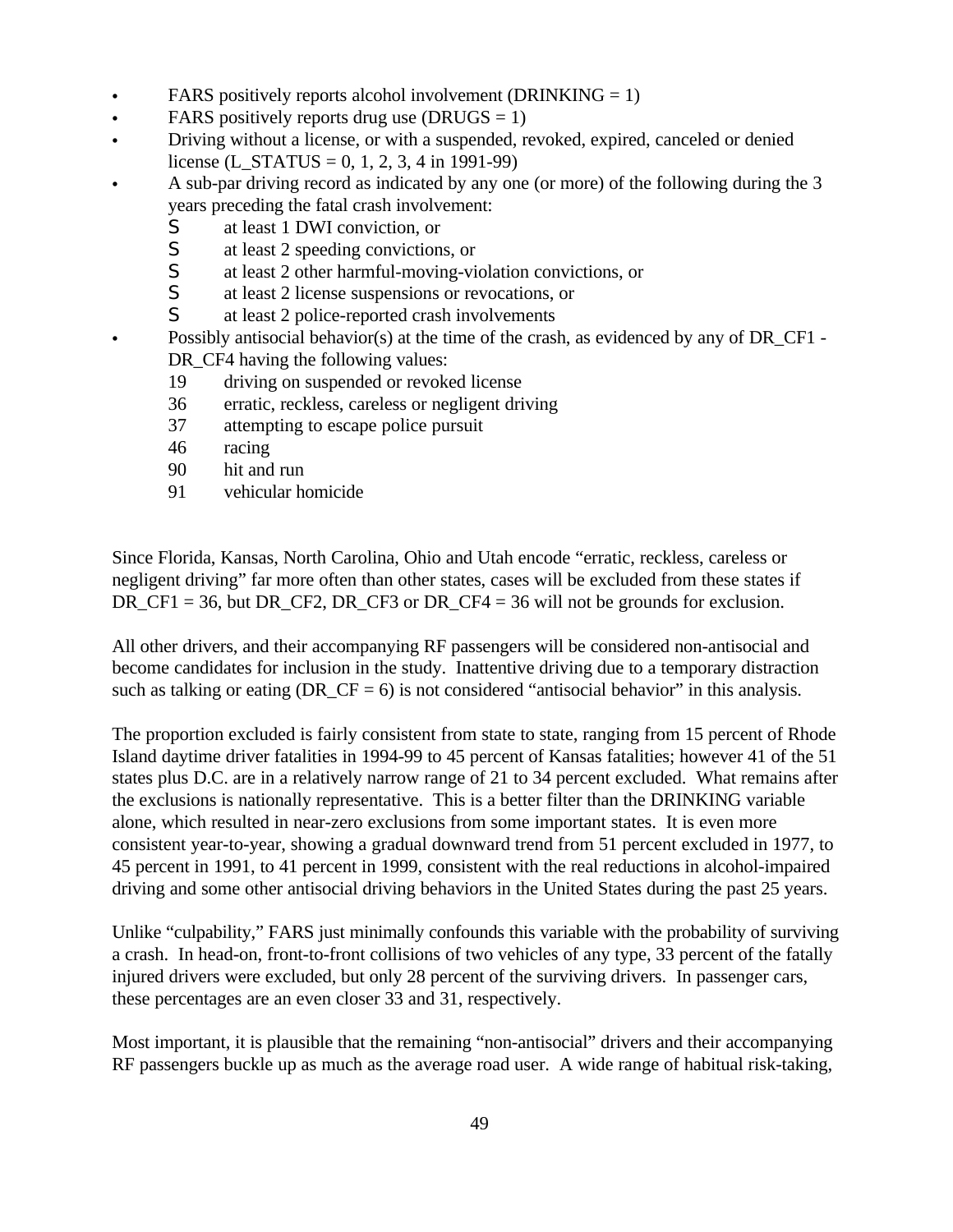aggressive or safety-indifferent behaviors - likely to be associated with a low rate of belt use - has been excluded. Although the "non-antisocial" group still includes a fair number of "culpable" drivers, these are mostly one-time, specific driving errors, without a history of previous errors. Although they were "culpable" on that occasion, they are still "average" road users - not perfect drivers, but susceptible to human error from time to time. Mere "culpability" need not indicate low belt use.

Since belt use surveys are conducted in the daytime, the analysis is further limited to daytime crashes, specifically from 7:00 A.M. to 6:59 P.M.

A question arises whether to include single-vehicle crashes. If running off the road *per se* demonstrates aggressive, risk-taking behavior, it would be appropriate to limit the analysis to multivehicle daytime non-antisocial crash involvements. But if running off the road, in the absence of specific antisocial behaviors, is merely one of the errors occasionally committed by the average driver, it would not be necessary to exclude single vehicle crashes. Both approaches will be used here.

The 1991-99 FARS data included the following N's of front-outboard fatalities in daytime, nonantisocial crash involvements, with belt use reported as either yes (REST USE = 1, 2, 3, 8, 13) or no (REST USE  $= 0$ ), in model year 1975-99 passenger cars and light trucks equipped with 3-point belts:

- C 37,713 multivehicle fatalities in passenger cars (57.5 percent belted)
- $\cdot$  11,845 multivehicle fatalities in light trucks (42.3 percent belted)
- $49,612$  single + multivehicle fatalities in passenger cars (53.1 percent belted)
- $19,997$  single + multivehicle fatalities in light trucks (36.6 percent belted)

These are large N's and they enable precise calculation of  $U_1$ , the belt use rate of fatally injured occupants (sampling error based on 1.96  $\sqrt{pq/n}$  is less than 1 percentage point in each case). The next tasks are to obtain  $U_3$ , belt use observed on the road, that we assert equals  $U_2$ , belt use in potentially fatal crashes, and compute E, the fatality reducing effectiveness of belts. But first let us take a step back and use double-pair comparison to estimate what kind of effectiveness we might expect to see in daytime, non-antisocial crash involvements.

**Anticipated effectiveness, based on double-pair comparison** Many rollovers occur at night and/or involve drivers classified as "antisocial." Table 2 showed belts are especially effective in rollovers. Thus, we cannot expect safety belts to be as effective in daytime, non-antisocial crashes as they are overall (45 percent in passenger cars, 60 percent in light trucks). Table 6 showed even lower effectiveness in multivehicle crashes, where almost all rollovers are excluded. Table 13 estimates belt effectiveness in daytime, non-antisocial crash involvements, based on the methods of Sections 3-8: double-pair comparison of 1986-99 FARS data, corrected by the UEF.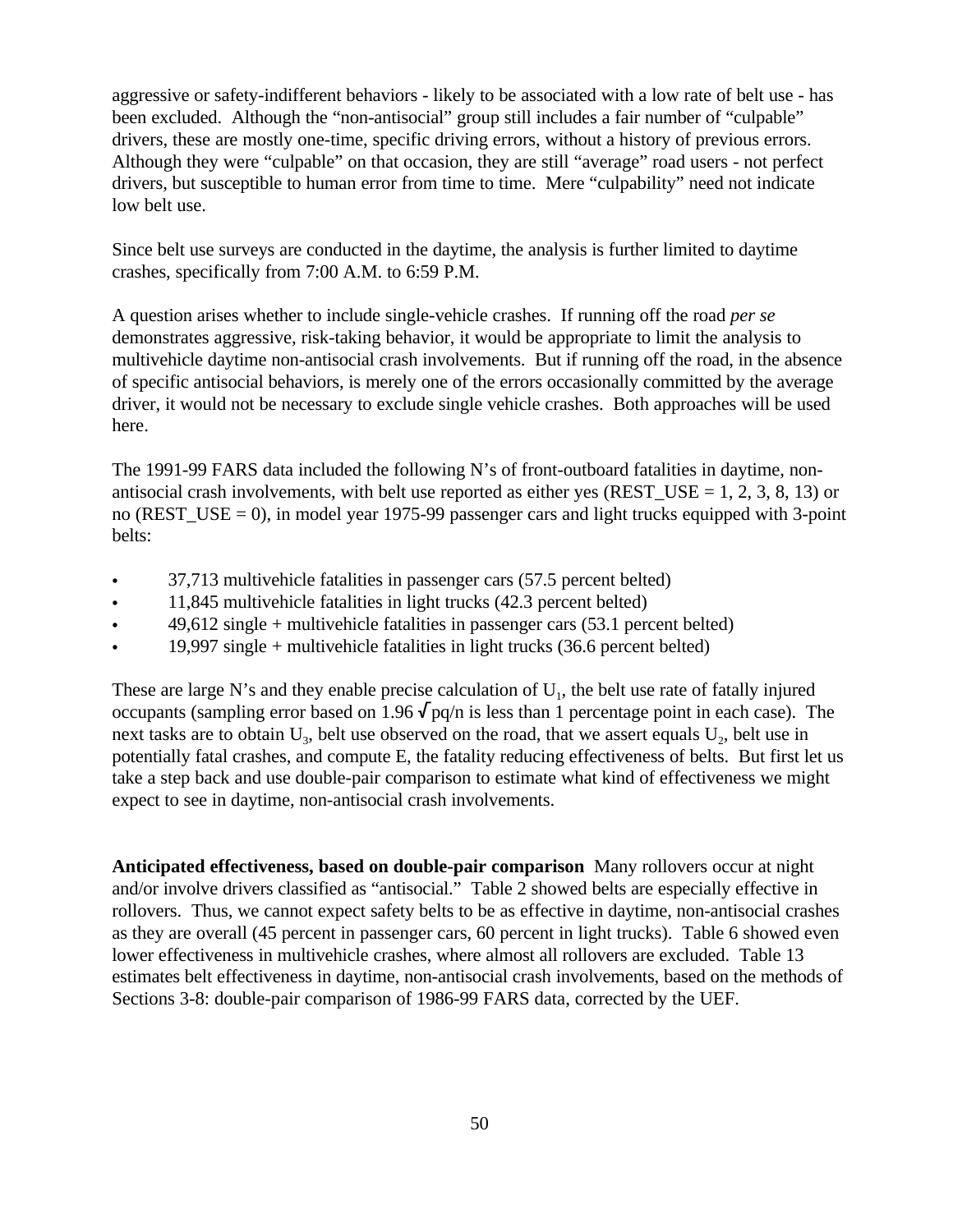# TABLE 13: FATALITY REDUCTION IN DAYTIME, NON-ANTISOCIAL CRASH INVOLVEMENTS - BASED ON DOUBLE-PAIR COMPARISON OF 1986-99 FARS

|                                                              | Passenger Cars           | <b>Light Trucks</b>  |
|--------------------------------------------------------------|--------------------------|----------------------|
|                                                              | Fat.<br>Red. $Mser^{51}$ | Fat.<br>Red.<br>Mser |
| In MULTIVEHICLE daytime<br>non-antisocial crash involvements | 29<br>$\pm 10$           | $42 \pm 12$          |
| In ALL daytime<br>non-antisocial crash involvements          | 38<br>$+8$               | 52<br>$+8$           |

The point estimate of effectiveness for passenger cars in daytime, non-antisocial multivehicle crashes is just 29 percent, with minimum sampling error range  $\pm$  10 percentage points. In other words, if the analysis method of this section produced an E anywhere from 19 to 39 percent it would still be statistically consistent with the double-pair comparison result, and a validation of the method of Sections 3-8, but the closer it is to 29 percent, the better. Similarly, we would anticipate a still-low 38 percent fatality reduction when single-vehicle crashes are included for passenger cars. For light trucks, the anticipated effectiveness levels are 42 and 52 percent, also lower than the overall 60 percent fatality reduction in light trucks.

Based on the formula:

 $U_3 = U_2 = U_1 / \{1 - [E \times (1 - U_1)]\}$ 

the belt-use rate of 57.5 percent for fatally injured occupants of passenger cars in the multivehicle crashes, and the 29 percent effectiveness suggest an anticipated 65.6 percent belt use on the road in cars during 1991-99. The belt-use rate of 53.1 percent in cars for single + multivehicle fatalities, combined with 38 percent effectiveness anticipate a quite similar 64.6 percent belt use on the road. The anticipated belt-use rates on the road for light trucks, calculated the same way, are 55.8 percent and 54.6 percent, respectively. As a first cut, we can see these numbers are reasonably close to belt use actually observed on the road during the 1990's, and suggest the remaining analyses are likely to validate the double-pair comparison estimates. Now, let us proceed with adjusting and interpreting the state observational survey data, so we may calculate a real E from a real  $U_3$  rather than an anticipated  $U_3$  from an anticipated E.

<sup>&</sup>lt;sup>51</sup>Mser = minimum sampling error range  $(\pm 1.96$  standard deviations) based on the formula in Section 7; does not include possible non-sampling errors from assuming the UEF is applicable for all collision types, etc.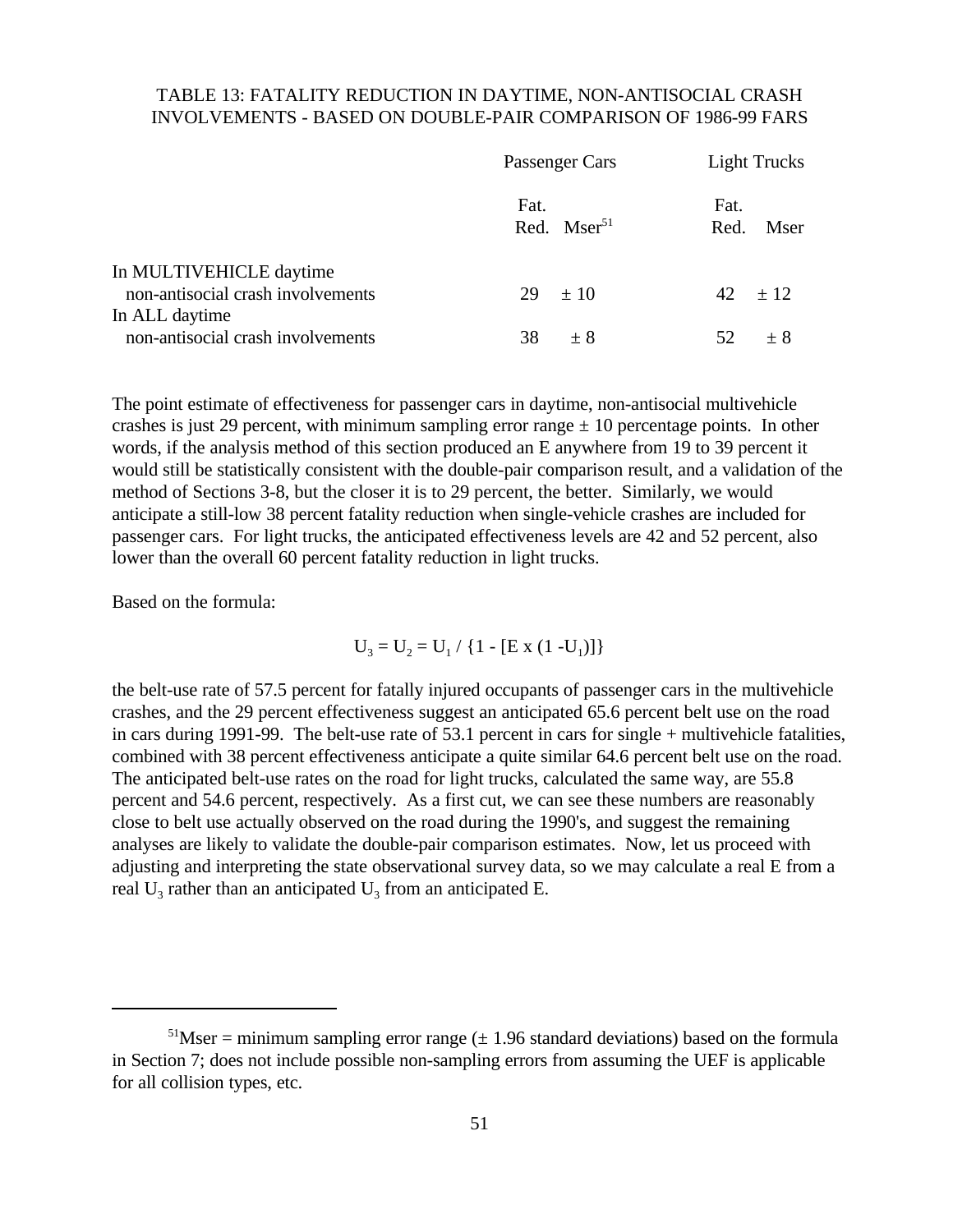**Analysis of state survey data** NHTSA has an estimate of statewide belt use observed on the road, for every state plus D.C. in every year<sup>52</sup>, 1991-99, as shown in the Appendix. A basic working assumption here is that each of these numbers is an unbiased and reasonably precise estimate of whatever that state purported to survey that year. For example, if a state claimed they surveyed passenger cars on major roads in 1992, the number is indeed a good estimate of belt use in passenger cars on major roads. The assumption is not as simple as it sounds. To be sure, NHTSA is confident that no state bloated its numbers by systematically inaccurate reporting or by deliberately selecting observation sites known or expected to have high belt use. However, before 1998 some of the survey designs departed to varying degrees from probability sampling. The earlier sample designs could have inadvertently created biases in some of the results. Thus, the working assumption is that there is no systematic upward bias, as long as we understand that many states did not pretend to sample all types of vehicles and all types of roadways. We will need to adjust for the non-sampled vehicle types, roadway types, and seat positions.

The starting points for the analysis are the annual U.S. estimates of seat belt use, 1991-99, when the 51 state estimates plus D.C. are **weighted by vehicle miles of travel (VMT)** as shown in Table 14.

# TABLE 14: VMT-WEIGHTED NATIONAL AVERAGE OF BELT USE OBSERVED AND REPORTED BY THE STATES

| 1991            | 58.3 percent |
|-----------------|--------------|
| 1992            | 60.9         |
| 1993            | 65.0         |
| 1994            | 66.3         |
| 1995            | 67.1         |
| 1996            | 66.5         |
| 1997            | 67.5         |
| 1998            | 68.6         |
| 1999            | 70.1         |
|                 |              |
| 1991-99 average | 65.6 percent |

These numbers exaggerate actual belt use by all front-outboard occupants in all passenger vehicles on all roads in the United States, especially in the earlier years, because some states by design excluded RF occupants, light trucks, and/or local roads from their surveys. One goal is to adjust the numbers until they reflect all passenger vehicles on all roads, as in the NOPUS surveys. The above rates combine cars with 3-point belts, light trucks, and cars with automatic 2-point belts. Another goal is to obtain separate rates for each vehicle type, and to adjust these rates for the roadway mix that prevails in FARS cases (more rural and less urban than overall VMT).

 $52$ On occasions when [primarily small] states did not survey in a given year, NHTSA used the previous year's number. For one small state, NHTSA estimated on-the-road belt use from FARS data using Partyka's model before the state commenced observational surveys.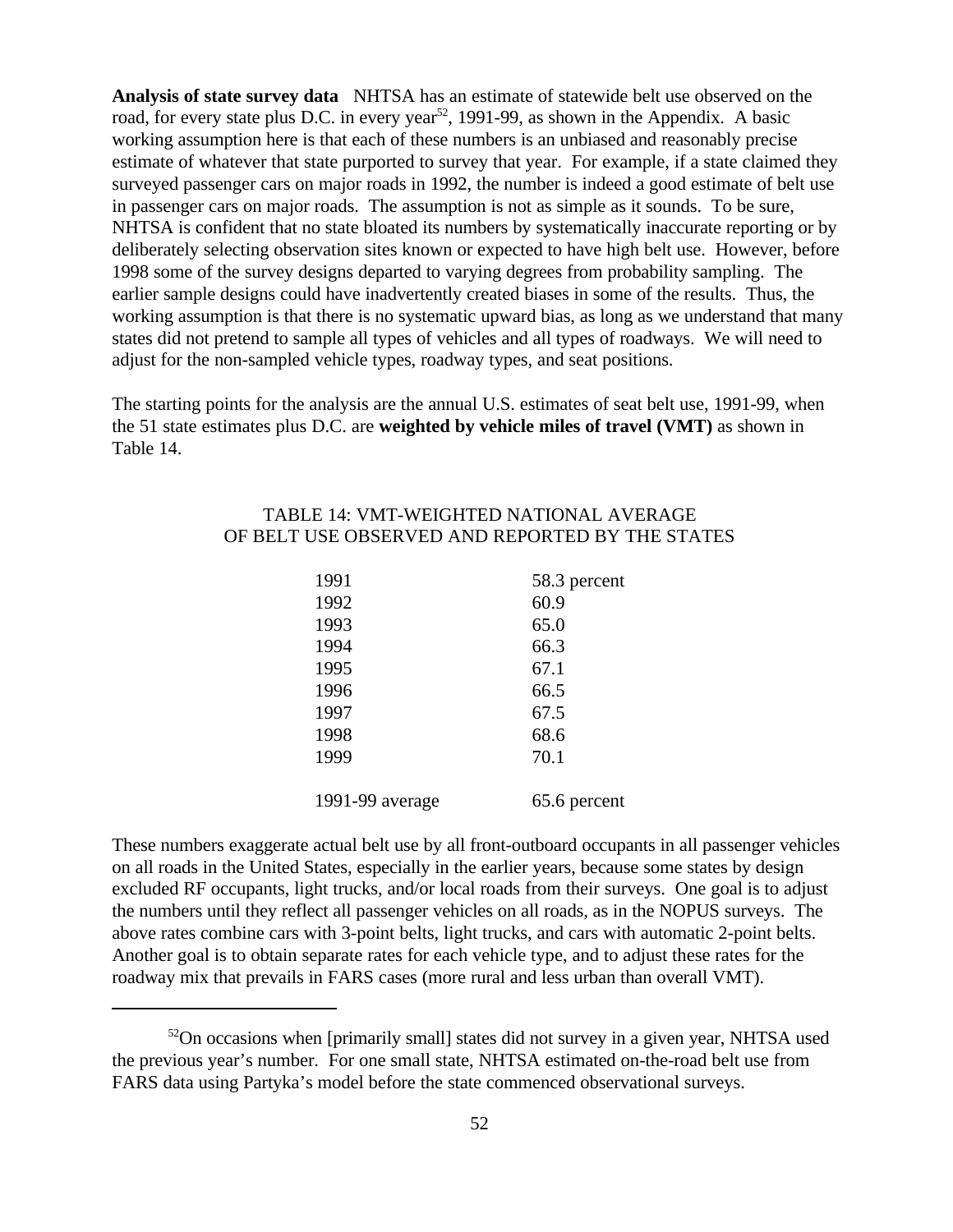**Belt use parameters** The strategy is to disaggregate national belt use and model it as a primarily linear function of five discrete variables: vehicle type, belt law, road type, seat position and calendar year:

4 vehicle types cars with 3-point belts cars with 2-point belts pickup trucks vans/SUVs 2 belt law conditions (depending on vehicle type) covered by law not covered by law 4 road types major rural (interstate  $+$  arterial)  $local rural (local + collector)$ major urban (interstate +freeway + arterial)  $local urban (local + collector)$ 2 seat positions

driver right front (RF)

9 calendar years: 1991 through 1999

Thus, BELTUSE(vehicle, law, road, seat, CY) will be estimated for the United States for a total of  $4x2x4x2x9 = 576$  conditions. We will try to make this a linear model without interaction terms. In other words, if the driver has belt use 4 percentage points higher than the RF passenger in pickup trucks with a belt law on major rural roads in 1991 that will also be true in vans/SUVs without a belt law on local urban roads in 1992, etc. (The only exception to this independent linear approach, as we shall see, will be in cars with automatic 2-point belts.) It is necessary to separate pickup trucks and vans/SUVs in the model, because they have different belt use rates and laws, but later they will be combined into a single "light truck" estimate.

The parameters for this model will now be derived from various sources, including NOPUS, the state surveys themselves, and sometimes, survivor belt use on FARS (percentage point differences between rates, not absolute rates).

The effect of seat position is the easiest to derive, since all three full NOPUSes (1994, 1996 and 1998) observed and reported belt use separately for drivers and RF. The average belt use in those three surveys was 4.0 percentage points higher for the driver than the RF.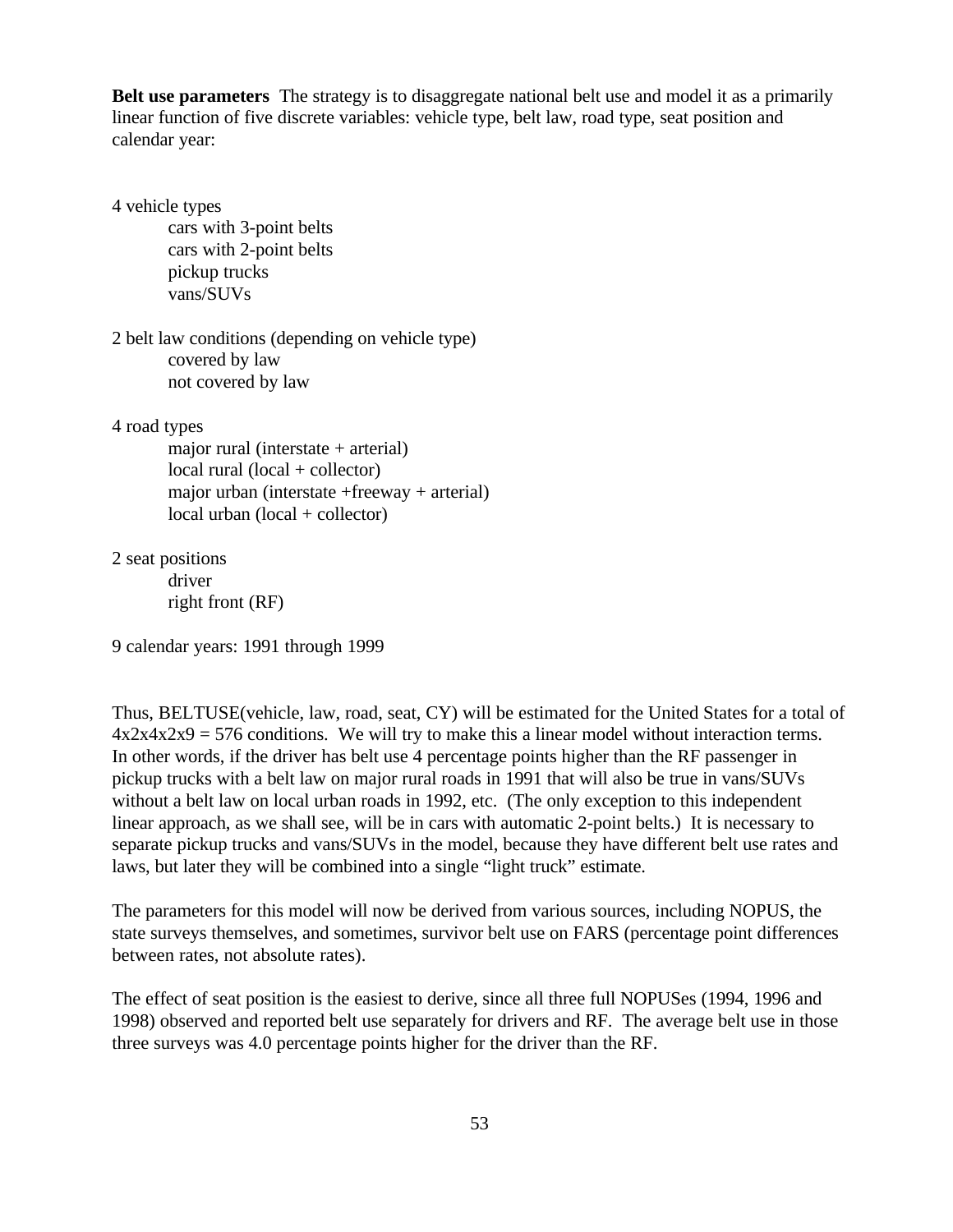Belt use in any type of vehicle, except cars with automatic 2-point belts, is 24.3 percentage points lower if there is no belt law than if there is a belt law. This estimate is based on state surveys for CY 1991-94, comparing average belt use in states with laws to use in states without laws, in each calendar year.

Now, let us tackle the issue of belt use in cars with automatic 2-point belts, since this information will be needed for some of the other parameter estimates. Unlike all other vehicle types, belt use in cars with automatic 2-point belts did not change throughout 1991-99, as evidenced by use rates of FARS survivors. (Although these use rates are not credible as absolute numbers, they can be trusted as evidence that belt use did not change from year to year.) It is also unaffected by belt laws. The absolute use rate for drivers was a more-or-less constant 84 percent during 1991-99 (higher than the national-average use of 3-point belts in any vehicle type, road type or year). This is the average of 78.2 percent observed in the 1994 NOPUS (controlled intersections, cars with decodable VINs) and the 89.5 percent observed in 19 cities during 1990-91<sup>53</sup>. Given 84 percent use by drivers, that implies 80 percent for RF passengers (and 83 percent for a 75:25 driver:RF mix) in each CY, on all roads, with or without a belt law

All else being equal, belt use in pickup trucks is 10.8 percentage points lower than in cars with 3-point belts. In vans/SUVs it is 0.6 percentage points higher than in cars with 3-point belts. The differentials are estimated from the 1998 NOPUS, as follows. Belt use in all passenger cars is 71.3 percent in 1998 NOPUS. Since 13.2 percent of passenger cars in 1998 had 2-point belts (see below), used by 83 percent of front-seat occupants, the use rate in cars with 3-point belts would have to be 69.5 percent to get a 71.3 percent average for all cars. That compares to 58.7 in pickups (10.8 percentage points lower than 69.5) and 70.1 in vans/SUVs (0.6 percentage points higher) $54$ .

The highest belt use rate is on major urban roads. The percentage point decrements in belt use on other roadway types are: 3.6 on major rural, 10.9 on local rural, 2.7 on local urban, as seen in the reported belt use of survivors in daytime non-antisocial multivehicle involvements. These decrements are for passenger cars with 3-point belts, but are also approximately right for pickup trucks, vans and  $\text{SUVs}^{55}$ . Cars with automatic 2-point belts had similar belt use on all roadways.

<sup>54</sup>Belt use rates among FARS survivors of daytime non-antisocial multivehicle involvements show similar differentials - viz., a 9 percentage point decrement for pickups and a 1 percentage point increment for vans/SUVs over passenger cars with 3-point belts in 1998.

<sup>55</sup>The 1996 NOPUS also estimates belt use separately for "major" and "local" roads in "rural" and "non-rural" areas. It, too, shows highest belt use on "major non-rural" roads (67.1%) and lowest on "local rural" roads (57.4%). However, it is preferable to rely on the road-type definitions and belt-use differentials of FARS survivors, since they obviously correspond exactly to categories that are defined for the FARS fatalities, and also to FHWA *Highway Statistics*.

<sup>53</sup>*Evaluation of the Effectiveness of Occupant Protection - Federal Motor Vehicle Safety Standard 208 - Interim Report, June 1992*, NHTSA Publication No. DOT HS 807 843, Washington, 1992, p. 13, weighting the three types of 2-point belts in Table 2-2 at 45:40:15.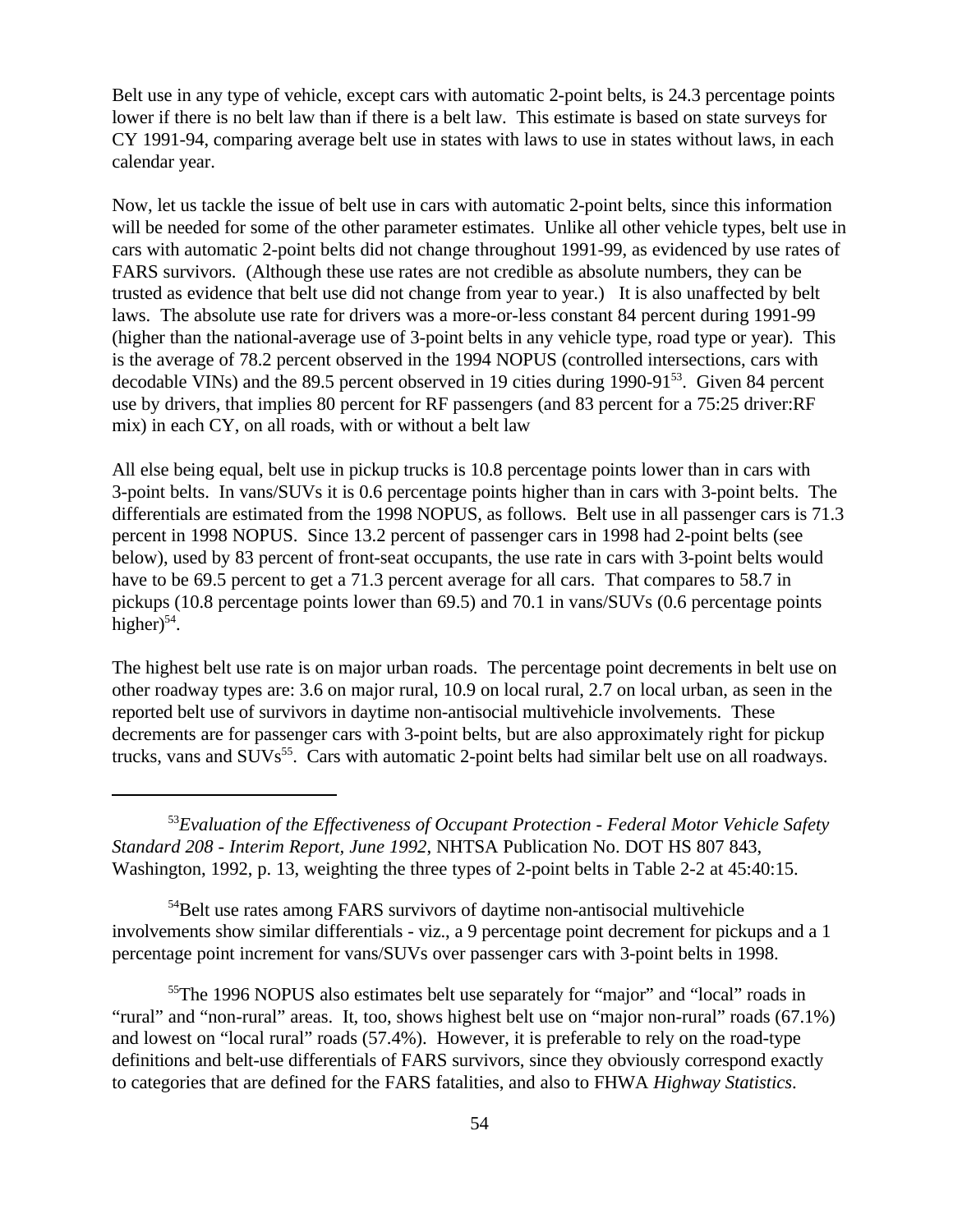Finally, belt use could change (generally increase) from year to year during 1991-99 (except in cars with automatic 2-point belts). However, the increments cannot be estimated at this point. That will be the final step in developing the model, and it will be derived from the state survey data, after they have been adjusted to create NOPUS-like estimates.

**Weight factors** Now that we have deconstructed belt use into 576 cells, with a use rate in each cell, we may reconstruct national overall use rates by assigning a weight factor to each cell and taking the weighted average. Three sets of weight factors will be defined, allowing three types of national estimates:

- A national factor, NATLWGT(vehicle, law, road, seat, CY) that simply weights each cell in a given calendar year according to its proportion of the nation's VMT in that year (or, more correctly, its proportion of front-outboard occupant miles of travel). When all the cells are weighted by NATLWGT, the result should be a "true" estimate of national belt use in each year, comparable (but not necessarily equal) to what NOPUS generated in 1994, 1996 and 1998.
- A state factor, STATEWGT that equals NATLWGT on those cells where all 51 state + D.C. surveys observe belt use - e.g., passenger car drivers on major roads - but is lower than NATLWGT on those cells where some of the states did not observe belt use - e.g., pickup truck passengers, on local roads, in 1991. Each state is weighted by its share of VMT; STATEWGT/NATLWGT equals the share of VMT for the states that did survey belt use in that cell divided by the VMT for all states plus D.C. We will then set the CY parameters for BELTUSE so that when all the cells are weighted by STATEWGT, the results will **exactly** equal the annual VMT-weighted national averages of belt use observed and reported by the states, as shown in Table 14. In other words, the basic state estimates in Table 14 drive the rest of the model.
- A FARS factor, FARSWGT that weights each cell according to its proportion of the nation's fatalities rather than VMT. We will generate one set of FARSWGT for multivehicle daytime non-antisocial involvements, and another for single + multivehicle daytime non-antisocial involvements. When all the cells are weighted by one of these FARSWGT, the result will be an estimate of belt use in potentially fatal crashes (UPFC) we need to complete our analysis.

**NATLWGT** The procedure for obtaining NATLWGT has two guidelines: (1) Whenever possible, it should use a simple multiplicative model,  $p(A \text{ and } B) = p(A) \times p(B)$ , with interaction terms (conditional probabilities) only when they are really needed. We will obtain weight factors for each of the parameters (vehicle type, law, road type, seat position) separately, or two-at-a-time, and multiply them to obtain the cell weight. (2) The cell weights in each CY add up to 1.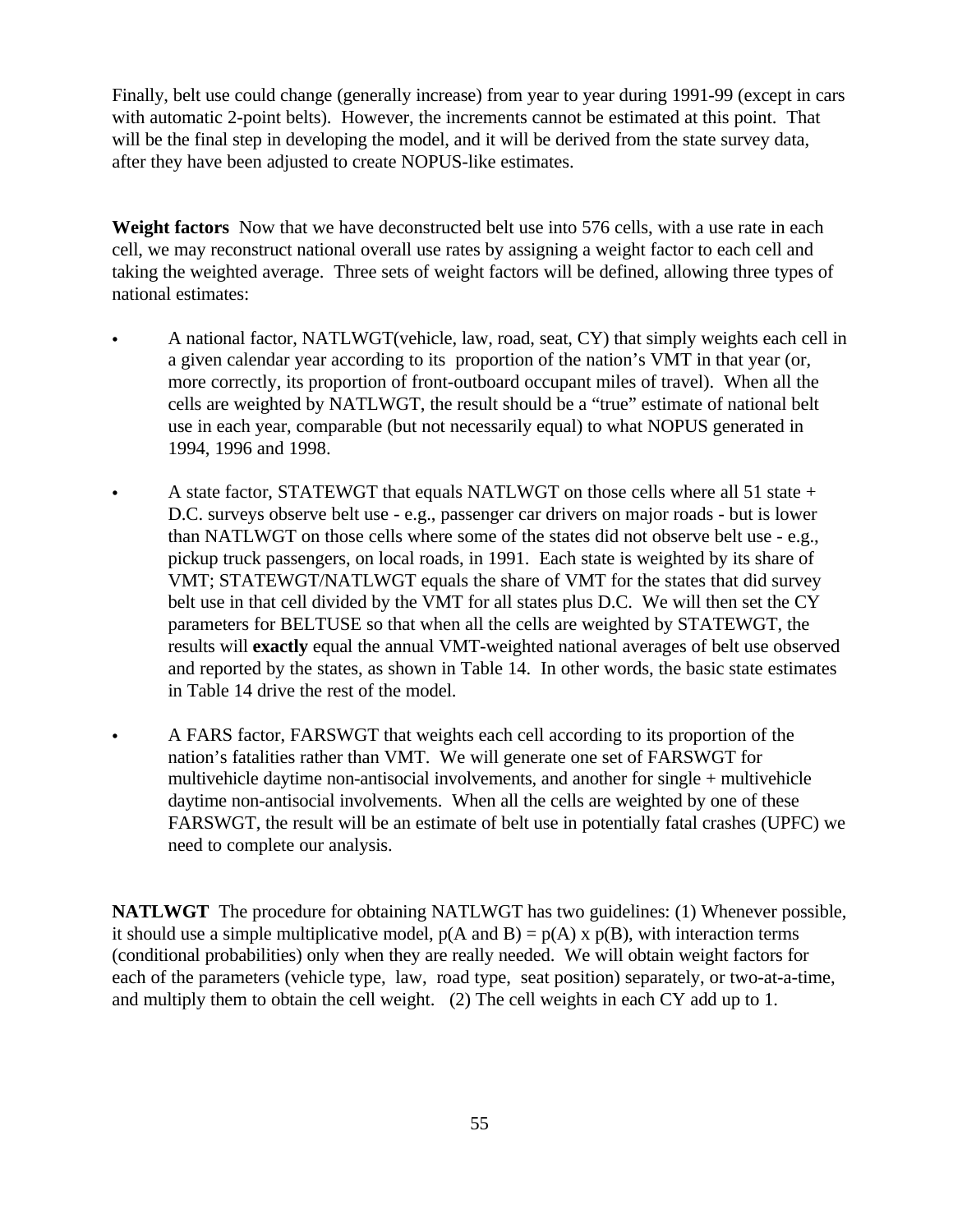The weight factors for seat position are 0.75 for the driver and 0.25 for the RF passenger. The 3 to 1 ratio of drivers to passengers has been consistently observed in numerous data bases over many years<sup>56</sup>.

Belt laws in many states always applied to all passenger vehicles, but before 1998 there were a fair number of states that exempted all light trucks, or just pickup trucks, from the laws. The percentages of vehicles in the United States covered by state belt laws (i.e., weighting the states by VMT), by calendar year, are shown in Table 15<sup>57</sup>. In other words, the "belt law" weight factor for passenger cars in 1991 is 0.91 and the "no belt law" weight factor is 0.09.

|           | Passenger | Pickup | Vans $\&$   |
|-----------|-----------|--------|-------------|
|           | Cars      | Trucks | <b>SUVs</b> |
| 1991      | 91.0      | 64.6   | 78.1        |
| 1992      | 93.1      | 65.2   | 78.6        |
| 1993      | 93.7      | 69.1   | 79.3        |
| 1994      | 97.7      | 73.4   | 83.6        |
| 1995      | 99.0      | 74.7   | 84.9        |
| 1996      | 99.6      | 78.9   | 85.4        |
| 1997      | 99.6      | 78.9   | 85.4        |
| 1998 & 99 | 99.6      | 99.6   | 99.6        |
|           |           |        |             |

## TABLE 15: PERCENT OF VEHICLES COVERED BY BELT LAWS

The ratio of passenger cars to light trucks in NOPUS (weighted, moving-traffic data) should be the same as their ratio of VMT. In 1994, the NOPUS data were 62 percent cars and 38 percent light trucks<sup>58</sup>. Comparable numbers for the 1996 and 1998 NOPUS are 58 percent and 57 percent cars, respectively. Smoothing out this trend gives approximately 64 percent cars in 1991, and then declining by 1 percentage point each year, down to 56 percent cars in 1999. Light trucks' share of VMT increased 1 percentage point a year from 36 percent in 1991 to 44 percent in 1999.

The passenger car VMT may be subdivided into cars equipped with 3-point belts or with automatic 2-point belts, based on the distribution of FARS survivors in daytime non-antisocial multivehicle

<sup>57</sup>Based on the "Key Provisions of Safety Belt Use Laws" tables in *Fatal Accident Reporting System 1991* and *Traffic Safety Facts 1992* through *Traffic Safety Facts 1998*, NHTSA publications. The information is summarized in the Appendix of this report.

 $56$ In the 1994, 1996 and 1998 NOPUS, the average ratio was 73 to 27.

<sup>&</sup>lt;sup>58</sup>The 1994 NOPUS belt use results, 62.8 percent in cars and 50.2 percent in light trucks, for an overall average of 58.0 percent, imply that 62 percent of the vehicles in the sample were cars and 38 percent were light trucks.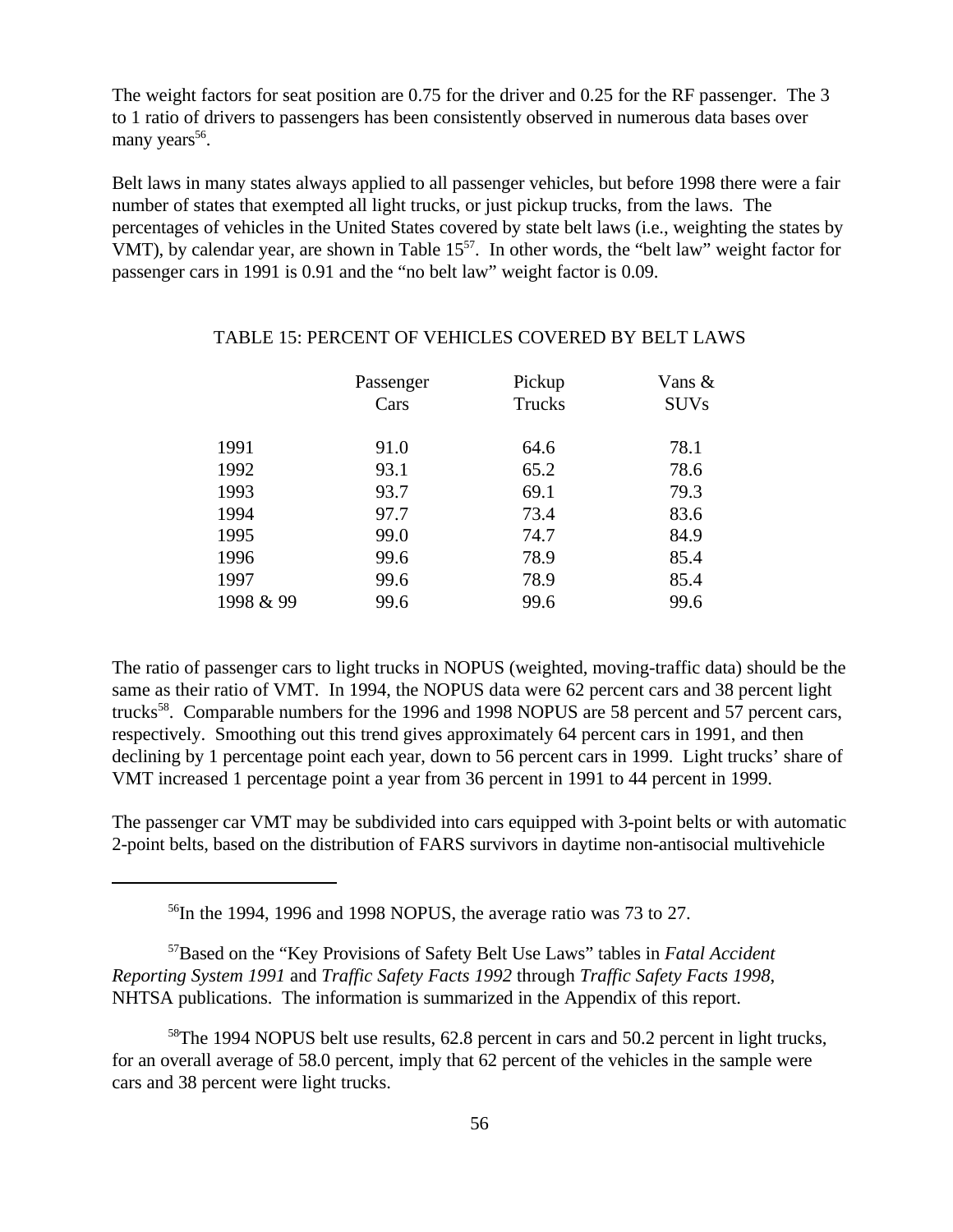crash involvements, by calendar year. The light truck VMT is split into pickup trucks or vans/SUVs, based on registration data from the R.L. Polk National Vehicle Population Profile. The VMT shares for the four vehicle types are shown in Table 16. Above all, vans and SUVs increased at the expense of passenger cars. Pickup trucks remained constant. Two-point automatic belts increased at first but began phasing out after 1994 because no new ones were entering the fleet.

|      | Cars,       | Cars,       | Pickup | Vans &      |
|------|-------------|-------------|--------|-------------|
|      | 3-Pt. Belts | 2-Pt. Belts | Trucks | <b>SUVs</b> |
| 1991 | 58.4        | 5.6         | 22.4   | 13.6        |
| 1992 | 56.5        | 6.5         | 22.3   | 14.7        |
| 1993 | 54.3        | 7.7         | 22.3   | 15.7        |
| 1994 | 52.6        | 8.4         | 22.8   | 16.2        |
| 1995 | 51.8        | 8.2         | 22.8   | 17.2        |
| 1996 | 50.9        | 8.1         | 22.7   | 18.3        |
| 1997 | 50.1        | 7.9         | 22.7   | 19.3        |
| 1998 | 49.5        | 7.5         | 22.6   | 20.4        |
| 1999 | 49.2        | 6.8         | 22.4   | 21.6        |

# TABLE 16: SHARES OF THE NATION'S VMT

The Federal Highway Administration (FHWA) collects annual statistics on VMT by roadway system. In 1993 (and these distributions change little from year to year), the VMT shares were<sup>59</sup>:

24.3% major rural (interstate + arterial) 14.4% local rural  $(local + collector)$ 47.4% major urban (interstate +freeway + arterial) 13.9% local urban (local + collector)

The FHWA does not count VMT separately by vehicle type. We will use the above distribution for all vehicle types. Intuitively, light trucks should have proportionately somewhat more rural VMT and cars more urban. However, FARS data on crash survivors suggests the differences are relatively small.

NATLWGT is the product of the parameters defined above. For example, the proportion of occupant miles traveled in 1991 that were drivers of passenger cars equipped with 3-point belts, in states with belt laws for cars, on major rural roads is:

 $0.75$  x  $0.91$  x  $0.584$  x  $0.243 = 0.0968549$ 

<sup>59</sup>Teets, Mary K., *Highway Statistics 1993*, Publication No. FHWA-PL-94-023, Federal Highway Administration, Washington, 1994, p. V-116. By FHWA's definition, a road is either "rural" or "urban"; most roads in suburbs are classified as "urban."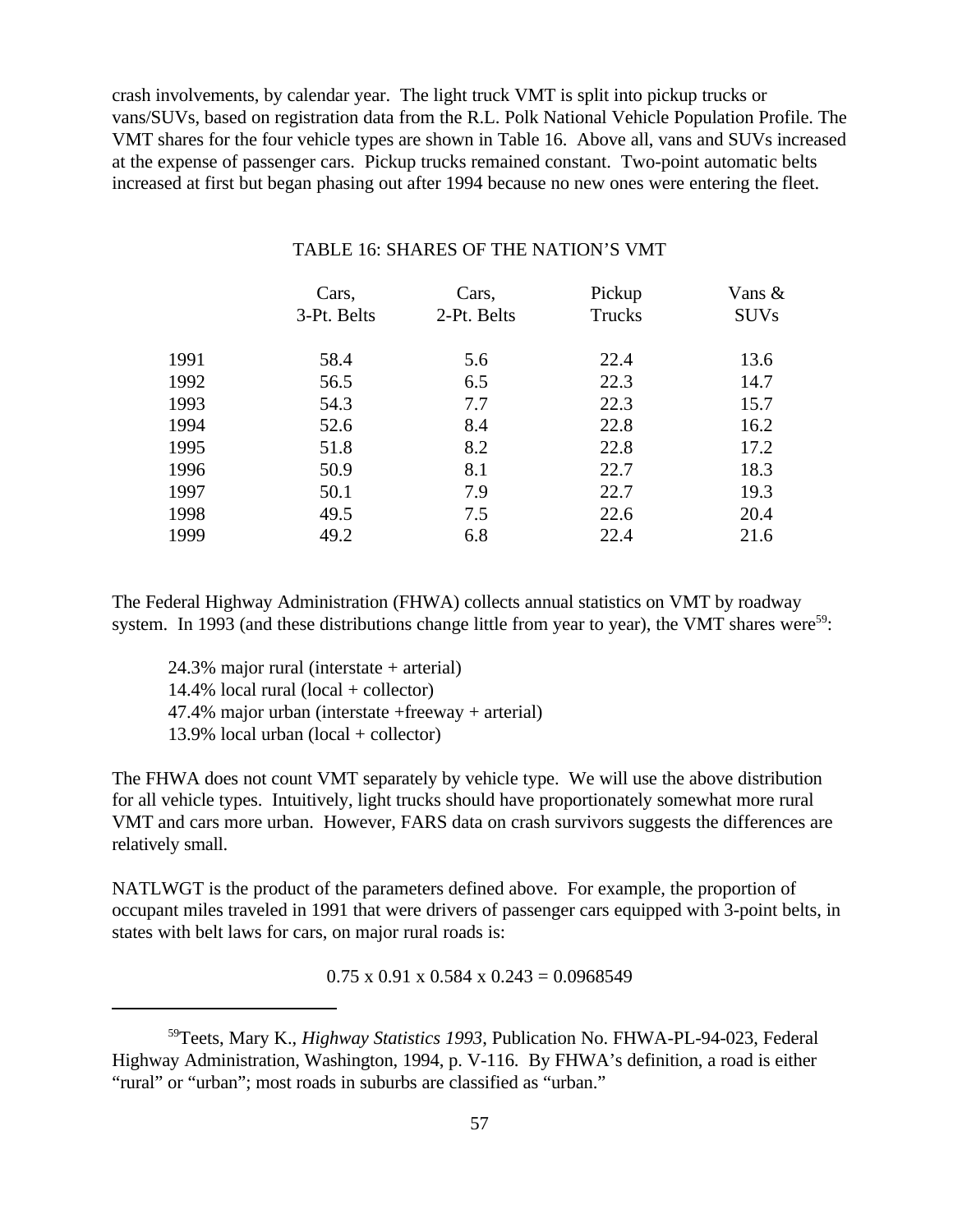For RF passengers of pickup trucks in states without belt laws on local rural roads in 1996, it is:

$$
0.25 \times 0.211 \times 0.227 \times 0.144 = 0.0017242
$$

**STATEWGT** is computed for any cell by multiplying NATLWGT by the VMT-weighted proportion of state surveys that included the cell. We will obtain survey-inclusion factors for each of the parameters (vehicle type, law, road type, seat position) separately, or two-at-a-time, and multiply them to obtain the cell inclusion factor.

D.C., Kentucky, Missouri and West Virginia, comprising 5 percent of the nation's VMT, surveyed only drivers in 1996-97. All other states in 1996-97, and all states in 1998-99 surveyed drivers and RF passengers. In 1994, it is known that six states (or 5 states plus D.C.) surveyed only drivers, but it is unknown which ones. Let us assume those six jurisdictions included D.C., Kentucky, Missouri and West Virginia, and comprised 7.5 percent  $(5 \times 6 / 4)$  of the nation's VMT. Let us assume that the coverage in 1991-93 was the same as in 1994, but in 1995 it was midway between 1994 and 1996 - i.e., 6.3 percent of the surveys were limited to drivers. In other words, the survey inclusion parameter for drivers is always 1.0. For RF passengers, it is 0.925 in 1991-94, 0.937 in 1995, 0.95 in 1996-97 and 1.0 in 1998-99.

All states surveyed passenger cars, regardless of whether or not the state had a belt law. In 1998- 99, all states surveyed all passenger vehicles - cars, pickup trucks, vans and SUVs. During 1996- 97, however, the nine states listed in the Appendix surveyed only passenger cars, but no light trucks. Interestingly, some states had belt laws for pickup trucks and/or vans and SUVs but did not survey them, while others did not have belt laws but did survey them. Based on the information in the Appendix, in 1996-97, a VMT-weighted 84.4 percent of the states with belt laws for pickup trucks also surveyed them, and 48.2 percent of the states without belt laws surveyed them. The corresponding inclusion rates for vans and SUVs are 81.2 percent and 50.9 percent.

In 1994, it is known that 24 state surveys were limited to passenger cars only. This is apparently the sum of all 19 states that did not have belt laws for pickup trucks in 1994, plus the 5 states that had laws but were still not surveying light trucks in 1996-97. Therefore, we may assume that also in 1991-93, any state without a belt law for pickup trucks or vans/SUVs also did not survey them, and neither did the 5 states that had belt laws but still did not survey light trucks in 1996-97. We may also assume that the inclusion rates for 1995 were midway between 1994 and 1996. These assumptions result in the survey inclusion parameters shown in Table 17.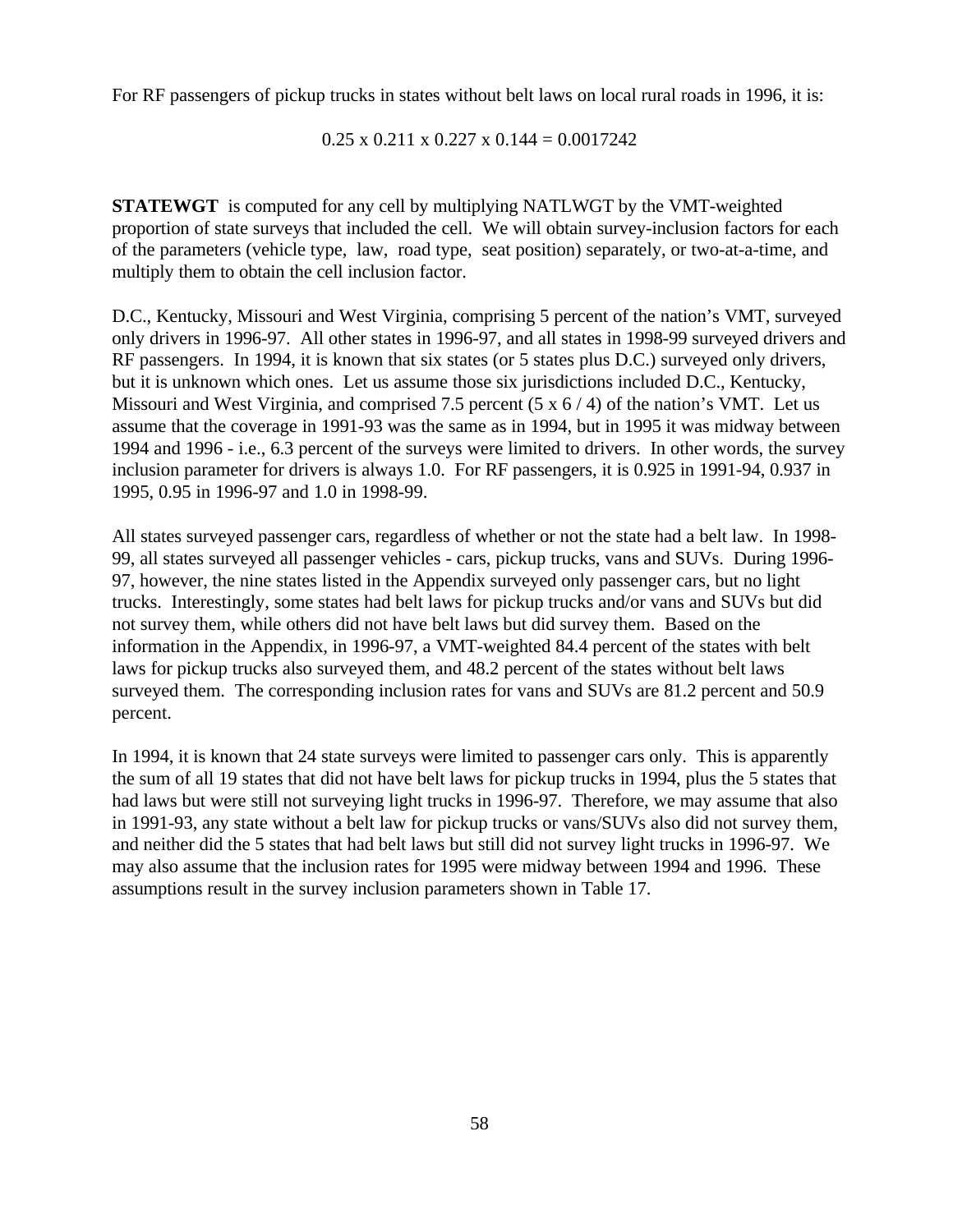| Vehicle Type $\mathbb{R}$   |             | Passenger Cars |       | Pickup Trucks |             | Vans and SUVs  |
|-----------------------------|-------------|----------------|-------|---------------|-------------|----------------|
| In States With $\mathbb{R}$ | <b>Belt</b> | N <sub>0</sub> | Belt  | No            | <b>Belt</b> | N <sub>0</sub> |
|                             | Law         | Law            | Law   | Law           | Law         | Law            |
| 1991                        | 1.0         | 1.0            | 0.807 | 0.0           | 0.792       | 0.0            |
| 1992                        | 1.0         | 1.0            | 0.811 | 0.0           | 0.795       | 0.0            |
| 1993                        | 1.0         | 1.0            | 0.821 | 0.0           | 0.797       | 0.0            |
| 1994                        | 1.0         | 1.0            | 0.829 | 0.0           | 0.805       | 0.0            |
| 1995                        | 1.0         | 1.0            | 0.835 | 0.241         | 0.810       | 0.254          |
| 1996                        | 1.0         | 1.0            | 0.844 | 0.482         | 0.812       | 0.509          |
| 1997                        | 1.0         | 1.0            | 0.844 | 0.482         | 0.812       | 0.509          |
| 1998-99                     | 1.0         | 1.0            | 1.0   | 1.0           | 1.0         | 1.0            |

# TABLE 17: STATE SURVEY INCLUSION PARAMETERS - VEHICLE TYPE AND BELT LAW

All states surveyed belt use on "major" roads in one form or another, but quite a few states limited or entirely omitted observation on "local" roads (where belt use is lower). NHTSA believes at least ten states adapted Westat's design for the NOPUS, which includes and gives appropriate weights to all types of roads<sup>60</sup>. Six states designed other types of surveys that clearly included local as well as major roads. These 16 states comprise just over  $a$  of the Nation's VMT. At least ten states (26% of U.S. VMT), such as Michigan, sampled and observed only at controlled or signalized intersections<sup>61</sup>. NHTSA believes controlled-intersection surveys "miss" about half the VMT on local roads<sup>62</sup>. At least seven states (14% of VMT) limited their surveys to major roads, such as those inventoried in their Highway Performance Management Systems. Survey designs for other states are not currently on file at NHTSA, but many of them are known not to be the Westat type.

On the whole, it appears that approximately  $\alpha$  of the state surveys (VMT-weighted) were Westat designs or other designs that included all types of local roads, a were based on controlled intersections and  $a$  were limited to major roads. Controlled-intersection surveys miss about half

 $62$ The 1996 NOPUS results for controlled intersections were halfway between the movingtraffic results for "all roads" and "major roads."

<sup>60</sup>Rood, Debra H., Kraichy, Patricia P. and Carubia, Jean, *Evaluation of New York State's Mandatory Occupant Restraint Law*, NHTSA Publication No. DOT HS 806 950, Washington, 1985. *National Occupant Protection Use Survey*, Washington Consulting Group, Washington, 1995.

<sup>61</sup>Wagnenaar, A.C., Wiviott, M.B.T. and Compton, C.P., *Direct Observation of Seat Belt Use in Michigan: April 1985*, Publication No. UMTRI 85-26, University of Michigan Transportation Research Institute, Ann Arbor, 1985.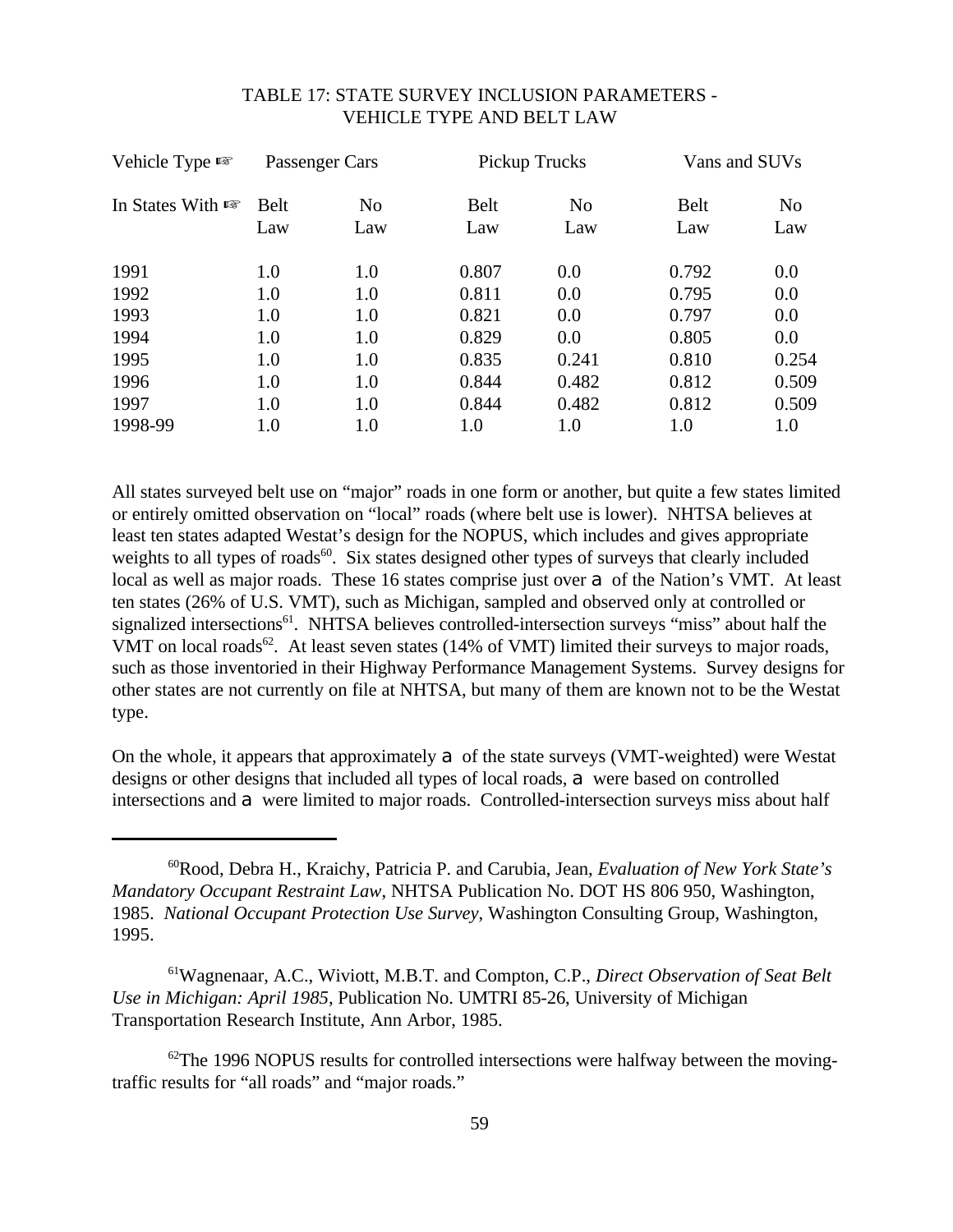the VMT on local roads. Thus, the three types of state surveys, overall, are equivalent to missing ½ of the local-road VMT but capturing all major-road VMT.

STATEWGT is the product of NATLWGT and the state-survey inclusion parameters defined above. For example, in 1991, drivers of passenger cars equipped with 3-point belts, in states with belt laws for cars, on major rural roads, were fully included in state surveys. Here, all inclusion parameters are 1.0.

STATEWGT =  $(1 \times 0.75) \times (1 \times 0.91 \times 0.584) \times (1 \times 0.243) = 0.0968549 = \text{NATLWGT}$ 

But RF passengers of pickup trucks in states without belt laws on local rural roads were extensively omitted from state surveys in 1996.

STATEWGT =  $(0.95 \times 0.25) \times (0.482 \times 0.211 \times 0.227) \times (0.5 \times 0.144) = 0.0003947$  $STATEWGT = 0.229$  x NATLWGT

**FARSWGT** The important difference between VMT and fatal crashes is that a disproportionate number of fatalities are on rural roads. Belt use is somewhat lower on rural than on urban roads. We must assign greater weight to the rural roads in FARSWGT than in NATLWGT.

The percentage distributions of fatalities in **multivehicle**, daytime, non-antisocial crash involvements during 1991-99 by roadway type, by vehicle type, were:

|             | Cars,       | Cars,       | Pickup     | Vans &      |
|-------------|-------------|-------------|------------|-------------|
|             | 3-Pt. Belts | 2-Pt. Belts | Trucks     | <b>SUVs</b> |
| Major rural | 38.0        | 35.8        | 46.1       | 46.6        |
| Local rural | 23.2        | 21.9        | 31.0       | 22.1        |
| Major urban | 31.9        | 34.7        | 19.3       | 26.4        |
| Local urban | 6.9         | 7.6         | <u>3.6</u> | <u>4.9</u>  |
|             | 100         | 100         | 100        | 100         |

The corresponding percentages for **all** daytime, non-antisocial crash involvements were:

| Major rural | 36.4       | 35.1 | 41.7 | 47.2       |
|-------------|------------|------|------|------------|
| Local rural | 26.4       | 25.0 | 37.6 | 25.4       |
| Major urban | 29.4       | 31.7 | 16.3 | 22.3       |
| Local urban | <u>7.8</u> | 8.2  | 4.4  | <u>5.1</u> |
|             | 100        | 100  | 100  | 100        |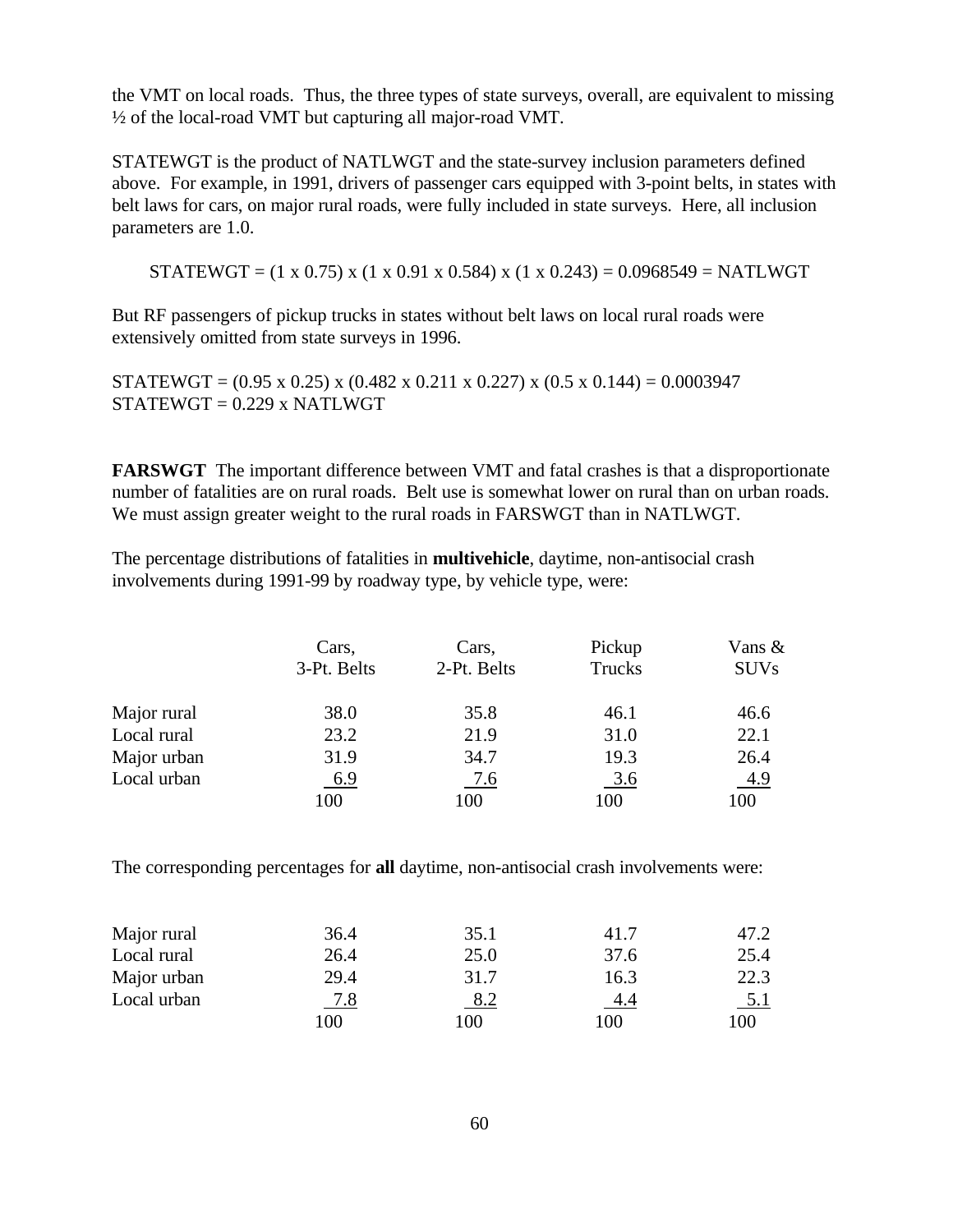For the other parameters - seat position, belt law and vehicle type - we may use the same factors as  $NATLWGT<sup>63</sup>$ .

For example, in the multivehicle crashes, the FARSWGT for drivers of passenger cars equipped with 3-point belts, in states with belt laws for cars, on major **rural** roads in 1991 is:

 $0.75 \times 0.91 \times 0.584 \times 0.380 = 0.15146$ 

and it is higher than NATLWGT (0.0968549), because fatality rates per VMT are higher on rural roads.

**Calibration of the belt-use-by-CY parameter** We may now proceed to fill in the remaining gap in the model. Based on the STATEWGT factors for the 576 cells, and the linear effects of vehicle type, belt law, road type, and seat position on belt use that we have already calibrated, the left column of Table 18 shows exactly what percent driver belt use, on major urban roads, in belt-law states, in cars with 3-point belts, is needed in each calendar year to obtain exactly the overall average belt use reported in the state surveys. Those averages are shown in the right column of Table 18, and they are copied from Table 14.

|      | Must have this belt use.<br>by drivers, cars, 3-pt. belts<br>major urban roads, belt law | To obtain this<br>actual National average<br>from state surveys |
|------|------------------------------------------------------------------------------------------|-----------------------------------------------------------------|
| 1991 | 62.8                                                                                     | 58.3                                                            |
| 1992 | 64.9                                                                                     | 60.9                                                            |
| 1993 | 69.1                                                                                     | 65.0                                                            |
| 1994 | 69.8                                                                                     | 66.3                                                            |
| 1995 | 71.4                                                                                     | 67.1                                                            |
| 1996 | 71.3                                                                                     | 66.5                                                            |
| 1997 | 72.5                                                                                     | 67.5                                                            |
| 1998 | 73.2                                                                                     | 68.6                                                            |
| 1999 | 74.9                                                                                     | 70.1                                                            |

### TABLE 18: CALIBRATION OF THE BELT-USE-BY-CY PARAMETER

The nine numbers in the left column drive the model, since the belt use rate in every cell can be computed from one of them (or is already known, for cars with 2-point belts), and then averaged

 $^{63}$ For example, drivers constitute 75 percent of fatalities as well as occupants. While it is true that passenger cars are overrepresented and light trucks are underrepresented among occupant fatalities, since we intend to compute UPFC separately for cars and light trucks, and never to average the two, it is not necessary to develop new weights by vehicle type.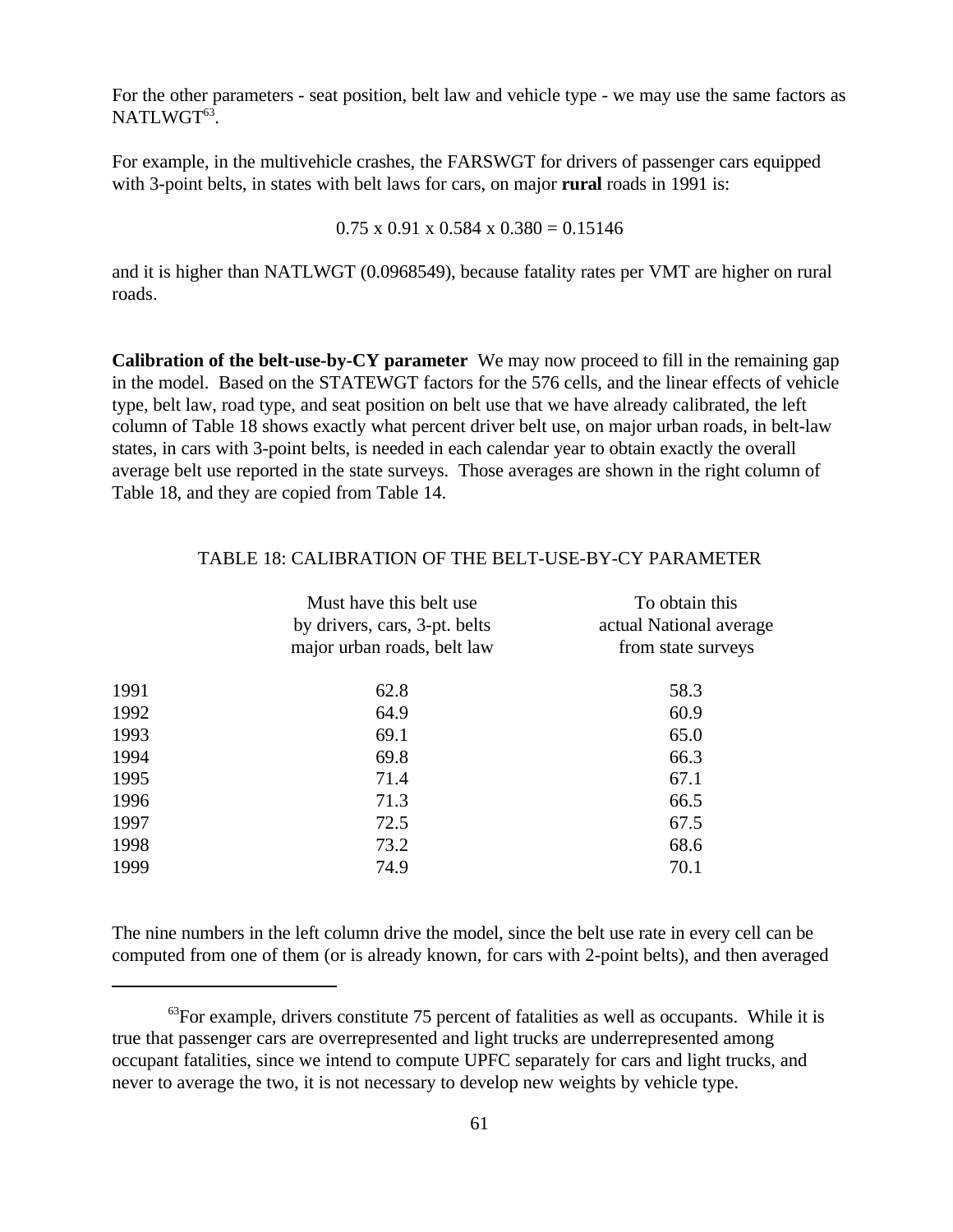using STATEWGT for a National average of the state surveys. For example, BELTUSE in 1991 for drivers of passenger cars equipped with 3-point belts, in states with belt laws for cars, on major rural roads is

$$
62.8 - 3.6 = 59.2
$$
 percent

(where 62.8 percent is the 1991 belt use of drivers of cars with 3-point belts on major urban roads in states with belt laws, as shown in Table 18, and 3.6 is the percentage point decrement for major rural roads relative to major urban roads). The STATEWGT for this cell was derived earlier and found to be 0.0968549.

For RF passengers of pickup trucks in states without belt laws on local rural roads in 1996, BELTUSE is

$$
71.3 - 4.0 - 24.3 - 10.8 - 10.9 = 21.3
$$
 percent

(where 71.3 percent is the 1996 belt use of drivers of cars with 3-point belts on major urban roads in states with belt laws, as shown in Table 18, and 4.0 is the percentage point decrement for the RF passenger relative to the driver, 24.3 is the decrement for "no law," 10.8 is the decrement for pickup trucks, and 10.9 is the decrement for local rural roads). The STATEWGT for this cell is 0.0003947.

These examples illustrate the procedure for estimating BELTUSE in cars, pickup trucks and vans/SUVs with 3-point belts. The simpler procedure for cars with automatic 2-point belts was described earlier. When these BELTUSE numbers are averaged, weighted by STATEWGT, they will yield exactly the VMT-weighted national averages of the state surveys, in each year, as shown in the right column of Table 18, or in Table 14.

**Estimation of National on-the-road belt use** The national average of the state surveys is an overestimate of actual belt use on the road, especially before 1998, because a number of state surveys did not include light trucks, RF passengers and/or local roads - where belt use is lower than for car drivers on major roads. But if the belt use rates in the 576 cells are weighted by NATLWGT rather than STATEWGT, they will yield national estimates of belt use on the road, for each year from 1991 through 1999. Those estimates, at least in theory, ought to be directly comparable to NOPUS, and subject to far less sampling error than NOPUS. Table 19 shows these national estimates for all vehicles, for passenger cars, and for light trucks. It also displays, for comparison purposes, the unadjusted average of the state surveys (copied from Table 14), and the NOPUS results for 1994, 1996 and 1998.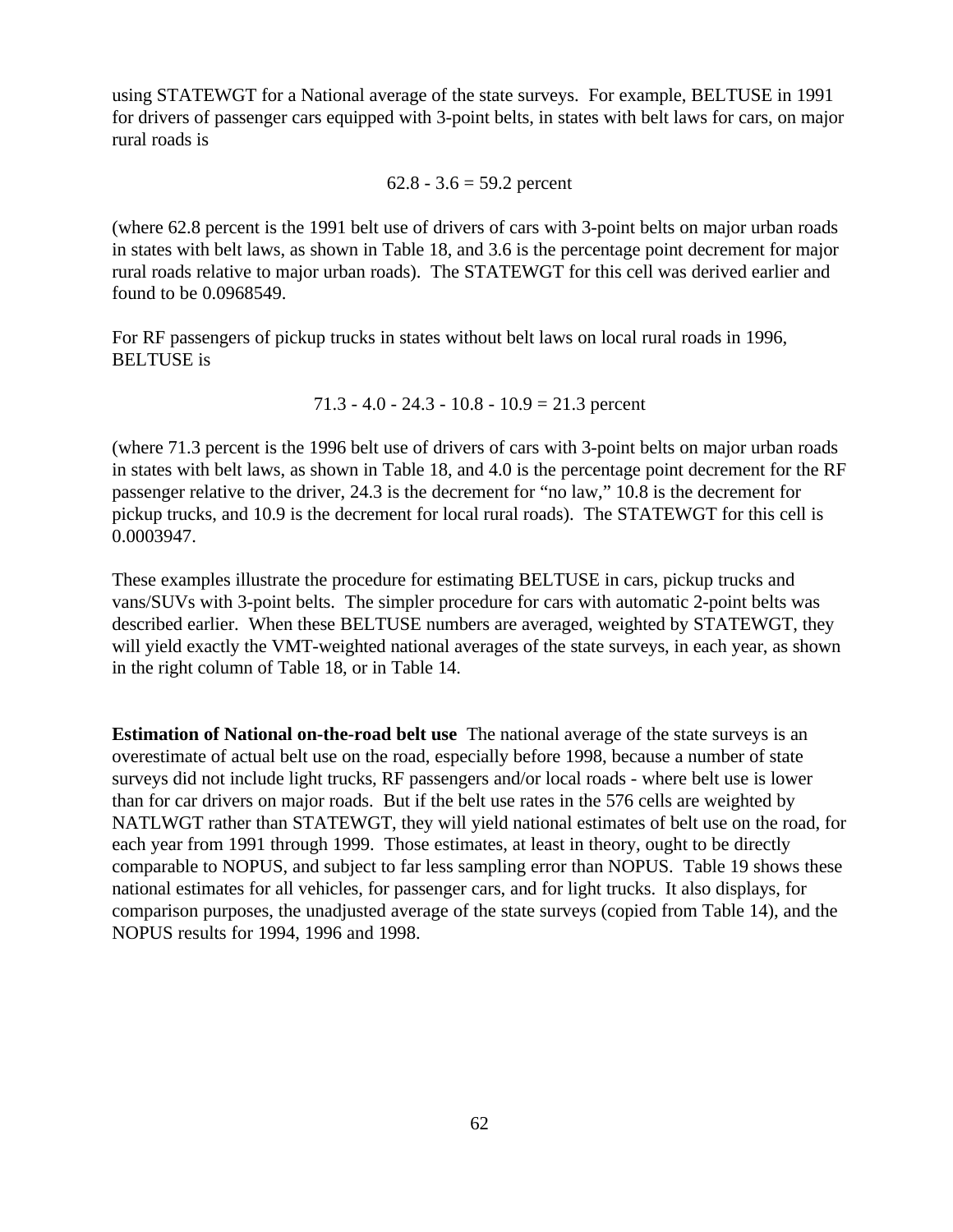|      | <b>Estimated Belt Use</b> | <b>Unadjusted State</b><br><b>Survey Data</b> |               |         |
|------|---------------------------|-----------------------------------------------|---------------|---------|
|      |                           | (Adjusted State Survey Data)                  |               |         |
|      |                           | Cars                                          | Light         |         |
|      | <b>Overall</b>            | $(2 \& 3 \text{ Pt.})$                        | <b>Trucks</b> | Overall |
| 1991 | 54.1                      | 59.1                                          | 45.1          | 58.3    |
| 1992 | 56.6                      | 61.8                                          | 47.6          | 60.9    |
| 1993 | 61.0                      | 66.1                                          | 52.7          | 65.0    |
| 1994 | 62.6                      | 67.8                                          | 54.5          | 66.3    |
| 1995 | 64.3                      | 69.5                                          | 56.6          | 67.1    |
| 1996 | 64.5                      | 69.5                                          | 57.3          | 66.5    |
| 1997 | 65.6                      | 70.5                                          | 58.7          | 67.5    |
| 1998 | 68.0                      | 71.1                                          | 63.9          | 68.6    |
| 1999 | 69.5                      | 72.4                                          | 65.8          | 70.1    |
|      |                           | <b>NOPUS Data</b>                             |               |         |
| 1994 | 58.0                      | 62.8                                          | 50.2          |         |
| 1996 | 61.3                      | 64.8                                          | 56.4          |         |
| 1998 | 68.9                      | 71.3                                          | 65.7          |         |

#### TABLE 19: ESTIMATED NATIONAL ON-THE-ROAD BELT USE

Based on this model, belt use increased steadily in the United States, from 54.1 percent in 1991 to 69.5 percent in 1999. Belt use in cars increased from 59.1 percent to 72.4 percent; in light trucks, from 45.1 percent to 65.8 percent. The gains for light trucks, especially from 1997 (58.7%) to 1998 (63.9%), were spurred by states that extended their belt laws to include light trucks, and by a market shift from pickup trucks (with low belt use) to SUVs and vans (with high belt use).

The unadjusted state data overestimated belt use by 4.2 percentage points in 1991, primarily because nearly half the states omitted pickup trucks from their surveys, especially the states whose laws did not apply to the trucks. By 1999, the overestimate was only 0.6 percentage points; many state surveys still omitted or undersampled local roads, but no state omitted light trucks or RF passengers. The unadjusted state data showed little progress from 1994 (66.3%) to 1997 (67.5%), because some states were just beginning to survey light trucks in those years, driving down their reported numbers. The adjusted data correct for that and show gains in the overall number every year.

The relationship between our adjusted national estimates and NOPUS is not so clear. The discrepancies are not huge; however, the1994 NOPUS estimate is 4.6 percentage points lower than the adjusted state data, the 1996 NOPUS is 3.2 percentage points lower, and the 1998 NOPUS is 0.9 percentage points **higher** than the adjusted state data. Perhaps no explanation is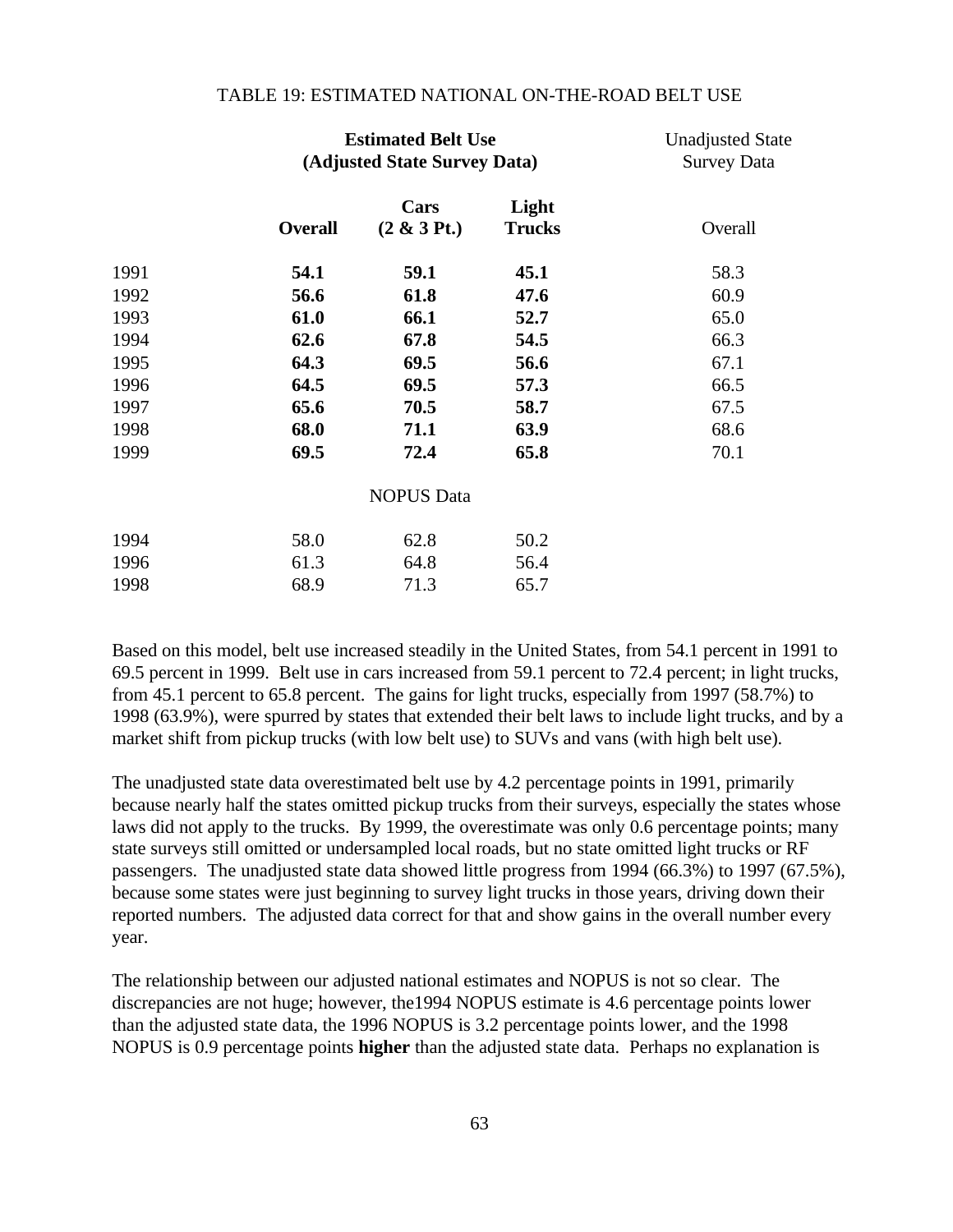required: since the 2-sigma sampling error of NOPUS is  $\pm$  4 percentage points<sup>64</sup>, the discrepancies can be considered within the "noise" range of NOPUS. They are substantially less than the 8.3 percentage point discrepancy between 1994 NOPUS and the unadjusted state estimate, clearly beyond sampling error bounds, and clearly due to the state surveys that omitted light trucks.

Less welcome explanations of why the adjusted state data exceed the early NOPUS could be that our model does not fully correct for the state survey omissions in the earlier years, or even that the non-probability sample designs of some early state surveys created upward biases that our model does not address. However, if either of these are true - if the early adjusted state numbers overestimate actual belt use - we can expect the effectiveness analysis later in this report to overestimate fatality reduction in the earlier 1990's. As we shall see, it does not.

**Belt effectiveness in daytime, non-antisocial crash involvements** The final step of the validation analysis is to use the FARSWGT to estimate an on-the-road belt use we believe equal to use in potentially fatal crashes  $(U_2 = U_3)$ , and in combination with the belt use of fatally injured occupants  $(U_1)$ , compute the fatality reduction by belts:

$$
E = [U_3 - U_1] / [U_3 - (U_3 \times U_1)]
$$

and compare it to the reductions obtained by double-pair comparison, adjusted by the UEF (Table 13).

Table 20 computes belt use for our two populations of interest - front-outboard occupants of passenger cars equipped with 3-point belts, and of light trucks - on-the-road (using NATLWGT), and in potentially fatal crashes (using FARSWGT): multivehicle, and single + multivehicle daytime, non-antisocial crash involvements. Unlike Table 19, which combined 3-point and automatic 2 point belts into a single "passenger car" estimate for comparison with NOPUS, Table 20 is limited to cars with 3-point belts.

Belt use on the road increased from 56.8 to 71.0 percent in cars with 3-point belts. These numbers are lower than in Table 19, because cars with automatic 2-point belts are excluded - but by 1999, it is only 1.4 percentage points lower (71.0 vs. 72.4), as the 2-point belts gradually phase out. In light trucks, it increased from 45.1 to 65.8 percent, as in Table 19. However, in potentially fatal multivehicle crashes, belt use is 1.3 percentage points lower than on-the-road in cars, and 1.9 percentage points lower than on-the-road in light trucks, because many of these crashes occur on rural roads, where belt use is lower. In single plus multivehicle crashes, belt use is yet another 0.3- 0.5 percentage points lower, since an even greater proportion of the single-vehicle crashes are rural.

<sup>64</sup>*Observed Safety Belt Use in 1996*, NHTSA Research Note, Washington, 1997.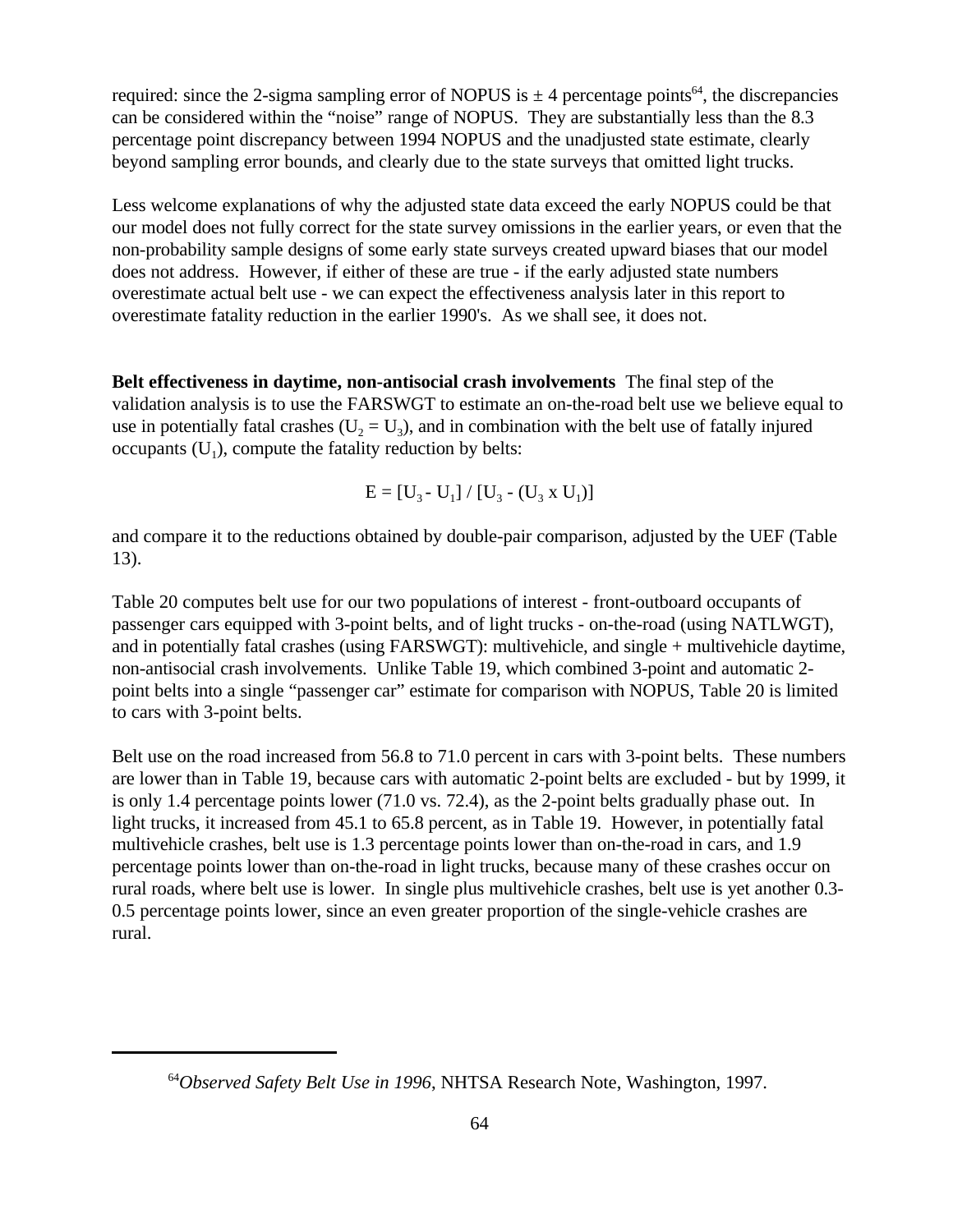## TABLE 20: BELT USE ON-THE-ROAD AND IN POTENTIALLY FATAL CRASHES

|      | On              |                 | In Potentially Fatal, Daytime<br><b>Non-Antisocial Crash Involvements</b> |                 |                           |                 |
|------|-----------------|-----------------|---------------------------------------------------------------------------|-----------------|---------------------------|-----------------|
|      |                 | the<br>Road     |                                                                           | Multivehicle    | $Single + Multi$          |                 |
|      | Cars<br>(3 Pt.) | Light<br>Trucks | Cars<br>$(3 \text{ Pt.})$                                                 | Light<br>Trucks | Cars<br>$(3 \text{ Pt.})$ | Light<br>Trucks |
| 1991 | 56.8            | 45.1            | 55.5                                                                      | 43.2            | 55.2                      | 42.7            |
| 1992 | 59.4            | 47.6            | 58.1                                                                      | 45.7            | 57.8                      | 45.2            |
| 1993 | 63.7            | 52.7            | 62.5                                                                      | 50.8            | 62.2                      | 50.3            |
| 1994 | 65.4            | 54.5            | 64.2                                                                      | 52.6            | 63.8                      | 52.1            |
| 1995 | 67.3            | 56.6            | 66.1                                                                      | 54.7            | 65.8                      | 54.2            |
| 1996 | 67.4            | 57.3            | 66.1                                                                      | 55.4            | 65.8                      | 54.9            |
| 1997 | 68.6            | 58.7            | 67.3                                                                      | 56.8            | 67.0                      | 56.3            |
| 1998 | 69.3            | 63.9            | 68.0                                                                      | 62.0            | 67.7                      | 61.5            |
| 1999 | 71.0            | 65.8            | 69.7                                                                      | 63.9            | 69.4                      | 63.4            |

# TABLE 21: FATALITY REDUCTION BASED ON UPFC, CARS WITH 3-POINT BELTS MULTIVEHICLE DAYTIME, NON-ANTISOCIAL CRASH INVOLVEMENTS

# Belt Use (%)

|                                 | <b>Fatalities</b><br>$(U_1)$ | <b>UPFCs</b><br>$(U_2 = U_3)$ | Fatality<br>Reduction (%)<br>(E) |
|---------------------------------|------------------------------|-------------------------------|----------------------------------|
| 1991                            | 49.0                         | 55.5                          | 23.1                             |
| 1992                            | 50.2                         | 58.1                          | 27.4                             |
| 1993                            | 54.6                         | 62.5                          | 27.8                             |
| 1994                            | 57.2                         | 64.2                          | 25.3                             |
| 1995                            | 57.2                         | 66.1                          | 31.4                             |
| 1996                            | 59.6                         | 66.1                          | 24.4                             |
| 1997                            | 61.3                         | 67.3                          | 23.1                             |
| 1998                            | 63.6                         | 68.0                          | 17.9                             |
| 1999                            | 63.7                         | 69.7                          | 23.8                             |
| Average                         |                              |                               | 24.9                             |
| Standard Deviation / $\sqrt{9}$ |                              |                               | 1.3                              |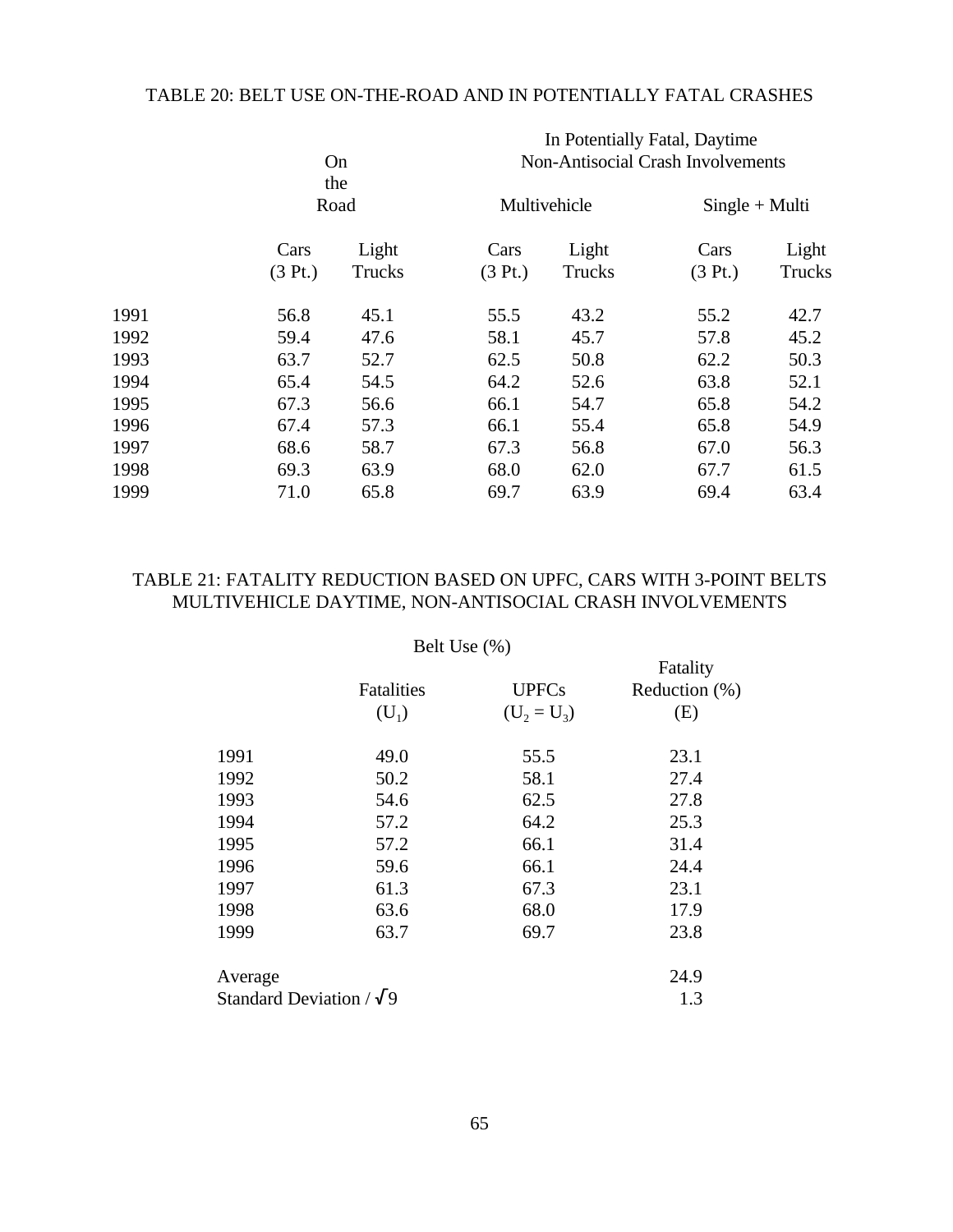Table 21 performs the effectiveness analysis for passenger cars with 3-point belts in multivehicle, daytime non-antisocial crash involvements. It is remarkable how the belt use in potentially fatal crashes, based on adjusted state survey data, rises in tandem with the belt use rate of fatally injured occupants, based on FARS. Belt effectiveness,  $E = [U_3 - U_1] / [U_3 - (U_3 \times U_1)]$ , is close to 25 percent in this special group of crashes, year after year<sup>65</sup>. The average of the nine annual estimates is 24.9 percent. The standard deviation of the nine individual estimates, divided by  $\sqrt{9}$ , is the standard error of the nine-year average. The 1.96ó sampling-error range for effectiveness is  $24.9 \pm 2.5$  percent. (This interval estimate is not presented as "confidence bounds" but as an indicator of minimum sampling error that could be augmented by non-sampling errors introduced by the various assumptions in the model.)

In multivehicle, daytime, non-antisocial crash involvements, the effectiveness estimate based on double-pair comparison analysis of 1986-99 FARS data, corrected by the UEF, is  $29 \pm 10$  percent, as shown in Table 13. Thus, our interval estimate based on belt use among fatalities (1991-99 FARS) and UPFC (1991-99 state surveys),  $24.9 \pm 2.5$  percent, is well within the minimum sampling error range of the double-pair comparison analysis,  $29 \pm 10$  percent. It validates the use of double-pair comparison, when corrected by the UEF, on post-1986 FARS data.

The remaining three analyses agree even more closely with the double-pair comparison results of Table 13. Table 22 analyzes light trucks in multivehicle, daytime non-antisocial crash involvements.

Again, UPFC keeps a steady lead over  $U_1$ , but by a greater margin than in Table 21, resulting in a higher effectiveness. The sampling error range for this estimate,  $39.3 \pm 3.7$  percent is entirely within the interval estimate based on double-pair comparison,  $42 \pm 12$  percent, and the point estimates are quite close<sup>66</sup>.

 $<sup>65</sup>$ If the adjusted state data had overestimated actual belt use in the earlier years, we would</sup> have expected higher effectiveness in those years, and low effectiveness later on.

<sup>&</sup>lt;sup>66</sup>Table 22 shows higher fatality reduction in 1998-99 than in preceding years, due to a 1998 jump in our estimated  $U_2$  that exceeds the steady year-to-year gains in  $U_1$ . Two factors may be at work. (1) The accelerating market shift from pickup trucks to SUVs could increase effectiveness over time, since belts appear to be more effective in SUVs than in pickup trucks (see Table 12 and its discussion). (2) *Traffic Safety Facts (op. cit.)* suggests all state belt laws encompassed light trucks in 1998, but quite a few did not in 1997. Our method may have understated belt use in light trucks in the last years before 1998 in the "no law" states, or there may have been additional states that extended their belt laws to light trucks before 1998. Notwithstanding the jump in 1998, we believe the 1991-99 average effectiveness is accurate.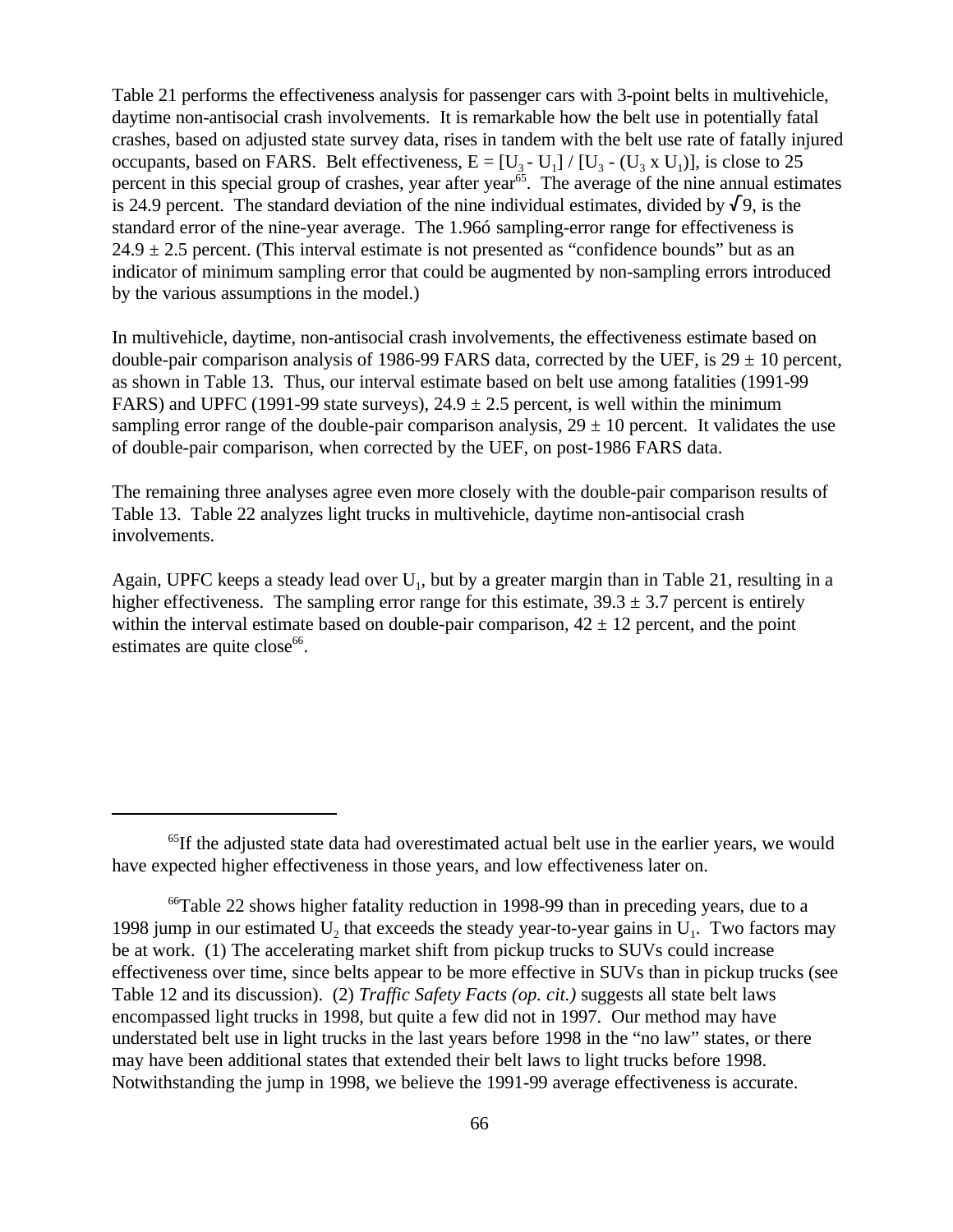# TABLE 22: FATALITY REDUCTION BASED ON UPFC, LIGHT TRUCKS MULTIVEHICLE DAYTIME, NON-ANTISOCIAL CRASH INVOLVEMENTS

|                                 | Belt Use $(\%)$   |               |               |
|---------------------------------|-------------------|---------------|---------------|
|                                 |                   | Fatality      |               |
|                                 | <b>Fatalities</b> | <b>UPFCs</b>  | Reduction (%) |
|                                 | $(U_1)$           | $(U_2 = U_3)$ | (E)           |
| 1991                            | 31.3              | 43.2          | 40.0          |
| 1992                            | 36.3              | 45.7          | 32.3          |
| 1993                            | 39.3              | 50.8          | 37.2          |
| 1994                            | 41.7              | 52.6          | 35.4          |
| 1995                            | 44.1              | 54.7          | 34.6          |
| 1996                            | 43.4              | 55.4          | 38.4          |
| 1997                            | 44.4              | 56.8          | 39.3          |
| 1998                            | 46.2              | 62.0          | 47.4          |
| 1999                            | 47.2              | 63.9          | 49.5          |
| Average                         |                   |               | 39.3          |
| Standard Deviation / $\sqrt{9}$ | 1.9               |               |               |

# TABLE 23: FATALITY REDUCTION BASED ON UPFC, CARS WITH 3-POINT BELTS SINGLE + MULTIVEHICLE DAYTIME, NON-ANTISOCIAL CRASH INVOLVEMENTS

| Belt Use $(\%)$ |  |  |
|-----------------|--|--|
|-----------------|--|--|

|                                 |                   |               | Fatality         |
|---------------------------------|-------------------|---------------|------------------|
|                                 | <b>Fatalities</b> | <b>UPFCs</b>  | Reduction $(\%)$ |
|                                 | $(U_1)$           | $(U_2 = U_3)$ | (E)              |
| 1991                            | 44.9              | 55.2          | 33.9             |
| 1992                            | 46.1              | 57.8          | 37.6             |
| 1993                            | 50.8              | 62.2          | 37.2             |
| 1994                            | 52.5              | 63.8          | 37.4             |
| 1995                            | 53.1              | 65.8          | 41.0             |
| 1996                            | 55.4              | 65.8          | 35.4             |
| 1997                            | 56.5              | 67.0          | 36.0             |
| 1998                            | 59.3              | 67.7          | 30.5             |
| 1999                            | 58.7              | 69.4          | 37.3             |
| Average                         |                   |               | 36.3             |
| Standard Deviation / $\sqrt{9}$ |                   |               | 0.97             |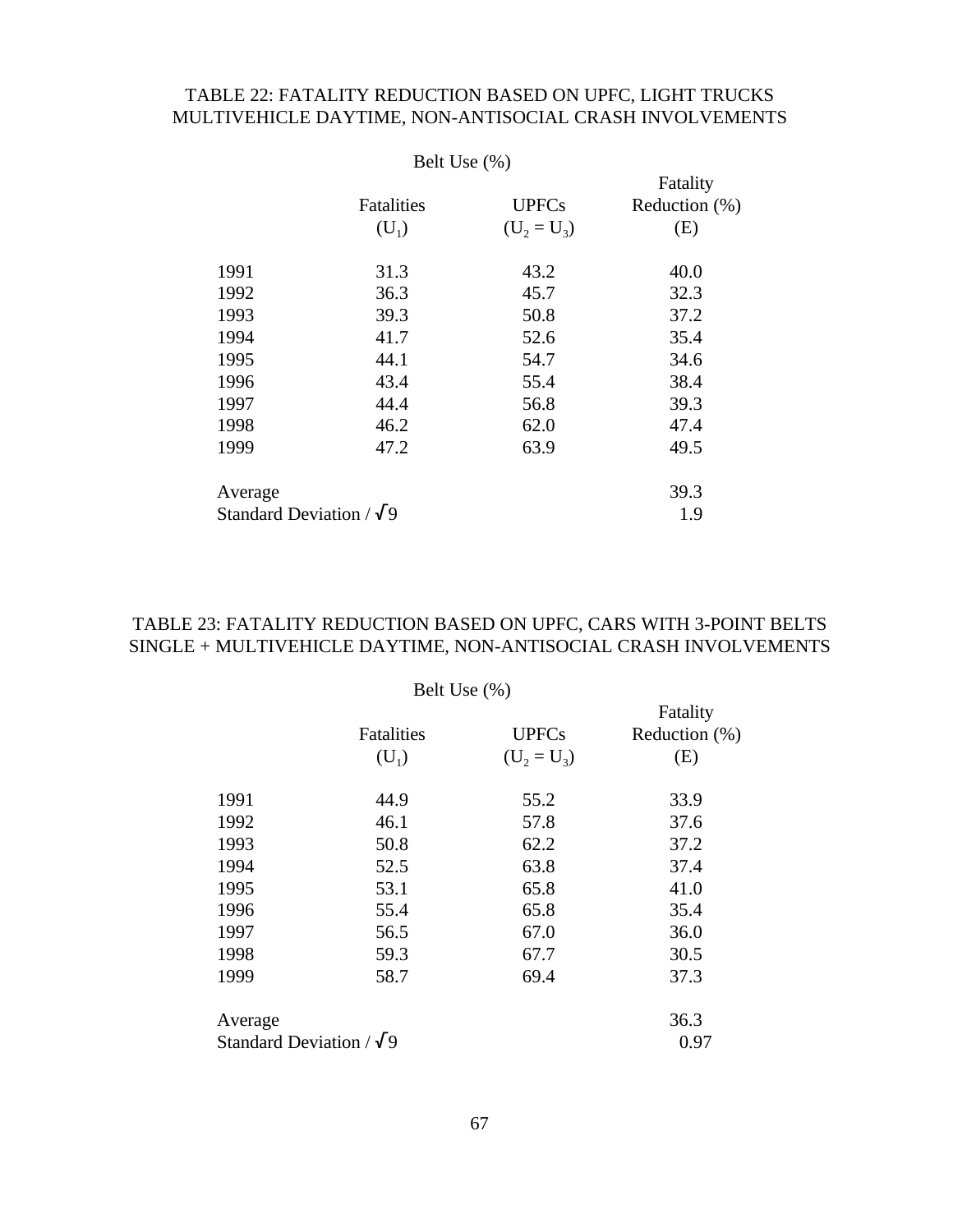Table 23 returns to passenger cars with 3-point belts, but expands the analysis to all daytime, nonantisocial crash involvements - single plus multivehicle. This analysis is based on the largest N of FARS cases, and shows the highest year-to-year consistency for fatality reduction. The effectiveness estimate,  $36.3 \pm 1.9$  percent is well within the interval estimate based on double-pair comparison,  $38 \pm 8$  percent, and the two point estimates are quite close.

Table 24 analyzes light trucks in single plus multivehicle crashes.

# TABLE 24: FATALITY REDUCTION BASED ON UPFC, LIGHT TRUCKS SINGLE + MULTIVEHICLE DAYTIME, NON-ANTISOCIAL CRASH INVOLVEMENTS

|                                 | Belt Use $(\%)$   |               |               |
|---------------------------------|-------------------|---------------|---------------|
|                                 |                   |               | Fatality      |
|                                 | <b>Fatalities</b> | <b>UPFCs</b>  | Reduction (%) |
|                                 | $(U_1)$           | $(U_2 = U_3)$ | (E)           |
| 1991                            | 27.4              | 42.7          | 49.3          |
| 1992                            | 32.0              | 45.2          | 42.9          |
| 1993                            | 33.4              | 50.3          | 50.4          |
| 1994                            | 35.6              | 52.1          | 49.1          |
| 1995                            | 37.8              | 54.2          | 48.6          |
| 1996                            | 37.8              | 54.9          | 50.2          |
| 1997                            | 39.4              | 56.3          | 49.6          |
| 1998                            | 40.7              | 61.5          | 57.0          |
| 1999                            | 39.4              | 63.4          | 62.5          |
| Average                         |                   |               | 51.1          |
| Standard Deviation / $\sqrt{9}$ |                   |               | 1.9           |

The interval estimate of fatality reduction is  $51.1 \pm 3.7$  percent and it is very compatible with the  $52 \pm 8$  percent generated by double-pair comparison. Indeed, all four analyses here validate their counterpart estimates based on double-pair comparison<sup>67</sup>.

This method based on UPFC generates effectiveness estimates with less sampling error than the corresponding double-pair comparisons. The reader will be tempted to ask, "Why did we limit the analyses to just these special groups of fatal crashes? Why couldn't we use this method directly to estimate the overall fatality reduction by safety belts?" The answer, of course, is that this method only works for subgroups of fatalities where it is plausible that the UPFC is equal to belt use observed on the road. For the full set of fatalities, including alcohol-impaired drivers, reckless

 $67$ Table 24, like Table 22, shows higher effectiveness in 1998-99. See the discussion in Footnote 61.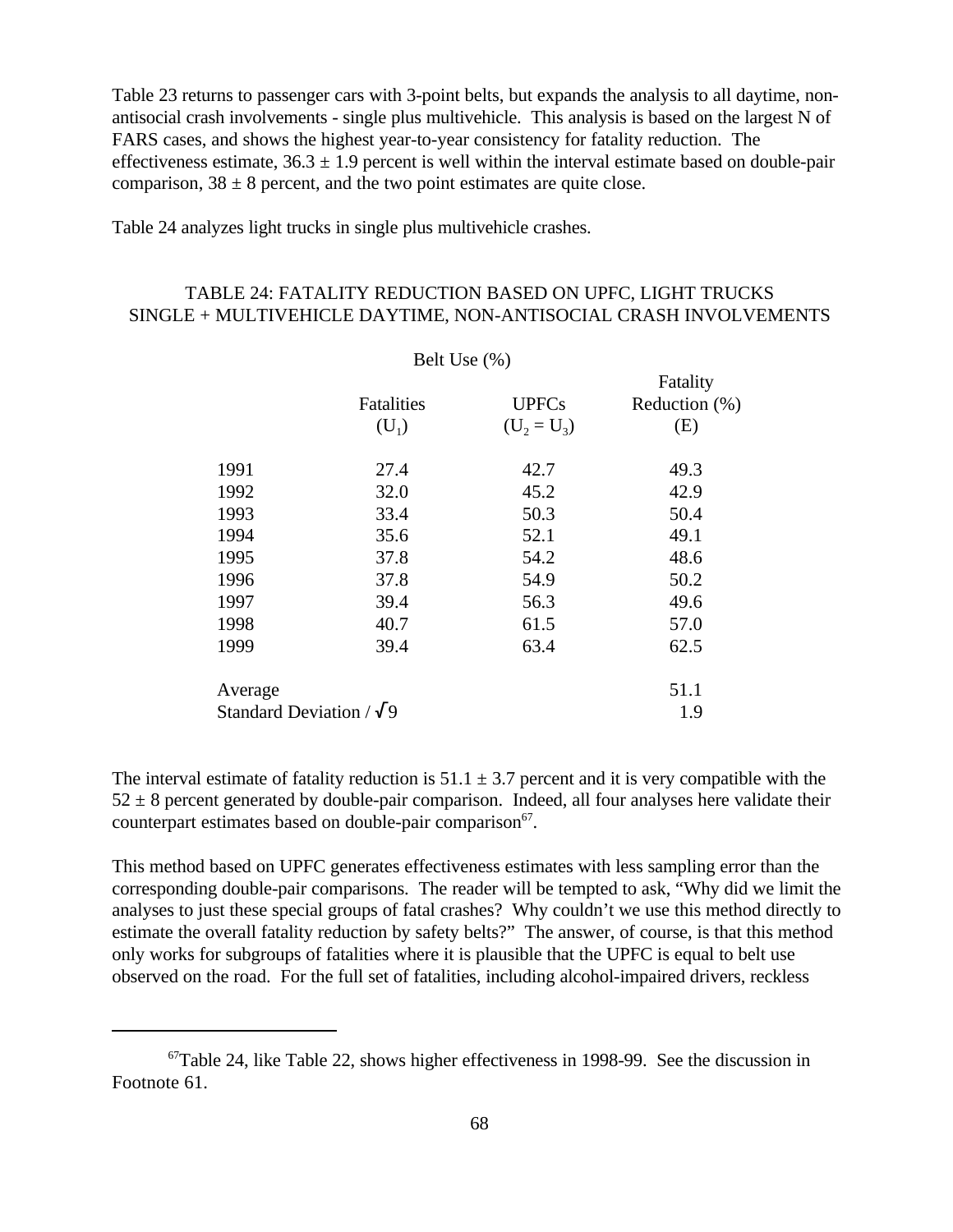drivers and nighttime crashes, UPFC is much lower than belt use observed in surveys, and this method would greatly overestimate effectiveness<sup>68</sup>.

However, we can compare the UPFC-based and double-pair comparison estimates for these subgroups of fatalities and, based on ratios, assess the implications for the full set of fatalities. For cars with 3-point belts in multivehicle, daytime, non-antisocial crash involvements, the fatality reduction is 24.9 percent based on the UPFC analysis (Table 21) and 29 percent based on doublepair comparison (Table 13). Since the overall effectiveness of belts is 45 percent, based on doublepair comparison (Table 1), the implicit effectiveness for all crashes, by the UPFC method would be

$$
1 - \{[(1 - 0.249) / (1 - 0.29)] \times [1 - 0.45]\} = 41.8
$$
 percent

For cars with 3-point belts in single + multivehicle, daytime, non-antisocial crash involvements, the fatality reduction is 36.3 percent with UPFC (Table 23) and 38 percent with double-pair comparison (Table 13). The implicit effectiveness for all crashes, by the UPFC method would be

1 -  $\{[(1 - 0.363) / (1 - 0.38)] \times [1 - 0.45]\} = 43.5$  percent

Both of these numbers are well within the 40 to 50 percent range that NHTSA estimated for safety belt effectiveness in 1984 and still uses as its "official" estimate<sup>69</sup>. They are also well within the "noise" range of the UEF-corrected double-pair comparison estimate of 45 percent fatality reduction by 3-point belts in passenger cars.

For light trucks in multivehicle, daytime, non-antisocial crash involvements, the fatality reduction is 39.3 percent with UPFC (Table 22) and 42 percent with double-pair comparison (Table 13). Since the overall effectiveness of belts is 60 percent, based on double-pair comparison (Table 1), the implicit effectiveness for all crashes, by the UPFC method would be

$$
1 - \{[(1 - 0.393) / (1 - 0.42)] \times [1 - 0.60]\} = 58.1
$$
 percent

In the single  $+$  multivehicle crashes, the fatality reduction is 51.1 percent with UPFC (Table 24) and 52 percent with double-pair comparison (Table 13). The implicit effectiveness for all crashes, with UPFC would be

$$
1 - \{[(1 - 0.511) / (1 - 0.52)] \times [1 - 0.60]\} = 59.3
$$
 percent

<sup>69</sup>*Final Regulatory Impact Analysis* (1984), p. IV-2.

<sup>&</sup>lt;sup>68</sup>Specifically, the belt use rate of all passenger-vehicle front-outboard fatalities in 1991-99 was 36.6 percent and the average 1991-99 belt use rate on the road, based on the adjusted state data (Table 19, left column) was 62.9 percent. That works out to 66 percent effectiveness for belts.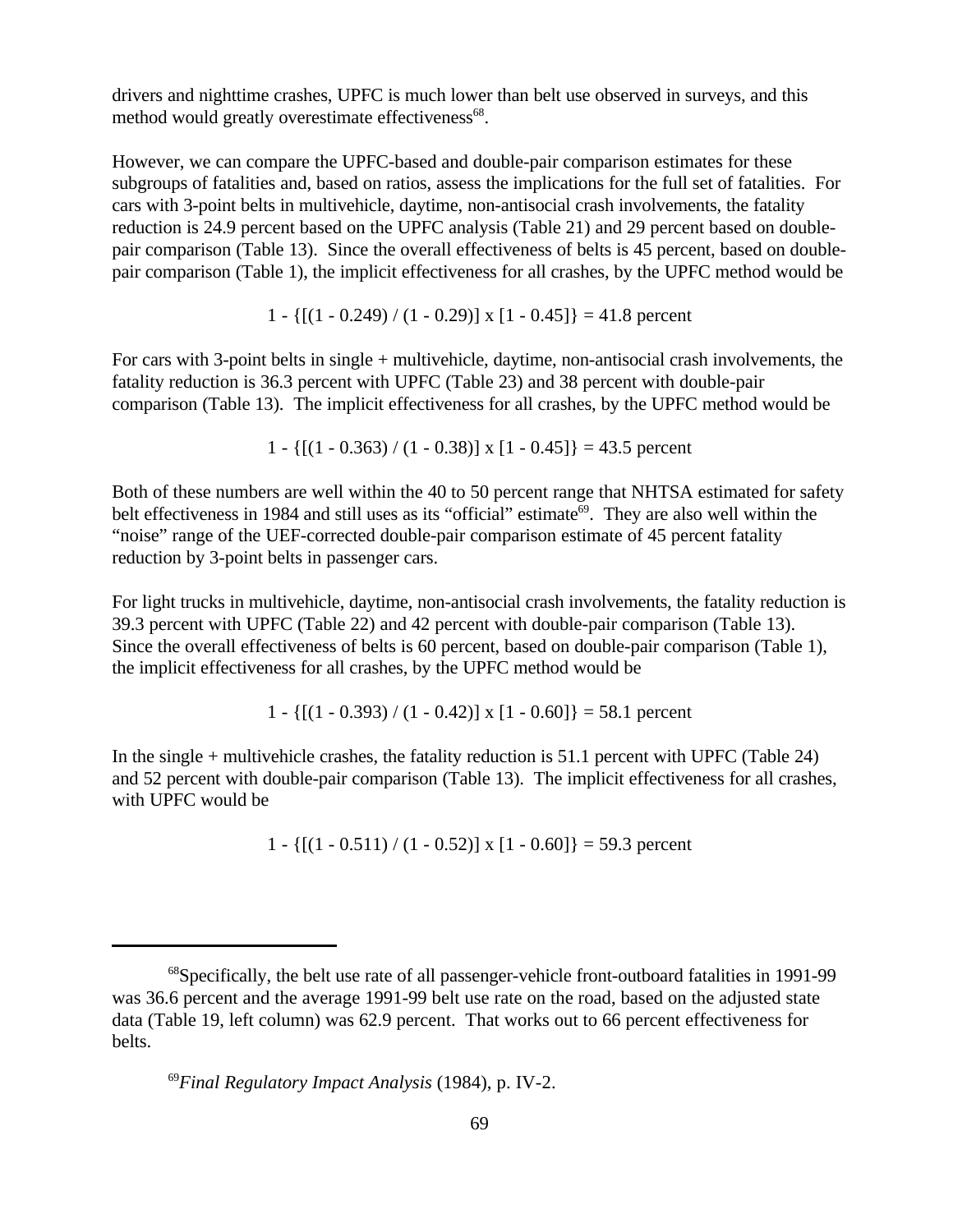Both of these numbers are close to NHTSA's "official" 60 percent estimate<sup>70</sup> and well within the "noise" range of the UEF-corrected double-pair comparison estimate of 60 percent fatality reduction by belts in light trucks.

**Conclusion** The relatively high rate of belt use among fatally injured occupants in daytime, nondrinking, non-antisocial crash involvements shows it is very unlikely that belt effectiveness could be 60+ percent in cars, or 70+ percent in light trucks, as suggested by uncorrected double-pair comparison. These analyses of belt use on the road versus belt use of fatally injured occupants support NHTSA's long-standing estimates that safety belts reduce fatalities by close to 45 percent in cars and 60 percent in light trucks. They support the use of the UEF, as defined in Section 5, to adjust downwards the estimates based on double-pair comparison of FARS data collected after 1985.

<sup>70</sup>*Preliminary Regulatory Impact Analysis* (1989), p. 15.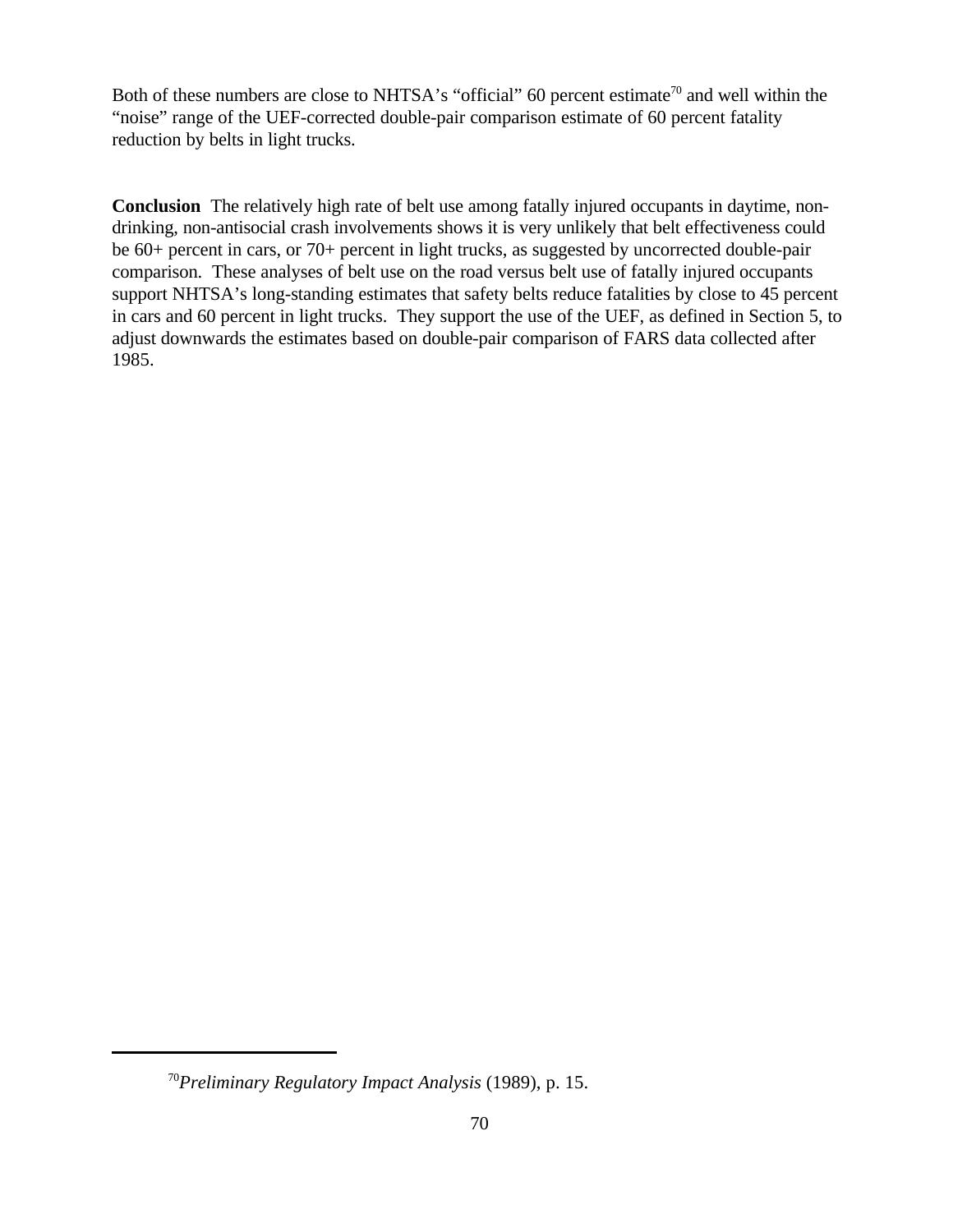## REFERENCES

Blincoe, Lawrence J. *Estimating the Benefits from Increased Safety Belt Use*. NHTSA Publication No. DOT HS 808 133, Washington, 1994.

Bowman, Brian L. and Rounds, Donald A. *Restraint System Usage in the Traffic Population - 1988 Annual Report*. NHTSA Publication No. DOT HS 807 447, Washington, 1989.

Cerrelli, Ezio. *Driver Exposure: Indirect Approach for Obtaining Relative Measures*. NHTSA Publication No. DOT HS 820 179, Washington, 1972.

*Evaluation of the Effectiveness of Occupant Protection - Federal Motor Vehicle Safety Standard 208 - Interim Report, June 1992*. NHTSA Publication No. DOT HS 807 843, Washington, 1992.

Evans, Leonard. "Double Pair Comparison - A New Method to Determine How Occupant Characteristics Affect Fatality Risk in Traffic Crashes." *Accident Analysis and Prevention*, Vol. 18, June 1986, pp. 217-227.

\_\_\_\_\_\_\_\_\_. "The Effectiveness of Safety Belts in Preventing Fatalities." *Accident Analysis and Prevention*, Vol. 18, June 1986, pp. 229-241.

\_\_\_\_\_\_\_\_\_. *Traffic Safety and the Driver*. Van Nostrand Reinhold, New York, 1991.

Evans, Leonard and Frick, Michael C. "Potential Fatality Reductions through Eliminating Occupant Ejection from Cars." *Accident Analysis and Prevention*, Vol. 21, pp. 169-182.

*Final Regulatory Impact Analysis, Amendment to Federal Motor Vehicle Safety Standard 208, Passenger Car Front Seat Occupant Protection*. NHTSA Publication No. DOT HS 806 572, Washington, 1984.

*Fourth Report to Congress, Effectiveness of Occupant Protection Systems and their Use*. NHTSA Publication No. DOT HS 808 919, Washington, 1999.

Haight, Frank A. *Indirect Methods for Measruing Exposure Factors as Related to the Incidence of Motor Vehicle Traffic Accidents*. NHTSA Publication No. DOT HS 800 601, Washington, 1971.

Hansen, Morris H., Hurwitz, William N., and Madow, William G. *Sample Survey Methods and Theory, Volume I*. John Wiley & Sons, New York, 1953.

Kahane, Charles J. *Addendum to "Seat Belt Effectiveness Estimates Using Data Adjusted for Damage Type"*. NHTSA Docket No. 74-14-N35-229-05, 1984.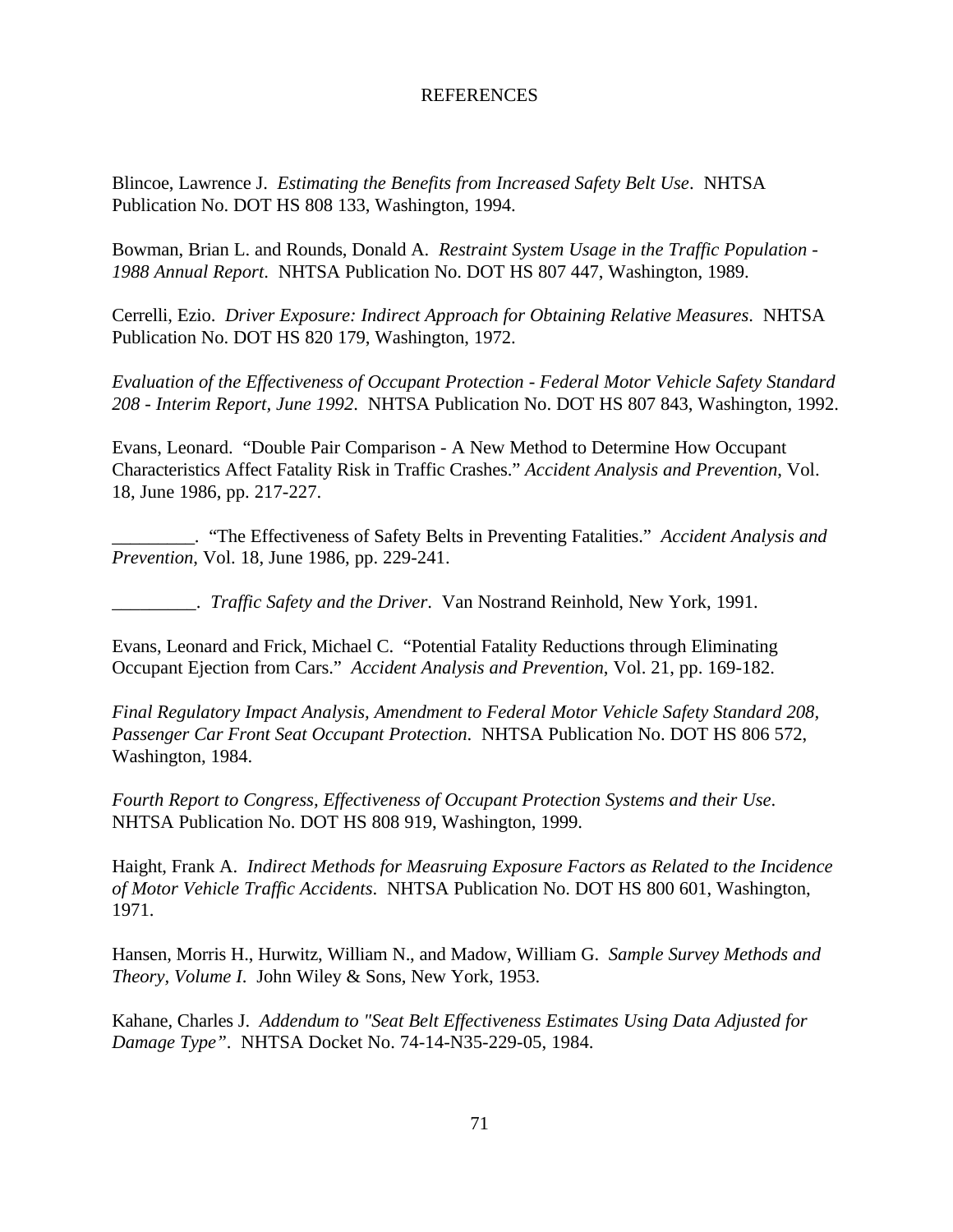\_\_\_\_\_\_\_\_\_. *An Evaluation of Door Locks and Roof Crush Resistance of Passenger Cars*. NHTSA Publication No. DOT HS 807 489, Washington, 1989.

\_\_\_\_\_\_\_\_\_. *Evaluation of FMVSS 214 - Side Impact Protection: Dynamic Performance*. NHTSA Publication No. DOT HS 809 004, Washington, 1999.

Klein, Terry M. *A Method for Estimating Posterior BAC Distributions for Persons Involved in Fatal Traffic Accidents*. NHTSA Publication No. DOT HS 807 094, Washington, 1986.

Klein, Terry M. and Walz, Marie C. *Estimating Lives Saved by Restraint Use in Potentially Fatal Crashes*. NHTSA Research Note, Washington, 1995.

Mosteller, F. and Tukey, J.W. *Data Analysis and Regression: A Second Course in Statistics*. Addison-Wesley, Reading, MA, 1977.

*National Occupant Protection Use Survey*. Washington Consulting Group, Washington, 1995.

*Observed Safety Belt Use in 1996*. NHTSA Research Note, Washington, 1997.

Partyka, Susan C. "Belt Effectiveness in Pickup Trucks and Passenger Cars by Crash Direction and Accident Year (May 1988)." *Papers on Adult Seat Belts - Effectiveness and Use*. NHTSA Publication No. DOT HS 807 285, Washington, 1988.

\_\_\_\_\_\_\_\_\_. *Belt Use in Serious Impacts Estimated from Fatality Data*. NHTSA Publication No. DOT HS 807 519, Washington, 1989.

\_\_\_\_\_\_\_\_\_. *Lives Saved by Seat Belts from 1983 through 1987*. NHTSA Publication No. DOT HS 807 324, Washington, 1988.

\_\_\_\_\_\_\_\_\_. "Seat Belt Effectiveness Estimates Using Data Adjusted for Damage Type (January 1984)." *Papers on Adult Seat Belts - Effectiveness and Use*. NHTSA Publication No. DOT HS 807 285, Washington, 1988.

Partyka, Susan C. and Womble, Kathleen B. *Projected Lives Savings from Greater Belt Use*. NHTSA Research Note, Washington, 1989.

*Preliminary Regulatory Impact Analysis, Proposed Extension of the Automatic Restraint Requirements of FMVSS 208 to Trucks, Buses and Multi-Purpose Passenger Vehicles with a Gross Vehicle Weight Rating of 8,500 Pounds or Less and an Unloaded Vehicle Weight of 5,000 Pounds or Less*. NHTSA Docket No. 74-14-N62-001, 1989.

Reinfurt, Donald W., Silva, Claudio Z. and Seila, Andrew F. *A Statistical Analysis of Seat Belt Effectiveness in 1973-75 Model Cars Involved in Towaway Crashes, Volume 1*. NHTSA Publication No. DOT HS 802 035, Washington, 1976.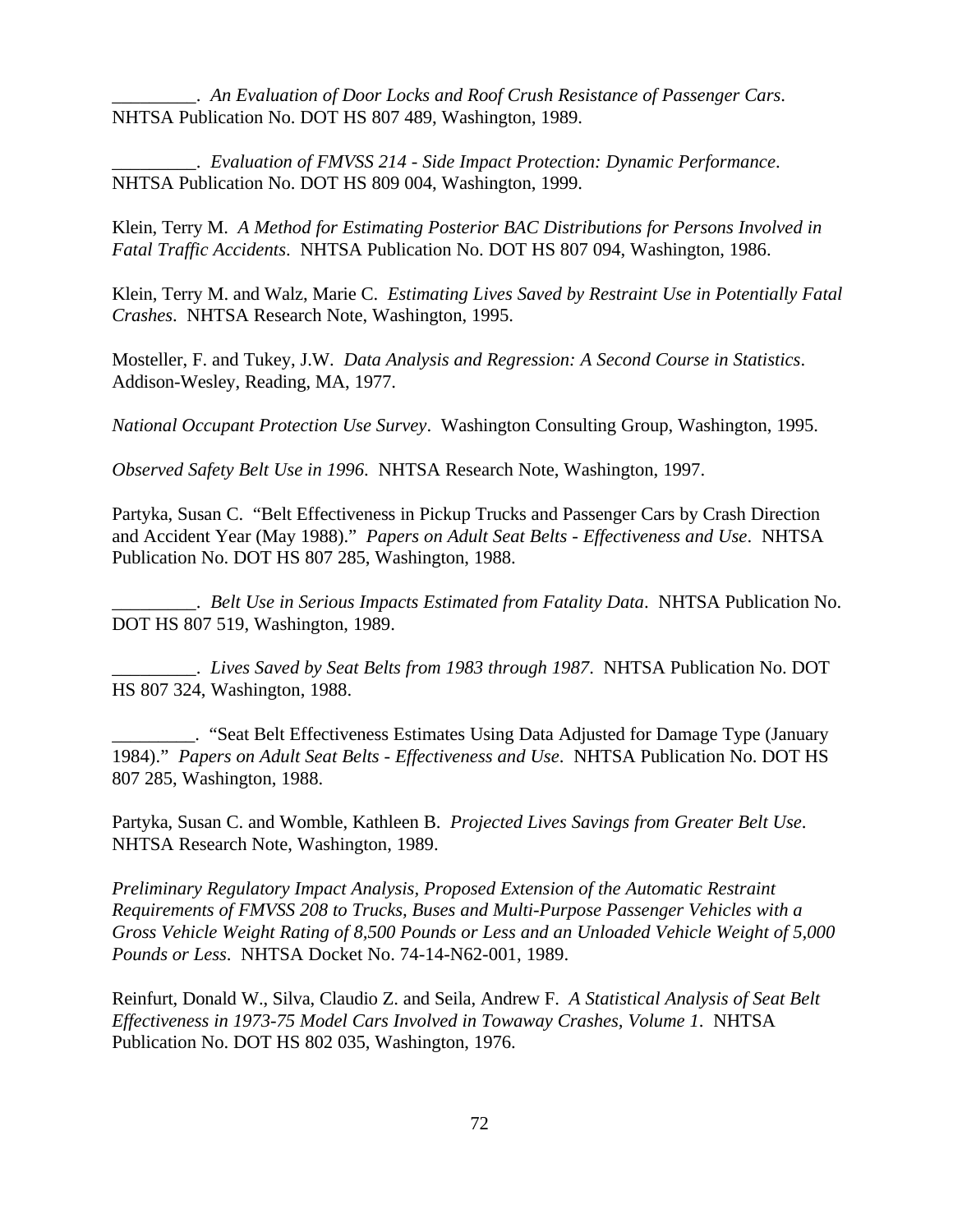Rood, Debra H., Kraichy, Patricia P. and Carubia, Jean. *Evaluation of New York State's Mandatory Occupant Restraint Law*. NHTSA Publication No. DOT HS 806 950, Washington, 1985.

*Safety Belt Usage, A Review of Effectiveness Studies, Suggestions for State Programs*. NHTSA Publication No. DOT HS 801 988, Washington, 1976.

Sikora, James J. *Relative Risk of Death for Ejected Occupants in Fatal Traffic Accidents*. NHTSA Publication No. DOT HS 807 096, Washington, 1986.

Teets, Mary K. *Highway Statistics 1993*. Publication No. FHWA-PL-94-023, Federal Highway Administration, Washington, 1994.

*Traffic Safety Facts 1998*. NHTSA Publication No. DOT HS 808 983, Washington, 1999.

Wagnenaar, A.C., Wiviott, M.B.T. and Compton, C.P. *Direct Observation of Seat Belt Use in Michigan: April 1985*. Publication No. UMTRI 85-26, University of Michigan Transportation Research Institute, Ann Arbor, 1985.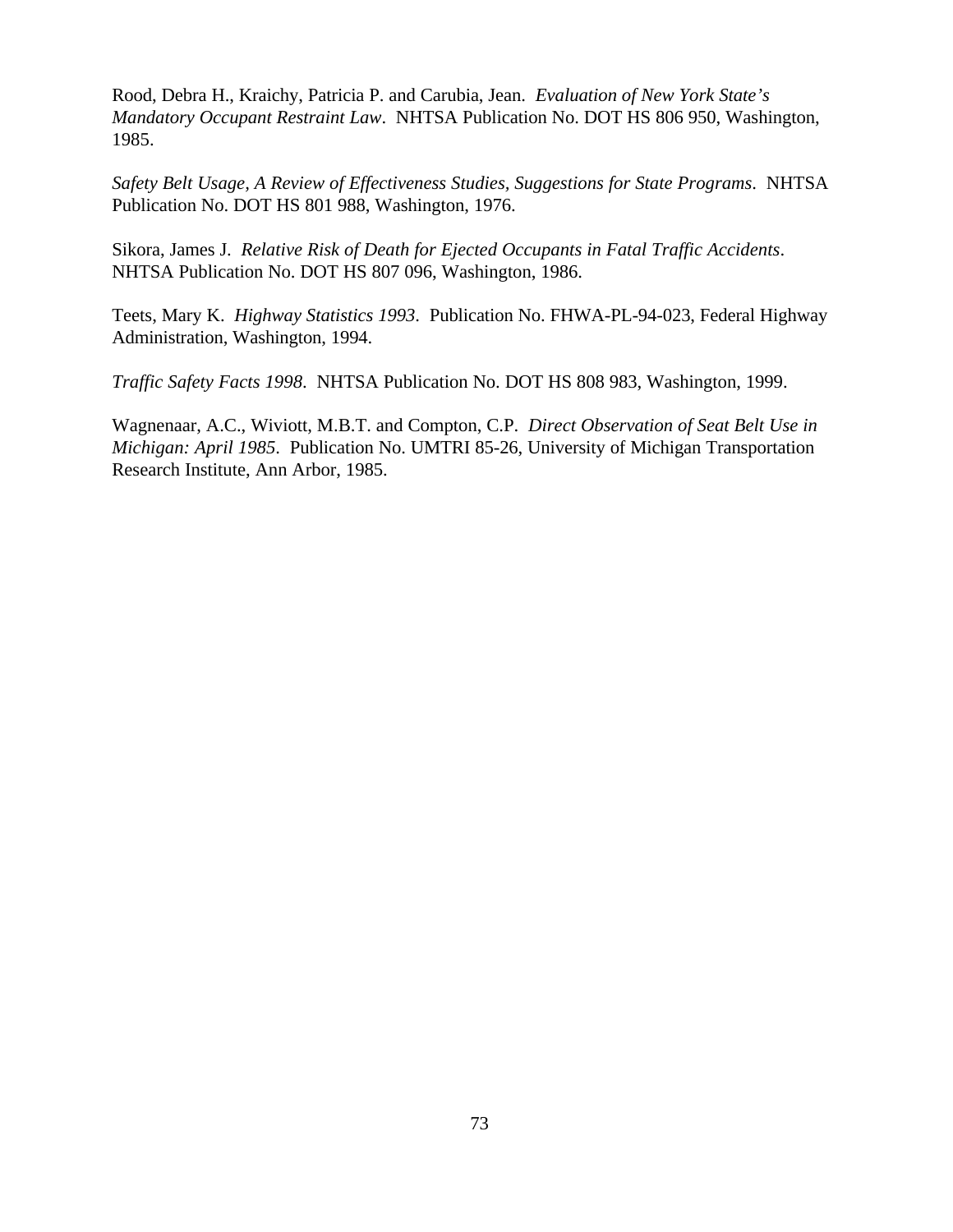## APPENDIX: STATE BELT USE SURVEYS AND LAWS, 1991-99

|               | OBSERVED BELT USE<br>( 웅 ) |              |             |          |       |    |         |                           |               |      |                 | Belt Law<br>Effective |                 |           |                      |
|---------------|----------------------------|--------------|-------------|----------|-------|----|---------|---------------------------|---------------|------|-----------------|-----------------------|-----------------|-----------|----------------------|
|               | <b>VMT</b>                 |              |             |          |       |    |         |                           |               |      |                 |                       |                 | $91 - 97$ |                      |
|               | 1998                       | 9            | 9           | 9        | 9     | 9  | 9       | 9                         | 9             | 9    |                 |                       | Van/            | Survey    |                      |
|               | (Million)                  | $\mathbf{1}$ | 2           | 3        | 4     | 5  | 6       | 7                         | 8             | 9    | Car             | P/U                   | <b>SUV</b>      | Omits     | Survey Type          |
| Alabama       | 54,870                     |              | 53 58       | 55       | 55    |    |         | 52 54.0 52.0 52.0 58.1    |               |      | $91\%$          | 98                    | 98              |           | ADT Roads            |
| Alaska        | 4,489                      |              | 66 66 69    |          | 69    | 69 |         | 53.0 56.0 57.0 64.0       |               |      | $\star$         | $\star$               | $\star$         |           | Unknown              |
| Arizona       | 45,209                     |              | 65 73       | 73       |       |    |         | 60 60 55.9 63.2 61.5 71.9 |               |      | 91              | 98                    | 91              |           | Signalized X-section |
| Arkansas      | 28,170                     |              | 52 55       | 55       |       |    |         | 51 51 48.0 50.5 52.6 57.2 |               |      | 91½             | 91½                   | 91½             |           | ADT Roads            |
| California    | 284,642                    |              | 71 70       | 83       | 83 85 |    | 86.6    | 86.4 88.6                 |               | 89.3 | $\star$         | $\star$               | $\star$         |           | Other Local-road     |
| Colorado      | 39,039                     |              | 51 50       | 53       |       |    |         | 54 56 55.6 59.6 66.0 65.2 |               |      | $\star$         | $\star$               | $\star$         |           | Non-WESTAT Unk Type  |
| Connecticut   | 29,142                     |              | 61 71       | 71       | 72    | 72 |         | 59.4 59.8 70.1 72.5       |               |      | $\star$         | $\star$               | $\star$         |           | WESTAT Survey        |
| Delaware      | 8,165                      |              | 42 70       | 68       | 63    |    |         | 60 62.0 59.0 62.3 64.4    |               |      | 92              | 98                    | 98              |           | Non-WESTAT Unk Type  |
| D.C.          | 3,282                      |              | 49 59       | 62       |       |    |         | 62 63 57.0 66.0 79.6      |               | 77.9 | $\star$         | $\star$               | $\star$         | $LT+RF$   | WESTAT Survey        |
| Florida       | 136,624                    |              | 60 57       | 62 61 59 |       |    |         | 62.7 60.0 57.2 59.0       |               |      | $\star$         | $\star$               | $\star$         |           | Unknown              |
| Georgia       | 96,430                     |              | 54 51       | 57       | 57    |    |         | 53 58.0 65.0 73.6 74.2    |               |      | $\star$         | 96                    | $\star$         |           | ADT Roads            |
| Hawaii        | 7,929                      |              | 85 83       | 84       |       |    |         | 84 85 78.3 80.0 80.5 80.3 |               |      | $\star$         | $\star$               | $\star$         |           | WESTAT Survey        |
| Idaho         | 13,337                     |              | 45 53       | 59       | 61 59 |    |         | 50.0 49.0 57.3 57.3       |               |      | $\star$         | $\star$               | $\star$         |           | Non-WESTAT Unk Type  |
| Illinois      | 100,630                    |              | 51 65       | 67       | 68    | 69 |         | 64.0 64.2 64.5 65.9       |               |      | $\star$         | $\star$               | $\star$         | LT        | ADT Roads            |
| Indiana       | 68,443                     |              | 52 56       | 56       | -56   |    | 64 52.7 |                           | $53.2$ $61.8$ | 57.3 | $\star$         | 98                    | 98              |           | Non-WESTAT Unk Type  |
| Iowa          | 28,722                     |              | 68 71       | 73       | 73    |    | 76 74.8 | 74.9 76.9                 |               | 78.2 | $\ast$          | $\star$               | $\star$         |           | Other Local-road     |
| Kansas        | 26,936                     |              | 64 70       | 70       |       |    |         | 70 54 54.0 56.0 58.7 62.6 |               |      | $\star$         | 98                    | $\star$         |           | Other Local-road     |
| Kentucky      | 46,285                     |              | 48 41       | 40       | 58    |    |         | 52 55.0 54.0 54.3 58.6    |               |      | $94\frac{1}{2}$ | $94\frac{1}{2}$       | $94\frac{1}{2}$ | RF        | Unknown              |
| Louisiana     | 40,063                     |              | 37 47       | 48       | 50    | 59 |         | 59.0 64.0 65.6 67.0       |               |      | $\star$         | $\star$               | $\star$         |           | WESTAT Survey        |
| Maine         | 13,468                     |              | 35 36       | 36       | 36    |    |         | 50 50.0 61.0 61.3 59.0    |               |      | 96              | 96                    | 96              |           | Signalized X-section |
| Maryland      | 48,044                     |              | 72 75       | 72 69    |       | 70 |         | 70.0 71.0 82.6 82.7       |               |      | $\star$         | $\star$               | $\star$         |           | ADT Roads            |
| Massachusetts | 51,510                     |              | 35 31       | 34       | 47    | 53 |         | 54.0 53.0 51.0 52.0       |               |      | 94              | 94                    | 94              |           | Signalized X-section |
| Michigan      | 93,332                     |              | 64 53 64    |          | 66    | 67 |         | 66.1 66.9 69.9            |               | 70.1 | $\star$         | $\star$               | $\star$         |           | Signalized X-section |
| Minnesota     | 49,331                     |              | 52 53       | 55       | 57    | 65 |         | 64.0 64.8 64.2 71.5       |               |      | $\star$         | $\star$               | $\star$         |           | WESTAT Survey        |
| Mississippi   | 33,999                     |              | 32 24       | 25       | 43    | 46 |         | 46.0 48.2 58.0 54.5       |               |      | $\star$         | 98                    | $^\star$        | LT        | WESTAT Survey        |
| Missouri      | 64,138                     |              | 54 70       | 70       | 68    |    |         | 71 62.0 66.6 60.4 60.8    |               |      | $\star$         | 98                    | $^\star$        | $LT+RF$   | Non-WESTAT Unk Type  |
| Montana       | 9,530                      |              | 67 71 71 69 |          |       |    |         | 70 70.8 72.6 73.1 74.0    |               |      | $\star$         | $\star$               | $\star$         |           | Other Local-road     |

\*In effect before 1991